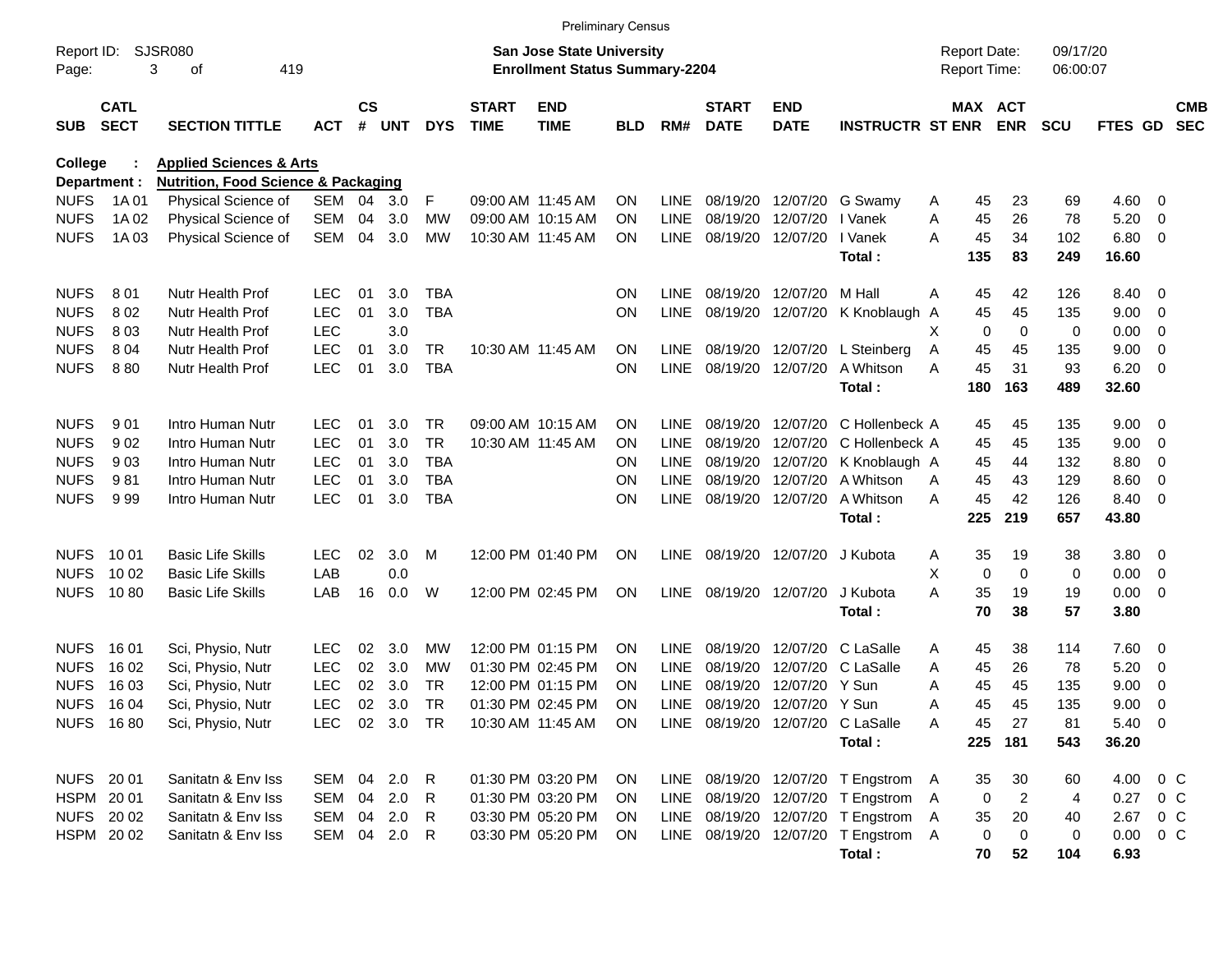|                     |                            |                                |               |               |            |            |                             |                                                                           | <b>Preliminary Census</b> |             |                                |                           |                                    |                                     |             |                      |             |                           |
|---------------------|----------------------------|--------------------------------|---------------|---------------|------------|------------|-----------------------------|---------------------------------------------------------------------------|---------------------------|-------------|--------------------------------|---------------------------|------------------------------------|-------------------------------------|-------------|----------------------|-------------|---------------------------|
| Report ID:<br>Page: | 4                          | SJSR080<br>419<br>οf           |               |               |            |            |                             | <b>San Jose State University</b><br><b>Enrollment Status Summary-2204</b> |                           |             |                                |                           |                                    | <b>Report Date:</b><br>Report Time: |             | 09/17/20<br>06:00:07 |             |                           |
| <b>SUB</b>          | <b>CATL</b><br><b>SECT</b> | <b>SECTION TITTLE</b>          | <b>ACT</b>    | $\mathsf{cs}$ | # UNT      | <b>DYS</b> | <b>START</b><br><b>TIME</b> | <b>END</b><br><b>TIME</b>                                                 | <b>BLD</b>                | RM#         | <b>START</b><br><b>DATE</b>    | <b>END</b><br><b>DATE</b> | <b>INSTRUCTR ST ENR</b>            | MAX ACT                             | <b>ENR</b>  | <b>SCU</b>           |             | <b>CMB</b><br>FTES GD SEC |
| <b>NUFS</b>         | 21 01                      | Culinary Prin & Prac           | LEC           | 02            | 3.0        | W          |                             | 08:30 AM 10:10 AM                                                         |                           |             | 08/19/20                       |                           | 12/07/20 T Engstrom                | 40<br>A                             | 16          | 32                   | 3.20        | $\overline{\phantom{0}}$  |
| <b>NUFS</b>         | 21 02                      | Culinary Prin & Prac           | LAB           | 16            | 0.0        | W          |                             | 10:15 AM 01:00 PM                                                         |                           |             | 08/19/20                       |                           | 12/07/20 T Engstrom                | A<br>20                             | 16          | 16                   | 0.00        | $\overline{\mathbf{0}}$   |
|                     | NUFS 21 03                 | Culinary Prin & Prac           | LAB           |               | 0.0        |            |                             |                                                                           |                           |             |                                |                           |                                    | X<br>$\mathbf 0$                    | 0           | 0                    | 0.00        | $\overline{\mathbf{0}}$   |
|                     |                            |                                |               |               |            |            |                             |                                                                           |                           |             |                                |                           | Total:                             | 60                                  | 32          | 48                   | 3.20        |                           |
| <b>NUFS</b>         | 22 01                      | Caterng & Bev Mgmt LEC         |               | 02            | 2.0        | W          |                             | 01:30 PM 02:20 PM                                                         |                           |             | 08/19/20                       |                           | 12/07/20 T Engstrom                | 20<br>A                             | 13          | 13                   | 1.73        | 0 C                       |
|                     | HSPM 22 01                 | Caterng & Bev Mgmt LEC         |               |               | 02 2.0     | W          |                             | 01:30 PM 02:20 PM                                                         |                           |             | 08/19/20                       |                           | 12/07/20 T Engstrom                | 0<br>A                              | $\mathbf 1$ | $\overline{1}$       | 0.13        | $0\,$ C                   |
| <b>NUFS</b>         | 22 02                      | Caterng & Bev Mgmt LAB         |               |               | 16  0.0    | W          |                             | 02:30 PM 05:15 PM                                                         |                           |             | 08/19/20                       |                           | 12/07/20 T Engstrom                | 20<br>A                             | 13          | 13                   | 0.00        | $0\,C$                    |
|                     | HSPM 22 02                 | Caterng & Bev Mgmt LAB         |               |               | 16  0.0    | W          |                             | 02:30 PM 05:15 PM                                                         |                           |             | 08/19/20                       |                           | 12/07/20 T Engstrom                | 0<br>A                              | $\mathbf 1$ | $\overline{1}$       | 0.00        | 0 <sup>o</sup>            |
|                     |                            |                                |               |               |            |            |                             |                                                                           |                           |             |                                |                           | Total:                             | 40                                  | 28          | 28                   | 1.87        |                           |
| <b>NUFS</b>         | 25 01                      | Intern Fdserv Mgmt             | <b>SUP</b>    | 36            | 1.0        | <b>TBA</b> |                             |                                                                           | <b>ON</b>                 | LINE        | 08/19/20                       |                           | 12/07/20 J Kubota                  | 20<br>Α                             | 0           | 0                    | $0.00 \t 0$ |                           |
|                     | NUFS 25 02                 | Intern Fdserv Mgmt             | <b>SUP</b>    | 36            | 2.0        | <b>TBA</b> |                             |                                                                           | <b>ON</b>                 |             | LINE 08/19/20                  |                           | 12/07/20 J Kubota                  | A<br>20                             | $\mathbf 1$ | 2                    | $0.13 \ 0$  |                           |
|                     |                            |                                |               |               |            |            |                             |                                                                           |                           |             |                                |                           | Total:                             | 40                                  | $\mathbf 1$ | $\overline{2}$       | 0.13        |                           |
|                     | NUFS 31 01                 | Prof in Nufs and Pkg           | LEC           | 02            | 1.0        | $\top$     |                             | 01:30 PM 02:20 PM                                                         | ON                        | LINE        | 08/19/20                       |                           | 12/07/20 D Singamsett A            | 35                                  | 35          | 35                   | 2.33        | $\overline{\phantom{0}}$  |
|                     | NUFS 31 02                 | Prof in Nufs and Pkg           | LEC           |               | 02 1.0     | - R        |                             | 01:30 PM 02:20 PM                                                         | <b>ON</b>                 | <b>LINE</b> | 08/19/20                       |                           | 12/07/20 D Singamsett A            | 35                                  | 36          | 36                   | $2.40 \ 0$  |                           |
|                     |                            |                                |               |               |            |            |                             |                                                                           |                           |             |                                |                           | Total:                             | 70                                  | 71          | 71                   | 4.73        |                           |
|                     |                            | NUFS 101A 01 Food Science      | <b>LEC</b>    | 04            | 4.0        | TR         |                             | 10:30 AM 11:45 AM                                                         | ON.                       |             | LINE 08/19/20                  | 12/07/20 X Feng           |                                    | 60<br>A                             | 56          | 168                  | 15.40 7     |                           |
|                     |                            | NUFS 101A 02 Food Science      | LAB           | 16            | 0.0        | $\top$     |                             | 12:00 PM 02:45 PM                                                         |                           |             | 08/19/20                       | 12/07/20 X Feng           |                                    | 20<br>A                             | 20          | 20                   | $0.00$ 1    |                           |
|                     |                            | NUFS 101A 03 Food Science      | LAB           | 16            | 0.0        | R          |                             | 12:00 PM 02:45 PM                                                         |                           |             | 08/19/20                       |                           | 12/07/20 G Swamy                   | 20<br>A                             | 20          | 20                   | 0.00        | - 6                       |
|                     |                            | NUFS 101A 04 Food Science      | LAB           | 16            | 0.0        | M          |                             | 09:00 AM 11:45 AM                                                         |                           |             | 08/19/20                       |                           | 12/07/20 G Swamy                   | A<br>20                             | 16          | 16                   | 0.00        | - 0                       |
|                     |                            |                                |               |               |            |            |                             |                                                                           |                           |             |                                |                           | Total:                             | 120                                 | 112         | 224                  | 15.40       |                           |
|                     | NUFS 103 01                | Food Proc & Pkg I              | SEM           | 02            | 2.0        | TBA        |                             |                                                                           | <b>ON</b>                 | <b>LINE</b> | 08/19/20                       |                           | 12/07/20 G Swamy                   | 35<br>A                             | 35          | 70                   | 4.67        | $\overline{\mathbf{0}}$   |
|                     | NUFS 103 02                | Food Proc & Pkg I              | SEM           |               | 02 2.0     | <b>TBA</b> |                             |                                                                           | <b>ON</b>                 | LINE        | 08/19/20                       |                           | 12/07/20 G Swamy                   | 35<br>A                             | 35          | 70                   | 4.93        | -8                        |
|                     |                            |                                |               |               |            |            |                             |                                                                           |                           |             |                                |                           | Total:                             | 70                                  | 70          | 140                  | 9.60        |                           |
|                     |                            | NUFS 103L 01 Food Process Lab  | LAB.          |               | 16  1.0  T |            |                             | 03:00 PM 05:50 PM                                                         | ON                        |             |                                |                           | LINE 08/19/20 12/07/20 G Swamy     | A<br>16                             | 15          | 15                   | $1.00 \t 0$ |                           |
|                     |                            | NUFS 103L 02 Food Process Lab  | LAB 16 1.0 R  |               |            |            |                             | 03:00 PM 05:50 PM ON LINE 08/19/20 12/07/20 G Swamy                       |                           |             |                                |                           |                                    | 16<br>Α                             | 9           | 9                    | $0.60 \t 0$ |                           |
|                     |                            |                                |               |               |            |            |                             |                                                                           |                           |             |                                |                           | Total:                             | 32                                  | 24          | 24                   | 1.60        |                           |
|                     | NUFS 105 01                | Curr Issues in Nutr            | LEC 01 3.0 T  |               |            |            |                             | 03:00 PM 05:45 PM                                                         | ON                        |             | LINE 08/19/20 12/07/20 I Vanek |                           |                                    | 35<br>A                             | 34          | 102                  |             | 6.80 0 C                  |
| PH                  | 105 01                     | Curr Issues in Nutr            | LEC 01 3.0 T  |               |            |            |                             | 03:00 PM 05:45 PM                                                         | ON                        |             | LINE 08/19/20 12/07/20 I Vanek |                           |                                    | A<br>$\mathbf 0$                    | $\sqrt{2}$  | $\,6$                | 0.40        | $0\,C$                    |
|                     |                            |                                |               |               |            |            |                             |                                                                           |                           |             |                                |                           | Total:                             | 35                                  | 36          | 108                  | 7.20        |                           |
|                     |                            | NUFS 106A 01 Nutr in Life Span | LEC 02 3.0 MW |               |            |            |                             | 10:30 AM 11:45 AM                                                         | ON.                       |             | LINE 08/19/20 12/07/20 E Brown |                           |                                    | 35<br>A                             | 22          | 66                   | 4.50 2      |                           |
|                     |                            | NUFS 106A 02 Nutr in Life Span | LEC 02 3.0 TR |               |            |            |                             | 09:00 AM 10:15 AM                                                         | ON                        |             |                                |                           | LINE 08/19/20 12/07/20 L Steinberg | 35<br>A                             | 35          | 105                  | 7.35 7      |                           |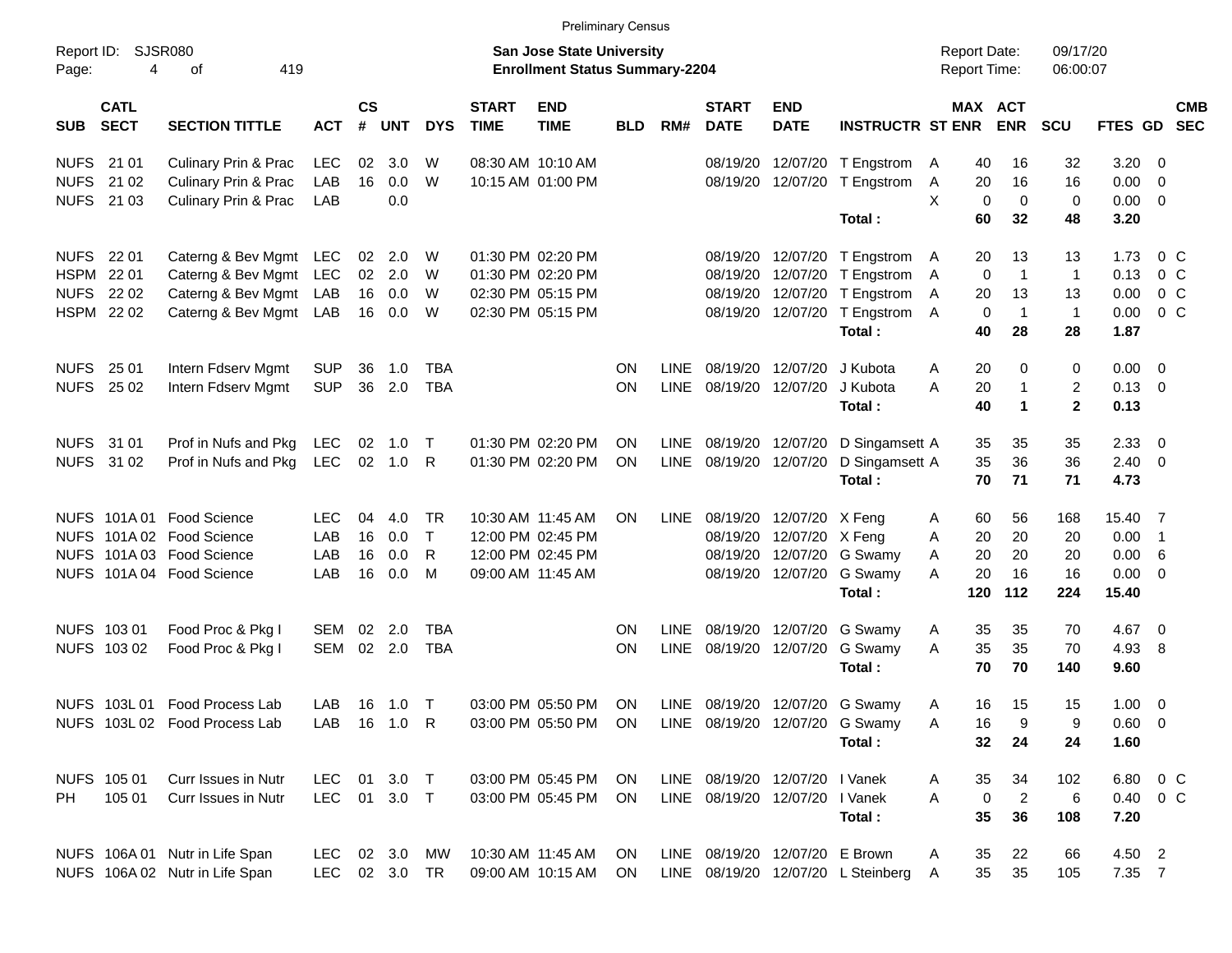|                     |                            |                            |                    |                    |            |                 |                             | <b>Preliminary Census</b>                                                 |            |                            |                               |                           |                         |        |                                     |                       |                      |              |                |                          |
|---------------------|----------------------------|----------------------------|--------------------|--------------------|------------|-----------------|-----------------------------|---------------------------------------------------------------------------|------------|----------------------------|-------------------------------|---------------------------|-------------------------|--------|-------------------------------------|-----------------------|----------------------|--------------|----------------|--------------------------|
| Report ID:<br>Page: | <b>SJSR080</b><br>5        | 419<br>оf                  |                    |                    |            |                 |                             | <b>San Jose State University</b><br><b>Enrollment Status Summary-2204</b> |            |                            |                               |                           |                         |        | <b>Report Date:</b><br>Report Time: |                       | 09/17/20<br>06:00:07 |              |                |                          |
| <b>SUB</b>          | <b>CATL</b><br><b>SECT</b> | <b>SECTION TITTLE</b>      | <b>ACT</b>         | $\mathsf{cs}$<br># | <b>UNT</b> | <b>DYS</b>      | <b>START</b><br><b>TIME</b> | <b>END</b><br><b>TIME</b>                                                 | <b>BLD</b> | RM#                        | <b>START</b><br><b>DATE</b>   | <b>END</b><br><b>DATE</b> | <b>INSTRUCTR ST ENR</b> |        |                                     | MAX ACT<br><b>ENR</b> | <b>SCU</b>           | FTES GD      |                | <b>CMB</b><br><b>SEC</b> |
|                     |                            |                            |                    |                    |            |                 |                             |                                                                           |            |                            |                               |                           | Total :                 |        | 70                                  | 57                    | 171                  | 11.85        |                |                          |
|                     | NUFS 106B 01               | <b>Resrch Method NufS</b>  | <b>LEC</b>         | 01                 | 3.0        | TR.             |                             | 09:00 AM 10:15 AM                                                         | ΟN         | LINE                       | 08/19/20                      | 12/07/20                  | L Chaudoin              | A      | 30                                  | 14                    | 42                   | $2.80 \t 0$  |                |                          |
| <b>NUFS</b>         |                            | 106B 02 Resrch Method NufS | <b>LEC</b>         | 01                 | 3.0        | <b>TR</b>       |                             | 12:00 PM 01:15 PM                                                         | ΟN         | <b>LINE</b>                | 08/19/20                      | 12/07/20                  | L Chaudoin<br>Total:    | A      | 30<br>60                            | 18<br>32              | 54<br>96             | 3.60<br>6.40 | $\overline{0}$ |                          |
|                     |                            |                            |                    |                    |            |                 |                             |                                                                           |            |                            |                               |                           |                         |        |                                     |                       |                      |              |                |                          |
|                     | NUFS 109 01<br>NUFS 109 02 | Adv Nutr<br>Adv Nutr       | LEC.<br><b>LEC</b> | 02<br>02           | 3.0<br>3.0 | TR<br><b>TR</b> |                             | 10:30 AM 11:45 AM<br>12:00 PM 01:15 PM                                    | ON<br>ΟN   | <b>LINE</b><br><b>LINE</b> | 08/19/20<br>08/19/20          | 12/07/20<br>12/07/20      | S Gieng<br>S Gieng      | Α<br>A | 30<br>30                            | 25<br>24              | 75<br>72             | 5.40<br>4.85 | - 8<br>-1      |                          |
|                     |                            |                            |                    |                    |            |                 |                             |                                                                           |            |                            |                               |                           | Total:                  |        | 60                                  | 49                    | 147                  | 10.25        |                |                          |
|                     | NUFS 110A 01               | <b>Med Nutrition Ther</b>  | <b>SEM</b>         |                    | 3.0        |                 |                             |                                                                           |            |                            |                               |                           |                         | Χ      | 0                                   | 0                     | 0                    | $0.00 \t 0$  |                |                          |
| <b>NUFS</b>         | 110A 02                    | <b>Med Nutrition Ther</b>  | <b>ACT</b>         |                    | 0.0        |                 |                             |                                                                           |            |                            |                               |                           |                         | X      | 0                                   | $\mathbf 0$           | 0                    | 0.00         | - 0            |                          |
| <b>NUFS</b>         | 110A 80                    | <b>Med Nutrition Ther</b>  | <b>SEM</b>         | 04                 | 3.0        | M               |                             | 12:00 PM 01:40 PM                                                         | ΟN         | <b>LINE</b>                | 08/19/20                      | 12/07/20                  | K Mauldin               | Α      | 35                                  | 27                    | 54                   | 5.70         | -6             |                          |
| <b>NUFS</b>         | 110A 81                    | <b>Med Nutrition Ther</b>  | <b>ACT</b>         | 13                 | 0.0        | W               |                             | 12:00 PM 01:45 PM                                                         | ΟN         | <b>LINE</b>                | 08/19/20                      | 12/07/20                  | K Mauldin               | Α      | 35                                  | 27                    | 27                   | 0.00         | 6              |                          |
| <b>NUFS</b>         | 110A 83                    | <b>Med Nutrition Ther</b>  | <b>SEM</b>         | 04                 | 3.0        | M               |                             | 12:00 PM 01:40 PM                                                         | ΟN         | <b>LINE</b>                | 08/19/20                      | 12/07/20                  | C LaSalle               | Α      | 35                                  | 25                    | 50                   | 5.20         | -4             |                          |
|                     | <b>NUFS 110A 84</b>        | <b>Med Nutrition Ther</b>  | <b>ACT</b>         | 13                 | 0.0        | W               |                             | 12:00 PM 01:45 PM                                                         | ΟN         | <b>LINE</b>                | 08/19/20                      | 12/07/20                  | C LaSalle               | А      | 35                                  | 25                    | 25                   | 0.00         | -4             |                          |
|                     |                            |                            |                    |                    |            |                 |                             |                                                                           |            |                            |                               |                           | Total:                  |        | 140                                 | 104                   | 156                  | 10.90        |                |                          |
| NUFS 111 01         |                            | <b>Fdserv Prod Mgmt</b>    | <b>LEC</b>         | 02                 | 3.0        | $\top$          |                             | 09:00 AM 10:40 AM                                                         | ON         | LINE                       | 08/19/20                      | 12/07/20                  | J Kubota                | A      | 40                                  | 44                    | 88                   | 8.80         | - 0            |                          |
|                     | NUFS 111 02                | Fdserv Prod Mgmt           | LAB                | 16                 | 0.0        | $\mathsf{T}$    |                             | 10:40 AM 01:25 PM                                                         |            |                            | 08/19/20                      | 12/07/20                  | J Kubota                | Α      | 20                                  | 22                    | 22                   | 0.00         | 0              |                          |
|                     | NUFS 111 03                | <b>Fdserv Prod Mgmt</b>    | LAB                | 16                 | 0.0        | F               |                             | 12:00 PM 02:45 PM                                                         |            |                            | 08/19/20                      | 12/07/20                  | J Kubota                | Α      | 20                                  | 22                    | 22                   | 0.00         | - 0            |                          |
|                     |                            |                            |                    |                    |            |                 |                             |                                                                           |            |                            |                               |                           | Total:                  |        | 80                                  | 88                    | 132                  | 8.80         |                |                          |
|                     | NUFS 113 01                | FdsrSys:Mgmt&Pro           | SEM                | 04                 | 3.0        | м               |                             | 10:00 AM 11:40 AM                                                         | ΟN         | <b>LINE</b>                | 08/19/20                      | 12/07/20                  | A Widaman               | A      | 30                                  | 31                    | 62                   | 6.50         | - 6            |                          |
|                     | NUFS 113 02                | FdsrSys:Mgmt&Pro           | LAB                | 16                 | 0.0        | W               |                             | 09:00 AM 11:45 AM                                                         | ΟN         | <b>LINE</b>                | 08/19/20                      | 12/07/20                  | A Widaman               | A      | 30                                  | 31                    | 31                   | 0.00         | -6             |                          |
|                     |                            |                            |                    |                    |            |                 |                             |                                                                           |            |                            |                               |                           | Total:                  |        | 60                                  | 62                    | 93                   | 6.50         |                |                          |
|                     | NUFS 114A 01               | Comm Nutrition, Majo LEC   |                    | 03                 | 3.0        | MW              |                             | 04:30 PM 05:45 PM                                                         | ON         | <b>LINE</b>                | 08/19/20                      | 12/07/20                  | K Harvey                | A      | 45                                  | 37                    | 111                  | 7.706        |                |                          |
|                     |                            |                            |                    |                    |            |                 |                             |                                                                           |            |                            |                               |                           | Total:                  |        | 45                                  | 37                    | 111                  | 7.70         |                |                          |
|                     | NUFS 115 01                | <b>Issues in Food Tox</b>  | SEM                | 04                 | 3.0        | TR              |                             | 09:00 AM 10:15 AM                                                         | <b>ON</b>  |                            | LINE 08/19/20 12/07/20        |                           | I Chou                  | Α      | 30                                  | 31                    | 93                   | $6.20 \ 0$   |                |                          |
|                     | NUFS 115 02                | <b>Issues in Food Tox</b>  | SEM                |                    | 04 3.0 TR  |                 |                             | 10:30 AM 11:45 AM                                                         | <b>ON</b>  |                            | LINE 08/19/20 12/07/20        |                           | I Chou                  | Α      | 30                                  | 32                    | 96                   | $6.45$ 1     |                |                          |
|                     |                            |                            |                    |                    |            |                 |                             |                                                                           |            |                            |                               |                           | Total:                  |        | 60                                  | 63                    | 189                  | 12.65        |                |                          |
|                     | NUFS 116 01                | Aging and Nutr             | LEC                |                    | 02 3.0 R   |                 |                             | 03:00 PM 05:45 PM                                                         | ON         |                            | LINE 08/19/20 12/07/20 C Haas |                           |                         | Α      | 40                                  | 38                    | 114                  | 7.60 0 C     |                |                          |
|                     | GERO 116 01                | Aging and Nutr             | LEC 02 3.0 R       |                    |            |                 |                             | 03:00 PM 05:45 PM                                                         | <b>ON</b>  |                            | LINE 08/19/20 12/07/20 C Haas |                           |                         | Α      | 0                                   | $\overline{c}$        | 6                    | 0.40 0 C     |                |                          |
|                     |                            |                            |                    |                    |            |                 |                             |                                                                           |            |                            |                               |                           | Total:                  |        | 40                                  | 40                    | 120                  | 8.00         |                |                          |
|                     | NUFS 118 01                | <b>Food Chemistry</b>      | LEC 02 3.0 F       |                    |            |                 |                             | 09:00 AM 10:40 AM ON                                                      |            |                            | LINE 08/19/20 12/07/20 X Feng |                           |                         | A      | 16                                  | 16                    | 32                   | $3.20 \ 0$   |                |                          |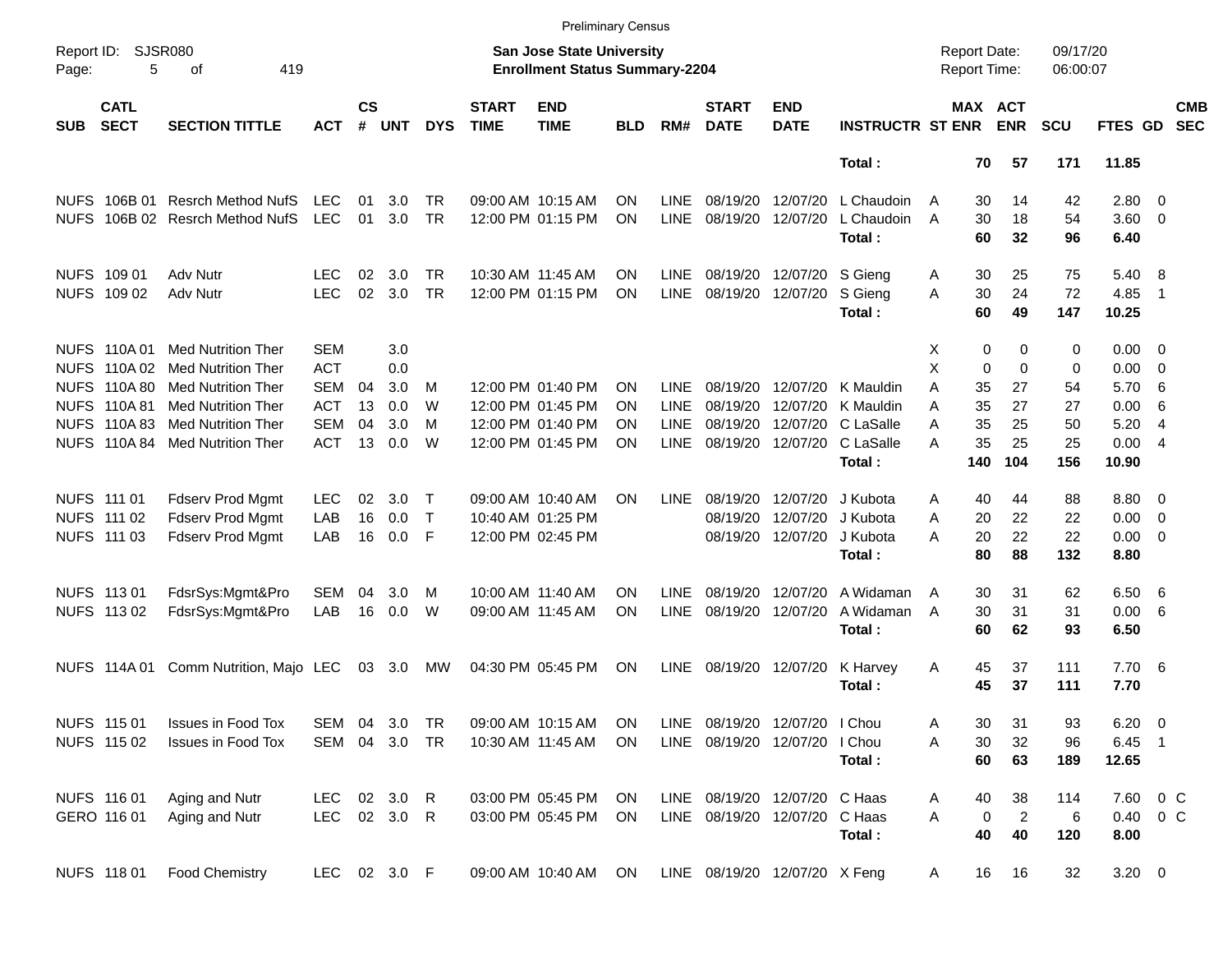|                     |                            |                          |            |                    |            |              |                             | <b>Preliminary Census</b>                                                 |            |             |                                 |                           |                                 |              |          |                                            |                      |              |                          |                          |
|---------------------|----------------------------|--------------------------|------------|--------------------|------------|--------------|-----------------------------|---------------------------------------------------------------------------|------------|-------------|---------------------------------|---------------------------|---------------------------------|--------------|----------|--------------------------------------------|----------------------|--------------|--------------------------|--------------------------|
| Report ID:<br>Page: | <b>SJSR080</b><br>6        | 419<br>оf                |            |                    |            |              |                             | <b>San Jose State University</b><br><b>Enrollment Status Summary-2204</b> |            |             |                                 |                           |                                 |              |          | <b>Report Date:</b><br><b>Report Time:</b> | 09/17/20<br>06:00:07 |              |                          |                          |
| <b>SUB</b>          | <b>CATL</b><br><b>SECT</b> | <b>SECTION TITTLE</b>    | <b>ACT</b> | $\mathsf{cs}$<br># | <b>UNT</b> | <b>DYS</b>   | <b>START</b><br><b>TIME</b> | <b>END</b><br><b>TIME</b>                                                 | <b>BLD</b> | RM#         | <b>START</b><br><b>DATE</b>     | <b>END</b><br><b>DATE</b> | <b>INSTRUCTR ST ENR</b>         |              |          | MAX ACT<br><b>ENR</b>                      | <b>SCU</b>           | FTES GD      |                          | <b>CMB</b><br><b>SEC</b> |
|                     | NUFS 11802                 | <b>Food Chemistry</b>    | LAB        | 16                 | 0.0        | F            |                             | 11:00 AM 01:45 PM                                                         |            |             | 08/19/20                        | 12/07/20                  | X Feng<br>Total:                | A            | 16<br>32 | 16<br>32                                   | 16<br>48             | 0.00<br>3.20 | $\overline{\mathbf{0}}$  |                          |
|                     | NUFS 123 01                | <b>Nutrit for Sport</b>  | <b>SEM</b> | 04                 | 3.0        | MW.          |                             | 12:00 PM 01:15 PM                                                         | <b>ON</b>  | LINE        | 08/19/20 12/07/20               |                           | E Brown<br>Total:               | A            | 40<br>40 | 39<br>39                                   | 117<br>117           | 7.95<br>7.95 | $\overline{\mathbf{3}}$  |                          |
|                     | NUFS 139 01                | Hunger & Environ Nut SEM |            | 04                 | 3.0        | TR           |                             | 01:30 PM 02:45 PM                                                         | <b>ON</b>  | <b>LINE</b> | 08/19/20                        | 12/07/20                  | G Acker                         | A            | 30       | 30                                         | 90                   | 6.00         | $\overline{0}$           |                          |
|                     | NUFS 139 02                | Hunger & Environ Nut SEM |            | 04                 | 3.0        | <b>TR</b>    |                             | 03:00 PM 04:15 PM                                                         | <b>ON</b>  | <b>LINE</b> | 08/19/20                        | 12/07/20                  | G Acker                         | A            | 30       | 30                                         | 90                   | 6.00         | 0                        |                          |
|                     | NUFS 139 03                | Hunger & Environ Nut SEM |            | 04                 | 3.0        | <b>TR</b>    |                             | 04:30 PM 05:45 PM                                                         | <b>ON</b>  | <b>LINE</b> | 08/19/20                        | 12/07/20                  | G Acker                         | A            | 30       | 29                                         | 87                   | 5.80         | 0                        |                          |
|                     | NUFS 139 04                | Hunger & Environ Nut SEM |            | 04                 | 3.0        | <b>TBA</b>   |                             |                                                                           | <b>ON</b>  | <b>LINE</b> | 08/19/20                        | 12/07/20                  | D Billings                      | A            | 30       | 27                                         | 81                   | 5.40         | 0                        |                          |
|                     | NUFS 139 05                | Hunger & Environ Nut SEM |            | 04                 | 3.0        | МW           |                             | 09:00 AM 10:15 AM                                                         | <b>ON</b>  | <b>LINE</b> | 08/19/20                        | 12/07/20                  | K Cahill                        | A            | 30       | 29                                         | 87                   | 5.80         | 0                        |                          |
|                     | NUFS 139 06                | Hunger & Environ Nut SEM |            | 04                 | 3.0        | <b>MW</b>    |                             | 01:30 PM 02:45 PM                                                         | <b>ON</b>  | <b>LINE</b> | 08/19/20                        | 12/07/20                  | K Cahill                        | A            | 30       | 31                                         | 93                   | 6.20         | 0                        |                          |
|                     | NUFS 139 07                | Hunger & Environ Nut SEM |            | 04                 | 3.0        | <b>MW</b>    |                             | 10:30 AM 11:45 AM                                                         | <b>ON</b>  | <b>LINE</b> | 08/19/20                        | 12/07/20                  | K Harvey                        | A            | 30       | 30                                         | 90                   | 6.00         | 0                        |                          |
|                     | NUFS 139 08                | Hunger & Environ Nut SEM |            | 04                 | 3.0        | <b>MW</b>    |                             | 03:00 PM 04:15 PM                                                         | <b>ON</b>  | <b>LINE</b> | 08/19/20                        | 12/07/20                  | K Harvey                        | A            | 30       | 29                                         | 87                   | 5.80         | 0                        |                          |
|                     | NUFS 139 09                | Hunger & Environ Nut SEM |            | 04                 | 3.0        | <b>TBA</b>   |                             |                                                                           | ΟN         | <b>LINE</b> | 08/19/20                        | 12/07/20                  | K Knoblaugh A                   |              | 30       | 30                                         | 90                   | 6.00         | 0                        |                          |
|                     | NUFS 139 10                | Hunger & Environ Nut SEM |            | 04                 | 3.0        | <b>TBA</b>   |                             |                                                                           | <b>ON</b>  | <b>LINE</b> | 08/19/20                        | 12/07/20                  | K Knoblaugh A                   |              | 30       | 31                                         | 93                   | 6.20         | 0                        |                          |
|                     | NUFS 139 11                | Hunger & Environ Nut SEM |            | 04                 | 3.0        | <b>TBA</b>   |                             |                                                                           | ON         | <b>LINE</b> | 08/19/20                        | 12/07/20                  | W Smith                         | A            | 30       | 30                                         | 90                   | 6.00         | 0                        |                          |
|                     | NUFS 139 12                | Hunger & Environ Nut SEM |            | 04                 | 3.0        | <b>TR</b>    |                             | 03:00 PM 04:15 PM                                                         | <b>ON</b>  | <b>LINE</b> | 08/19/20                        | 12/07/20                  | L Steinberg                     | Α            | 30       | 30                                         | 90                   | 6.00         | 0                        |                          |
|                     | NUFS 139 13                | Hunger & Environ Nut SEM |            | 04                 | 3.0        | <b>TBA</b>   |                             |                                                                           | ΟN         | <b>LINE</b> | 08/19/20                        | 12/07/20                  | A Whitson                       | A            | 30       | 30                                         | 90                   | 6.00         | 0                        |                          |
|                     | NUFS 139 80                | Hunger & Environ Nut SEM |            | 04                 | 3.0        | <b>TBA</b>   |                             |                                                                           | <b>ON</b>  | <b>LINE</b> | 08/19/20                        | 12/07/20                  | E MacKusick A                   |              | 30       | 29                                         | 87                   | 5.80         | 0                        |                          |
|                     | NUFS 139 81                | Hunger & Environ Nut SEM |            | 04                 | 3.0        | <b>TBA</b>   |                             |                                                                           | ON         | <b>LINE</b> | 08/19/20                        | 12/07/20                  | E MacKusick A                   |              | 30       | 30                                         | 90                   | 6.00         | 0                        |                          |
|                     | NUFS 139 82                | Hunger & Environ Nut SEM |            | 04                 | 3.0        | <b>TBA</b>   |                             |                                                                           | ON         | <b>LINE</b> | 08/19/20                        | 12/07/20                  | E MacKusick A                   |              | 30       | 28                                         | 84                   | 5.60         | 0                        |                          |
|                     | NUFS 139 83                | Hunger & Environ Nut SEM |            | 04                 | 3.0        | TR           |                             | 12:00 PM 01:15 PM                                                         | <b>ON</b>  | <b>LINE</b> | 08/19/20                        | 12/07/20                  | W Smith                         | A            | 30       | 30                                         | 90                   | 6.00         | 0                        |                          |
|                     | NUFS 139 84                | Hunger & Environ Nut SEM |            | 04                 | 3.0        | <b>TBA</b>   |                             |                                                                           | ON         | <b>LINE</b> | 08/19/20                        | 12/07/20                  | W Smith                         | A            | 30       | 27                                         | 81                   | 5.40         | - 0                      |                          |
|                     |                            |                          |            |                    |            |              |                             |                                                                           |            |             |                                 |                           | Total:                          |              | 540      | 530                                        | 1590                 | 106.00       |                          |                          |
|                     | NUFS 144 01                | <b>Food Culture</b>      | <b>LEC</b> | 02                 | 3.0        | <b>TBA</b>   |                             |                                                                           | ΟN         | <b>LINE</b> | 08/19/20                        | 12/07/20                  | D Billings                      | A            | 30       | 27                                         | 81                   | 5.40         | $\overline{0}$           |                          |
|                     | NUFS 144 03                | <b>Food Culture</b>      | <b>LEC</b> | 02                 | 3.0        | MW           |                             | 03:00 PM 04:15 PM                                                         | <b>ON</b>  | <b>LINE</b> | 08/19/20                        | 12/07/20                  | M Hall                          | A            | 30       | 30                                         | 90                   | 6.00         | 0                        |                          |
|                     | NUFS 144 04                | <b>Food Culture</b>      | <b>LEC</b> | 02                 | 3.0        | <b>MW</b>    |                             | 10:30 AM 11:45 AM                                                         | <b>ON</b>  | LINE        | 08/19/20                        | 12/07/20                  | K Cahill                        | A            | 30       | 30                                         | 90                   | 6.00         | 0                        |                          |
|                     | NUFS 144 05                | <b>Food Culture</b>      | <b>LEC</b> | 02                 | 3.0        | M            |                             | 05:30 PM 08:15 PM                                                         | ON         | <b>LINE</b> |                                 | 08/19/20 12/07/20         | K Cahill                        | A            | 30       | 30                                         | 90                   | 6.00         | 0                        |                          |
|                     | NUFS 144 06                | <b>Food Culture</b>      | <b>LEC</b> | 02                 | 3.0        | TBA          |                             |                                                                           | ON         | LINE        |                                 | 08/19/20 12/07/20 M Hall  |                                 | A            | 30       | 30                                         | 90                   | 6.00         | $\overline{\mathbf{0}}$  |                          |
|                     | NUFS 144 07                | Food Culture             | <b>LEC</b> | 02                 | 3.0        | <b>MW</b>    |                             | 12:00 PM 01:15 PM                                                         | <b>ON</b>  | LINE        |                                 |                           | 08/19/20 12/07/20 K Harvey      | Α            | 30       | 29                                         | 87                   | 5.80         | $\overline{\phantom{0}}$ |                          |
|                     | NUFS 144 08                | <b>Food Culture</b>      | <b>LEC</b> |                    | 02 3.0     | МW           |                             | 01:30 PM 02:45 PM                                                         | <b>ON</b>  |             | LINE 08/19/20 12/07/20 K Harvey |                           |                                 | A            | 30       | 30                                         | 90                   | 6.10         | $\overline{\phantom{0}}$ |                          |
|                     | NUFS 144 09                | <b>Food Culture</b>      | <b>LEC</b> | 02                 | 3.0        | $\mathsf{R}$ |                             | 05:30 PM 08:15 PM                                                         | <b>ON</b>  | LINE        |                                 | 08/19/20 12/07/20         | R Ritter Spi A                  |              | 30       | 30                                         | 90                   | 6.00         | $\overline{\mathbf{0}}$  |                          |
|                     | NUFS 144 10                | <b>Food Culture</b>      | <b>LEC</b> | 02                 | 3.0        | <b>TBA</b>   |                             |                                                                           | ON         | LINE        |                                 | 08/19/20 12/07/20         | D Singamsett A                  |              | 30       | 30                                         | 90                   | 6.00         | $\overline{\phantom{0}}$ |                          |
|                     | NUFS 144 11                | <b>Food Culture</b>      | <b>LEC</b> | 02                 | 3.0        | TR           |                             | 01:30 PM 02:45 PM                                                         | <b>ON</b>  | LINE        |                                 |                           | 08/19/20 12/07/20 L Steinberg A |              | 30       | 30                                         | 90                   | 6.00         | $\overline{\phantom{0}}$ |                          |
|                     | NUFS 144 12                | <b>Food Culture</b>      | <b>LEC</b> | 02                 | 3.0        | TR           |                             | 04:30 PM 05:45 PM                                                         | <b>ON</b>  | LINE        |                                 |                           | 08/19/20 12/07/20 L Steinberg   | A            | 30       | 30                                         | 90                   | 6.00         | $\overline{\phantom{0}}$ |                          |
|                     | NUFS 144 13                | <b>Food Culture</b>      | <b>LEC</b> | 02                 | 3.0        | W            |                             | 05:00 PM 07:45 PM                                                         | <b>ON</b>  | LINE        |                                 | 08/19/20 12/07/20 N Tsuji |                                 | A            | 30       | 28                                         | 84                   | 5.60 0       |                          |                          |
|                     | NUFS 144 14                | Food Culture             | LEC        |                    | 02 3.0 R   |              |                             | 12:00 PM 02:45 PM                                                         | ON         |             | LINE 08/19/20 12/07/20 I Vanek  |                           |                                 | $\mathsf{A}$ | 30       | 29                                         | 87                   | 5.80 0       |                          |                          |
|                     |                            |                          |            |                    |            |              |                             |                                                                           |            |             |                                 |                           |                                 |              |          |                                            |                      |              |                          |                          |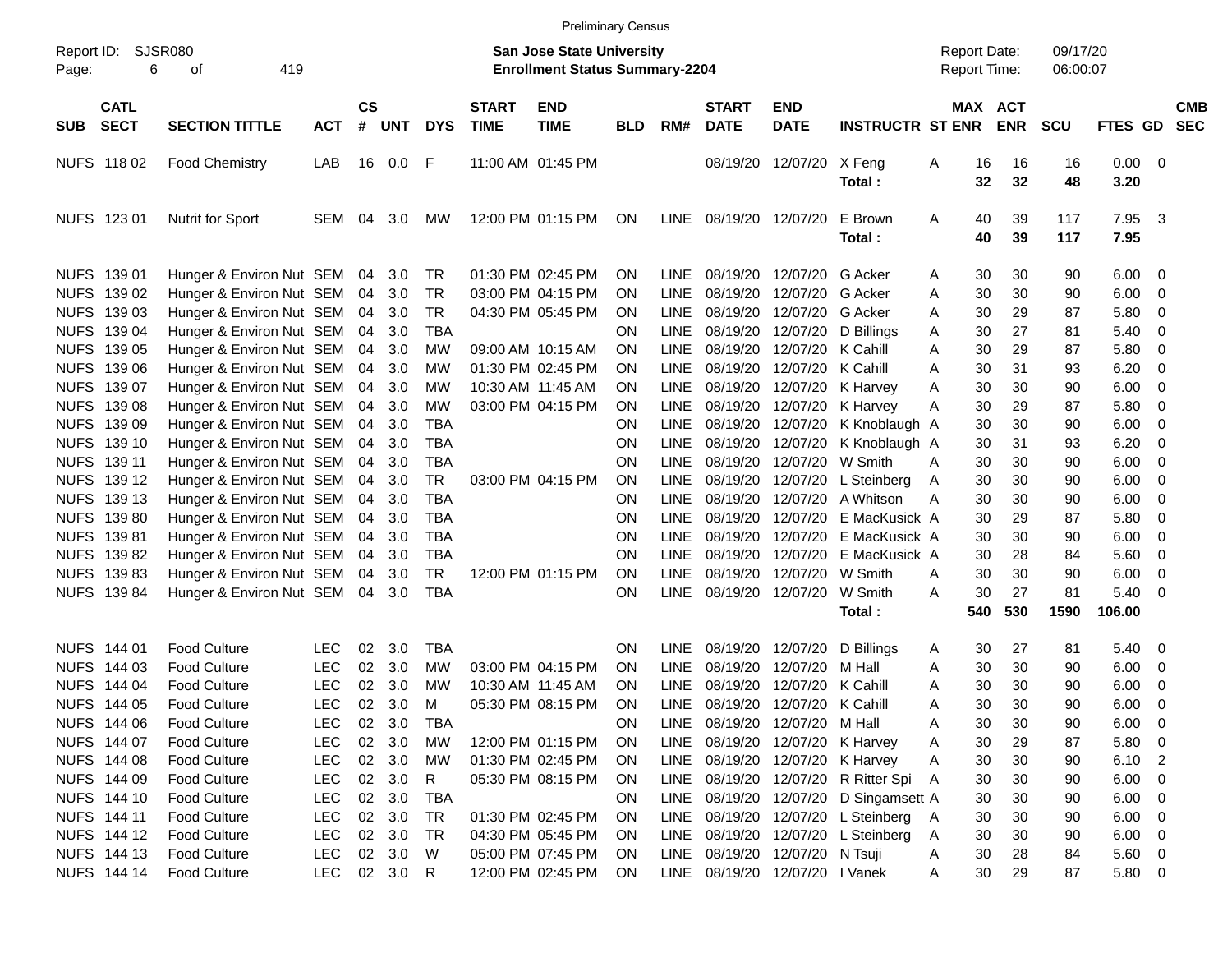|                     | <b>Preliminary Census</b><br>SJSR080<br><b>San Jose State University</b> |                       |            |                    |            |            |                             |                                       |            |             |                             |                                |                         |   |                                            |                          |                      |         |                 |                          |
|---------------------|--------------------------------------------------------------------------|-----------------------|------------|--------------------|------------|------------|-----------------------------|---------------------------------------|------------|-------------|-----------------------------|--------------------------------|-------------------------|---|--------------------------------------------|--------------------------|----------------------|---------|-----------------|--------------------------|
| Report ID:<br>Page: | $\overline{7}$                                                           | 419<br>οf             |            |                    |            |            |                             | <b>Enrollment Status Summary-2204</b> |            |             |                             |                                |                         |   | <b>Report Date:</b><br><b>Report Time:</b> |                          | 09/17/20<br>06:00:07 |         |                 |                          |
| <b>SUB</b>          | <b>CATL</b><br><b>SECT</b>                                               | <b>SECTION TITTLE</b> | <b>ACT</b> | $\mathsf{cs}$<br># | <b>UNT</b> | <b>DYS</b> | <b>START</b><br><b>TIME</b> | <b>END</b><br><b>TIME</b>             | <b>BLD</b> | RM#         | <b>START</b><br><b>DATE</b> | <b>END</b><br><b>DATE</b>      | <b>INSTRUCTR ST ENR</b> |   | MAX                                        | <b>ACT</b><br><b>ENR</b> | <b>SCU</b>           | FTES GD |                 | <b>CMB</b><br><b>SEC</b> |
|                     | NUFS 144 15                                                              | <b>Food Culture</b>   | <b>LEC</b> | 02                 | 3.0        | <b>TBA</b> |                             |                                       | <b>ON</b>  | <b>LINE</b> | 08/19/20                    | 12/07/20                       | A Whitson               | A | 30                                         | 29                       | 87                   | 5.80    | 0               |                          |
|                     | NUFS 144 16                                                              | <b>Food Culture</b>   | <b>LEC</b> | 02                 | 3.0        | <b>TBA</b> |                             |                                       | ON         | LINE        | 08/19/20                    | 12/07/20                       | L Wiley                 | A | 30                                         | 29                       | 87                   | 5.80    | 0               |                          |
| <b>NUFS</b>         | 144 17                                                                   | <b>Food Culture</b>   | <b>LEC</b> | 02                 | 3.0        | <b>TBA</b> |                             |                                       | ON         | <b>LINE</b> | 08/19/20                    | 12/07/20 L Wiley               |                         | A | 30                                         | 29                       | 87                   | 5.80    | 0               |                          |
| <b>NUFS</b>         | 144 18                                                                   | <b>Food Culture</b>   | <b>LEC</b> | 02                 | 3.0        | <b>TBA</b> |                             |                                       | ON         | <b>LINE</b> | 08/19/20                    | 12/07/20                       | D Billings              | A | 30                                         | 29                       | 87                   | 5.80    | 0               |                          |
| <b>NUFS</b>         | 144 80                                                                   | <b>Food Culture</b>   | LEC        | 02                 | 3.0        | <b>TBA</b> |                             |                                       | ON         | <b>LINE</b> | 08/19/20                    | 12/07/20                       | D Singamsett A          |   | 30                                         | 30                       | 90                   | 6.00    | 0               |                          |
| <b>NUFS</b>         | 144 81                                                                   | <b>Food Culture</b>   | <b>LEC</b> | 02                 | 3.0        | <b>TBA</b> |                             |                                       | ON         | <b>LINE</b> | 08/19/20                    | 12/07/20                       | D Singamsett A          |   | 30                                         | 31                       | 93                   | 6.20    | 0               |                          |
| <b>NUFS</b>         | 144 82                                                                   | <b>Food Culture</b>   | LEC        | 02                 | 3.0        | <b>TBA</b> |                             |                                       | ON         | LINE        | 08/19/20                    | 12/07/20                       | S Spencer               | A | 30                                         | 30                       | 90                   | 6.00    | 0               |                          |
|                     | NUFS 144 83                                                              | <b>Food Culture</b>   | LEC        | 02                 | 3.0        | <b>TBA</b> |                             |                                       | ON         | <b>LINE</b> | 08/19/20                    | 12/07/20                       | L Wiley                 | A | 30                                         | 30                       | 90                   | 6.00    | 0               |                          |
|                     | <b>NUFS 144 84</b>                                                       | <b>Food Culture</b>   | LEC        | 02                 | 3.0        | <b>TBA</b> |                             |                                       | ON         | <b>LINE</b> | 08/19/20                    | 12/07/20                       | L Wiley                 | A | 30                                         | 26                       | 78                   | 5.20    | 0               |                          |
|                     |                                                                          |                       |            |                    |            |            |                             |                                       |            |             |                             |                                | Total:                  |   | 660                                        | 646                      | 1938                 | 129.30  |                 |                          |
|                     | NUFS 150 02                                                              | Food/Nutr Toxicol     | <b>LEC</b> | 02                 | 2.0        | TR         |                             | 01:30 PM 02:20 PM                     | ON         |             | LINE 08/19/20               | 12/07/20                       | I Chou                  | A | 30                                         | 18                       | 36                   | 2.40    | 0               |                          |
|                     |                                                                          |                       |            |                    |            |            |                             |                                       |            |             |                             |                                | Total:                  |   | 30                                         | 18                       | 36                   | 2.40    |                 |                          |
| <b>NUFS</b>         | 16301                                                                    | Phys Fit + Nutrit     | <b>LEC</b> | 02                 | 3.0        | TR         |                             | 12:00 PM 01:15 PM                     | ON         | <b>LINE</b> | 08/19/20                    | 12/07/20                       | E Brown                 | A | 32                                         | 10                       | 30                   | 2.00    | $0\,C$          |                          |
| <b>KIN</b>          | 16301                                                                    | Phys Fit + Nutrit     | <b>LEC</b> | 02                 | 3.0        | TR         |                             | 12:00 PM 01:15 PM                     | ON         | LINE        | 08/19/20                    | 12/07/20                       | E Brown                 | A | 0                                          | 21                       | 63                   | 4.20    | 0 <sup>C</sup>  |                          |
| <b>NUFS</b>         | 163 02                                                                   | Phys Fit + Nutrit     | <b>LEC</b> | 02                 | 3.0        | TR         |                             | 12:00 PM 01:15 PM                     | ON         | <b>LINE</b> | 08/19/20                    | 12/07/20                       | E Brown                 | A | 32                                         | 11                       | 33                   | 2.20    | 0 <sup>C</sup>  |                          |
| <b>KIN</b>          | 163 02                                                                   | Phys Fit + Nutrit     | <b>LEC</b> | 02                 | 3.0        | TR         |                             | 12:00 PM 01:15 PM                     | ON         | <b>LINE</b> | 08/19/20                    | 12/07/20                       | E Brown                 | A | 0                                          | 21                       | 63                   | 4.20    | 0 <sup>C</sup>  |                          |
| <b>NUFS</b>         | 16303                                                                    | Phys Fit + Nutrit     | <b>LEC</b> | 02                 | 3.0        | <b>TR</b>  |                             | 01:30 PM 02:45 PM                     | ON         | <b>LINE</b> | 08/19/20                    | 12/07/20                       | E Brown                 | A | 32                                         | 14                       | 42                   | 2.80    | 0 <sup>C</sup>  |                          |
| <b>KIN</b>          | 163 03                                                                   | Phys Fit + Nutrit     | <b>LEC</b> | 02                 | 3.0        | TR         |                             | 01:30 PM 02:45 PM                     | ON         | <b>LINE</b> | 08/19/20                    | 12/07/20                       | E Brown                 | A | 0                                          | 17                       | 51                   | 3.40    | 0 <sup>C</sup>  |                          |
| <b>NUFS</b>         | 16304                                                                    | Phys Fit + Nutrit     | <b>LEC</b> | 02                 | 3.0        | TR         |                             | 01:30 PM 02:45 PM                     | ON         | <b>LINE</b> | 08/19/20                    | 12/07/20                       | E Brown                 | Α | 32                                         | 8                        | 24                   | 1.60    | 0 <sup>C</sup>  |                          |
| <b>KIN</b>          | 16304                                                                    | Phys Fit + Nutrit     | <b>LEC</b> | 02                 | 3.0        | TR         |                             | 01:30 PM 02:45 PM                     | ON         | <b>LINE</b> | 08/19/20                    | 12/07/20                       | E Brown                 | A | 0                                          | 24                       | 72                   | 4.80    | 0 <sup>C</sup>  |                          |
| <b>NUFS</b>         | 163 05                                                                   | Phys Fit + Nutrit     | <b>LEC</b> | 02                 | 3.0        | <b>MW</b>  |                             | 09:00 AM 10:15 AM                     | ON         | <b>LINE</b> | 08/19/20                    | 12/07/20                       | A Bloom                 | A | 32                                         | 13                       | 39                   | 2.60    | 0 <sup>C</sup>  |                          |
| <b>KIN</b>          | 163 05                                                                   | Phys Fit + Nutrit     | <b>LEC</b> | 02                 | 3.0        | <b>MW</b>  |                             | 09:00 AM 10:15 AM                     | ON         | <b>LINE</b> | 08/19/20                    | 12/07/20                       | A Bloom                 | A | 0                                          | 17                       | 51                   | 3.40    | 0 <sup>C</sup>  |                          |
| <b>NUFS</b>         | 16306                                                                    | Phys Fit + Nutrit     | <b>LEC</b> | 02                 | 3.0        | МW         |                             | 09:00 AM 10:15 AM                     | ON         | <b>LINE</b> | 08/19/20                    | 12/07/20                       | A Bloom                 | Α | 32                                         | 10                       | 30                   | 2.00    | 0 <sup>C</sup>  |                          |
| <b>KIN</b>          | 163 06                                                                   | Phys Fit + Nutrit     | <b>LEC</b> | 02                 | 3.0        | MW         |                             | 09:00 AM 10:15 AM                     | ON         | <b>LINE</b> | 08/19/20                    | 12/07/20                       | A Bloom                 | A | 0                                          | 21                       | 63                   | 4.20    | 0 <sup>C</sup>  |                          |
| <b>NUFS</b>         | 16307                                                                    | Phys Fit + Nutrit     | <b>LEC</b> | 02                 | 3.0        | MW         | 10:30 AM 11:45 AM           |                                       | ΟN         | <b>LINE</b> | 08/19/20                    | 12/07/20                       | A Bloom                 | A | 32                                         | 12                       | 36                   | 2.40    | 0 <sup>C</sup>  |                          |
| <b>KIN</b>          | 163 07                                                                   | Phys Fit + Nutrit     | <b>LEC</b> | 02                 | 3.0        | MW         | 10:30 AM 11:45 AM           |                                       | <b>ON</b>  | LINE        | 08/19/20                    | 12/07/20                       | A Bloom                 | A | 0                                          | 20                       | 60                   | 4.00    | 0 <sup>C</sup>  |                          |
| <b>NUFS</b>         | 16308                                                                    | Phys Fit + Nutrit     | <b>LEC</b> | 02                 | 3.0        | МW         | 10:30 AM 11:45 AM           |                                       | ON         | <b>LINE</b> | 08/19/20                    | 12/07/20                       | A Bloom                 | A | 32                                         | 14                       | 42                   | 2.80    | 0 <sup>C</sup>  |                          |
| KIN                 | 16308                                                                    | Phys Fit + Nutrit     | <b>LEC</b> | 02                 | 3.0        | МW         |                             | 10:30 AM 11:45 AM                     | <b>ON</b>  | LINE        |                             | 08/19/20 12/07/20 A Bloom      |                         | A | $\mathbf 0$                                | 17                       | 51                   | 3.40    | $0\,C$          |                          |
|                     | NUFS 163 09                                                              | Phys Fit + Nutrit     | LEC        |                    | 02 3.0     | <b>MW</b>  |                             | 12:00 PM 01:15 PM                     | ON         |             |                             | LINE 08/19/20 12/07/20 A Bloom |                         | A | 32                                         | 14                       | 42                   | 2.80    | $0\thinspace$ C |                          |
| KIN                 | 163 09                                                                   | Phys Fit + Nutrit     | <b>LEC</b> | 02                 | 3.0        | МW         |                             | 12:00 PM 01:15 PM                     | ON         |             |                             | LINE 08/19/20 12/07/20 A Bloom |                         | A | 0                                          | 17                       | 51                   | 3.40    | 0 <sup>C</sup>  |                          |
|                     | NUFS 163 10                                                              | Phys Fit + Nutrit     | <b>LEC</b> |                    | 02 3.0     | <b>MW</b>  |                             | 12:00 PM 01:15 PM                     | ON         |             |                             | LINE 08/19/20 12/07/20 A Bloom |                         | A | 32                                         | 15                       | 45                   | 3.00    | $0\quad C$      |                          |
| KIN                 | 163 10                                                                   | Phys Fit + Nutrit     | <b>LEC</b> |                    | 02 3.0     | <b>MW</b>  |                             | 12:00 PM 01:15 PM                     | <b>ON</b>  |             |                             | LINE 08/19/20 12/07/20 A Bloom |                         | Α | 0                                          | 15                       | 45                   | 3.00    | $0\,C$          |                          |
|                     | NUFS 163 11                                                              | Phys Fit + Nutrit     | <b>LEC</b> | $02\,$             | 3.0        | <b>MW</b>  |                             | 01:30 PM 02:45 PM                     | ON         |             |                             | LINE 08/19/20 12/07/20 A Bloom |                         | Α | 32                                         | 6                        | 18                   | 1.20    | $0\,C$          |                          |
| KIN                 | 163 11                                                                   | Phys Fit + Nutrit     | <b>LEC</b> | 02                 | 3.0        | <b>MW</b>  |                             | 01:30 PM 02:45 PM                     | ON         |             |                             | LINE 08/19/20 12/07/20 A Bloom |                         | Α | 0                                          | 26                       | 78                   | 5.20    | $0\,C$          |                          |
|                     | NUFS 16312                                                               | Phys Fit + Nutrit     | <b>LEC</b> | 02                 | 3.0        | MW         |                             | 01:30 PM 02:45 PM                     | ON.        |             |                             | LINE 08/19/20 12/07/20 A Bloom |                         | Α | 32                                         | 17                       | 51                   | 3.40    | $0\,C$          |                          |
| KIN                 | 163 12                                                                   | Phys Fit + Nutrit     | <b>LEC</b> |                    | 02 3.0     | <b>MW</b>  |                             | 01:30 PM 02:45 PM                     | ON         |             |                             | LINE 08/19/20 12/07/20 A Bloom |                         | Α | 0                                          | 14                       | 42                   | 2.85    | $1\,C$          |                          |
|                     |                                                                          |                       |            |                    |            |            |                             |                                       |            |             |                             |                                | Total:                  |   | 384                                        | 374                      | 1122                 | 74.85   |                 |                          |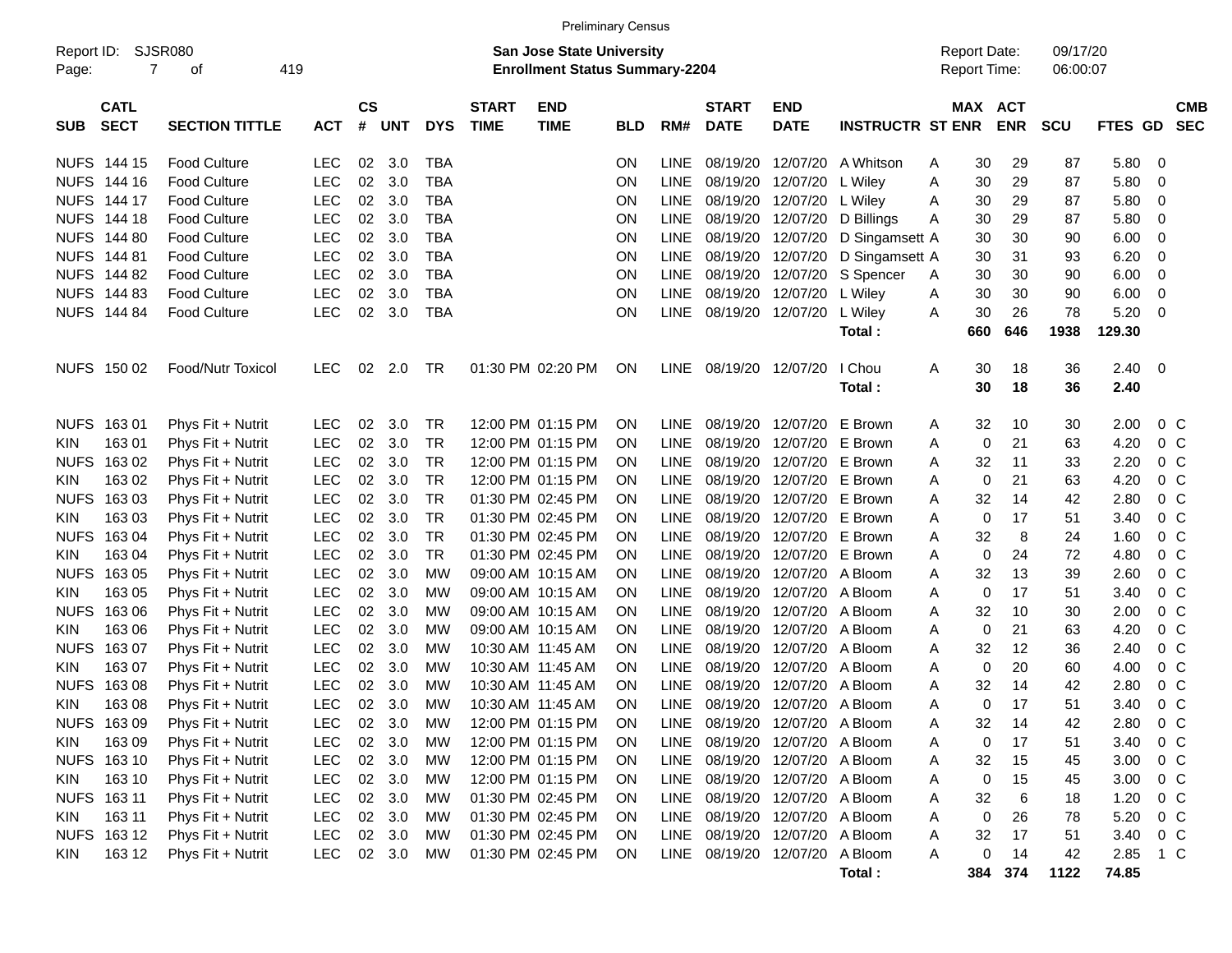|                     |                            |                              |                |                    |            |            |                             | <b>Preliminary Census</b>                                          |            |             |                             |                           |                                       |   |     |                                     |                      |                |                         |                          |
|---------------------|----------------------------|------------------------------|----------------|--------------------|------------|------------|-----------------------------|--------------------------------------------------------------------|------------|-------------|-----------------------------|---------------------------|---------------------------------------|---|-----|-------------------------------------|----------------------|----------------|-------------------------|--------------------------|
| Report ID:<br>Page: | 8                          | SJSR080<br>419<br>οf         |                |                    |            |            |                             | San Jose State University<br><b>Enrollment Status Summary-2204</b> |            |             |                             |                           |                                       |   |     | <b>Report Date:</b><br>Report Time: | 09/17/20<br>06:00:07 |                |                         |                          |
| <b>SUB</b>          | <b>CATL</b><br><b>SECT</b> | <b>SECTION TITTLE</b>        | <b>ACT</b>     | $\mathsf{cs}$<br># | <b>UNT</b> | <b>DYS</b> | <b>START</b><br><b>TIME</b> | <b>END</b><br><b>TIME</b>                                          | <b>BLD</b> | RM#         | <b>START</b><br><b>DATE</b> | <b>END</b><br><b>DATE</b> | <b>INSTRUCTR ST ENR</b>               |   |     | <b>MAX ACT</b><br><b>ENR</b>        | <b>SCU</b>           | FTES GD        |                         | <b>CMB</b><br><b>SEC</b> |
|                     | NUFS 180 01                | <b>Individual Studies</b>    | <b>SUP</b>     | 36                 | 1.0        | <b>TBA</b> |                             |                                                                    | ON         | LINE        | 08/19/20                    | 12/07/20                  | J Kubota                              | Α | 10  | 1                                   | -1                   | 0.07           | 0                       |                          |
|                     | NUFS 180 02                | <b>Individual Studies</b>    | <b>SUP</b>     | 36                 | 2.0        | <b>TBA</b> |                             |                                                                    | ON         | <b>LINE</b> | 08/19/20                    | 12/07/20                  | J Kubota                              | Α | 10  | 0                                   | 0                    | 0.00           | 0                       |                          |
|                     | NUFS 180 03                | <b>Individual Studies</b>    | <b>SUP</b>     | 36                 | 3.0        | <b>TBA</b> |                             |                                                                    | ON         | <b>LINE</b> | 08/19/20                    | 12/07/20                  | J Kubota                              | Α | 10  | 0                                   | 0                    | 0.00           | 0                       |                          |
|                     | NUFS 180 04                | <b>Individual Studies</b>    | <b>SUP</b>     | 36                 | 4.0        | <b>TBA</b> |                             |                                                                    | ON         | <b>LINE</b> | 08/19/20                    | 12/07/20                  | J Kubota                              | Α | 10  | 0                                   | 0                    | 0.00           | 0                       |                          |
|                     | NUFS 180 05                | <b>Individual Studies</b>    | <b>SUP</b>     | 36                 | 5.0        | <b>TBA</b> |                             |                                                                    | ON         | <b>LINE</b> | 08/19/20                    | 12/07/20                  | J Kubota                              | Α | 10  | 0                                   | 0                    | 0.00           | 0                       |                          |
|                     | NUFS 180 06                | <b>Individual Studies</b>    | <b>SUP</b>     | 36                 | 6.0        | <b>TBA</b> |                             |                                                                    | ON         | <b>LINE</b> | 08/19/20                    | 12/07/20                  | J Kubota                              | A | 10  | 0                                   | 0                    | 0.00           | 0                       |                          |
|                     | NUFS 180 07                | <b>Individual Studies</b>    | <b>SUP</b>     | 36                 | 1.0        | <b>TBA</b> |                             |                                                                    | ON         | LINE        | 08/19/20                    | 12/07/20                  | S Gieng                               | Α | 10  | 0                                   | 0                    | 0.00           | 0                       |                          |
|                     | <b>NUFS 18008</b>          | <b>Individual Studies</b>    | <b>SUP</b>     | 36                 | 2.0        | <b>TBA</b> |                             |                                                                    | ON         | LINE        | 08/19/20                    | 12/07/20                  | S Gieng                               | Α | 10  | 0                                   | 0                    | 0.00           | 0                       |                          |
|                     | NUFS 180 09                | <b>Individual Studies</b>    | <b>SUP</b>     | 36                 | 1.0        | <b>TBA</b> |                             |                                                                    | ON         | <b>LINE</b> | 08/19/20                    | 12/07/20                  | G Pereira Pi                          | A | 10  | 0                                   | 0                    | 0.00           | 0                       |                          |
|                     | <b>NUFS 18010</b>          | <b>Individual Studies</b>    | <b>SUP</b>     | 36                 | 2.0        | <b>TBA</b> |                             |                                                                    | ON         | <b>LINE</b> | 08/19/20                    | 12/07/20                  | G Pereira Pi A                        |   | 10  | 0                                   | 0                    | 0.00           | 0                       |                          |
|                     | <b>NUFS 18011</b>          | <b>Individual Studies</b>    | <b>SUP</b>     | 36                 | 1.0        | <b>TBA</b> |                             |                                                                    | ON         | <b>LINE</b> | 08/19/20                    | 12/07/20                  | A Widaman                             | A | 10  |                                     | -1                   | 0.07           | 0                       |                          |
|                     | NUFS 180 12                | <b>Individual Studies</b>    | <b>SUP</b>     | 36                 | 2.0        | <b>TBA</b> |                             |                                                                    | ON         | <b>LINE</b> | 08/19/20                    | 12/07/20                  | A Widaman                             | A | 10  | 0                                   | 0                    | 0.00           | 0                       |                          |
|                     | <b>NUFS 180 80</b>         | <b>Individual Studies</b>    | <b>SUP</b>     | 36                 | 1.0        | <b>TBA</b> |                             |                                                                    | ON         | LINE        | 08/19/20                    | 12/07/20                  | X Feng                                | A | 10  |                                     | 0                    | 0.07           | $\overline{\mathbf{0}}$ |                          |
|                     |                            |                              |                |                    |            |            |                             |                                                                    |            |             |                             |                           | Total :                               |   | 130 | 3                                   | $\mathbf{2}$         | 0.20           |                         |                          |
|                     | NUFS 190 01                | Nutr Ed & Couns              | <b>LEC</b>     | 01                 | 3.0        | МW         |                             | 03:00 PM 04:15 PM                                                  | ON         | LINE        | 08/19/20 12/07/20           |                           | D Billings                            | A | 35  | 37                                  | 111                  | 7.45           | - 1                     |                          |
|                     |                            |                              |                |                    |            |            |                             |                                                                    |            |             |                             |                           | Total:                                |   | 35  | 37                                  | 111                  | 7.45           |                         |                          |
|                     | NUFS 192 01                | Fld Exp NufS/Pkg             | <b>SUP</b>     | 36                 | 1.0        | <b>TBA</b> |                             |                                                                    | ON         | LINE        | 08/19/20                    | 12/07/20                  | D Billings                            | A | 20  | 0                                   | 0                    | 0.00           | $\overline{\mathbf{0}}$ |                          |
|                     | NUFS 192 02                | Fld Exp NufS/Pkg             | <b>SUP</b>     | 36                 | 2.0        | <b>TBA</b> |                             |                                                                    | ON         | <b>LINE</b> | 08/19/20                    | 12/07/20                  | D Billings                            | A | 10  | 1                                   | 2                    | 0.13           | 0                       |                          |
|                     | NUFS 192 03                | Fld Exp NufS/Pkg             | <b>SUP</b>     | 36                 | 3.0        | <b>TBA</b> |                             |                                                                    | ON         | <b>LINE</b> | 08/19/20                    | 12/07/20                  | D Billings                            | Α | 10  |                                     | 3                    | 0.20           | 0                       |                          |
|                     | NUFS 192 04                | Fld Exp NufS/Pkg             | <b>SUP</b>     | 36                 | 4.0        | <b>TBA</b> |                             |                                                                    | ON         | LINE        | 08/19/20                    | 12/07/20                  | D Billings                            | A | 10  | 0                                   | 0                    | 0.00           | 0                       |                          |
|                     | NUFS 192 05                | Fld Exp NufS/Pkg             | <b>SUP</b>     | 36                 | 5.0        | <b>TBA</b> |                             |                                                                    | ON         | LINE        | 08/19/20                    | 12/07/20                  | D Billings                            | A | 10  | 0                                   | 0                    | 0.00           | 0                       |                          |
|                     | NUFS 192 06                | Fld Exp NufS/Pkg             | <b>SUP</b>     | 36                 | 6.0        | <b>TBA</b> |                             |                                                                    | ON         | <b>LINE</b> | 08/19/20                    | 12/07/20                  | D Billings                            | Α | 10  | 0                                   | 0                    | 0.00           | 0                       |                          |
|                     | NUFS 192 07                | Fld Exp NufS/Pkg             | <b>SUP</b>     | 36                 | 2.0        | <b>TBA</b> |                             |                                                                    | ON         | <b>LINE</b> | 08/19/20                    | 12/07/20                  | J Kubota                              | Α | 10  | 22                                  | 44                   | 2.93           | 0                       |                          |
|                     | NUFS 192 08                | Fld Exp NufS/Pkg             | <b>SUP</b>     | 36                 | 2.0        | <b>TBA</b> |                             |                                                                    | ON         | <b>LINE</b> | 08/19/20                    | 12/07/20                  | E Brown                               | Α | 10  | 2                                   | 4                    | 0.27           | 0                       |                          |
|                     | NUFS 192 09                | Fld Exp NufS/Pkg             | <b>SUP</b>     | 36                 | 2.0        | <b>TBA</b> |                             |                                                                    | ON         | <b>LINE</b> | 08/19/20                    | 12/07/20                  | C Haas                                | Α | 10  | 3                                   | 6                    | 0.40           | 0                       |                          |
|                     | NUFS 192 10                | Fld Exp NufS/Pkg             | <b>SUP</b>     | 36                 | 4.0        | <b>TBA</b> |                             |                                                                    | ON         | <b>LINE</b> | 08/19/20                    | 12/07/20                  | F Yambrach                            | A | 10  | 10                                  | 40                   | 2.67           | 0                       |                          |
|                     | NUFS 192 11                | Fld Exp NufS/Pkg             | <b>SUP</b>     | 36                 | 5.0        | <b>TBA</b> |                             |                                                                    | <b>ON</b>  | <b>LINE</b> |                             |                           | 08/19/20 12/07/20 F Yambrach A        |   | 10  | $\Omega$                            | 0                    | 0.00           | 0                       |                          |
|                     |                            | NUFS 192 12 Fld Exp NufS/Pkg | SUP 36 6.0 TBA |                    |            |            |                             |                                                                    | <b>ON</b>  |             |                             |                           | LINE 08/19/20 12/07/20 F Yambrach A   |   | 10  |                                     | 6                    | $0.40 \quad 0$ |                         |                          |
|                     |                            |                              |                |                    |            |            |                             |                                                                    |            |             |                             |                           | Total:                                |   | 130 | 40                                  | 105                  | 7.00           |                         |                          |
|                     | NUFS 201 01                | Colloq Nutr/Fd/Pkg           | <b>SEM</b>     |                    | 3.0        |            |                             |                                                                    |            |             |                             |                           |                                       | X | 0   | 0                                   | 0                    | $0.00 \t 0$    |                         |                          |
|                     | NUFS 201 02                | Collog Nutr/Fd/Pkg           | SEM 05         |                    | 3.0 M      |            |                             | 03:00 PM 05:45 PM ON                                               |            |             |                             | LINE 08/19/20 12/07/20    | S Gieng                               | Α | 18  | 18                                  | 54                   | 4.50 18        |                         |                          |
|                     |                            |                              |                |                    |            |            |                             |                                                                    |            |             |                             |                           | Total:                                |   | 18  | 18                                  | 54                   | 4.50           |                         |                          |
|                     | NUFS 217 01                | <b>Issues Nutr/Fd/Pkg</b>    | <b>SEM</b>     |                    | 3.0        |            |                             |                                                                    |            |             |                             |                           |                                       | X | 0   | 0                                   | 0                    | $0.00 \t 0$    |                         |                          |
|                     | NUFS 217 02                | <b>Issues Nutr/Fd/Pkg</b>    | SEM 05         |                    | $3.0$ R    |            |                             | 03:00 PM 05:45 PM                                                  | ON         |             |                             |                           | LINE 08/19/20 12/07/20 G Pereira Pi A |   | 18  | 13                                  | 39                   | 3.25 13        |                         |                          |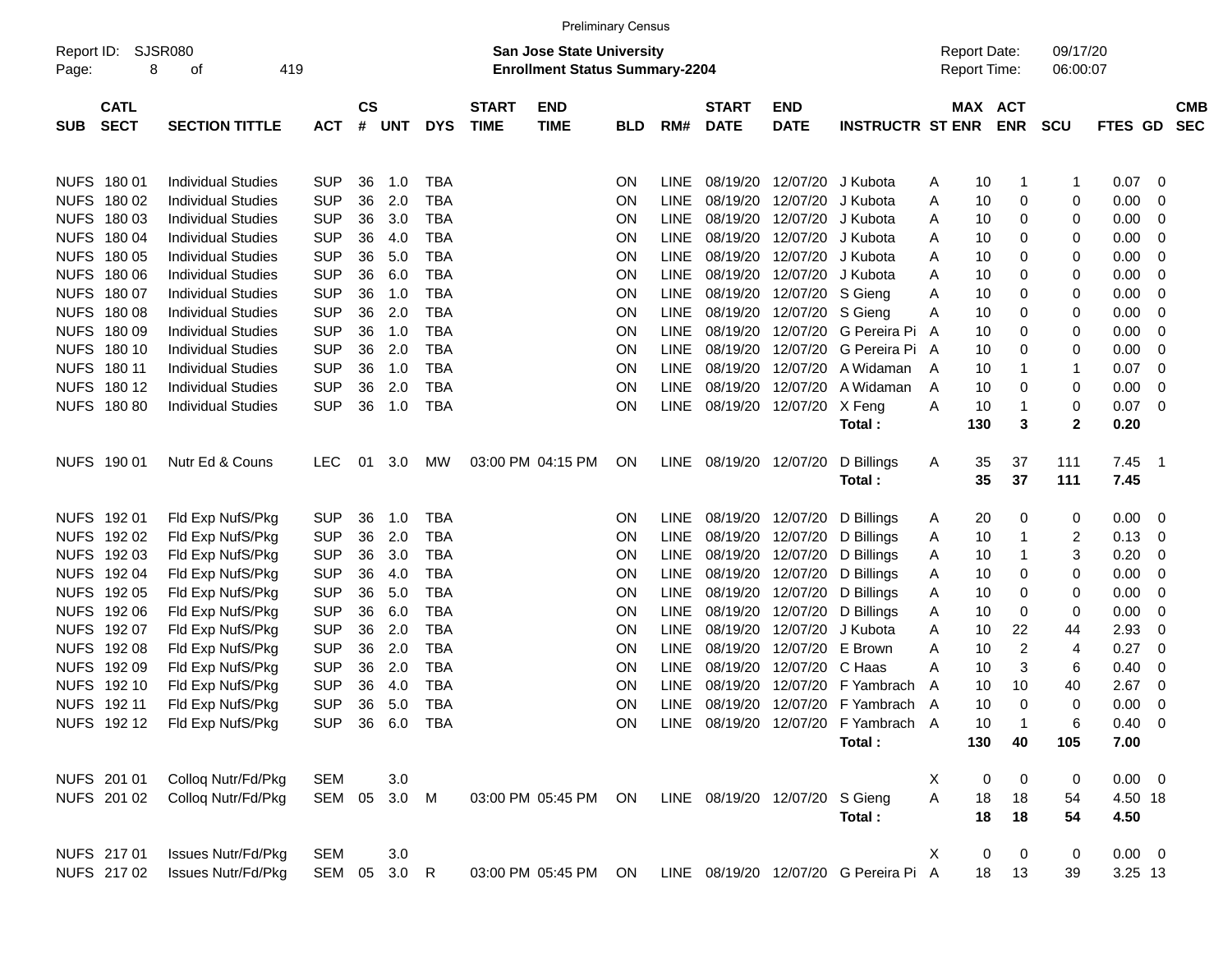|                     |                            |                             |            |                |            |              |                             |                                                                    | <b>Preliminary Census</b> |             |                             |                            |                             |                                     |                       |                      |                        |                          |                          |
|---------------------|----------------------------|-----------------------------|------------|----------------|------------|--------------|-----------------------------|--------------------------------------------------------------------|---------------------------|-------------|-----------------------------|----------------------------|-----------------------------|-------------------------------------|-----------------------|----------------------|------------------------|--------------------------|--------------------------|
| Report ID:<br>Page: | <b>SJSR080</b><br>9        | 419<br>οf                   |            |                |            |              |                             | San Jose State University<br><b>Enrollment Status Summary-2204</b> |                           |             |                             |                            |                             | <b>Report Date:</b><br>Report Time: |                       | 09/17/20<br>06:00:07 |                        |                          |                          |
| <b>SUB</b>          | <b>CATL</b><br><b>SECT</b> | <b>SECTION TITTLE</b>       | <b>ACT</b> | <b>CS</b><br># | <b>UNT</b> | <b>DYS</b>   | <b>START</b><br><b>TIME</b> | <b>END</b><br><b>TIME</b>                                          | <b>BLD</b>                | RM#         | <b>START</b><br><b>DATE</b> | <b>END</b><br><b>DATE</b>  | <b>INSTRUCTR ST ENR</b>     |                                     | MAX ACT<br><b>ENR</b> | <b>SCU</b>           | <b>FTES GD</b>         |                          | <b>CMB</b><br><b>SEC</b> |
|                     |                            |                             |            |                |            |              |                             |                                                                    |                           |             |                             |                            | Total:                      |                                     | 18<br>13              | 39                   | 3.25                   |                          |                          |
|                     | NUFS 220A 01 Adv Mnt       |                             | <b>SEM</b> | 05             | 3.0        | TBA          |                             |                                                                    | ΟN                        | <b>LINE</b> | 08/19/20 12/07/20           |                            | J Berta<br>Total:           | Α                                   | 18<br>9<br>18<br>9    | 27<br>27             | $2.00 \quad 4$<br>2.00 |                          |                          |
|                     | NUFS 260 01                | <b>Mitidis Hith Promo</b>   | <b>SEM</b> | 05             | 3.0        | $\mathsf T$  |                             | 06:00 PM 08:45 PM                                                  | ΟN                        | <b>LINE</b> |                             | 08/19/20 12/07/20          | S Spencer                   | A                                   | 18<br>10              | 30                   | 2.30                   |                          | 6 C                      |
|                     | HPRF 260 01                | <b>Mitidis Hith Promo</b>   | <b>SEM</b> | 05             | 3.0        | $\top$       |                             | 06:00 PM 08:45 PM                                                  | OΝ                        | <b>LINE</b> | 08/19/20                    | 12/07/20                   | S Spencer                   | Α                                   | 0<br>0                | 0                    | 0.00                   |                          | 0 <sup>o</sup>           |
|                     | GERO 260 01                | <b>Mitidis Hith Promo</b>   | <b>SEM</b> | 05             | 3.0        | $\mathsf{T}$ |                             | 06:00 PM 08:45 PM                                                  | ΟN                        | LINE        | 08/19/20 12/07/20           |                            | S Spencer<br>Total:         | Α                                   | 0<br>6<br>18<br>16    | 18<br>48             | 1.50<br>3.80           |                          | 6 C                      |
|                     | NUFS 280A01                | Dietetic Internship         | <b>SUP</b> |                | 1.0        |              |                             |                                                                    |                           |             |                             |                            |                             | х                                   | 0<br>0                | 0                    | 0.00                   | 0                        |                          |
| <b>NUFS</b>         |                            | 280A 02 Dietetic Internship | <b>SUP</b> | 25             | 3.0        | <b>TBA</b>   |                             |                                                                    | ΟN                        | <b>LINE</b> |                             | 08/19/20 12/07/20          | K Mauldin                   | Α                                   | 20<br>0               | 0                    | 0.00                   | 0                        |                          |
| <b>NUFS</b>         | 280A03                     | Dietetic Internship         | <b>SUP</b> | 25             | 6.0        | <b>TBA</b>   |                             |                                                                    | ΟN                        | <b>LINE</b> |                             | 08/19/20 12/07/20          | K Mauldin                   | A                                   | 20<br>0               | 0                    | 0.00                   | 0                        |                          |
| <b>NUFS</b>         | 280A 04                    | Dietetic Internship         | <b>SUP</b> | 25             | 9.0        | <b>TBA</b>   |                             |                                                                    | ΟN                        | <b>LINE</b> |                             | 08/19/20 12/07/20          | K Mauldin                   | A                                   | 20                    | 9                    | 0.75                   | -1                       |                          |
| <b>NUFS</b>         | 280A 05                    | Dietetic Internship         | <b>SUP</b> | 25 12.0        |            | <b>TBA</b>   |                             |                                                                    | ΟN                        | <b>LINE</b> |                             | 08/19/20 12/07/20          | K Mauldin                   | Α                                   | 20                    | 12                   | 1.00                   | -1                       |                          |
| <b>NUFS</b>         | 280A 06                    | Dietetic Internship         | <b>SUP</b> | 25 6.0         |            | <b>TBA</b>   |                             |                                                                    | ΟN                        | <b>LINE</b> |                             | 08/19/20 12/07/20          | G Pereira Pi                | A                                   | 20<br>0               | 0                    | 0.00                   | 0                        |                          |
| <b>NUFS</b>         | 280A 07                    | Dietetic Internship         | <b>SUP</b> | 25 12.0        |            | TBA          |                             |                                                                    | ΟN                        | <b>LINE</b> | 08/19/20                    | 12/07/20                   | G Pereira Pi A              |                                     | 20<br>0               | 0                    | 0.00                   | 0                        |                          |
| <b>NUFS</b>         | 280A 08                    | Dietetic Internship         | <b>SUP</b> | 25 6.0         |            | <b>TBA</b>   |                             |                                                                    | ΟN                        | <b>LINE</b> | 08/19/20                    | 12/07/20                   | A Widaman                   | A                                   | 20<br>0               | 0                    | 0.00                   | 0                        |                          |
| <b>NUFS</b>         | 280A09                     | Dietetic Internship         | <b>SUP</b> | 25 12.0        |            | <b>TBA</b>   |                             |                                                                    | ΟN                        | LINE        | 08/19/20                    | 12/07/20                   | A Widaman                   | A                                   | 20<br>1               | 12                   | 1.00                   | -1                       |                          |
|                     | <b>NUFS 280A80</b>         | Dietetic Internship         | <b>SUP</b> | 25             | 1.0        | W            |                             | 04:00 PM 05:15 PM                                                  | ΟN                        | <b>LINE</b> |                             | 08/19/20 12/07/20          | K Mauldin                   | A                                   | 20<br>7               | 7                    | 0.52                   | -3                       |                          |
|                     |                            |                             |            |                |            |              |                             |                                                                    |                           |             |                             |                            | Total:                      | 180                                 | 10                    | 40                   | 3.27                   |                          |                          |
|                     | NUFS 298 01                | <b>Special Studies</b>      | <b>SUP</b> | 25             | 1.0        | <b>TBA</b>   |                             |                                                                    | ΟN                        | <b>LINE</b> |                             | 08/19/20 12/07/20          | E Brown                     | Α                                   | 10<br>0               | 0                    | 0.00                   | - 0                      |                          |
|                     | NUFS 298 02                | <b>Special Studies</b>      | <b>SUP</b> | 25             | 2.0        | <b>TBA</b>   |                             |                                                                    | ΟN                        | <b>LINE</b> | 08/19/20                    | 12/07/20                   | E Brown                     | Α                                   | 10<br>0               | 0                    | 0.00                   | 0                        |                          |
|                     | NUFS 298 03                | <b>Special Studies</b>      | <b>SUP</b> | 25             | 3.0        | <b>TBA</b>   |                             |                                                                    | OΝ                        | <b>LINE</b> | 08/19/20                    | 12/07/20                   | E Brown                     | Α                                   | 10                    | 3                    | 0.25                   | -1                       |                          |
|                     | NUFS 298 04                | <b>Special Studies</b>      | <b>SUP</b> | 25             | 1.0        | <b>TBA</b>   |                             |                                                                    | OΝ                        | <b>LINE</b> |                             | 08/19/20 12/07/20 X Feng   |                             | Α                                   | 10<br>0               | 0                    | 0.00                   | 0                        |                          |
|                     | NUFS 298 05                | <b>Special Studies</b>      | <b>SUP</b> | 25             | 2.0        | <b>TBA</b>   |                             |                                                                    | ΟN                        | <b>LINE</b> |                             | 08/19/20 12/07/20 X Feng   |                             | Α                                   | 10<br>0               | 0                    | 0.00                   | 0                        |                          |
|                     | NUFS 298 06                | <b>Special Studies</b>      | <b>SUP</b> | 25             | 3.0        | TBA          |                             |                                                                    | 0N                        | LINE        |                             | 08/19/20 12/07/20 X Feng   |                             | Α                                   | 10<br>0               | 0                    | 0.00                   | 0                        |                          |
|                     | NUFS 298 07                | <b>Special Studies</b>      | <b>SUP</b> | 25             | 1.0        | <b>TBA</b>   |                             |                                                                    | ΟN                        | <b>LINE</b> |                             | 08/19/20 12/07/20 S Gieng  |                             | Α                                   | 10<br>0               | 0                    | 0.00                   | 0                        |                          |
|                     | NUFS 298 08                | <b>Special Studies</b>      | <b>SUP</b> | 25             | 2.0        | <b>TBA</b>   |                             |                                                                    | ΟN                        | <b>LINE</b> |                             | 08/19/20 12/07/20 S Gieng  |                             | Α                                   | 10<br>0               | 0                    | 0.00                   | 0                        |                          |
|                     | NUFS 298 09                | <b>Special Studies</b>      | <b>SUP</b> | 25             | 3.0        | <b>TBA</b>   |                             |                                                                    | ON                        | LINE        |                             | 08/19/20 12/07/20 S Gieng  |                             | A                                   | 10<br>0               | 0                    | 0.00                   | $\overline{\mathbf{0}}$  |                          |
|                     | NUFS 298 10                | <b>Special Studies</b>      | <b>SUP</b> | 25             | 1.0        | <b>TBA</b>   |                             |                                                                    | ON                        | LINE        |                             | 08/19/20 12/07/20 J Kubota |                             | A                                   | 10                    |                      | 0.08                   | -1                       |                          |
|                     | NUFS 298 11                | <b>Special Studies</b>      | <b>SUP</b> | 25 2.0         |            | TBA          |                             |                                                                    | ON                        | LINE        |                             | 08/19/20 12/07/20 J Kubota |                             | Α                                   | 10<br>3               | 6                    | 0.50                   | -3                       |                          |
|                     | NUFS 298 12                | <b>Special Studies</b>      | <b>SUP</b> | 25             | 3.0        | TBA          |                             |                                                                    | ON                        | LINE        |                             | 08/19/20 12/07/20 J Kubota |                             | Α                                   | 10<br>0               | 0                    | 0.00                   | 0                        |                          |
|                     | NUFS 298 13                | <b>Special Studies</b>      | <b>SUP</b> | 25             | 1.0        | TBA          |                             |                                                                    | ON                        | LINE        |                             | 08/19/20 12/07/20 X Liu    |                             | Α                                   | 10<br>0               | 0                    | 0.00                   | 0                        |                          |
|                     | NUFS 298 14                | <b>Special Studies</b>      | <b>SUP</b> | 25 2.0         |            | TBA          |                             |                                                                    | ON                        | LINE        |                             | 08/19/20 12/07/20 X Liu    |                             | Α                                   | 10<br>0               | 0                    | 0.00                   | 0                        |                          |
|                     | NUFS 298 15                | <b>Special Studies</b>      | <b>SUP</b> | 25             | 3.0        | TBA          |                             |                                                                    | ON                        | LINE        |                             | 08/19/20 12/07/20 X Liu    |                             | Α                                   | 10<br>0               | 0                    | 0.00                   | 0                        |                          |
|                     | NUFS 298 16                | <b>Special Studies</b>      | <b>SUP</b> | 25 1.0         |            | TBA          |                             |                                                                    | ON                        | LINE        |                             |                            | 08/19/20 12/07/20 K Mauldin | Α                                   | 10                    | 0                    | 0.00                   | $\overline{\phantom{0}}$ |                          |
|                     | NUFS 298 17                | <b>Special Studies</b>      | <b>SUP</b> |                |            | 25 2.0 TBA   |                             |                                                                    | ON                        | LINE        |                             |                            | 08/19/20 12/07/20 K Mauldin | A                                   | 10<br>0               | 0                    | $0.00 \t 0$            |                          |                          |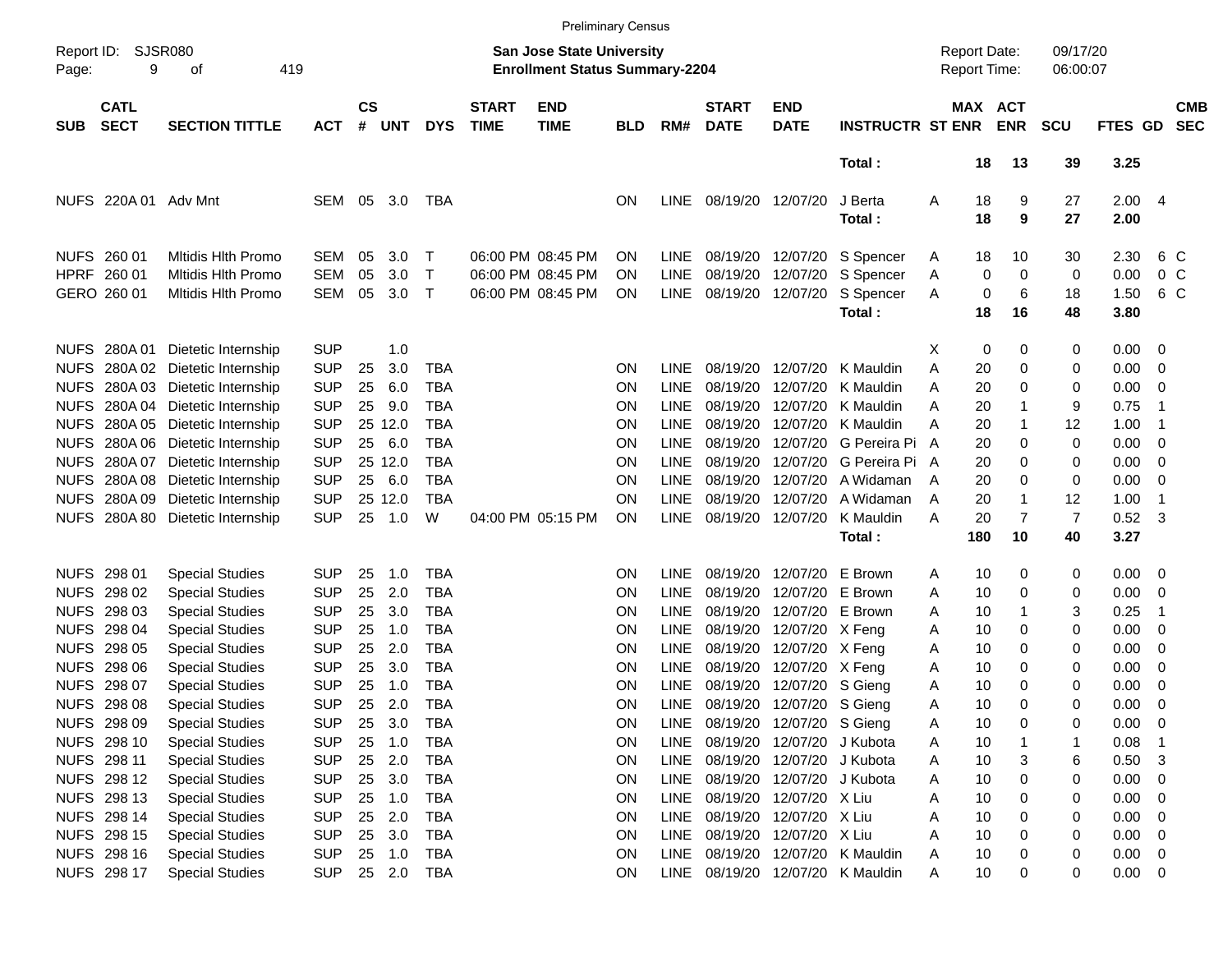|                     | <b>Preliminary Census</b><br>SJSR080<br><b>San Jose State University</b> |                        |              |                    |            |            |                             |                                       |            |             |                             |                               |                                     |                                            |                       |                      |          |                          |
|---------------------|--------------------------------------------------------------------------|------------------------|--------------|--------------------|------------|------------|-----------------------------|---------------------------------------|------------|-------------|-----------------------------|-------------------------------|-------------------------------------|--------------------------------------------|-----------------------|----------------------|----------|--------------------------|
| Report ID:<br>Page: | 10                                                                       | 419<br>οf              |              |                    |            |            |                             | <b>Enrollment Status Summary-2204</b> |            |             |                             |                               |                                     | <b>Report Date:</b><br><b>Report Time:</b> |                       | 09/17/20<br>06:00:07 |          |                          |
| <b>SUB</b>          | <b>CATL</b><br><b>SECT</b>                                               | <b>SECTION TITTLE</b>  | <b>ACT</b>   | $\mathsf{cs}$<br># | <b>UNT</b> | <b>DYS</b> | <b>START</b><br><b>TIME</b> | <b>END</b><br><b>TIME</b>             | <b>BLD</b> | RM#         | <b>START</b><br><b>DATE</b> | <b>END</b><br><b>DATE</b>     | <b>INSTRUCTR ST ENR</b>             |                                            | MAX ACT<br><b>ENR</b> | <b>SCU</b>           | FTES GD  | <b>CMB</b><br><b>SEC</b> |
| <b>NUFS</b>         | 298 18                                                                   | <b>Special Studies</b> | <b>SUP</b>   | 25                 | 3.0        | <b>TBA</b> |                             |                                       | ΟN         | <b>LINE</b> | 08/19/20                    | 12/07/20                      | K Mauldin                           | A                                          | 0<br>10               | 0                    | 0.00     | 0                        |
| <b>NUFS</b>         | 298 19                                                                   | <b>Special Studies</b> | <b>SUP</b>   | 25                 | 1.0        | <b>TBA</b> |                             |                                       | ON         | LINE        | 08/19/20                    | 12/07/20                      | G Pereira Pi A                      |                                            | 1<br>10               | 1                    | 0.08     | 1                        |
| <b>NUFS</b>         | 298 20                                                                   | <b>Special Studies</b> | <b>SUP</b>   | 25                 | 2.0        | <b>TBA</b> |                             |                                       | ON         | <b>LINE</b> | 08/19/20                    | 12/07/20                      | G Pereira Pi A                      |                                            | 10<br>1               | 2                    | 0.17     | $\mathbf 1$              |
| <b>NUFS</b>         | 298 21                                                                   | <b>Special Studies</b> | <b>SUP</b>   | 25                 | 3.0        | <b>TBA</b> |                             |                                       | ON         | <b>LINE</b> | 08/19/20                    | 12/07/20                      | G Pereira Pi A                      |                                            | 10<br>0               | 0                    | 0.00     | 0                        |
| <b>NUFS</b>         | 298 22                                                                   | <b>Special Studies</b> | <b>SUP</b>   | 25                 | 1.0        | <b>TBA</b> |                             |                                       | ON         | <b>LINE</b> | 08/19/20                    | 12/07/20                      | A Widaman                           | A                                          | 10<br>1               | 1                    | 0.08     | 1                        |
| <b>NUFS</b>         | 298 23                                                                   | <b>Special Studies</b> | <b>SUP</b>   | 25                 | 2.0        | <b>TBA</b> |                             |                                       | ON         | <b>LINE</b> | 08/19/20                    | 12/07/20                      | A Widaman                           | A                                          | 10<br>0               | 0                    | 0.00     | 0                        |
| <b>NUFS</b>         | 298 24                                                                   | <b>Special Studies</b> | <b>SUP</b>   | 25                 | 3.0        | <b>TBA</b> |                             |                                       | ON         | <b>LINE</b> | 08/19/20                    | 12/07/20                      | A Widaman                           | A                                          | 10<br>0               | 0                    | 0.00     | 0                        |
| <b>NUFS</b>         | 298 25                                                                   | <b>Special Studies</b> | <b>SUP</b>   | 25                 | 1.0        | <b>TBA</b> |                             |                                       | ON         | <b>LINE</b> | 08/19/20                    | 12/07/20                      | E Tang                              | Α                                          | 10<br>0               | 0                    | 0.00     | 0                        |
| <b>NUFS</b>         | 298 26                                                                   | <b>Special Studies</b> | <b>SUP</b>   | 25                 | 2.0        | <b>TBA</b> |                             |                                       | ON         | <b>LINE</b> | 08/19/20                    | 12/07/20                      | E Tang                              | A                                          | 10<br>0               | 0                    | 0.00     | 0                        |
| <b>NUFS</b>         | 298 27                                                                   | <b>Special Studies</b> | <b>SUP</b>   | 25                 | 3.0        | <b>TBA</b> |                             |                                       | ON         | <b>LINE</b> | 08/19/20                    | 12/07/20                      | E Tang                              | A                                          | 0<br>10               | 0                    | 0.00     | 0                        |
|                     |                                                                          |                        |              |                    |            |            |                             |                                       |            |             |                             |                               | Total:                              | 270                                        | 8                     | 14                   | 1.17     |                          |
| <b>NUFS</b>         | 299 01                                                                   | Mas Thesis or Proj     | <b>SUP</b>   | 25                 | 1.0        | <b>TBA</b> |                             |                                       | <b>ON</b>  | <b>LINE</b> |                             | 08/19/20 12/07/20 X Feng      |                                     | A                                          | 0<br>10               | 0                    | 0.00     | 0                        |
| <b>NUFS</b>         | 299 02                                                                   | Mas Thesis or Proj     | <b>SUP</b>   | 25                 | 2.0        | <b>TBA</b> |                             |                                       | ON         | <b>LINE</b> | 08/19/20                    | 12/07/20                      | X Feng                              | Α                                          | 10<br>0               | 0                    | 0.00     | 0                        |
| <b>NUFS</b>         | 299 03                                                                   | Mas Thesis or Proj     | <b>SUP</b>   | 25                 | 3.0        | <b>TBA</b> |                             |                                       | ON         | <b>LINE</b> | 08/19/20                    | 12/07/20                      | X Feng                              | Α                                          | 10<br>0               | 0                    | 0.00     | 0                        |
| <b>NUFS</b>         | 299 04                                                                   | Mas Thesis or Proj     | <b>SUP</b>   | 25                 | 1.0        | <b>TBA</b> |                             |                                       | ON         | <b>LINE</b> | 08/19/20                    | 12/07/20                      | S Gieng                             | A                                          | 0<br>10               | 0                    | 0.00     | 0                        |
| <b>NUFS</b>         | 299 05                                                                   | Mas Thesis or Proj     | <b>SUP</b>   | 25                 | 2.0        | <b>TBA</b> |                             |                                       | ON         | <b>LINE</b> | 08/19/20                    | 12/07/20                      | S Gieng                             | A                                          | 0<br>10               | 0                    | 0.00     | 0                        |
| <b>NUFS</b>         | 299 06                                                                   | Mas Thesis or Proj     | <b>SUP</b>   | 25                 | 3.0        | <b>TBA</b> |                             |                                       | ON         | <b>LINE</b> | 08/19/20                    | 12/07/20                      | S Gieng                             | A                                          | 10<br>0               | 0                    | 0.00     | 0                        |
| <b>NUFS</b>         | 299 07                                                                   | Mas Thesis or Proj     | <b>SUP</b>   | 25                 | 1.0        | <b>TBA</b> |                             |                                       | ON         | <b>LINE</b> | 08/19/20                    | 12/07/20                      | J Kubota                            | Α                                          | 10<br>0               | 0                    | 0.00     | 0                        |
| <b>NUFS</b>         | 299 08                                                                   | Mas Thesis or Proj     | <b>SUP</b>   | 25                 | 2.0        | <b>TBA</b> |                             |                                       | ON         | <b>LINE</b> | 08/19/20                    | 12/07/20                      | J Kubota                            | Α                                          | 10<br>0               | 0                    | 0.00     | 0                        |
| <b>NUFS</b>         | 299 09                                                                   | Mas Thesis or Proj     | <b>SUP</b>   | 25                 | 3.0        | <b>TBA</b> |                             |                                       | ON         | <b>LINE</b> | 08/19/20                    | 12/07/20                      | J Kubota                            | A                                          | 10<br>0               | 0                    | 0.00     | 0                        |
| <b>NUFS</b>         | 299 10                                                                   | Mas Thesis or Proj     | <b>SUP</b>   | 25                 | 1.0        | <b>TBA</b> |                             |                                       | ON         | <b>LINE</b> | 08/19/20                    | 12/07/20                      | X Liu                               | A                                          | 10<br>0               | 0                    | 0.00     | 0                        |
| <b>NUFS</b>         | 299 11                                                                   | Mas Thesis or Proj     | <b>SUP</b>   | 25                 | 2.0        | <b>TBA</b> |                             |                                       | ON         | <b>LINE</b> | 08/19/20                    | 12/07/20                      | X Liu                               | A                                          | 10<br>0               | 0                    | 0.00     | 0                        |
| <b>NUFS</b>         | 299 12                                                                   | Mas Thesis or Proj     | <b>SUP</b>   | 25                 | 3.0        | <b>TBA</b> |                             |                                       | ON         | <b>LINE</b> | 08/19/20                    | 12/07/20                      | X Liu                               | A                                          | 10<br>0               | 0                    | 0.00     | 0                        |
| <b>NUFS</b>         | 299 13                                                                   | Mas Thesis or Proj     | <b>SUP</b>   | 25                 | 1.0        | <b>TBA</b> |                             |                                       | ON         | LINE        | 08/19/20                    | 12/07/20                      | K Mauldin                           | A                                          | 10<br>0               | 0                    | 0.00     | 0                        |
| <b>NUFS</b>         | 299 14                                                                   | Mas Thesis or Proj     | <b>SUP</b>   | 25                 | 2.0        | <b>TBA</b> |                             |                                       | ON         | <b>LINE</b> | 08/19/20                    | 12/07/20                      | K Mauldin                           | A                                          | 10<br>0               | 0                    | 0.00     | 0                        |
| <b>NUFS</b>         | 299 15                                                                   | Mas Thesis or Proj     | <b>SUP</b>   | 25                 | 3.0        | <b>TBA</b> |                             |                                       | ON         | <b>LINE</b> | 08/19/20                    | 12/07/20                      | K Mauldin                           | A                                          | 10<br>0               | 0                    | 0.00     | 0                        |
| <b>NUFS</b>         | 299 16                                                                   | Mas Thesis or Proj     | <b>SUP</b>   | 25                 | 1.0        | <b>TBA</b> |                             |                                       | ON         | <b>LINE</b> | 08/19/20                    | 12/07/20                      | G Pereira Pi A                      |                                            | 10<br>1               | 1                    | 0.08     | 1                        |
| <b>NUFS</b>         | 299 17                                                                   | Mas Thesis or Proj     | <b>SUP</b>   | 25                 | 2.0        | <b>TBA</b> |                             |                                       | ON         | LINE        | 08/19/20                    | 12/07/20                      | G Pereira Pi A                      |                                            | 10<br>0               | 0                    | 0.00     | 0                        |
| <b>NUFS</b>         | 299 18                                                                   | Mas Thesis or Proi     | <b>SUP</b>   | 25                 | 3.0        | <b>TBA</b> |                             |                                       | ΟN         | <b>LINE</b> |                             | 08/19/20 12/07/20             | G Pereira Pi A                      |                                            | 10<br>0               | 0                    | 0.00     | 0                        |
|                     | NUFS 299 19                                                              | Mas Thesis or Proj     | <b>SUP</b>   | 25                 | 1.0        | TBA        |                             |                                       | <b>ON</b>  | <b>LINE</b> |                             |                               | 08/19/20 12/07/20 A Widaman         | A                                          | 10<br>0               | 0                    | $0.00\,$ | $\overline{0}$           |
|                     | NUFS 299 20                                                              | Mas Thesis or Proj     | <b>SUP</b>   | 25                 | 2.0        | <b>TBA</b> |                             |                                       | ON         | <b>LINE</b> |                             | 08/19/20 12/07/20             | A Widaman                           | A                                          | 10                    | 2                    | 0.17     | $\mathbf 1$              |
|                     | NUFS 299 21                                                              | Mas Thesis or Proj     | <b>SUP</b>   |                    | 25 3.0     | <b>TBA</b> |                             |                                       | ON         |             |                             | LINE 08/19/20 12/07/20        | A Widaman                           | A                                          | 10<br>0               | 0                    | 0.00     | 0                        |
|                     | NUFS 299 22                                                              | Mas Thesis or Proj     | <b>SUP</b>   |                    | 25 1.0     | <b>TBA</b> |                             |                                       | ON         |             |                             | LINE 08/19/20 12/07/20        | E Tang                              | A                                          | 10<br>0               | 0                    | 0.00     | 0                        |
|                     | NUFS 299 23                                                              | Mas Thesis or Proj     | <b>SUP</b>   |                    | 25 2.0     | <b>TBA</b> |                             |                                       | ON         |             |                             | LINE 08/19/20 12/07/20        | E Tang                              | A                                          | 10<br>0               | 0                    | 0.00     | 0                        |
|                     | NUFS 299 24                                                              | Mas Thesis or Proj     | <b>SUP</b>   |                    | 25 3.0     | TBA        |                             |                                       | <b>ON</b>  |             |                             | LINE 08/19/20 12/07/20 E Tang |                                     | A                                          | 0<br>10               | 0                    | 0.00     | 0                        |
|                     |                                                                          |                        |              |                    |            |            |                             |                                       |            |             |                             |                               | Total:                              | 240                                        | 2                     | 3                    | 0.25     |                          |
| PKG                 | 107 01                                                                   | Prin of Packaging      | LEC 02 3.0 M |                    |            |            |                             | 05:00 PM 07:45 PM                     | ON.        |             |                             |                               | LINE 08/19/20 12/07/20 F Yambrach A |                                            | 28<br>40              | 84                   | 5.60     | $0\,$ C                  |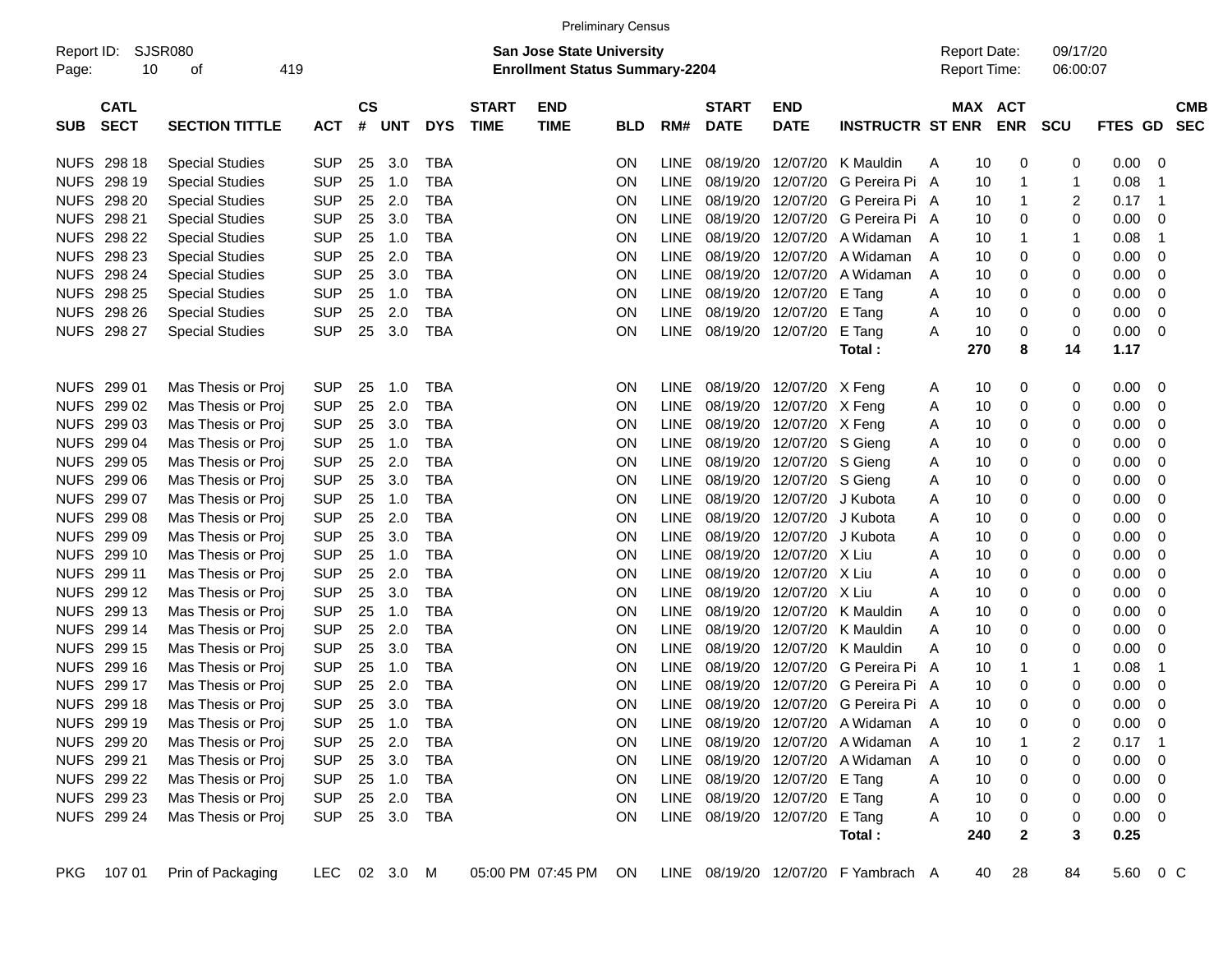|                                                                    |                                               |                                                                                                                                               |                                                                    |                      |                                 |                                                      |                             |                                                                                  | Preliminary Census                        |                                            |                                                                                          |                                                                                  |                                                |                                                   |                                              |                          |                                                                         |                                                               |
|--------------------------------------------------------------------|-----------------------------------------------|-----------------------------------------------------------------------------------------------------------------------------------------------|--------------------------------------------------------------------|----------------------|---------------------------------|------------------------------------------------------|-----------------------------|----------------------------------------------------------------------------------|-------------------------------------------|--------------------------------------------|------------------------------------------------------------------------------------------|----------------------------------------------------------------------------------|------------------------------------------------|---------------------------------------------------|----------------------------------------------|--------------------------|-------------------------------------------------------------------------|---------------------------------------------------------------|
| Report ID:<br>Page:                                                | 11                                            | SJSR080<br>419<br>оf                                                                                                                          |                                                                    |                      |                                 |                                                      |                             | San Jose State University<br><b>Enrollment Status Summary-2204</b>               |                                           |                                            |                                                                                          |                                                                                  |                                                | <b>Report Date:</b><br>Report Time:               |                                              | 09/17/20<br>06:00:07     |                                                                         |                                                               |
| <b>SUB</b>                                                         | <b>CATL</b><br><b>SECT</b>                    | <b>SECTION TITTLE</b>                                                                                                                         | <b>ACT</b>                                                         | <b>CS</b><br>#       | <b>UNT</b>                      | <b>DYS</b>                                           | <b>START</b><br><b>TIME</b> | <b>END</b><br><b>TIME</b>                                                        | <b>BLD</b>                                | RM#                                        | <b>START</b><br><b>DATE</b>                                                              | <b>END</b><br><b>DATE</b>                                                        | <b>INSTRUCTR ST ENR</b>                        |                                                   | <b>MAX ACT</b><br><b>ENR</b>                 | <b>SCU</b>               |                                                                         | <b>CMB</b><br>FTES GD SEC                                     |
|                                                                    | NUFS 107 01                                   | Prin of Packaging                                                                                                                             | LEC.                                                               | 02                   | 3.0                             | M                                                    |                             | 05:00 PM 07:45 PM                                                                | ON                                        | LINE                                       | 08/19/20                                                                                 | 12/07/20                                                                         | F Yambrach A<br>Total:                         | 0<br>40                                           | 15<br>43                                     | 45<br>129                | 3.00<br>8.60                                                            | $0\,$ C                                                       |
| <b>PKG</b><br><b>PKG</b>                                           | 120 01<br>120 02                              | Artios CAD for PKG<br>Artios CAD for PKG                                                                                                      | <b>SEM</b><br><b>ACT</b>                                           | 02<br>13             | 3.0<br>0.0                      | F<br>F                                               | 09:30 AM 11:10 AM           | 11:15 AM 01:15 PM                                                                |                                           |                                            | 08/19/20                                                                                 | 12/07/20<br>08/19/20 12/07/20                                                    | X Liu<br>X Liu<br>Total:                       | A<br>15<br>A<br>15<br>30                          | 16<br>16<br>32                               | 32<br>16<br>48           | 3.20<br>$0.00 \t 0$<br>3.20                                             | $\overline{\mathbf{0}}$                                       |
| PKG<br><b>NUFS</b><br><b>PKG</b><br><b>NUFS</b>                    | 141A 01                                       | Pkg Materials I<br>141A 01 Pkg Materials I<br>141A 02 Pkg Materials I<br>141A 02 Pkg Materials I                                              | <b>LEC</b><br><b>LEC</b><br><b>ACT</b><br><b>ACT</b>               | 02<br>02<br>07<br>07 | 3.0<br>3.0<br>0.0<br>0.0        | M<br>M<br>W<br>W                                     |                             | 01:30 PM 03:10 PM<br>01:30 PM 03:10 PM<br>01:30 PM 03:15 PM<br>01:30 PM 03:15 PM |                                           |                                            | 08/19/20                                                                                 | 12/07/20<br>08/19/20 12/07/20<br>08/19/20 12/07/20<br>08/19/20 12/07/20          | X Liu<br>X Liu<br>X Liu<br>X Liu<br>Total:     | 20<br>A<br>Α<br>0<br>Α<br>20<br>0<br>Α<br>40      | 10<br>$\mathbf 0$<br>10<br>$\mathbf 0$<br>20 | 20<br>0<br>10<br>0<br>30 | 2.05<br>0.00<br>0.00<br>0.00<br>2.05                                    | 1 C<br>$0\,C$<br>1 C<br>0 <sup>o</sup>                        |
| <b>PKG</b><br><b>NUFS</b><br><b>PKG</b>                            | 14680<br>146 80<br>14681<br>NUFS 146 81       | <b>Medical Device Pkg</b><br><b>Medical Device Pkg</b><br><b>Medical Device Pkg</b><br><b>Medical Device Pkg</b>                              | <b>LEC</b><br><b>LEC</b><br><b>ACT</b><br><b>ACT</b>               | 02<br>02<br>07<br>07 | 3.0<br>3.0<br>0.0<br>0.0        | M<br>M<br>W<br>W                                     |                             | 10:30 AM 12:10 PM<br>10:30 AM 12:10 PM<br>10:30 AM 12:15 PM<br>10:30 AM 12:15 PM | <b>ON</b><br><b>ON</b><br><b>ON</b><br>ON | <b>LINE</b><br><b>LINE</b><br><b>LINE</b>  | 08/19/20 12/07/20<br>08/19/20 12/07/20<br>08/19/20 12/07/20<br>LINE 08/19/20 12/07/20    |                                                                                  | E Tang<br>E Tang<br>E Tang<br>E Tang<br>Total: | 20<br>A<br>0<br>A<br>Α<br>20<br>0<br>Α<br>40      | 9<br>0<br>9<br>0<br>18                       | 18<br>0<br>9<br>0<br>27  | 1.80<br>0.00<br>0.00<br>0.00<br>1.80                                    | $0\,$ C<br>0 <sup>o</sup><br>0 <sup>o</sup><br>0 <sup>o</sup> |
| <b>PKG</b><br><b>NUFS</b><br><b>PKG</b><br><b>NUFS</b>             | 156 01<br>156 01<br>156 02<br>156 02          | Pkg Mchnry Systems LEC<br>Pkg Mchnry Systems<br>Pkg Mchnry Systems<br>Pkg Mchnry Systems ACT                                                  | LEC<br>ACT                                                         | 02<br>07             | 3.0<br>02 3.0<br>0.0<br>07 0.0  | <b>TBA</b><br><b>TBA</b><br><b>TBA</b><br><b>TBA</b> |                             |                                                                                  | <b>ON</b><br><b>ON</b><br>ON<br><b>ON</b> | <b>LINE</b><br>LINE<br><b>LINE</b><br>LINE |                                                                                          | 08/19/20 12/07/20<br>08/19/20 12/07/20<br>08/19/20 12/07/20<br>08/19/20 12/07/20 | X Liu<br>X Liu<br>X Liu<br>X Liu<br>Total:     | 40<br>A<br>Α<br>0<br>24<br>Α<br>0<br>Α<br>64      | 8<br>0<br>8<br>0<br>16                       | 16<br>0<br>8<br>0<br>24  | 1.60<br>0.00<br>0.00<br>0.00<br>1.60                                    | $0\,$ C<br>0 <sup>o</sup><br>0 <sup>o</sup><br>0 <sup>o</sup> |
| <b>PKG</b>                                                         | 15980<br>NUFS 159 80                          | Pkg Mtrl Hndlng Dist<br>Pkg Mtrl Hndlng Dist                                                                                                  | <b>LEC</b><br><b>LEC</b>                                           | 02                   | 3.0<br>02 3.0                   | MW<br>MW                                             |                             | 04:00 PM 05:15 PM<br>04:00 PM 05:15 PM                                           | ON<br>ON                                  | LINE<br>LINE                               | 08/19/20 12/07/20<br>08/19/20 12/07/20                                                   |                                                                                  | E Tang<br>E Tang<br>Total:                     | 20<br>A<br>Α<br>0<br>20                           | 9<br>0<br>9                                  | 27<br>0<br>27            | 1.80<br>0.00<br>1.80                                                    | $0\,$ C<br>0 <sup>o</sup>                                     |
| PKG<br><b>PKG</b>                                                  | 18001<br>180 03                               | <b>Individual Studies</b><br>PKG 180 02 Individual Studies<br><b>Individual Studies</b>                                                       | <b>SUP</b><br>SUP 36 2.0<br><b>SUP</b>                             |                      | 36 1.0<br>3.0                   | TBA<br><b>TBA</b>                                    |                             |                                                                                  | ON.                                       |                                            | LINE 08/19/20 12/07/20 E Tang<br>ON LINE 08/19/20 12/07/20 E Tang                        |                                                                                  |                                                | 10<br>A<br>Α<br>Х<br>0                            | 0<br>10<br>$\overline{0}$<br>0               | 0<br>0<br>0              | 0.00<br>$0.00 \t 0$<br>0.00                                             | $\overline{\mathbf{0}}$<br>$\overline{\phantom{0}}$           |
| <b>PKG</b><br><b>PKG</b><br><b>PKG</b><br><b>PKG</b><br><b>PKG</b> | 180 04<br>180 05<br>180 06<br>180 07<br>18008 | <b>Individual Studies</b><br><b>Individual Studies</b><br><b>Individual Studies</b><br><b>Individual Studies</b><br><b>Individual Studies</b> | <b>SUP</b><br><b>SUP</b><br><b>SUP</b><br><b>SUP</b><br><b>SUP</b> | 36<br>36<br>36       | 4.0<br>5.0<br>6.0<br>1.0<br>2.0 | TBA<br>TBA<br><b>TBA</b>                             |                             |                                                                                  | <b>ON</b><br>ON<br>ON                     |                                            | LINE 08/19/20 12/07/20 E Tang<br>LINE 08/19/20 12/07/20<br>LINE 08/19/20 12/07/20 E Tang |                                                                                  | E Tang                                         | Α<br>10<br>10<br>A<br>10<br>A<br>X<br>0<br>X<br>0 | 0<br>0<br>0<br>0<br>0                        | 0<br>0<br>0<br>0<br>0    | $0.00 \t 0$<br>$0.00 \t 0$<br>$0.00 \t 0$<br>$0.00 \t 0$<br>$0.00 \t 0$ |                                                               |
| <b>PKG</b><br><b>PKG</b>                                           | 180 09<br>180 80                              | <b>Individual Studies</b><br><b>Individual Studies</b>                                                                                        | <b>SUP</b><br><b>SUP</b>                                           |                      | 3.0<br>36 3.0 TR                |                                                      |                             | 05:00 PM 06:15 PM ON                                                             |                                           |                                            | LINE 08/19/20 12/07/20 E Tang                                                            |                                                                                  |                                                | X<br>0<br>A<br>20                                 | 0<br>11                                      | 0<br>33                  | $0.00 \t 0$<br>$2.20 \t 0$                                              |                                                               |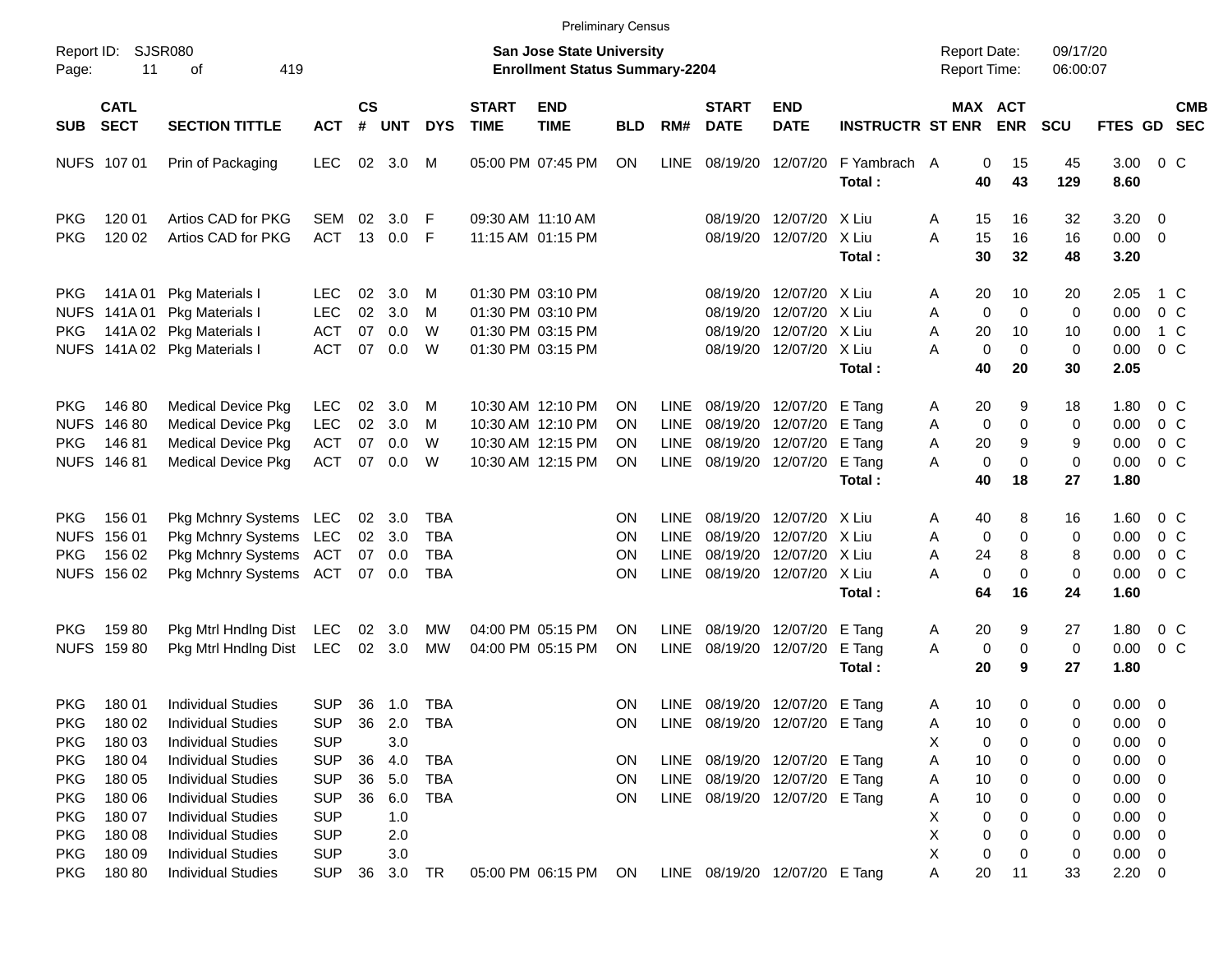|                     |                            |                                                |            |                       |            |                             |                           | <b>Preliminary Census</b>                                                 |     |                             |                           |                           |                                     |                          |                      |                |                          |
|---------------------|----------------------------|------------------------------------------------|------------|-----------------------|------------|-----------------------------|---------------------------|---------------------------------------------------------------------------|-----|-----------------------------|---------------------------|---------------------------|-------------------------------------|--------------------------|----------------------|----------------|--------------------------|
| Report ID:<br>Page: |                            | SJSR080<br>12<br>оf                            | 419        |                       |            |                             |                           | <b>San Jose State University</b><br><b>Enrollment Status Summary-2204</b> |     |                             |                           |                           | <b>Report Date:</b><br>Report Time: |                          | 09/17/20<br>06:00:07 |                |                          |
| <b>SUB</b>          | <b>CATL</b><br><b>SECT</b> | <b>SECTION TITTLE</b>                          | <b>ACT</b> | <b>CS</b><br>UNT<br># | <b>DYS</b> | <b>START</b><br><b>TIME</b> | <b>END</b><br><b>TIME</b> | <b>BLD</b>                                                                | RM# | <b>START</b><br><b>DATE</b> | <b>END</b><br><b>DATE</b> | <b>INSTRUCTR ST ENR</b>   | MAX                                 | <b>ACT</b><br><b>ENR</b> | <b>SCU</b>           | <b>FTES GD</b> | <b>CMB</b><br><b>SEC</b> |
|                     |                            |                                                |            |                       |            |                             |                           |                                                                           |     |                             |                           | Total:                    | 70                                  | 11                       | 33                   | 2.20           |                          |
|                     | Department :               | <b>Nutrition, Food Science &amp; Packaging</b> |            |                       |            |                             |                           |                                                                           |     |                             |                           | <b>Department Total:</b>  | 5034                                | 3586                     | 9571                 | 644.55         |                          |
|                     |                            |                                                |            |                       |            |                             |                           |                                                                           |     |                             |                           | <b>Lower Division:</b>    | 1115                                | 868                      | 2248                 | 149.87         |                          |
|                     |                            |                                                |            |                       |            |                             |                           |                                                                           |     |                             |                           | <b>Upper Division:</b>    | 3157                                | 2642                     | 7098                 | 476.45         |                          |
|                     |                            |                                                |            |                       |            |                             |                           |                                                                           |     |                             |                           | <b>Graduate Division:</b> | 762                                 | 76                       | 225                  | 18.23          |                          |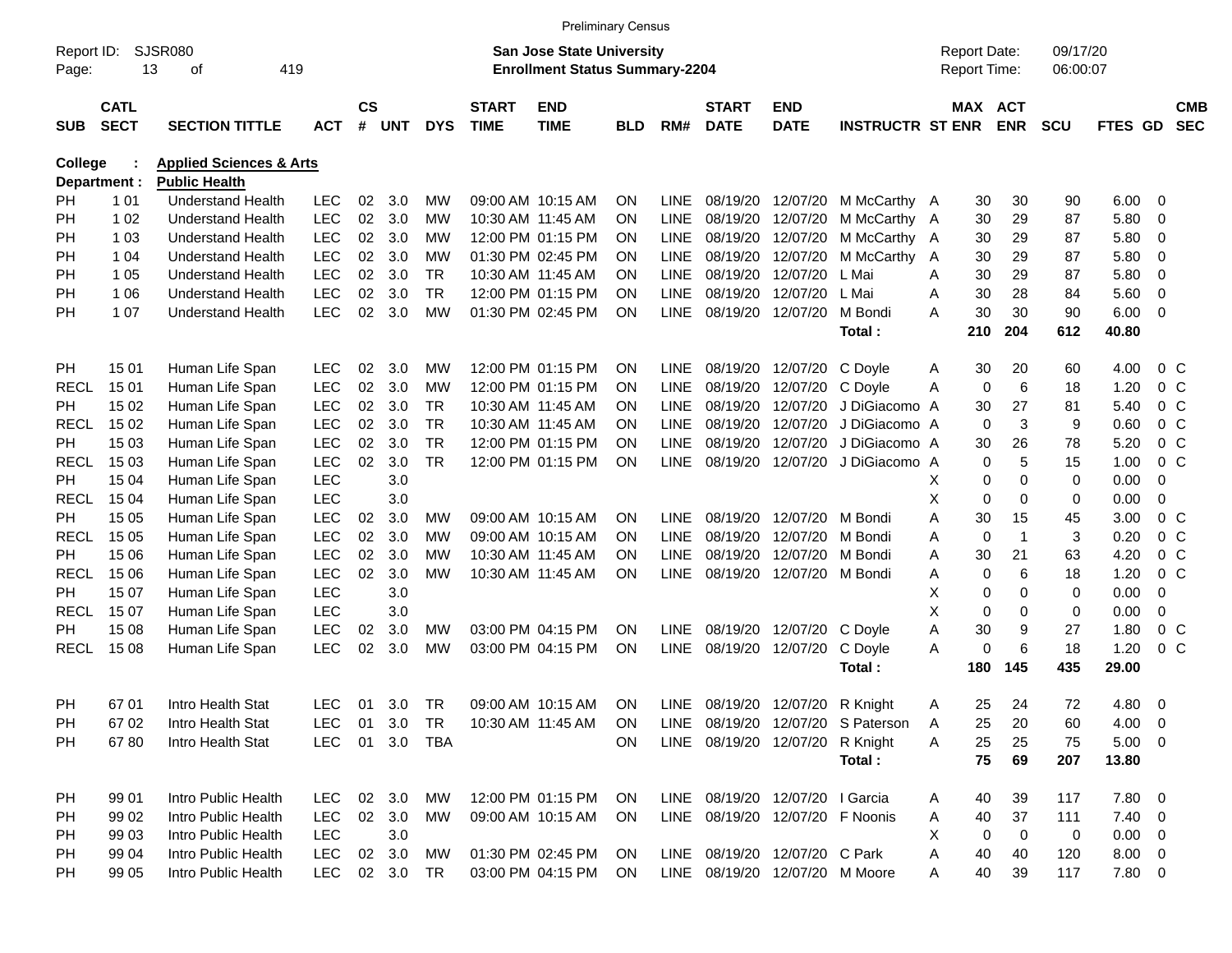|                     |                            |                               |            |                |            |            |                             | <b>Preliminary Census</b>                                                 |            |             |                             |                                 |                                  |   |                     |                       |                      |               |                          |                          |
|---------------------|----------------------------|-------------------------------|------------|----------------|------------|------------|-----------------------------|---------------------------------------------------------------------------|------------|-------------|-----------------------------|---------------------------------|----------------------------------|---|---------------------|-----------------------|----------------------|---------------|--------------------------|--------------------------|
| Report ID:<br>Page: | 14                         | <b>SJSR080</b><br>419<br>οf   |            |                |            |            |                             | <b>San Jose State University</b><br><b>Enrollment Status Summary-2204</b> |            |             |                             |                                 |                                  |   | <b>Report Date:</b> | <b>Report Time:</b>   | 09/17/20<br>06:00:07 |               |                          |                          |
| <b>SUB</b>          | <b>CATL</b><br><b>SECT</b> | <b>SECTION TITTLE</b>         | <b>ACT</b> | <b>CS</b><br># | <b>UNT</b> | <b>DYS</b> | <b>START</b><br><b>TIME</b> | <b>END</b><br><b>TIME</b>                                                 | <b>BLD</b> | RM#         | <b>START</b><br><b>DATE</b> | <b>END</b><br><b>DATE</b>       | <b>INSTRUCTR ST ENR</b>          |   |                     | MAX ACT<br><b>ENR</b> | <b>SCU</b>           | FTES GD       |                          | <b>CMB</b><br><b>SEC</b> |
| РH                  | 99 06                      | Intro Public Health           | <b>LEC</b> | 02             | 3.0        | TR         |                             | 03:00 PM 04:15 PM                                                         | ΟN         | <b>LINE</b> | 08/19/20                    | 12/07/20                        |                                  | Α | 40                  | 0                     | 0                    | $0.00 \t 0$   |                          |                          |
| РH                  | 99 07                      | Intro Public Health           | <b>LEC</b> | 02             | 3.0        | <b>MW</b>  |                             | 03:00 PM 04:15 PM                                                         | ON         | <b>LINE</b> | 08/19/20                    | 12/07/20   Garcia               |                                  | Α | 40                  | 0                     | 0                    | 0.00          | - 0                      |                          |
| РH                  | 99 08                      | Intro Public Health           | <b>LEC</b> |                | 3.0        |            |                             |                                                                           |            |             |                             |                                 |                                  | х | 0                   | 0                     | 0                    | 0.00          | $\overline{\mathbf{0}}$  |                          |
| РH                  | 99 09                      | Intro Public Health           | <b>LEC</b> | 02             | 3.0        | MW         |                             | 10:30 AM 11:45 AM                                                         | ΟN         | <b>LINE</b> | 08/19/20 12/07/20           |                                 |                                  | Α | 40                  | 23                    | 69                   | 4.60          | - 0                      |                          |
| РH                  | 99 10                      | Intro Public Health           | <b>LEC</b> | 02             | 3.0        | MW         |                             | 12:00 PM 01:15 PM                                                         | ΟN         | <b>LINE</b> |                             | 08/19/20 12/07/20               | J Aguilar                        | Α | 40                  | 39                    | 117                  | 7.80          | $\overline{\phantom{0}}$ |                          |
|                     |                            |                               |            |                |            |            |                             |                                                                           |            |             |                             |                                 | Total :                          |   | 320                 | 217                   | 651                  | 43.40         |                          |                          |
| PН                  |                            | 100W 01 Writing Workshop      | SEM        | 04             | 3.0        | MW         |                             | 07:30 AM 08:45 AM                                                         | ΟN         | LINE.       | 08/19/20                    | 12/07/20                        | N Williams                       | Α | 25                  | 16                    | 48                   | 3.25          | 1 C                      |                          |
| <b>NURS</b>         |                            | 100W 01 Writing Workshop      | SEM        | 04             | 3.0        | MW         |                             | 07:30 AM 08:45 AM                                                         | ΟN         | LINE.       | 08/19/20                    | 12/07/20                        | N Williams                       | Α | 0                   | 5                     | 15                   | 1.00          | 0 <sup>o</sup>           |                          |
| <b>NUFS</b>         |                            | 100W 01 Writing Workshop      | SEM        | 04             | 3.0        | MW         |                             | 07:30 AM 08:45 AM                                                         | ΟN         | <b>LINE</b> | 08/19/20                    |                                 | 12/07/20 N Williams              | Α | 0                   | 4                     | 12                   | 0.80          | 0 <sup>o</sup>           |                          |
| PН                  |                            | 100W 02 Writing Workshop      | SEM        | 04             | 3.0        | MW         |                             | 09:00 AM 10:15 AM                                                         | ΟN         | <b>LINE</b> | 08/19/20                    |                                 | 12/07/20 N Williams              | Α | 25                  | 17                    | 51                   | 3.40          | 0 <sup>o</sup>           |                          |
|                     |                            | NURS 100W 02 Writing Workshop | SEM        | 04             | 3.0        | MW         |                             | 09:00 AM 10:15 AM                                                         | ΟN         | <b>LINE</b> | 08/19/20                    |                                 | 12/07/20 N Williams              | Α | 0                   | 3                     | 9                    | 0.60          | 0 C                      |                          |
|                     |                            | NUFS 100W 02 Writing Workshop | SEM        | 04             | 3.0        | MW         |                             | 09:00 AM 10:15 AM                                                         | ΟN         | <b>LINE</b> | 08/19/20                    |                                 | 12/07/20 N Williams              | Α | 0                   | 4                     | 12                   | 0.80          | 0 <sup>o</sup>           |                          |
| PН                  |                            | 100W 03 Writing Workshop      | SEM        | 04             | 3.0        | MW         |                             | 12:00 PM 01:15 PM                                                         | ΟN         | <b>LINE</b> | 08/19/20                    |                                 | 12/07/20 N Williams              | Α | 25                  | 15                    | 45                   | 3.00          | 0 C                      |                          |
|                     |                            | NURS 100W 03 Writing Workshop | SEM        | 04             | 3.0        | MW         |                             | 12:00 PM 01:15 PM                                                         | ΟN         | <b>LINE</b> | 08/19/20                    |                                 | 12/07/20 N Williams              | Α | 0                   | 0                     | 0                    | 0.00          | 0 C                      |                          |
|                     |                            | NUFS 100W 03 Writing Workshop | SEM        | 04             | 3.0        | MW         |                             | 12:00 PM 01:15 PM                                                         | ΟN         | <b>LINE</b> | 08/19/20                    |                                 | 12/07/20 N Williams              | Α | 0                   | 10                    | 30                   | 2.00          | 0 <sup>o</sup>           |                          |
| PН                  |                            | 100W 04 Writing Workshop      | <b>SEM</b> | 04             | 3.0        | MW         |                             | 01:30 PM 02:45 PM                                                         | ΟN         | <b>LINE</b> | 08/19/20                    |                                 | 12/07/20 N Williams              | Α | 25                  | 16                    | 48                   | 3.20          | 0 <sup>o</sup>           |                          |
|                     |                            | NURS 100W 04 Writing Workshop | SEM        | 04             | 3.0        | MW         |                             | 01:30 PM 02:45 PM                                                         | ΟN         | <b>LINE</b> | 08/19/20                    |                                 | 12/07/20 N Williams              | Α | 0                   | 0                     | 0                    | 0.00          | 0 C                      |                          |
|                     |                            | NUFS 100W 04 Writing Workshop | SEM        | 04             | 3.0        | MW         |                             | 01:30 PM 02:45 PM                                                         | ΟN         | <b>LINE</b> | 08/19/20                    |                                 | 12/07/20 N Williams              | A | 0                   | 8                     | 24                   | 1.60          | 0 <sup>o</sup>           |                          |
| PН                  |                            | 100W 05 Writing Workshop      | SEM        | 04             | 3.0        | <b>TR</b>  |                             | 09:00 AM 10:15 AM                                                         | ΟN         | <b>LINE</b> | 08/19/20                    | 12/07/20 C Jones                |                                  | Α | 25                  | 12                    | 36                   | 2.40          | 0 <sup>o</sup>           |                          |
|                     |                            | NURS 100W 05 Writing Workshop | SEM        | 04             | 3.0        | TR         |                             | 09:00 AM 10:15 AM                                                         | ΟN         | <b>LINE</b> | 08/19/20                    | 12/07/20 C Jones                |                                  | Α | 0                   | 4                     | 12                   | 0.80          | 0 C                      |                          |
|                     |                            | NUFS 100W 05 Writing Workshop | SEM        | 04             | 3.0        | TR         |                             | 09:00 AM 10:15 AM                                                         | ΟN         | <b>LINE</b> | 08/19/20                    | 12/07/20 C Jones                |                                  | Α | 0                   | 8                     | 24                   | 1.60          | 0 <sup>o</sup>           |                          |
| PН                  |                            | 100W 06 Writing Workshop      | SEM        | 04             | 3.0        | TR         |                             | 10:30 AM 11:45 AM                                                         | ON         | <b>LINE</b> | 08/19/20                    | 12/07/20 C Jones                |                                  | Α | 25                  | 19                    | 57                   | 3.80          | 0 <sup>o</sup>           |                          |
|                     |                            | NURS 100W 06 Writing Workshop | SEM        | 04             | 3.0        | TR         |                             | 10:30 AM 11:45 AM                                                         | ΟN         | <b>LINE</b> | 08/19/20                    | 12/07/20 C Jones                |                                  | Α | 0                   | -1                    | 3                    | 0.20          | 0 C                      |                          |
|                     |                            | NUFS 100W 06 Writing Workshop | SEM        | 04             | 3.0        | TR         |                             | 10:30 AM 11:45 AM                                                         | ΟN         | <b>LINE</b> | 08/19/20                    | 12/07/20 C Jones                |                                  | Α | 0                   | 5                     | 15                   | 1.00          | 0 <sup>o</sup>           |                          |
| PН                  |                            | 100W 07 Writing Workshop      | SEM        | 04             | 3.0        | TR         |                             | 12:00 PM 01:15 PM                                                         | ON         | <b>LINE</b> | 08/19/20                    | 12/07/20 C Jones                |                                  | Α | 25                  | 16                    | 48                   | 3.20          | 0 <sup>o</sup>           |                          |
|                     |                            | NURS 100W 07 Writing Workshop | SEM        | 04             | 3.0        | TR         |                             | 12:00 PM 01:15 PM                                                         | ΟN         | <b>LINE</b> | 08/19/20                    | 12/07/20 C Jones                |                                  | Α | 0                   | 4                     | 12                   | 0.80          | 0 <sup>o</sup>           |                          |
|                     |                            | NUFS 100W 07 Writing Workshop | SEM        | 04             | 3.0        | TR         |                             | 12:00 PM 01:15 PM                                                         | ΟN         | <b>LINE</b> | 08/19/20                    | 12/07/20 C Jones                |                                  | A | 0                   | 6                     | 18                   | 1.20          | 0 <sup>o</sup>           |                          |
| PН                  |                            | 100W 08 Writing Workshop      | SEM        | 04             | 3.0        | <b>TR</b>  |                             | 01:30 PM 02:45 PM                                                         | ON         | <b>LINE</b> | 08/19/20                    |                                 | 12/07/20 N Williams              | Α | 25                  | 23                    | 69                   | 4.60          | $0\,$ C                  |                          |
|                     |                            | NURS 100W 08 Writing Workshop | SEM        | 04             | 3.0        | TR         |                             | 01:30 PM 02:45 PM                                                         | ON         | <b>LINE</b> | 08/19/20                    |                                 | 12/07/20 N Williams              | Α | 0                   |                       | 3                    | 0.20          | 0 <sup>o</sup>           |                          |
|                     |                            | NUFS 100W 08 Writing Workshop | SEM        | 04             | 3.0        | TR         |                             | 01:30 PM 02:45 PM                                                         | ON         | LINE        |                             |                                 | 08/19/20 12/07/20 N Williams     | A | 0                   |                       | 3                    | 0.20          | $0\,C$                   |                          |
| PH.                 |                            | 100W 10 Writing Workshop      | SEM        | 04             | 3.0        | F          |                             | 09:00 AM 11:45 AM                                                         | 0N         | LINE        |                             | 08/19/20 12/07/20 S Rivera      |                                  | Α | 25                  | 19                    | 57                   | 3.85          | 1 C                      |                          |
|                     |                            | NURS 100W 10 Writing Workshop | SEM 04     |                | 3.0        | -F         |                             | 09:00 AM 11:45 AM                                                         | ON         |             |                             | LINE 08/19/20 12/07/20 S Rivera |                                  | Α | 0                   | 0                     | 0                    | $0.00 \t 0 C$ |                          |                          |
|                     |                            | NUFS 100W 10 Writing Workshop | SEM 04     |                | 3.0        | F          |                             | 09:00 AM 11:45 AM                                                         | ON         |             |                             | LINE 08/19/20 12/07/20 S Rivera |                                  | Α | 0                   | 6                     | 18                   | 1.20          | $0\,C$                   |                          |
| PH.                 |                            | 100W 11 Writing Workshop      | SEM 04     |                | 3.0        | S          |                             | 09:00 AM 11:45 AM                                                         | ON         | LINE        |                             | 08/19/20 12/07/20 A Petty       |                                  | Α | 25                  | 7                     | 21                   | 1.40          | $0\,$ C                  |                          |
|                     |                            | NURS 100W 11 Writing Workshop | SEM 04     |                | 3.0        | S          |                             | 09:00 AM 11:45 AM                                                         | ON         | LINE        |                             | 08/19/20 12/07/20 A Petty       |                                  | Α | 0                   | 0                     | 0                    | $0.00 \t 0 C$ |                          |                          |
|                     |                            | NUFS 100W 11 Writing Workshop | SEM 04     |                | 3.0        | S          |                             | 09:00 AM 11:45 AM                                                         | ON         |             |                             | LINE 08/19/20 12/07/20 A Petty  |                                  | A | 0                   | 0                     | 0                    | $0.00 \t 0 C$ |                          |                          |
| PH                  |                            | 100W 12 Writing Workshop      | SEM 04 3.0 |                |            | TBA        |                             |                                                                           | ON         |             |                             |                                 | LINE 08/19/20 12/07/20 M Duphily | A | 25                  | 20                    | 60                   | 4.05 1 C      |                          |                          |

NURS 100W 12 Writing Workshop SEM 04 3.0 TBA ON LINE 08/19/20 12/07/20 M Duphily A 0 1 3 0.20 0 C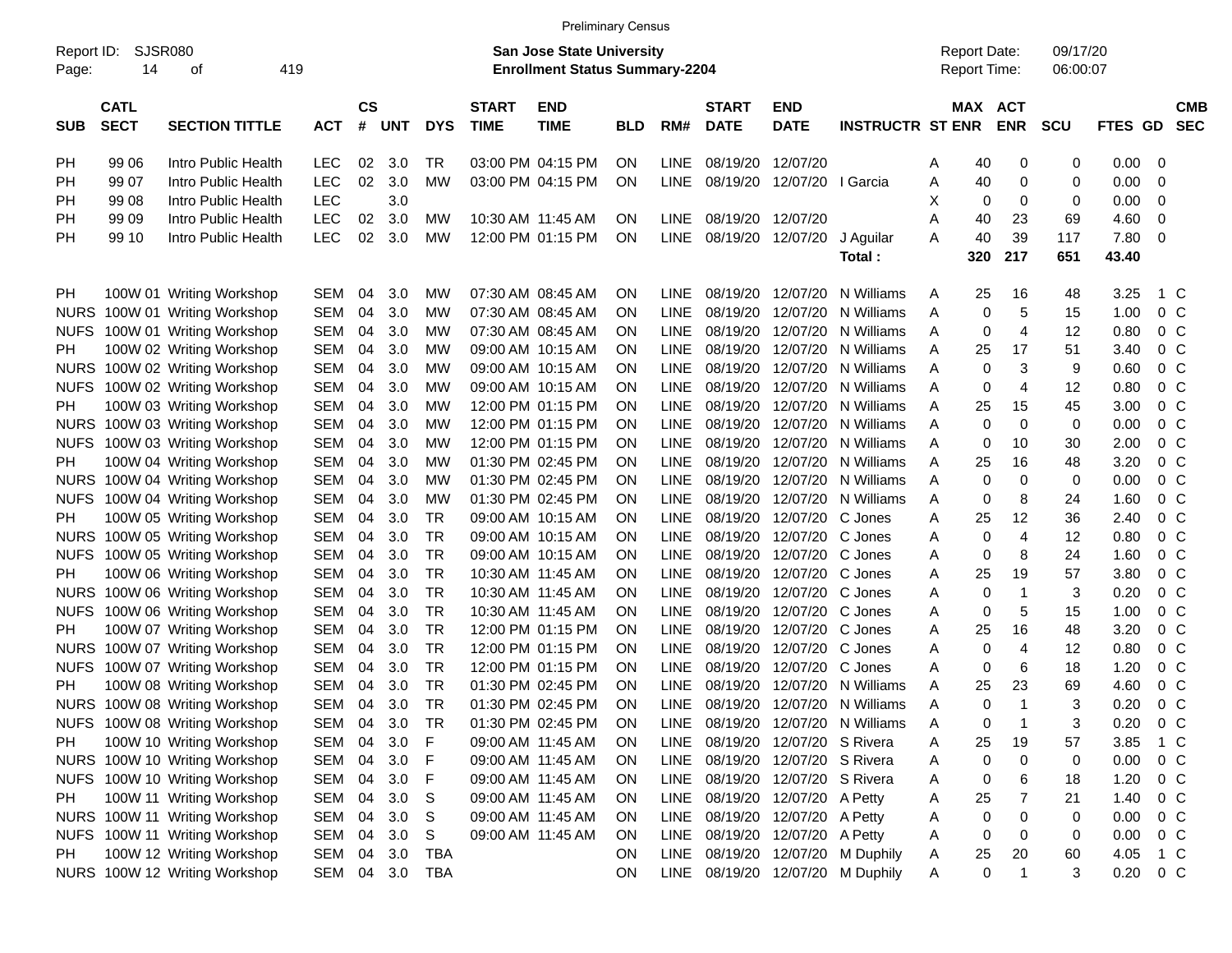|                     |                            |                               |              |                    |                |            |                             |                                                                           | <b>Preliminary Census</b> |             |                             |                                 |                         |                                     |                |                      |             |                |            |
|---------------------|----------------------------|-------------------------------|--------------|--------------------|----------------|------------|-----------------------------|---------------------------------------------------------------------------|---------------------------|-------------|-----------------------------|---------------------------------|-------------------------|-------------------------------------|----------------|----------------------|-------------|----------------|------------|
| Report ID:<br>Page: | SJSR080<br>15              | 419<br>оf                     |              |                    |                |            |                             | <b>San Jose State University</b><br><b>Enrollment Status Summary-2204</b> |                           |             |                             |                                 |                         | <b>Report Date:</b><br>Report Time: |                | 09/17/20<br>06:00:07 |             |                |            |
| <b>SUB</b>          | <b>CATL</b><br><b>SECT</b> | <b>SECTION TITTLE</b>         | <b>ACT</b>   | $\mathsf{cs}$<br># | <b>UNT</b>     | <b>DYS</b> | <b>START</b><br><b>TIME</b> | <b>END</b><br><b>TIME</b>                                                 | <b>BLD</b>                | RM#         | <b>START</b><br><b>DATE</b> | <b>END</b><br><b>DATE</b>       | <b>INSTRUCTR ST ENR</b> | MAX ACT                             | <b>ENR</b>     | <b>SCU</b>           | FTES GD SEC |                | <b>CMB</b> |
|                     |                            | NUFS 100W 12 Writing Workshop | <b>SEM</b>   | 04                 | 3.0            | <b>TBA</b> |                             |                                                                           | <b>ON</b>                 | <b>LINE</b> |                             | 08/19/20 12/07/20               | M Duphily               | 0<br>A                              | 4              | 12                   | 0.80        | $0\,$ C        |            |
| PH.                 |                            | 100W 13 Writing Workshop      | <b>SEM</b>   | 04                 | 3.0            | <b>TBA</b> |                             |                                                                           | ON                        | LINE        |                             | 08/19/20 12/07/20               | M Duphily               | Α<br>25                             | 13             | 39                   | 2.65        | 1 C            |            |
|                     |                            | NURS 100W 13 Writing Workshop | <b>SEM</b>   | 04                 | 3.0            | <b>TBA</b> |                             |                                                                           | ON                        | <b>LINE</b> | 08/19/20 12/07/20           |                                 | M Duphily               | Α<br>0                              | 0              | 0                    | 0.00        | 0 <sup>C</sup> |            |
|                     |                            | NUFS 100W 13 Writing Workshop | <b>SEM</b>   | 04                 | 3.0            | <b>TBA</b> |                             |                                                                           | <b>ON</b>                 | LINE        |                             | 08/19/20 12/07/20               | M Duphily               | Α<br>0                              | $\overline{2}$ | 6                    | 0.40        | $0\,C$         |            |
|                     |                            |                               |              |                    |                |            |                             |                                                                           |                           |             |                             |                                 | Total:                  | 300                                 | 270            | 810                  | 54.20       |                |            |
| PH                  | 102 01                     | Health Team Building          | LEC          | 02                 | 3.0            | M          |                             | 09:00 AM 11:45 AM                                                         | ON                        | <b>LINE</b> |                             | 08/19/20 12/07/20               | D McClure               | 25<br>A                             | 23             | 69                   | 4.60        | $\overline{0}$ |            |
| PH                  | 102 02                     | Health Team Building LEC      |              | 02                 | 3.0            | $\top$     |                             | 12:00 PM 02:45 PM                                                         | <b>ON</b>                 | LINE        | 08/19/20                    | 12/07/20                        | N West                  | Α<br>25                             | 23             | 69                   | 4.60        | $\mathbf 0$    |            |
| PH                  | 102 03                     | Health Team Building LEC      |              | 02                 | 3.0            | $\top$     |                             | 06:00 PM 08:45 PM                                                         | <b>ON</b>                 | LINE        |                             | 08/19/20 12/07/20               | P Espejo                | 25<br>Α                             | 22             | 66                   | 4.40        | $\mathbf 0$    |            |
| PH                  | 102 04                     | Health Team Building LEC      |              | 02 <sub>o</sub>    | 3.0            | W          |                             | 09:00 AM 11:45 AM                                                         | <b>ON</b>                 | <b>LINE</b> |                             | 08/19/20 12/07/20               | A Murray                | 25<br>Α                             | 19             | 57                   | 3.80        | 0              |            |
| PH                  | 102 05                     | Health Team Building LEC      |              | 02                 | 3.0            | R          |                             | 12:00 PM 02:45 PM                                                         | <b>ON</b>                 | <b>LINE</b> |                             | 08/19/20 12/07/20               | R Rinck                 | 25<br>Α                             | 19             | 57                   | 3.80        | 0              |            |
| PH                  | 102 06                     | Health Team Building LEC      |              |                    | $02 \quad 3.0$ | R          |                             | 06:00 PM 08:45 PM                                                         | ON                        | LINE        | 08/19/20 12/07/20           |                                 | R Rinck                 | 25<br>A                             | 24             | 72                   | 4.80        | 0              |            |
|                     |                            |                               |              |                    |                |            |                             |                                                                           |                           |             |                             |                                 | Total:                  | 150                                 | 130            | 390                  | 26.00       |                |            |
| PH                  | 103 01                     | Intr Health Policy            | <b>LEC</b>   | 01                 | 3.0            | $\top$     | 09:00 AM 11:45 AM           |                                                                           | <b>ON</b>                 | <b>LINE</b> | 08/19/20                    | 12/07/20                        | A Shaw                  | 75<br>A                             | 75             | 225                  | 15.00       | $\overline{0}$ |            |
| PH                  | 103 02                     | Intr Health Policy            | <b>LEC</b>   | 01                 | 3.0            | W          |                             | 03:00 PM 05:45 PM                                                         | <b>ON</b>                 |             | LINE 08/19/20 12/07/20      |                                 | A Shaw                  | A<br>75                             | 73             | 219                  | 14.60       | - 0            |            |
|                     |                            |                               |              |                    |                |            |                             |                                                                           |                           |             |                             |                                 | Total:                  | 150                                 | 148            | 444                  | 29.60       |                |            |
| PH                  | 104 01                     | Com Hith Promo                | <b>LEC</b>   | 01                 | 3.0            | MW         |                             | 12:00 PM 01:15 PM                                                         | <b>ON</b>                 | LINE        |                             | 08/19/20 12/07/20               | V Gomez                 | A<br>75                             | 59             | 236                  | 11.80       | $\overline{0}$ |            |
| PH                  | 104 02                     | Com Hith Promo                | <b>LEC</b>   | 01                 | 3.0            | <b>MW</b>  |                             | 01:30 PM 02:45 PM                                                         | <b>ON</b>                 |             |                             | LINE 08/19/20 12/07/20          | V Gomez                 | 75<br>A                             | 45             | 180                  | 9.00        | - 0            |            |
|                     |                            |                               |              |                    |                |            |                             |                                                                           |                           |             |                             |                                 | Total:                  | 150                                 | 104            | 416                  | 20.80       |                |            |
| PH                  | 114 01                     | Applied ComHealth             | <b>SUP</b>   | 36                 | 3.0            | <b>TBA</b> |                             |                                                                           | <b>ON</b>                 | <b>LINE</b> |                             | 08/19/20 12/07/20               | D McClure               | A<br>75                             | 61             | 183                  | 12.20       | $\overline{0}$ |            |
| PH                  | 114 02                     | Applied ComHealth             | <b>SUP</b>   | 36                 | 3.0            | <b>TBA</b> |                             |                                                                           | <b>ON</b>                 | LINE        |                             | 08/19/20 12/07/20               | D McClure               | 75<br>A                             | 43             | 129                  | 8.60        | $\overline{0}$ |            |
|                     |                            |                               |              |                    |                |            |                             |                                                                           |                           |             |                             |                                 | Total:                  | 150                                 | 104            | 312                  | 20.80       |                |            |
| <b>PH</b>           | 135 01                     | <b>Hith Multiculture</b>      | <b>LEC</b>   | 03                 | 3.0            | W          |                             | 12:00 PM 02:45 PM                                                         | <b>ON</b>                 | <b>LINE</b> | 08/19/20                    | 12/07/20                        | N West                  | 30<br>Α                             | 26             | 78                   | 5.20        | $0\,$ C        |            |
| <b>NUFS</b>         | 135 01                     | <b>Hith Multiculture</b>      | <b>LEC</b>   | 03                 | 3.0            | W          |                             | 12:00 PM 02:45 PM                                                         | <b>ON</b>                 | LINE        | 08/19/20                    | 12/07/20                        | N West                  | 0<br>Α                              | 3              | 9                    | 0.60        | 0 <sup>C</sup> |            |
|                     | NURS 135 01                | <b>Hith Multiculture</b>      | <b>LEC</b>   | 03                 | 3.0            | W          |                             | 12:00 PM 02:45 PM                                                         | <b>ON</b>                 | LINE        | 08/19/20                    | 12/07/20                        | N West                  | 0<br>Α                              | $\overline{1}$ | 3                    | 0.20        | 0 <sup>C</sup> |            |
| PH                  | 135 02                     | <b>Hith Multiculture</b>      | <b>LEC</b>   | 03                 | 3.0            | Т          |                             | 03:00 PM 05:45 PM                                                         | <b>ON</b>                 | LINE        |                             | 08/19/20 12/07/20 N West        |                         | 30<br>А                             | 28             | 84                   | 5.60        | $0\,C$         |            |
|                     | NUFS 135 02                | <b>Hith Multiculture</b>      | LEC          |                    | 03 3.0         |            |                             | 03:00 PM 05:45 PM                                                         | ON                        | LINE        |                             | 08/19/20 12/07/20 N West        |                         | 0<br>Α                              | $\sqrt{3}$     | 9                    | 0.60        | $0\,C$         |            |
|                     | NURS 135 02                | <b>Hith Multiculture</b>      | <b>LEC</b>   | 03                 | 3.0            | $\top$     |                             | 03:00 PM 05:45 PM                                                         | <b>ON</b>                 |             |                             | LINE 08/19/20 12/07/20 N West   |                         | A<br>0                              | 0              | 0                    | 0.00        | $0\,$ C        |            |
| PH.                 | 135 03                     | <b>Hith Multiculture</b>      | <b>LEC</b>   | 03                 | 3.0            | $\top$     |                             | 06:00 PM 08:45 PM                                                         | <b>ON</b>                 |             |                             | LINE 08/19/20 12/07/20 Q Hinton |                         | A<br>30                             | 24             | 72                   | 4.80        | $0\,$ C        |            |
|                     | NUFS 135 03                | <b>Hith Multiculture</b>      | <b>LEC</b>   | 03                 | 3.0            | $\top$     |                             | 06:00 PM 08:45 PM                                                         | <b>ON</b>                 |             |                             | LINE 08/19/20 12/07/20 Q Hinton |                         | 0<br>Α                              | 6              | 18                   | 1.20        | $0\,$ C        |            |
|                     | NURS 135 03                | <b>Hith Multiculture</b>      | <b>LEC</b>   | 03                 | 3.0            | $\top$     |                             | 06:00 PM 08:45 PM                                                         | <b>ON</b>                 |             |                             | LINE 08/19/20 12/07/20 Q Hinton |                         | Α<br>0                              |                | 3                    | 0.20        | $0\,$ C        |            |
| PH                  | 135 04                     | <b>Hith Multiculture</b>      | <b>LEC</b>   | 03                 | 3.0            | W          |                             | 03:00 PM 05:45 PM                                                         | <b>ON</b>                 |             |                             | LINE 08/19/20 12/07/20 A Carter |                         | 30<br>Α                             | 30             | 90                   | 6.00        | $0\,C$         |            |
|                     | NUFS 135 04                | <b>Hith Multiculture</b>      | LEC          | 03                 | 3.0            | W          |                             | 03:00 PM 05:45 PM                                                         | <b>ON</b>                 | LINE        |                             | 08/19/20 12/07/20 A Carter      |                         | 0<br>Α                              |                | 3                    | 0.20        | $0\,$ C        |            |
|                     | NURS 135 04                | <b>Hith Multiculture</b>      | <b>LEC</b>   |                    | 03 3.0         | W          |                             | 03:00 PM 05:45 PM                                                         | <b>ON</b>                 |             |                             | LINE 08/19/20 12/07/20 A Carter |                         | A<br>0                              | 0              | 0                    | 0.00        | $0\,$ C        |            |
| PH                  | 135 05                     | <b>Hith Multiculture</b>      | LEC 03 3.0 R |                    |                |            |                             | 03:00 PM 05:45 PM                                                         | ON                        |             |                             | LINE 08/19/20 12/07/20 A Shaw   |                         | 30<br>A                             | 27             | 81                   | 5.40        | $0\,C$         |            |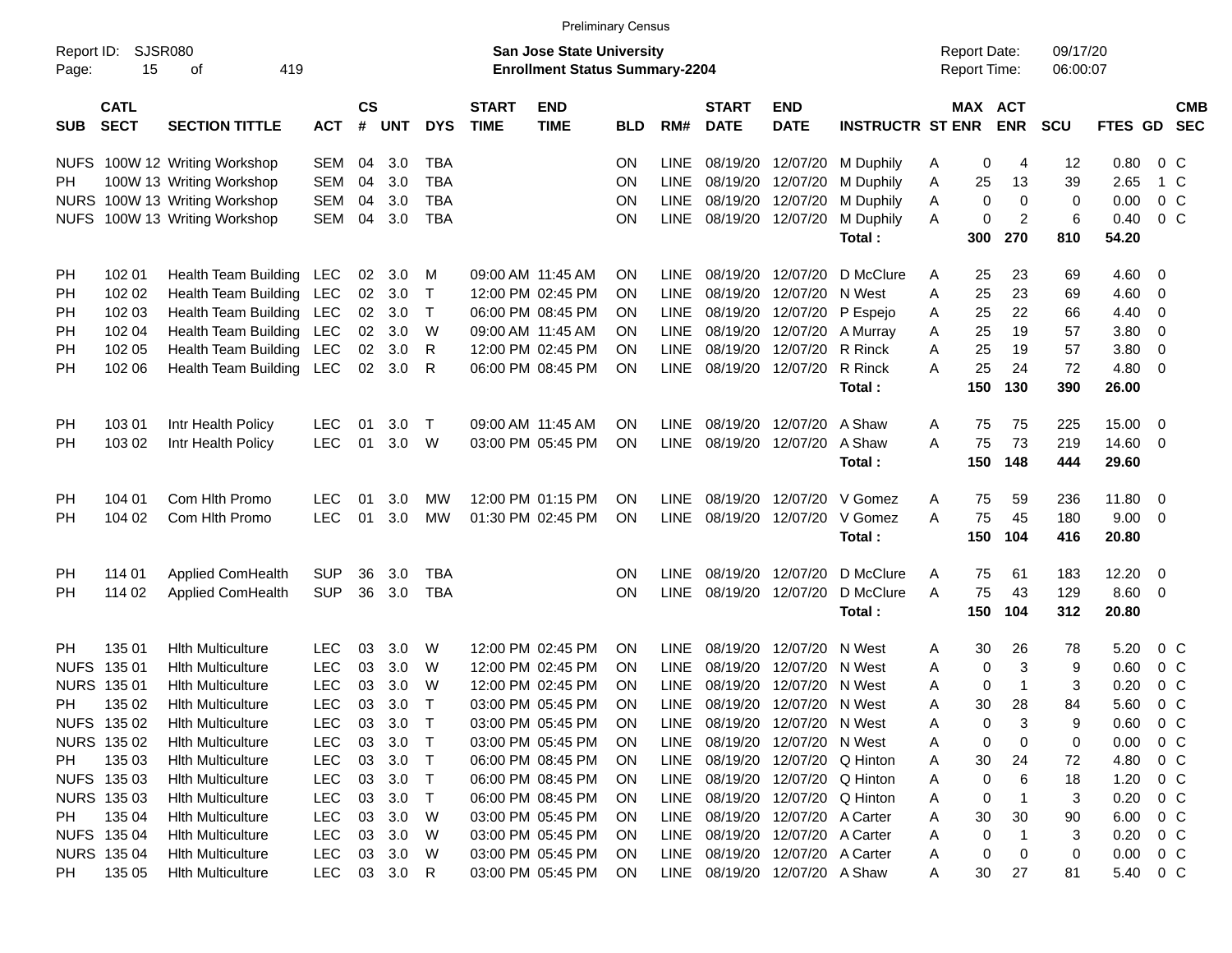|                     |                            |                           |            |                    |            |            |                             | <b>Preliminary Census</b>                                                 |            |             |                             |                           |                         |   |                                     |                |                      |             |                          |                          |
|---------------------|----------------------------|---------------------------|------------|--------------------|------------|------------|-----------------------------|---------------------------------------------------------------------------|------------|-------------|-----------------------------|---------------------------|-------------------------|---|-------------------------------------|----------------|----------------------|-------------|--------------------------|--------------------------|
| Report ID:<br>Page: | 16                         | SJSR080<br>419<br>of      |            |                    |            |            |                             | <b>San Jose State University</b><br><b>Enrollment Status Summary-2204</b> |            |             |                             |                           |                         |   | <b>Report Date:</b><br>Report Time: |                | 09/17/20<br>06:00:07 |             |                          |                          |
| <b>SUB</b>          | <b>CATL</b><br><b>SECT</b> | <b>SECTION TITTLE</b>     | <b>ACT</b> | $\mathsf{cs}$<br># | <b>UNT</b> | <b>DYS</b> | <b>START</b><br><b>TIME</b> | <b>END</b><br><b>TIME</b>                                                 | <b>BLD</b> | RM#         | <b>START</b><br><b>DATE</b> | <b>END</b><br><b>DATE</b> | <b>INSTRUCTR ST ENR</b> |   | <b>MAX ACT</b>                      | <b>ENR</b>     | <b>SCU</b>           | FTES GD     |                          | <b>CMB</b><br><b>SEC</b> |
| <b>NUFS</b>         | 135 05                     | <b>Hith Multiculture</b>  | <b>LEC</b> | 03                 | 3.0        | R          |                             | 03:00 PM 05:45 PM                                                         | ΟN         | <b>LINE</b> | 08/19/20                    | 12/07/20                  | A Shaw                  | Α | 0                                   | 4              | 12                   | 0.80        | 0 <sup>o</sup>           |                          |
|                     | NURS 135 05                | <b>Hith Multiculture</b>  | <b>LEC</b> | 03                 | 3.0        | R          |                             | 03:00 PM 05:45 PM                                                         | ΟN         | <b>LINE</b> | 08/19/20                    | 12/07/20                  | A Shaw                  | Α | 0                                   | $\mathbf 0$    | 0                    | 0.00        | $0\,C$                   |                          |
| PH                  | 135 06                     | <b>Hith Multiculture</b>  | <b>LEC</b> | 03                 | 3.0        | W          |                             | 06:00 PM 08:45 PM                                                         | ΟN         | <b>LINE</b> | 08/19/20                    | 12/07/20                  | K Roe                   | A | 30                                  | 22             | 66                   | 4.40        | $0\,C$                   |                          |
| <b>NUFS</b>         | 135 06                     | <b>Hith Multiculture</b>  | <b>LEC</b> | 03                 | 3.0        | W          |                             | 06:00 PM 08:45 PM                                                         | ΟN         | <b>LINE</b> | 08/19/20                    | 12/07/20                  | K Roe                   | A | 0                                   | 5              | 15                   | 1.00        | $0\,C$                   |                          |
|                     | NURS 135 06                | <b>Hith Multiculture</b>  | <b>LEC</b> | 03                 | 3.0        | W          |                             | 06:00 PM 08:45 PM                                                         | ON         | <b>LINE</b> | 08/19/20                    | 12/07/20                  | K Roe                   | A | 0                                   | $\overline{c}$ | 6                    | 0.40        | $0\,C$                   |                          |
|                     |                            |                           |            |                    |            |            |                             |                                                                           |            |             |                             |                           | Total:                  |   | 180                                 | 183            | 549                  | 36.60       |                          |                          |
| <b>PH</b>           | 145 01                     | Comm Mental Health        | <b>LEC</b> |                    | 3.0        |            |                             |                                                                           |            |             |                             |                           |                         | X | 0                                   | 0              | 0                    | 0.00        | - 0                      |                          |
| <b>PSYC</b>         | 145 01                     | Comm Mental Health        | <b>LEC</b> |                    | 3.0        |            |                             |                                                                           |            |             |                             |                           |                         | X | 0                                   | 0              | 0                    | 0.00        | $\overline{0}$           |                          |
| SOCI                | 145 01                     | <b>Comm Mental Health</b> | <b>LEC</b> |                    | 3.0        |            |                             |                                                                           |            |             |                             |                           |                         | Χ | 0                                   | 0              | 0                    | 0.00        | $\overline{0}$           |                          |
|                     |                            |                           |            |                    |            |            |                             |                                                                           |            |             |                             |                           | Total:                  |   | 0                                   | $\bf{0}$       | 0                    | 0.00        |                          |                          |
| PH                  | 158 01                     | <b>Hlth Comm</b>          | <b>LEC</b> | 01                 | 3.0        | M          |                             | 03:00 PM 04:50 PM                                                         | ON         | <b>LINE</b> | 08/19/20                    | 12/07/20                  | A Santiago              | Α | 40                                  | 37             | 74                   | 7.40        | - 0                      |                          |
| PH                  | 158 02                     | <b>Hlth Comm</b>          | <b>SEM</b> | 05                 | 0.0        | M          |                             | 05:00 PM 05:50 PM                                                         | ON         | <b>LINE</b> | 08/19/20                    | 12/07/20                  | A Santiago              | A | 40                                  | 37             | 37                   | 0.00        | $\overline{\mathbf{0}}$  |                          |
| PH                  | 158 03                     | <b>Hlth Comm</b>          | <b>LEC</b> | 01                 | 3.0        | R          |                             | 03:00 PM 04:50 PM                                                         | ΟN         | <b>LINE</b> | 08/19/20                    | 12/07/20                  | N Zhang                 | Α | 40                                  | 38             | 76                   | 7.60        | $\overline{0}$           |                          |
| PH                  | 158 04                     | <b>Hlth Comm</b>          | <b>SEM</b> | 05                 | 0.0        | R          |                             | 05:00 PM 05:45 PM                                                         | ON         | <b>LINE</b> | 08/19/20                    | 12/07/20                  | N Zhang                 | Α | 40                                  | 38             | 38                   | 0.00        | $\overline{0}$           |                          |
| PH                  | 158 05                     | <b>Hlth Comm</b>          | <b>LEC</b> | 01                 | 3.0        | T          |                             | 03:00 PM 04:50 PM                                                         | ΟN         | <b>LINE</b> | 08/19/20                    | 12/07/20                  | N Zhang                 | Α | 40                                  | 40             | 80                   | 8.00        | 0                        |                          |
| PH                  | 158 06                     | <b>Hlth Comm</b>          | <b>SEM</b> | 05                 | 0.0        | T          |                             | 05:00 PM 05:50 PM                                                         | ON         | LINE        | 08/19/20                    | 12/07/20                  | N Zhang                 | Α | 40                                  | 40             | 40                   | 0.00        | $\mathbf 0$              |                          |
| PH                  | 158 07                     | <b>Hlth Comm</b>          | <b>SEM</b> |                    | 0.0        |            |                             |                                                                           |            |             |                             |                           |                         | X | 0                                   | 0              | 0                    | 0.00        | $\overline{0}$           |                          |
| PH                  | 158 10                     | <b>Hlth Comm</b>          | <b>LEC</b> | 01                 | 3.0        | м          |                             | 03:00 PM 04:50 PM                                                         | ΟN         | <b>LINE</b> | 08/19/20                    | 12/07/20                  | N Zhang                 | Α | 40                                  | 35             | 70                   | 7.00        | $\mathbf 0$              |                          |
| PH                  | 158 11                     | <b>Hith Comm</b>          | <b>SEM</b> | 05                 | 0.0        | M          |                             | 05:00 PM 05:45 PM                                                         | ON         | <b>LINE</b> | 08/19/20                    | 12/07/20                  | N Zhang                 | A | 40                                  | 35             | 35                   | 0.00        | $\overline{0}$           |                          |
|                     |                            |                           |            |                    |            |            |                             |                                                                           |            |             |                             |                           | Total:                  |   | 320                                 | 300            | 450                  | 30.00       |                          |                          |
| <b>PH</b>           | 159 01                     | Hith Prgm Planning        | <b>LEC</b> | 01                 | 3.0        | MW         |                             | 01:30 PM 02:20 PM                                                         | ΟN         | <b>LINE</b> | 08/19/20                    | 12/07/20                  | A Buckner-Ca A          |   | 25                                  | 32             | 64                   | 6.40        | $\overline{\phantom{0}}$ |                          |
| PH                  | 159 02                     | Hith Prgm Planning        | <b>SEM</b> | 05                 | 0.0        | MW         |                             | 02:30 PM 02:50 PM                                                         | ΟN         | <b>LINE</b> | 08/19/20                    | 12/07/20                  | A Buckner-Ca A          |   | 25                                  | 32             | 32                   | 0.00        | $\overline{\mathbf{0}}$  |                          |
| PH                  | 159 03                     | Hith Prgm Planning        | <b>LEC</b> | 01                 | 3.0        | MW         |                             | 01:30 PM 02:20 PM                                                         | ON         | <b>LINE</b> | 08/19/20                    | 12/07/20                  | C Doyle                 | Α | 25                                  | 25             | 50                   | 5.00        | 0                        |                          |
| PH                  | 159 04                     | Hith Prgm Planning        | <b>SEM</b> | 05                 | 0.0        | MW         |                             | 02:30 PM 02:55 PM                                                         | ON         | <b>LINE</b> | 08/19/20                    | 12/07/20                  | C Doyle                 | Α | 25                                  | 25             | 25                   | 0.00        | $\mathbf 0$              |                          |
| PH                  | 159 05                     | Hith Prgm Planning        | <b>LEC</b> | 01                 | 3.0        | MW         |                             | 01:30 PM 02:20 PM                                                         | ON         | <b>LINE</b> | 08/19/20                    | 12/07/20                  | I Garcia                | Α | 25                                  | 25             | 50                   | 5.00        | 0                        |                          |
| PH                  | 159 06                     | Hith Prgm Planning        | <b>SEM</b> | 05                 | 0.0        | МW         |                             | 02:30 PM 02:50 PM                                                         | ON         | <b>LINE</b> | 08/19/20                    | 12/07/20                  | I Garcia                | Α | 25                                  | 25             | 25                   | 0.00        | 0                        |                          |
| PH                  | 159 07                     | Hith Prgm Planning        | <b>LEC</b> | 01                 | 3.0        | MW         |                             | 01:30 PM 02:20 PM                                                         | ON         | <b>LINE</b> | 08/19/20                    | 12/07/20 F Noonis         |                         | Α | 25                                  | 25             | 50                   | 5.00        | $\overline{0}$           |                          |
| PH                  | 159 08                     | Hith Prgm Planning        | <b>SEM</b> | 05                 | 0.0        | <b>MW</b>  |                             | 02:30 PM 02:55 PM                                                         | ON         | LINE        | 08/19/20                    | 12/07/20 F Noonis         |                         | Α | 25                                  | 25             | 25                   | 0.00        | - 0                      |                          |
| <b>PH</b>           | 159 09                     | Hith Prgm Planning        | <b>LEC</b> | 01                 | 3.0        | MW         |                             | 01:30 PM 02:20 PM                                                         | <b>ON</b>  | LINE        | 08/19/20                    | 12/07/20 K Roe            |                         | Α | 21                                  | 24             | 48                   | 4.80        | $\overline{\phantom{0}}$ |                          |
| PH                  | 159 10                     | Hith Prgm Planning        | <b>SEM</b> | 05                 | 0.0        | <b>MW</b>  |                             | 02:30 PM 02:55 PM                                                         | <b>ON</b>  | <b>LINE</b> | 08/19/20                    | 12/07/20 K Roe            |                         | Α | 21                                  | 24             | 24                   | 0.00        | $\overline{\phantom{0}}$ |                          |
| PH                  | 159 11                     | <b>Hith Prgm Planning</b> | LEC        | 01                 | 3.0        | MW         |                             | 01:30 PM 02:20 PM                                                         | ON         | <b>LINE</b> | 08/19/20                    | 12/07/20                  | L Singh                 | Α | 21                                  | 24             | 48                   | 4.80        | $\overline{\phantom{0}}$ |                          |
| PH                  | 159 12                     | <b>Hith Prgm Planning</b> | <b>SEM</b> | 05                 | 0.0        | MW         |                             | 02:30 PM 02:55 PM                                                         | ON         | <b>LINE</b> | 08/19/20                    | 12/07/20                  | L Singh                 | Α | 21                                  | 24             | 24                   | 0.00        | $\overline{\mathbf{0}}$  |                          |
| PН                  | 159 13                     | <b>Hith Prgm Planning</b> | LEC        | 01                 | 3.0        | <b>MW</b>  |                             | 01:30 PM 02:20 PM                                                         | ON         | <b>LINE</b> | 08/19/20                    | 12/07/20                  |                         | Α | 25                                  | 0              | 0                    | 0.00        | $\overline{\phantom{0}}$ |                          |
| PH                  | 159 14                     | <b>Hith Prgm Planning</b> | SEM        | 05                 | 0.0        | MW         |                             | 02:30 PM 02:55 PM                                                         | <b>ON</b>  | LINE        | 08/19/20                    | 12/07/20                  |                         | A | 25                                  | 0              | 0                    | $0.00 \t 0$ |                          |                          |
|                     |                            |                           |            |                    |            |            |                             |                                                                           |            |             |                             |                           | Total:                  |   |                                     | 334 310        | 465                  | 31.00       |                          |                          |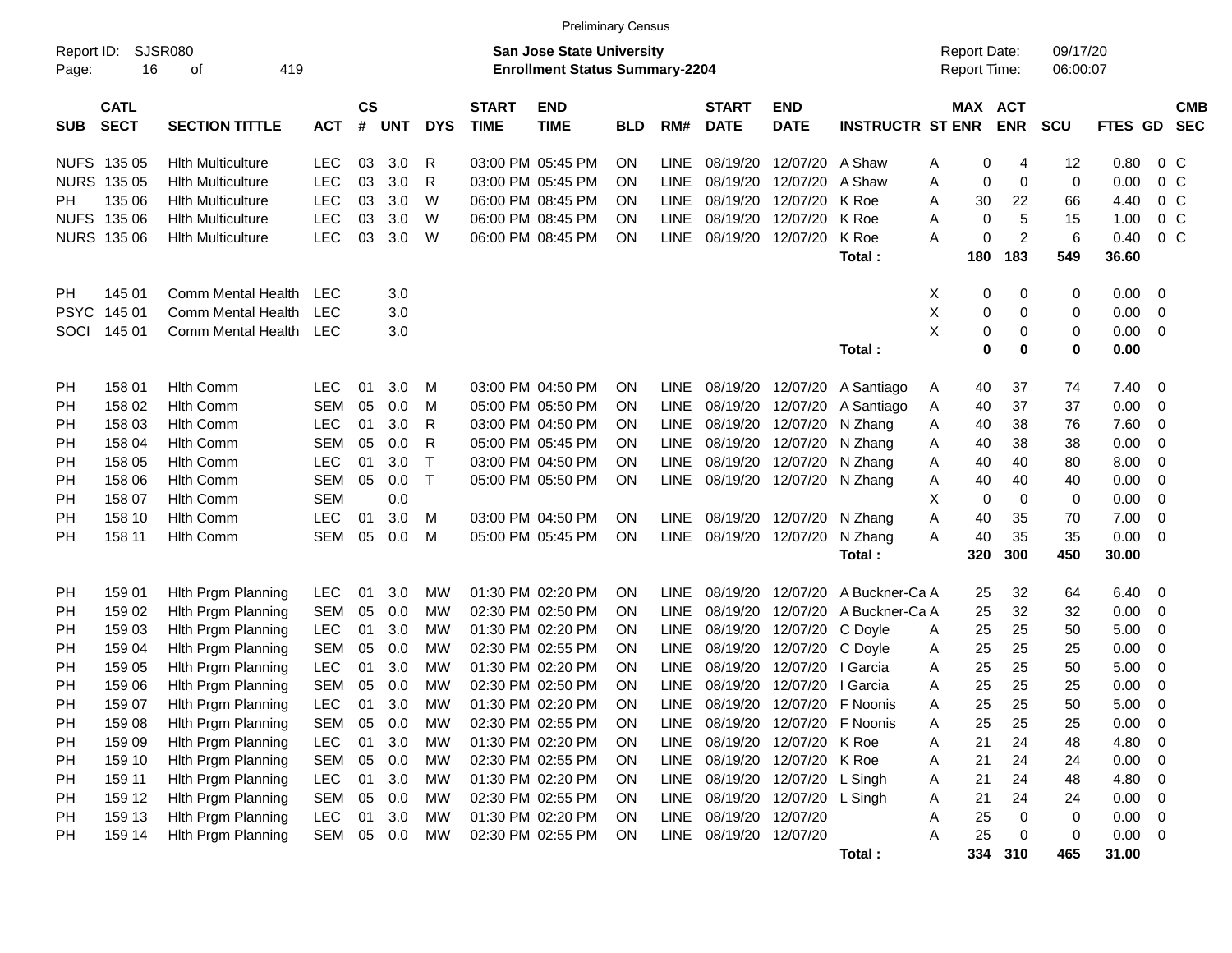|                     |                            |                             |                |                    |            |            |                             | <b>Preliminary Census</b>                                                 |           |             |                             |                               |                         |                                     |     |                       |                      |             |                         |                          |
|---------------------|----------------------------|-----------------------------|----------------|--------------------|------------|------------|-----------------------------|---------------------------------------------------------------------------|-----------|-------------|-----------------------------|-------------------------------|-------------------------|-------------------------------------|-----|-----------------------|----------------------|-------------|-------------------------|--------------------------|
| Report ID:<br>Page: | 17                         | SJSR080<br>419<br>οf        |                |                    |            |            |                             | <b>San Jose State University</b><br><b>Enrollment Status Summary-2204</b> |           |             |                             |                               |                         | <b>Report Date:</b><br>Report Time: |     |                       | 09/17/20<br>06:00:07 |             |                         |                          |
| <b>SUB</b>          | <b>CATL</b><br><b>SECT</b> | <b>SECTION TITTLE</b>       | <b>ACT</b>     | $\mathsf{cs}$<br># | <b>UNT</b> | <b>DYS</b> | <b>START</b><br><b>TIME</b> | <b>END</b><br><b>TIME</b>                                                 | BLD       | RM#         | <b>START</b><br><b>DATE</b> | <b>END</b><br><b>DATE</b>     | <b>INSTRUCTR ST ENR</b> |                                     |     | MAX ACT<br><b>ENR</b> | <b>SCU</b>           | FTES GD     |                         | <b>CMB</b><br><b>SEC</b> |
| <b>PH</b>           | 161 01                     | Epidemiology                | <b>LEC</b>     | 01                 | 3.0        | M          |                             | 03:00 PM 04:45 PM                                                         | <b>ON</b> | <b>LINE</b> | 08/19/20                    | 12/07/20                      | R Bartlett              | A                                   | 25  | 25                    | 50                   | 5.00        | 0                       |                          |
| <b>PH</b>           | 161 02                     | Epidemiology                | <b>SEM</b>     | 05                 | 0.0        | M          |                             | 05:00 PM 05:45 PM                                                         | <b>ON</b> | LINE        | 08/19/20                    | 12/07/20                      | <b>R</b> Bartlett       | A                                   | 25  | 25                    | 25                   | 0.00        | 0                       |                          |
| PH                  | 161 03                     | Epidemiology                | <b>LEC</b>     | 01                 | 3.0        | M          |                             | 03:00 PM 04:45 PM                                                         | <b>ON</b> | <b>LINE</b> | 08/19/20                    | 12/07/20                      | R Shah                  | A                                   | 25  | 25                    | 50                   | 5.00        | 0                       |                          |
| PH                  | 161 04                     | Epidemiology                | <b>SEM</b>     | 05                 | 0.0        | M          |                             | 05:00 PM 05:45 PM                                                         | <b>ON</b> | <b>LINE</b> | 08/19/20                    | 12/07/20                      | R Shah                  | A                                   | 25  | 25                    | 25                   | 0.00        | 0                       |                          |
| PH                  | 161 05                     | Epidemiology                | <b>LEC</b>     | 01                 | 3.0        | W          |                             | 03:00 PM 04:45 PM                                                         | <b>ON</b> | <b>LINE</b> | 08/19/20                    | 12/07/20                      | D Cao                   | A                                   | 25  | 27                    | 54                   | 5.40        | 0                       |                          |
| PH                  | 161 06                     | Epidemiology                | <b>SEM</b>     | 05                 | 0.0        | W          |                             | 05:00 PM 05:45 PM                                                         | <b>ON</b> | <b>LINE</b> | 08/19/20                    | 12/07/20                      | D Cao                   | A                                   | 25  | 27                    | 27                   | 0.00        | 0                       |                          |
| PH                  | 161 07                     | Epidemiology                | <b>LEC</b>     | 01                 | 3.0        | Т          |                             | 03:00 PM 04:45 PM                                                         | <b>ON</b> | <b>LINE</b> | 08/19/20                    | 12/07/20                      | S Martin                | A                                   | 25  | 24                    | 48                   | 4.80        | 0                       |                          |
| <b>PH</b>           | 161 08                     | Epidemiology                | <b>SEM</b>     | 05                 | 0.0        | Т          |                             | 05:00 PM 05:45 PM                                                         | <b>ON</b> | <b>LINE</b> | 08/19/20                    | 12/07/20                      | S Martin                | A                                   | 25  | 24                    | 24                   | 0.00        | 0                       |                          |
| PH                  | 161 09                     | Epidemiology                | <b>LEC</b>     | 01                 | 3.0        | <b>TR</b>  |                             | 09:00 AM 09:50 AM                                                         | <b>ON</b> | <b>LINE</b> | 08/19/20                    | 12/07/20                      | L Mai                   | A                                   | 25  | 28                    | 56                   | 5.60        | 0                       |                          |
| PH                  | 161 10                     | Epidemiology                | <b>SEM</b>     | 05                 | 0.0        | <b>TR</b>  |                             | 10:00 AM 10:25 AM                                                         | <b>ON</b> | <b>LINE</b> | 08/19/20                    | 12/07/20                      | L Mai                   | A                                   | 25  | 28                    | 28                   | 0.00        | 0                       |                          |
| PH                  | 161 11                     | Epidemiology                | <b>LEC</b>     | 01                 | 3.0        | МW         |                             | 10:30 AM 11:20 AM                                                         | <b>ON</b> | <b>LINE</b> | 08/19/20                    | 12/07/20                      | M Worthen               | A                                   | 25  | 25                    | 50                   | 5.00        | 0                       |                          |
| PH                  | 161 12                     | Epidemiology                | <b>SEM</b>     | 05                 | 0.0        | MW         |                             | 11:30 AM 11:55 AM                                                         | ON        | <b>LINE</b> | 08/19/20                    | 12/07/20                      | M Worthen               | A                                   | 25  | 25                    | 25                   | 0.00        | 0                       |                          |
|                     |                            |                             |                |                    |            |            |                             |                                                                           |           |             |                             |                               | Total:                  |                                     | 300 | 308                   | 462                  | 30.80       |                         |                          |
| <b>PH</b>           | 162 01                     | Health Org & Admin          | LEC            | 02                 | 3.0        | M          |                             | 06:00 PM 08:45 PM                                                         | <b>ON</b> | LINE.       | 08/19/20                    | 12/07/20                      | M Moore                 | A                                   | 75  | 77                    | 231                  | 15.40       | 0                       |                          |
| PH                  | 162 02                     | Health Org & Admin          | <b>LEC</b>     | 02                 | 3.0        | W          |                             | 06:00 PM 08:45 PM                                                         | ON        | <b>LINE</b> | 08/19/20                    | 12/07/20                      | A Santiago              | A                                   | 75  | 79                    | 237                  | 15.80       | - 0                     |                          |
|                     |                            |                             |                |                    |            |            |                             |                                                                           |           |             |                             |                               | Total:                  |                                     | 150 | 156                   | 468                  | 31.20       |                         |                          |
| <b>PH</b>           | 165 01                     | <b>Hith Professional</b>    | <b>LEC</b>     | 01                 | 3.0        | м          |                             | 06:00 PM 07:50 PM                                                         | <b>ON</b> | LINE.       | 08/19/20                    | 12/07/20                      | K Roe                   | A                                   | 175 | 105                   | 210                  | 21.00       | - 0                     |                          |
| <b>PH</b>           | 165 02                     | <b>Hith Professional</b>    | <b>SEM</b>     | 05                 | 0.0        | M          |                             | 08:00 PM 08:50 PM                                                         | ON        | <b>LINE</b> | 08/19/20                    | 12/07/20                      | K Roe                   | A                                   | 175 | 105                   | 105                  | 0.00        | 0                       |                          |
| PH                  | 165 03                     | <b>Hith Professional</b>    | <b>SEM</b>     |                    | 0.0        |            |                             |                                                                           |           |             |                             |                               |                         | X                                   | 0   | $\mathbf 0$           | 0                    | 0.00        | 0                       |                          |
|                     |                            |                             |                |                    |            |            |                             |                                                                           |           |             |                             |                               | Total:                  |                                     | 350 | 210                   | 315                  | 21.00       |                         |                          |
| <b>PH</b>           | 165A 01                    | Leadership Series I         | <b>LEC</b>     |                    | 1.0        |            |                             |                                                                           |           |             |                             |                               |                         | Х                                   | 0   | 0                     | 0                    | 0.00        | 0                       |                          |
| <b>PH</b>           |                            | 165A 02 Leadership Series I | <b>LEC</b>     |                    | 1.0        |            |                             |                                                                           |           |             |                             |                               |                         | X                                   | 0   | $\mathbf 0$           | 0                    | 0.00        | 0                       |                          |
| <b>PH</b>           |                            | 165A 03 Leadership Series I | <b>LEC</b>     | 02                 | 1.0        | W          |                             | 03:00 PM 04:15 PM                                                         | ON        |             | LINE 08/19/20 12/07/20      |                               | A Buckner-Ca A          |                                     | 175 | 98                    | 98                   | 6.53        | 0                       |                          |
| PH                  |                            | 165A 04 Leadership Series I | <b>LEC</b>     |                    | 1.0        |            |                             |                                                                           |           |             |                             |                               |                         | X                                   | 0   | $\mathbf 0$           | 0                    | 0.00        | 0                       |                          |
|                     |                            |                             |                |                    |            |            |                             |                                                                           |           |             |                             |                               | Total:                  |                                     | 175 | 98                    | 98                   | 6.53        |                         |                          |
| <b>PH</b>           |                            | 166A 01 Field Exp Sem       | SEM 05         |                    | 3.0        | -F         |                             | 09:00 AM 11:45 AM                                                         | ON        |             |                             | LINE 08/19/20 12/07/20        | J Jones                 | A                                   | 75  | 34                    | 102                  | 6.80        | $\overline{\mathbf{0}}$ |                          |
|                     |                            |                             |                |                    |            |            |                             |                                                                           |           |             |                             |                               | Total:                  |                                     | 75  | 34                    | 102                  | 6.80        |                         |                          |
| <b>PH</b>           |                            | 166B 01 Fieldwk Experience  | SUP 36 3.0 TBA |                    |            |            |                             |                                                                           | ON        |             |                             | LINE 08/19/20 12/07/20        | J Jones                 | A                                   | 75  | 34                    | 102                  | $6.80$ 0    |                         |                          |
|                     |                            |                             |                |                    |            |            |                             |                                                                           |           |             |                             |                               | Total:                  |                                     | 75  | 34                    | 102                  | 6.80        |                         |                          |
| PH                  | 16701                      | <b>Biostatistics</b>        | LEC.           |                    | 01 3.0     | TR         |                             | 12:00 PM 01:15 PM                                                         | <b>ON</b> |             |                             | LINE 08/19/20 12/07/20 C Park |                         | A                                   | 125 | 131                   | 262                  | 26.20 0     |                         |                          |
| PH                  | 16702                      | <b>Biostatistics</b>        | <b>SEM</b>     | 05                 | 0.0        | R          |                             | 01:30 PM 02:15 PM                                                         | ON        |             |                             | LINE 08/19/20 12/07/20 C Park |                         | A                                   | 30  | 33                    | 33                   | $0.00 \t 0$ |                         |                          |
| PH                  | 16703                      | <b>Biostatistics</b>        | SEM            |                    | 05 0.0     |            |                             |                                                                           |           |             |                             | 08/19/20 12/07/20             |                         | X                                   | 0   | 0                     | 0                    | $0.00 \t 0$ |                         |                          |
| PH                  | 167 04                     | <b>Biostatistics</b>        | SEM 05 0.0 T   |                    |            |            |                             | 01:30 PM 02:15 PM                                                         | ON        |             |                             | LINE 08/19/20 12/07/20 C Park |                         | A                                   | 30  | 30                    | 30                   | $0.00 \t 0$ |                         |                          |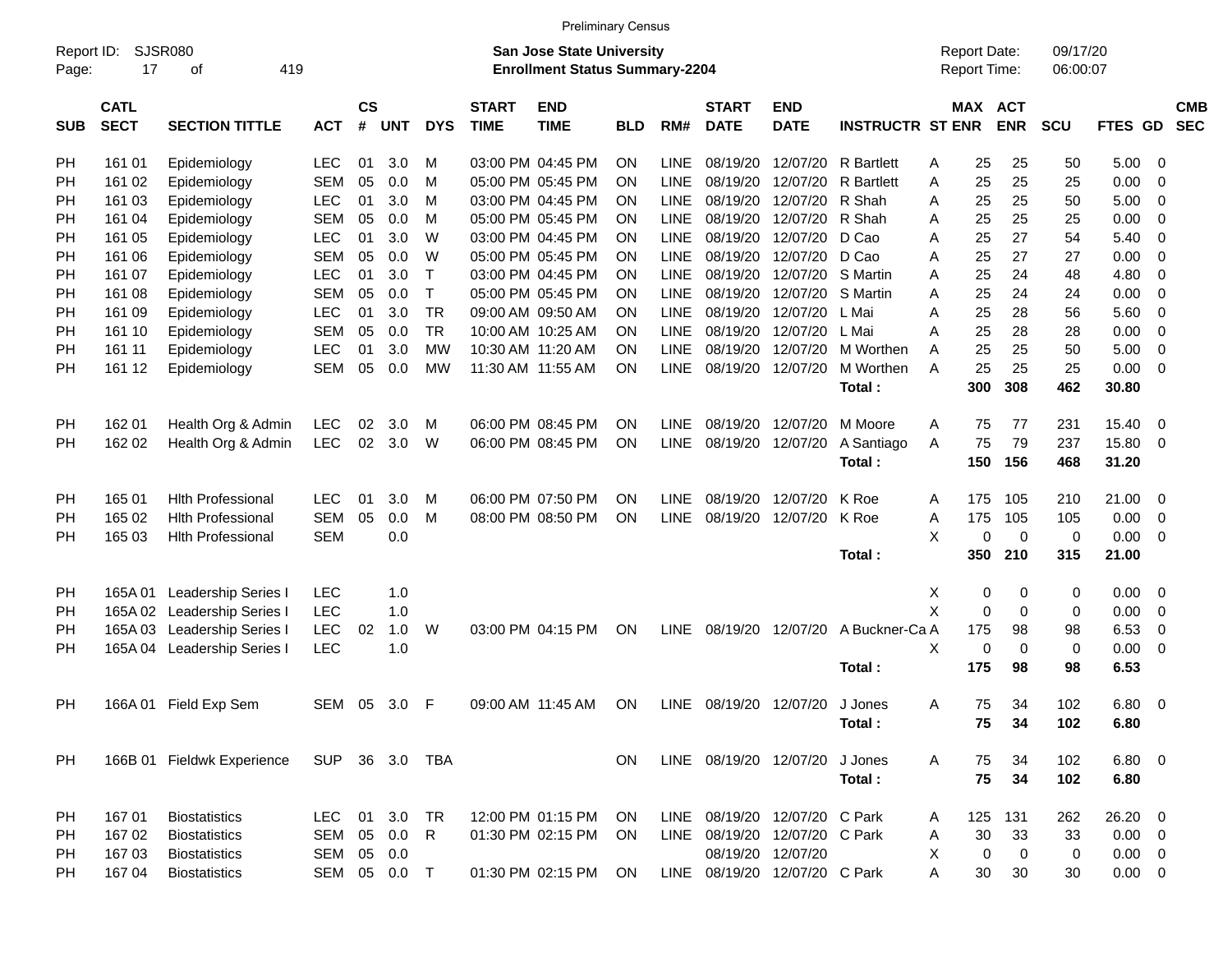|                     |                            |                                              |                          |                    |            |                          |                             | <b>Preliminary Census</b>                                                 |                 |             |                             |                           |                                                                         |   |                                            |                     |                      |                     |                          |            |
|---------------------|----------------------------|----------------------------------------------|--------------------------|--------------------|------------|--------------------------|-----------------------------|---------------------------------------------------------------------------|-----------------|-------------|-----------------------------|---------------------------|-------------------------------------------------------------------------|---|--------------------------------------------|---------------------|----------------------|---------------------|--------------------------|------------|
| Report ID:<br>Page: | 18                         | SJSR080<br>419<br>оf                         |                          |                    |            |                          |                             | <b>San Jose State University</b><br><b>Enrollment Status Summary-2204</b> |                 |             |                             |                           |                                                                         |   | <b>Report Date:</b><br><b>Report Time:</b> |                     | 09/17/20<br>06:00:07 |                     |                          |            |
| <b>SUB</b>          | <b>CATL</b><br><b>SECT</b> | <b>SECTION TITTLE</b>                        | <b>ACT</b>               | $\mathsf{cs}$<br># | <b>UNT</b> | <b>DYS</b>               | <b>START</b><br><b>TIME</b> | <b>END</b><br><b>TIME</b>                                                 | <b>BLD</b>      | RM#         | <b>START</b><br><b>DATE</b> | <b>END</b><br><b>DATE</b> | <b>INSTRUCTR ST ENR</b>                                                 |   | MAX ACT                                    | <b>ENR</b>          | <b>SCU</b>           | FTES GD SEC         |                          | <b>CMB</b> |
| PH                  | 167 05                     | <b>Biostatistics</b>                         | <b>SEM</b>               | 05                 | 0.0        | т                        |                             | 02:30 PM 03:15 PM                                                         | <b>ON</b>       | <b>LINE</b> | 08/19/20                    | 12/07/20 C Park           |                                                                         | A | 21                                         | 26                  | 26                   | 0.00                | 0                        |            |
| PH                  | 16706                      | <b>Biostatistics</b>                         | <b>SEM</b>               | 05                 | 0.0        | Т                        |                             | 03:30 PM 04:15 PM                                                         | ON              | <b>LINE</b> | 08/19/20                    | 12/07/20 C Park           |                                                                         | A | 23                                         | 25                  | 25                   | 0.00                | 0                        |            |
| PH                  | 167 07                     | <b>Biostatistics</b>                         | <b>SEM</b>               | 05                 | 0.0        | R                        |                             | 02:30 PM 03:15 PM                                                         | <b>ON</b>       | <b>LINE</b> | 08/19/20                    | 12/07/20 C Park           |                                                                         | A | 21                                         | 17                  | 17                   | 0.00                | 0                        |            |
| PH                  | 167 10                     | <b>Biostatistics</b>                         | <b>LEC</b>               | 01                 | 3.0        | <b>TR</b>                |                             | 12:00 PM 12:50 PM                                                         | ON              | <b>LINE</b> | 08/19/20                    | 12/07/20 C Park           |                                                                         | A | 50                                         | 35                  | 70                   | 7.00                | 0                        |            |
| PH                  | 167 11                     | <b>Biostatistics</b>                         | <b>SEM</b>               | 05                 | 0.0        | Τ                        |                             | 01:30 PM 02:15 PM                                                         | ON              | <b>LINE</b> | 08/19/20                    | 12/07/20 C Park           |                                                                         | A | 25                                         | 24                  | 24                   | 0.00                | 0                        |            |
| PH                  | 167 12                     | <b>Biostatistics</b>                         | <b>SEM</b>               | 05                 | 0.0        | R                        |                             | 01:30 PM 02:15 PM                                                         | <b>ON</b>       | <b>LINE</b> | 08/19/20                    | 12/07/20 C Park           |                                                                         | A | 25                                         | 11                  | 11                   | 0.00                | - 0                      |            |
|                     |                            |                                              |                          |                    |            |                          |                             |                                                                           |                 |             |                             |                           | Total:                                                                  |   | 350                                        | 332                 | 498                  | 33.20               |                          |            |
| PH                  | 170 01                     | <b>Hith Care Econ</b>                        | <b>LEC</b>               | 02                 | 3.0        | $\top$                   |                             | 06:00 PM 08:45 PM                                                         | ON              | LINE        |                             | 08/19/20 12/07/20         | C Cherney<br>Total:                                                     | A | 50<br>50                                   | 42<br>42            | 126<br>126           | 8.40<br>8.40        | $\overline{\phantom{0}}$ |            |
| PH                  | 17201                      | Contemp Env Hith                             | <b>LEC</b>               |                    | 3.0        |                          |                             |                                                                           |                 |             |                             |                           |                                                                         | Х | 0                                          | 0                   | 0                    | 0.00                | - 0                      |            |
| PH                  | 172 02                     | Contemp Env Hith                             | <b>LEC</b>               | 02                 | 3.0        | MW                       |                             | 09:00 AM 10:15 AM                                                         | <b>ON</b>       | <b>LINE</b> |                             | 08/19/20 12/07/20         | C Doyle                                                                 | Α | 30                                         | 26                  | 78                   | 5.20                | $\overline{0}$           |            |
| PН                  | 172 03                     | Contemp Env Hith                             | <b>LEC</b>               | 02                 | 3.0        | МW                       |                             | 10:30 AM 11:45 AM                                                         | <b>ON</b>       | <b>LINE</b> | 08/19/20                    | 12/07/20                  | J Hartle                                                                | A | 30                                         | 29                  | 87                   | 5.80                | 0                        |            |
| PH                  | 172 04                     | Contemp Env Hith                             | <b>LEC</b>               | 02                 | 3.0        | МW                       |                             | 01:30 PM 02:45 PM                                                         | ON              | <b>LINE</b> |                             | 08/19/20 12/07/20         | J Hartle                                                                | A | 30                                         | 29                  | 87                   | 5.85                | -1                       |            |
|                     |                            |                                              |                          |                    |            |                          |                             |                                                                           |                 |             |                             |                           | Total:                                                                  |   | 90                                         | 84                  | 252                  | 16.85               |                          |            |
| PH                  | 174 01                     | Health IT                                    | <b>LEC</b>               | 02                 | 3.0        | W                        |                             | 06:00 PM 08:45 PM                                                         | <b>ON</b>       | LINE        |                             | 08/19/20 12/07/20         | H Martin                                                                | Α | 40                                         | 42                  | 126                  | 8.40                | $\overline{\phantom{0}}$ |            |
|                     |                            |                                              |                          |                    |            |                          |                             |                                                                           |                 |             |                             |                           | Total:                                                                  |   | 40                                         | 42                  | 126                  | 8.40                |                          |            |
| PH                  | 176 01                     | <b>Global Health</b>                         | <b>LEC</b>               | 02                 | 3.0        | М                        |                             | 10:30 AM 01:15 PM                                                         | <b>ON</b>       | LINE        | 08/19/20 12/07/20           |                           | M Dougan                                                                | A | 30                                         | 18                  | 54                   | $3.60 \ 0$          |                          |            |
|                     |                            |                                              |                          |                    |            |                          |                             |                                                                           |                 |             |                             |                           | Total:                                                                  |   | 30                                         | 18                  | 54                   | 3.60                |                          |            |
| PH                  | 180 01                     | <b>Indiv Studies</b>                         | <b>SUP</b>               | 36                 | 1.0        | <b>TBA</b>               |                             |                                                                           | <b>ON</b>       | LINE        | 08/19/20                    | 12/07/20                  | M Dougan                                                                | A | 10                                         | 0                   | 0                    | 0.00                | - 0                      |            |
| PH                  | 180 02                     | <b>Indiv Studies</b>                         | <b>SUP</b>               | 36                 | 2.0        | <b>TBA</b>               |                             |                                                                           | ON              | <b>LINE</b> | 08/19/20                    | 12/07/20                  | M Dougan                                                                | A | 10                                         | 0                   | 0                    | 0.00                | 0                        |            |
| PH                  | 180 03                     | <b>Indiv Studies</b>                         | <b>SUP</b>               | 36                 | 3.0        | <b>TBA</b>               |                             |                                                                           | ON              | <b>LINE</b> | 08/19/20                    | 12/07/20                  | M Dougan                                                                | A | 10                                         | 0                   | 0                    | 0.00                | 0                        |            |
| PH                  | 180 04                     | <b>Indiv Studies</b>                         | <b>SUP</b>               | 36                 | 2.0        | <b>TBA</b>               |                             |                                                                           | ON              | <b>LINE</b> | 08/19/20                    | 12/07/20                  | N Zhang                                                                 | Α | 10                                         | 0                   | 0                    | 0.00                | 0                        |            |
| PH                  | 180 05                     | <b>Indiv Studies</b>                         | <b>SUP</b>               | 36                 | 1.0        | <b>TBA</b>               |                             |                                                                           | ON              | <b>LINE</b> | 08/19/20<br>08/19/20        | 12/07/20<br>12/07/20      | A Buckner-Ca A                                                          |   | 10                                         | 0                   | 0                    | 0.00                | 0                        |            |
| PH                  | 180 06                     | <b>Indiv Studies</b>                         | <b>SUP</b>               | 36                 | 1.0        | <b>TBA</b><br><b>TBA</b> |                             |                                                                           | ΟN              | <b>LINE</b> |                             |                           | A Buckner-Ca A                                                          |   | 10                                         | 0<br>0              | 0<br>$\mathbf 0$     | 0.00                | 0                        |            |
| PH                  | 180 07                     | <b>Indiv Studies</b>                         | <b>SUP</b>               | 36                 | 2.0        | 36  2.0  TBA             |                             |                                                                           | <b>ON</b>       | <b>LINE</b> |                             |                           | 08/19/20 12/07/20 A Buckner-Ca A                                        |   | 10<br>10                                   | 0                   | 0                    | 0.00<br>$0.00 \t 0$ | 0                        |            |
| <b>PH</b><br>PH     | 180 08<br>180 09           | <b>Indiv Studies</b><br><b>Indiv Studies</b> | <b>SUP</b><br><b>SUP</b> |                    |            | 36 3.0 TBA               |                             |                                                                           | ON<br><b>ON</b> |             |                             |                           | LINE 08/19/20 12/07/20 A Buckner-Ca A<br>LINE 08/19/20 12/07/20 V Gomez | A | 10                                         |                     |                      | $1.40 \ 0$          |                          |            |
|                     |                            |                                              |                          |                    |            |                          |                             |                                                                           |                 |             |                             |                           | Total:                                                                  |   | 90                                         | 7<br>$\overline{7}$ | 21<br>21             | 1.40                |                          |            |
| <b>PH</b>           | 200 01                     | Contemporary Practic LEC 02 2.0 M            |                          |                    |            |                          |                             | 03:00 PM 04:40 PM ON                                                      |                 |             |                             |                           | LINE 08/19/20 12/07/20 A Buckner-Ca A                                   |   | 30                                         | 22                  | 44                   | 3.67 22             |                          |            |
|                     |                            |                                              |                          |                    |            |                          |                             |                                                                           |                 |             |                             |                           | Total:                                                                  |   | 30                                         | 22                  | 44                   | 3.67                |                          |            |
| PH                  | 201 01                     | Groups                                       | <b>LEC</b>               |                    | 2.0        |                          |                             |                                                                           |                 |             |                             |                           |                                                                         | X | 0                                          | 0                   | 0                    | $0.00 \t 0$         |                          |            |
| PH                  | 201 02                     | Groups                                       | <b>LEC</b>               |                    | 02 2.0 T   |                          |                             | 06:00 PM 07:40 PM ON                                                      |                 |             |                             |                           | LINE 08/19/20 12/07/20 V Gomez                                          | A | 30                                         | 20                  | 40                   | 3.33 20             |                          |            |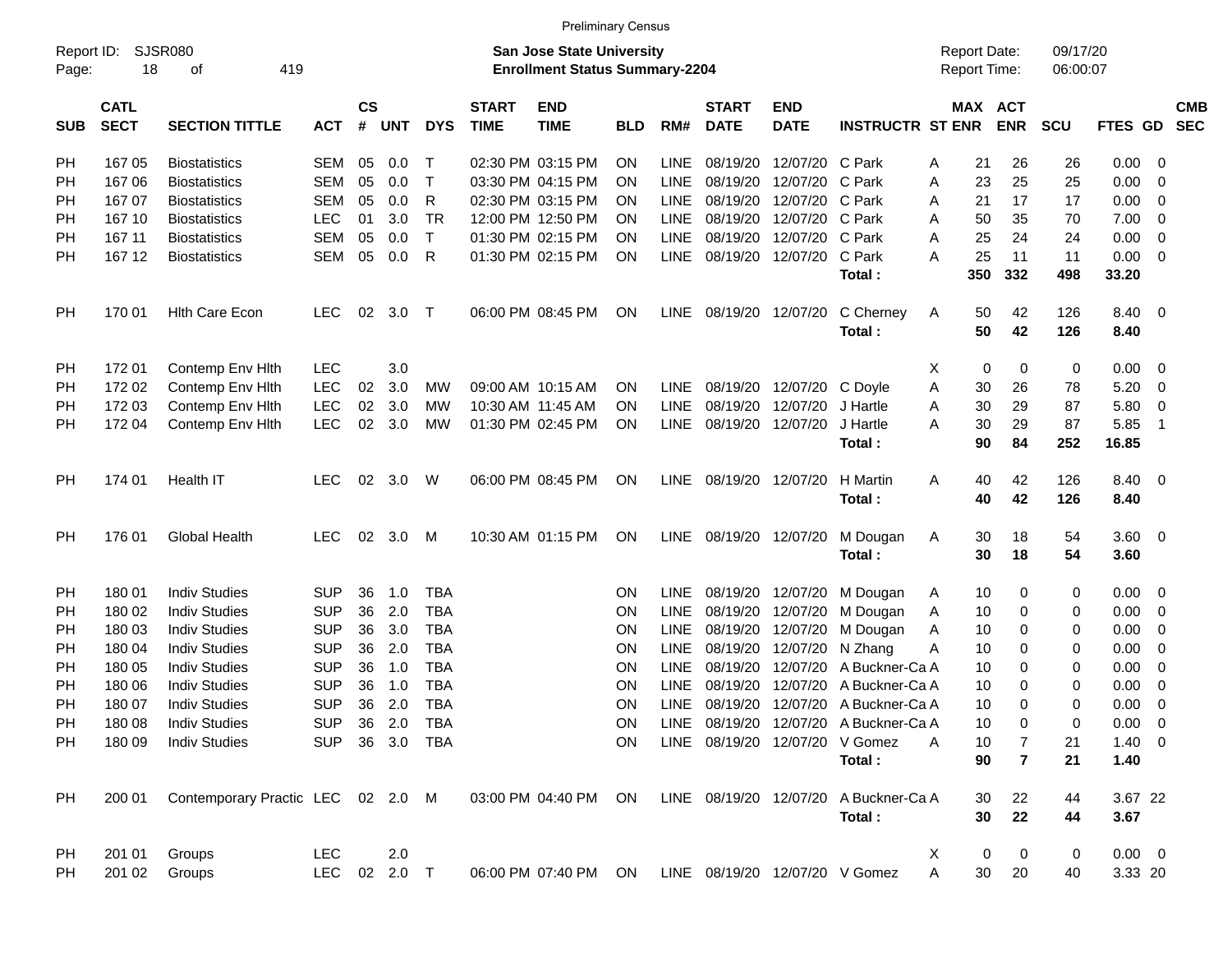|            |                            |                                          |                          |                |            |            |                             | <b>Preliminary Census</b>                                          |            |             |                             |                                                  |                                                       |                                     |                            |                            |                             |                                     |            |
|------------|----------------------------|------------------------------------------|--------------------------|----------------|------------|------------|-----------------------------|--------------------------------------------------------------------|------------|-------------|-----------------------------|--------------------------------------------------|-------------------------------------------------------|-------------------------------------|----------------------------|----------------------------|-----------------------------|-------------------------------------|------------|
| Page:      | Report ID: SJSR080<br>19   | 419<br>of                                |                          |                |            |            |                             | San Jose State University<br><b>Enrollment Status Summary-2204</b> |            |             |                             |                                                  |                                                       | <b>Report Date:</b><br>Report Time: |                            |                            | 09/17/20<br>06:00:07        |                                     |            |
| <b>SUB</b> | <b>CATL</b><br><b>SECT</b> | <b>SECTION TITTLE</b>                    | <b>ACT</b>               | <b>CS</b><br># | <b>UNT</b> | <b>DYS</b> | <b>START</b><br><b>TIME</b> | <b>END</b><br><b>TIME</b>                                          | <b>BLD</b> | RM#         | <b>START</b><br><b>DATE</b> | <b>END</b><br><b>DATE</b>                        | <b>INSTRUCTR ST ENR</b>                               |                                     |                            | MAX ACT<br><b>ENR</b>      | <b>SCU</b>                  | FTES GD SEC                         | <b>CMB</b> |
|            |                            |                                          |                          |                |            |            |                             |                                                                    |            |             |                             |                                                  | Total:                                                |                                     | 30                         | 20                         | 40                          | 3.33                                |            |
| <b>PH</b>  | 205A 01                    | <b>Quant Methods I</b>                   | <b>LEC</b>               |                | 02 3.0     | W          |                             | 03:00 PM 05:45 PM                                                  | ON         |             | LINE 08/19/20 12/07/20      |                                                  | M Dougan<br>Total:                                    | Α                                   | 25<br>25                   | 18<br>18                   | 54<br>54                    | 4.50 18<br>4.50                     |            |
| PH         | 215 01                     | <b>Qualitative Method</b>                | <b>LEC</b>               | 01             | 3.0        | W          |                             | 06:00 PM 08:45 PM                                                  | <b>ON</b>  |             | LINE 08/19/20 12/07/20      |                                                  | A Carter<br>Total:                                    | A                                   | 25<br>25                   | 15<br>15                   | 45<br>45                    | 3.75 15<br>3.75                     |            |
| PH<br>PH   | 265 01<br>265 02           | Env Health<br>Env Health                 | <b>LEC</b><br><b>LEC</b> | 01             | 3.0<br>3.0 | $\top$     |                             | 06:00 PM 08:45 PM                                                  | <b>ON</b>  |             | LINE 08/19/20 12/07/20      |                                                  | <b>R</b> Bartlett<br>Total:                           | X<br>A                              | $\mathbf 0$<br>30<br>30    | $\mathbf 0$<br>16<br>16    | $\pmb{0}$<br>48<br>48       | $0.00 \t 0$<br>4.00 16<br>4.00      |            |
| PH<br>PH.  | 271 01<br>271 02           | Theory of Pub Hith<br>Theory of Pub Hith | <b>SEM</b><br><b>SEM</b> | 05             | 3.0<br>3.0 | R          |                             | 06:00 PM 08:45 PM                                                  | <b>ON</b>  |             | LINE 08/19/20 12/07/20      |                                                  | H Agroia<br>Total:                                    | Χ<br>A                              | $\mathbf 0$<br>30<br>30    | $\mathbf 0$<br>18<br>18    | $\pmb{0}$<br>54<br>54       | $0.00 \t 0$<br>4.50 18<br>4.50      |            |
| PH         | 276 01                     | Com Org Health Pro                       | SEM 05 3.0 M             |                |            |            |                             | 06:00 PM 08:45 PM                                                  | ON         | LINE        | 08/19/20 12/07/20           |                                                  | J Seavey-Hul A<br>Total:                              |                                     | 25<br>25                   | 20<br>20                   | 60<br>60                    | 5.00 20<br>5.00                     |            |
| PH         |                            | 291B 01 Fieldwork                        | <b>SUP</b>               |                | 25 1.0     | <b>TBA</b> |                             |                                                                    | <b>ON</b>  | LINE        | 08/19/20 12/07/20           |                                                  | R Rinck<br>Total:                                     | Α                                   | 25<br>25                   | 11<br>11                   | 11<br>11                    | $0.92$ 11<br>0.92                   |            |
| PH.        |                            | 291C 01 Professional Skills              | SEM 05 1.0               |                |            | TBA        |                             |                                                                    | <b>ON</b>  | <b>LINE</b> | 08/19/20 12/07/20           |                                                  | V Gomez<br>Total:                                     | A                                   | 30<br>30                   | 28<br>28                   | 28<br>28                    | 2.33 28<br>2.33                     |            |
| PH         |                            | 291P 01 Prof Dev                         | <b>SUP</b>               | 23             | 1.0        | <b>TBA</b> |                             |                                                                    | <b>ON</b>  | <b>LINE</b> | 08/19/20 12/07/20           |                                                  | R Rinck<br>Total:                                     | A                                   | 25<br>25                   | 11<br>11                   | 11<br>11                    | $0.92$ 11<br>0.92                   |            |
|            | Department :               | <b>Public Health</b>                     |                          |                |            |            |                             |                                                                    |            |             |                             | <b>Lower Division:</b><br><b>Upper Division:</b> | <b>Department Total:</b><br><b>Graduate Division:</b> |                                     | 4569<br>785<br>3539<br>245 | 3728<br>635<br>2936<br>157 | 8760<br>1905<br>6504<br>351 | 583.90<br>127.00<br>427.65<br>29.25 |            |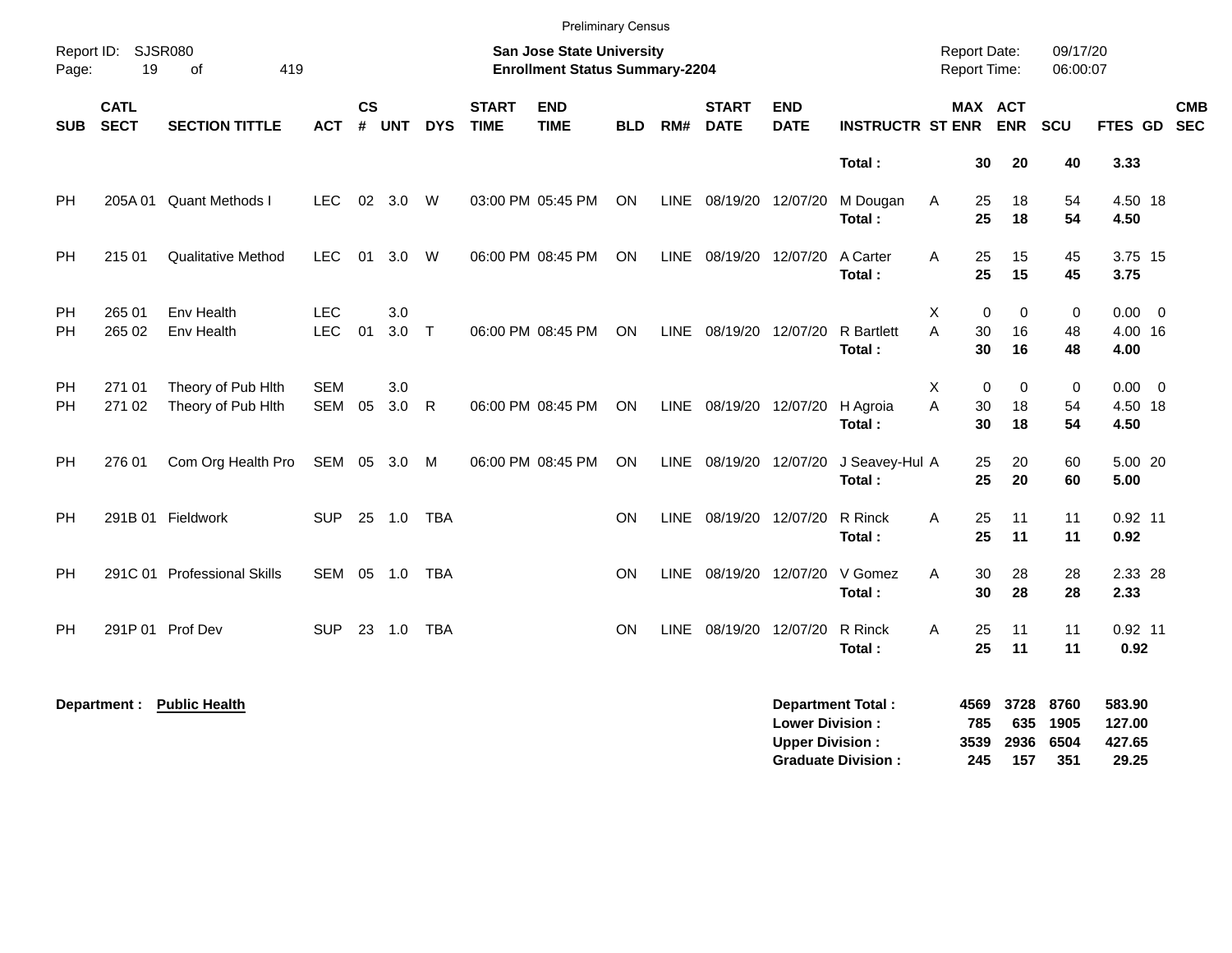|             |                            |                                                  |                |               |        |            |                             | <b>Preliminary Census</b>                                                 |            |             |                                 |                           |                         |                                     |                             |                      |                     |        |                          |
|-------------|----------------------------|--------------------------------------------------|----------------|---------------|--------|------------|-----------------------------|---------------------------------------------------------------------------|------------|-------------|---------------------------------|---------------------------|-------------------------|-------------------------------------|-----------------------------|----------------------|---------------------|--------|--------------------------|
| Page:       | Report ID: SJSR080<br>20   | 419<br>of                                        |                |               |        |            |                             | <b>San Jose State University</b><br><b>Enrollment Status Summary-2204</b> |            |             |                                 |                           |                         | <b>Report Date:</b><br>Report Time: |                             | 09/17/20<br>06:00:07 |                     |        |                          |
| SUB         | <b>CATL</b><br><b>SECT</b> | <b>SECTION TITTLE</b>                            | <b>ACT</b>     | $\mathsf{cs}$ | # UNT  | <b>DYS</b> | <b>START</b><br><b>TIME</b> | <b>END</b><br><b>TIME</b>                                                 | <b>BLD</b> | RM#         | <b>START</b><br><b>DATE</b>     | <b>END</b><br><b>DATE</b> | <b>INSTRUCTR ST ENR</b> |                                     | MAX ACT<br><b>ENR</b>       | <b>SCU</b>           | FTES GD             |        | <b>CMB</b><br><b>SEC</b> |
| College     |                            | <b>Health &amp; Human Sciences</b>               |                |               |        |            |                             |                                                                           |            |             |                                 |                           |                         |                                     |                             |                      |                     |        |                          |
|             | Department :               | <b>Hospitality, Tourism and Event Management</b> |                |               |        |            |                             |                                                                           |            |             |                                 |                           |                         |                                     |                             |                      |                     |        |                          |
|             | HSPM 101                   | Intro Hospitality                                | <b>LEC</b>     |               | 02 3.0 |            |                             |                                                                           |            |             | 08/19/20 12/07/20               |                           |                         | X.                                  | 0<br>0                      | 0                    | $0.00 \t 0$         |        |                          |
| HSPM        | 180                        | Intro Hospitality                                | <b>LEC</b>     | $02\,$        | 3.0    | <b>TBA</b> |                             |                                                                           | ON         | <b>LINE</b> | 08/19/20                        | 12/07/20 P Wey            |                         | A                                   | 45<br>33                    | 99                   | $6.60$ 0            |        |                          |
| <b>HSPM</b> | 181                        | Intro Hospitality                                | <b>LEC</b>     |               | 02 3.0 | <b>TR</b>  |                             | 10:30 AM 11:45 AM                                                         | ON         | <b>LINE</b> | 08/19/20 12/07/20               |                           | T Yen<br>Total:         | A                                   | 45<br>26<br>90<br>59        | 78<br>177            | $5.20 \ 0$<br>11.80 |        |                          |
|             | HSPM 11 01                 | <b>Restaurant Mgmt</b>                           | <b>LEC</b>     |               | 02 3.0 | TBA        |                             |                                                                           | ON         |             | LINE 08/19/20 12/07/20          |                           | T Thompson A<br>Total:  |                                     | 33<br>45<br>45<br>33        | 99<br>99             | $6.60$ 0<br>6.60    |        |                          |
|             | HSPM 1280                  | Cost Ctrl Hosp                                   | SEM            | 04            | 3.0    | TBA        |                             |                                                                           | ON         | <b>LINE</b> | 08/19/20 12/07/20               |                           | J Ha                    | Α                                   | 24<br>45                    | 72                   | 4.80                | $0\,C$ |                          |
|             | <b>NUFS 1280</b>           | Cost Ctrl Hosp                                   | <b>SEM</b>     | 04            | 3.0    | <b>TBA</b> |                             |                                                                           | ΟN         | <b>LINE</b> | 08/19/20 12/07/20               |                           | J Ha                    | A                                   | $\mathbf 0$<br>$\mathbf{1}$ | 3                    | 0.20                | $0\,C$ |                          |
|             |                            |                                                  |                |               |        |            |                             |                                                                           |            |             |                                 |                           | Total:                  |                                     | 45<br>25                    | 75                   | 5.00                |        |                          |
|             | HSPM 6501                  | Seminar in HSPM                                  | <b>LEC</b>     |               | 02 1.0 | TBA        |                             |                                                                           | ON         | <b>LINE</b> | 08/19/20 12/07/20               |                           | J Ha                    | Α                                   | 60<br>53                    | 53                   | $3.53$ 0            |        |                          |
|             |                            |                                                  |                |               |        |            |                             |                                                                           |            |             |                                 |                           | Total:                  |                                     | 60<br>53                    | 53                   | 3.53                |        |                          |
|             |                            | HSPM 100W 01 Writing Workshop                    | SEM            | 04            | 3.0    | MW         |                             | 09:00 AM 10:15 AM                                                         | ΟN         | <b>LINE</b> | 08/19/20 12/07/20               |                           | K Haven                 | A                                   | 25<br>25                    | 75                   | $5.00 \t 0$         |        |                          |
|             |                            | HSPM 100W 80 Writing Workshop                    | SEM            | 04            | 3.0    | <b>TBA</b> |                             |                                                                           | ON         | <b>LINE</b> | 08/19/20 12/07/20               |                           | M ModirzadehA           |                                     | 25<br>25                    | 75                   | $5.00 \t 0$         |        |                          |
|             |                            |                                                  |                |               |        |            |                             |                                                                           |            |             |                                 |                           | Total:                  |                                     | 50<br>50                    | 150                  | 10.00               |        |                          |
|             | HSPM 101 01                | Culture & Intl Iss                               | <b>LEC</b>     |               | 02 3.0 | TBA        |                             |                                                                           | ΟN         | <b>LINE</b> | 08/19/20 12/07/20               |                           | <b>B</b> Ratcliffe      | Α                                   | 28<br>40                    | 84                   | $5.65$ 1            |        |                          |
|             |                            |                                                  |                |               |        |            |                             |                                                                           |            |             |                                 |                           | Total:                  |                                     | 40<br>28                    | 84                   | 5.65                |        |                          |
|             | HSPM 102 80                | Hotel & Lodging Op                               | <b>LEC</b>     |               | 02 3.0 | TBA        |                             |                                                                           | ON         | <b>LINE</b> | 08/19/20 12/07/20               |                           | F MemarzadehA           |                                     | 45<br>35                    | 105                  | $7.00 \t 0$         |        |                          |
|             |                            |                                                  |                |               |        |            |                             |                                                                           |            |             |                                 |                           | Total:                  |                                     | 45<br>35                    | 105                  | 7.00                |        |                          |
|             | HSPM 104 01                | <b>Hospitality Mktg</b>                          | <b>LEC</b>     |               | 02 3.0 | TBA        |                             |                                                                           | ΟN         | LINE        | 08/19/20 12/07/20               |                           | L Shroder               | Α                                   | 40<br>19                    | 57                   | $3.80\ 0$           |        |                          |
|             |                            |                                                  |                |               |        |            |                             |                                                                           |            |             |                                 |                           | Total:                  |                                     | 40<br>19                    | 57                   | 3.80                |        |                          |
|             | HSPM 10501                 | Finance in HSPM                                  | LEC 02 3.0 F   |               |        |            |                             | 09:30 AM 12:15 PM ON                                                      |            |             | LINE 08/19/20 12/07/20 JWu      |                           |                         | Α                                   | 40<br>35                    | 105                  | 7.00 0              |        |                          |
|             |                            |                                                  |                |               |        |            |                             |                                                                           |            |             |                                 |                           | Total:                  |                                     | 40<br>35                    | 105                  | 7.00                |        |                          |
|             | HSPM 107 01                | Legal Hospitality                                | LEC 02 3.0 TBA |               |        |            |                             |                                                                           | ON.        |             | LINE 08/19/20 12/07/20 J Dworak |                           |                         | A                                   | 30<br>40                    | 90                   | $6.00 \t 0$         |        |                          |
|             |                            |                                                  |                |               |        |            |                             |                                                                           |            |             |                                 |                           | Total:                  |                                     | 40<br>30                    | 90                   | 6.00                |        |                          |
|             | HSPM 108 80                | <b>HSPM Info Sys</b>                             | LEC 02 3.0 TBA |               |        |            |                             |                                                                           | ON.        |             | LINE 08/19/20 12/07/20 P Wey    |                           |                         | A                                   | 45<br>28                    | 84                   | 5.60 0              |        |                          |
|             |                            |                                                  |                |               |        |            |                             |                                                                           |            |             |                                 |                           | Total:                  |                                     | 45<br>28                    | 84                   | 5.60                |        |                          |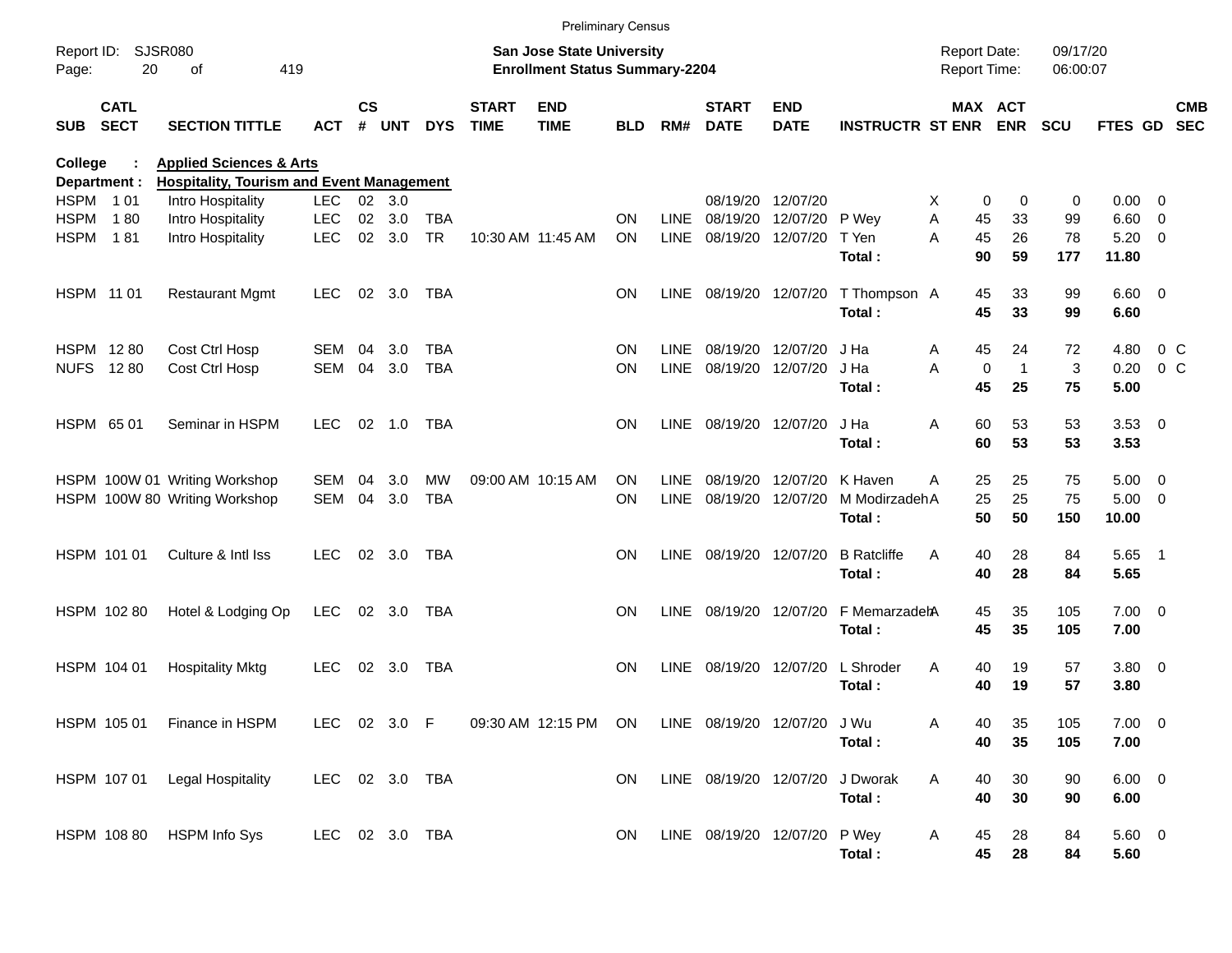|            |                                           |                                                                |                                        |                   |                   |                          |                             | <b>Preliminary Census</b>                                                 |                              |                             |                                           |                           |                                                        |        |                       |                                            |                       |                                             |                |                          |
|------------|-------------------------------------------|----------------------------------------------------------------|----------------------------------------|-------------------|-------------------|--------------------------|-----------------------------|---------------------------------------------------------------------------|------------------------------|-----------------------------|-------------------------------------------|---------------------------|--------------------------------------------------------|--------|-----------------------|--------------------------------------------|-----------------------|---------------------------------------------|----------------|--------------------------|
| Page:      | Report ID: SJSR080<br>21                  | 419<br>of                                                      |                                        |                   |                   |                          |                             | <b>San Jose State University</b><br><b>Enrollment Status Summary-2204</b> |                              |                             |                                           |                           |                                                        |        |                       | <b>Report Date:</b><br><b>Report Time:</b> | 09/17/20<br>06:00:07  |                                             |                |                          |
| <b>SUB</b> | <b>CATL</b><br><b>SECT</b>                | <b>SECTION TITTLE</b>                                          | <b>ACT</b>                             | <b>CS</b><br>$\#$ | <b>UNT</b>        | <b>DYS</b>               | <b>START</b><br><b>TIME</b> | <b>END</b><br><b>TIME</b>                                                 | <b>BLD</b>                   | RM#                         | <b>START</b><br><b>DATE</b>               | <b>END</b><br><b>DATE</b> | <b>INSTRUCTR ST ENR</b>                                |        |                       | MAX ACT<br><b>ENR</b>                      | SCU                   | FTES GD                                     |                | <b>CMB</b><br><b>SEC</b> |
|            | HSPM 121 01                               | <b>HSPM Leadership</b>                                         | <b>LEC</b>                             | 02                | 3.0               | TR                       |                             | 12:00 PM 01:15 PM                                                         | <b>ON</b>                    | LINE                        | 08/19/20                                  | 12/07/20                  | T Yen<br>Total:                                        | A      | 45<br>45              | 33<br>33                                   | 99<br>99              | $6.60$ 0<br>6.60                            |                |                          |
|            | HSPM 130 01<br>HSPM 130 02                | <b>Hospitality Event</b><br><b>Hospitality Event</b>           | <b>LEC</b><br><b>LEC</b>               | 02<br>02          | 3.0<br>3.0        | <b>TBA</b><br><b>TBA</b> |                             |                                                                           | <b>ON</b><br>ON              | <b>LINE</b><br><b>LINE</b>  | 08/19/20<br>08/19/20                      | 12/07/20<br>12/07/20      | J Gao<br>L Shroder<br>Total:                           | A<br>A | 45<br>45<br>90        | 28<br>12<br>40                             | 84<br>36<br>120       | $5.60$ 0<br>$2.40 \quad 0$<br>8.00          |                |                          |
|            | HSPM 134 01                               | HR Management                                                  | LEC.                                   | 02                | 3.0               | <b>TBA</b>               |                             |                                                                           | ON                           | <b>LINE</b>                 | 08/19/20 12/07/20                         |                           | T Thompson A<br>Total:                                 |        | 40<br>40              | 36<br>36                                   | 108<br>108            | $7.20 \t 0$<br>7.20                         |                |                          |
|            | HSPM 140 01                               | Mtg, Conv & Event                                              | <b>LEC</b>                             | 02                | 3.0               | TBA                      |                             |                                                                           | <b>ON</b>                    | <b>LINE</b>                 | 08/19/20 12/07/20                         |                           | J Gao<br>Total:                                        | A      | 45<br>45              | 26<br>26                                   | 78<br>78              | $5.20 \ 0$<br>5.20                          |                |                          |
|            | HSPM 141 01                               | <b>Resort Club Mgmt</b>                                        | <b>LEC</b>                             | 02                | 3.0               | TBA                      |                             |                                                                           | ΟN                           | <b>LINE</b>                 | 08/19/20 12/07/20                         |                           | T Thompson A<br>Total:                                 |        | 40<br>40              | 25<br>25                                   | 75<br>75              | $5.00 \t 0$<br>5.00                         |                |                          |
|            | HSPM 143 01                               | <b>Tour Destination</b>                                        | <b>LEC</b>                             | 02                | 3.0               | W                        |                             | 03:00 PM 05:45 PM                                                         | <b>ON</b>                    | <b>LINE</b>                 | 08/19/20 12/07/20                         |                           | D Andre<br>Total:                                      | A      | 31<br>31              | 19<br>19                                   | 57<br>57              | $3.80\ 0$<br>3.80                           |                |                          |
|            | HSPM 148 01<br>HSPM 148 02<br>HSPM 148 03 | Wine Appreciation<br>Wine Appreciation<br>Wine Appreciation    | <b>LEC</b><br><b>LEC</b><br><b>LEC</b> | 02<br>02<br>02    | 3.0<br>3.0<br>3.0 | $\top$<br>W<br>W         |                             | 03:00 PM 05:45 PM<br>03:00 PM 05:45 PM<br>06:00 PM 08:45 PM               | <b>ON</b><br><b>ON</b><br>ΟN | LINE<br><b>LINE</b><br>LINE | 08/19/20 12/07/20<br>08/19/20<br>08/19/20 | 12/07/20<br>12/07/20      | A Ocegueda A<br>A Ocegueda A<br>A Ocegueda A<br>Total: |        | 45<br>45<br>45<br>135 | 32<br>33<br>18<br>83                       | 96<br>99<br>54<br>249 | $6.40 \quad 0$<br>$6.60$ 0<br>3.70<br>16.70 | $\overline{2}$ |                          |
|            | HSPM 149 01<br>HSPM 149 02                | <b>Beer Appreciation</b><br><b>Beer Appreciation</b>           | LEC.<br><b>LEC</b>                     | 02<br>02          | 3.0<br>3.0        | <b>TBA</b><br><b>TBA</b> |                             |                                                                           | OΝ<br>ON                     | <b>LINE</b><br><b>LINE</b>  | 08/19/20<br>08/19/20                      | 12/07/20<br>12/07/20      | J Dworak<br>J Dworak<br>Total:                         | A<br>A | 45<br>45<br>90        | 42<br>27<br>69                             | 126<br>81<br>207      | 8.40 0<br>$5.40 \ 0$<br>13.80               |                |                          |
|            | HSPM 152 01                               | <b>Hotel Catering</b>                                          | <b>LEC</b>                             | 02                | 3.0               | <b>TBA</b>               |                             |                                                                           | ΟN                           | <b>LINE</b>                 | 08/19/20                                  | 12/07/20                  | T Thompson A<br>Total:                                 |        | 45<br>45              | 19<br>19                                   | 57<br>57              | 3.80 0<br>3.80                              |                |                          |
|            |                                           | HSPM 154 01 Revenue Management LEC 02 3.0 MW 12:00 PM 01:15 PM |                                        |                   |                   |                          |                             |                                                                           | ON                           |                             | LINE 08/19/20 12/07/20                    |                           | <b>B</b> Ratcliffe<br>Total:                           | A      | 40<br>40              | 12<br>12                                   | 36<br>36              | $2.40 \ 0$<br>2.40                          |                |                          |
|            | HSPM 175 80                               | Entrepreneurship                                               | SEM 04 3.0 TBA                         |                   |                   |                          |                             |                                                                           | <b>ON</b>                    |                             | LINE 08/19/20 12/07/20                    |                           | F MemarzadehA<br>Total:                                |        | 45<br>45              | 18<br>18                                   | 54<br>54              | 3.60 0<br>3.60                              |                |                          |
|            | HSPM 177 01                               | HSPM Service Mgnt LEC 02 3.0 TBA                               |                                        |                   |                   |                          |                             |                                                                           | <b>ON</b>                    |                             | LINE 08/19/20 12/07/20                    |                           | J Ha<br>Total:                                         | Α      | 40<br>40              | 24<br>24                                   | 72<br>72              | 4.80 0<br>4.80                              |                |                          |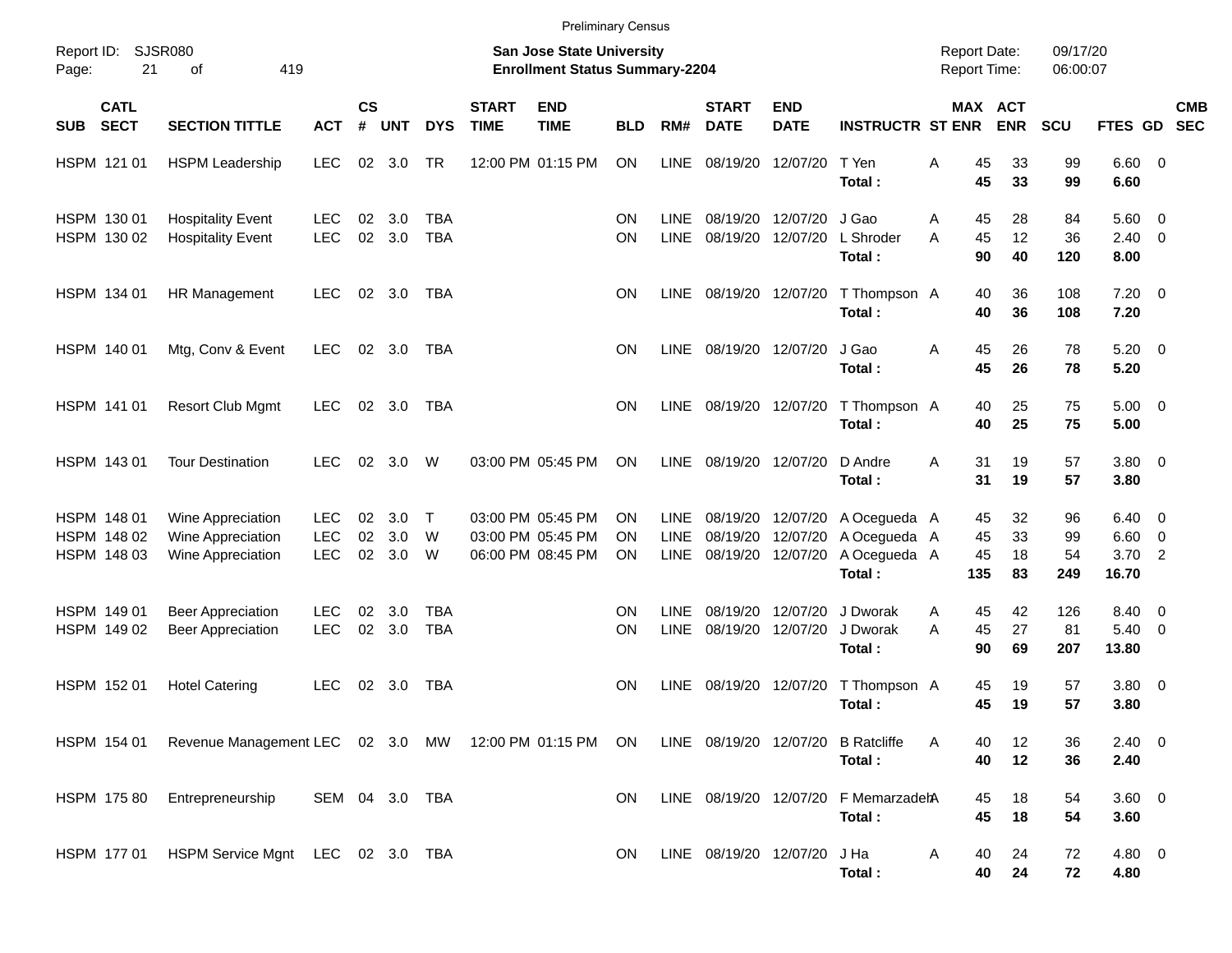|                            |                            |                                                        |                          |                    |            |                          |                             |                                                                           | <b>Preliminary Census</b> |                            |                             |                                                  |                          |        |                                               |                    |                      |                           |                                  |                          |
|----------------------------|----------------------------|--------------------------------------------------------|--------------------------|--------------------|------------|--------------------------|-----------------------------|---------------------------------------------------------------------------|---------------------------|----------------------------|-----------------------------|--------------------------------------------------|--------------------------|--------|-----------------------------------------------|--------------------|----------------------|---------------------------|----------------------------------|--------------------------|
| Report ID:<br>Page:        | 22                         | <b>SJSR080</b><br>οf                                   | 419                      |                    |            |                          |                             | <b>San Jose State University</b><br><b>Enrollment Status Summary-2204</b> |                           |                            |                             |                                                  |                          |        | <b>Report Date:</b><br><b>Report Time:</b>    |                    | 09/17/20<br>06:00:07 |                           |                                  |                          |
| <b>SUB</b>                 | <b>CATL</b><br><b>SECT</b> | <b>SECTION TITTLE</b>                                  | <b>ACT</b>               | $\mathsf{cs}$<br># | <b>UNT</b> | <b>DYS</b>               | <b>START</b><br><b>TIME</b> | <b>END</b><br><b>TIME</b>                                                 | <b>BLD</b>                | RM#                        | <b>START</b><br><b>DATE</b> | <b>END</b><br><b>DATE</b>                        | <b>INSTRUCTR ST ENR</b>  |        | <b>MAX ACT</b><br><b>ENR</b>                  |                    | <b>SCU</b>           | FTES GD                   |                                  | <b>CMB</b><br><b>SEC</b> |
| HSPM 180 01<br>HSPM 180 80 |                            | <b>Individual Studies</b><br><b>Individual Studies</b> | <b>SUP</b><br><b>SUP</b> | 36<br>36           | 3.0<br>2.0 | <b>TBA</b><br><b>TBA</b> |                             |                                                                           | <b>ON</b><br>ON           | <b>LINE</b><br><b>LINE</b> | 08/19/20<br>08/19/20        | 12/07/20<br>12/07/20                             | T Yen<br>J Ha<br>Total:  | Α<br>A | 5<br>40<br>45                                 | 0<br>35<br>35      | 0<br>70<br>70        | 0.00<br>4.67<br>4.67      | - 0<br>- 0                       |                          |
| <b>HSPM 18480</b>          |                            | Directed Reading                                       | <b>SUP</b>               | 36                 | 3.0        | <b>TBA</b>               |                             |                                                                           | <b>ON</b>                 | <b>LINE</b>                | 08/19/20                    | 12/07/20                                         | F MemarzadehA<br>Total:  |        | 30<br>30                                      | 21<br>21           | 63<br>63             | 4.20<br>4.20              | $\overline{\phantom{0}}$         |                          |
| HSPM 191A01<br>HSPM 191A02 |                            | Internship Level 1<br>Internship Level 1               | <b>SEM</b><br><b>SEM</b> | 05                 | 2.0<br>2.0 | <b>TBA</b>               |                             |                                                                           | ON                        | <b>LINE</b>                | 08/19/20                    | 12/07/20                                         | T Yen<br>Total:          | Χ<br>A | $\mathbf 0$<br>$\ensuremath{\mathsf{3}}$<br>3 | 0<br>0<br>$\bf{0}$ | 0<br>0<br>$\bf{0}$   | 0.00<br>0.00<br>0.00      | - 0<br>- 0                       |                          |
| HSPM 191B 01               |                            | Internship Level 2<br>HSPM 191B 02 Internship Level 2  | <b>SEM</b><br><b>SEM</b> | 05                 | 3.0<br>3.0 | <b>TBA</b>               |                             |                                                                           | <b>ON</b>                 | <b>LINE</b>                | 08/19/20                    | 12/07/20                                         | T Yen<br>Total:          | Χ<br>Α | 0<br>3<br>3                                   | 0<br>0<br>$\bf{0}$ | 0<br>0<br>0          | 0.00<br>0.00<br>0.00      | $\overline{0}$<br>$\overline{0}$ |                          |
| Department :               |                            | <b>Hospitality, Tourism and Event Management</b>       |                          |                    |            |                          |                             |                                                                           |                           |                            |                             | <b>Lower Division:</b><br><b>Upper Division:</b> | <b>Department Total:</b> | 1307   | 240<br>1067                                   | 855<br>170<br>685  | 2424<br>404<br>2020  | 161.75<br>26.93<br>134.82 |                                  |                          |

**Graduate Division : 0 0 0 0.00**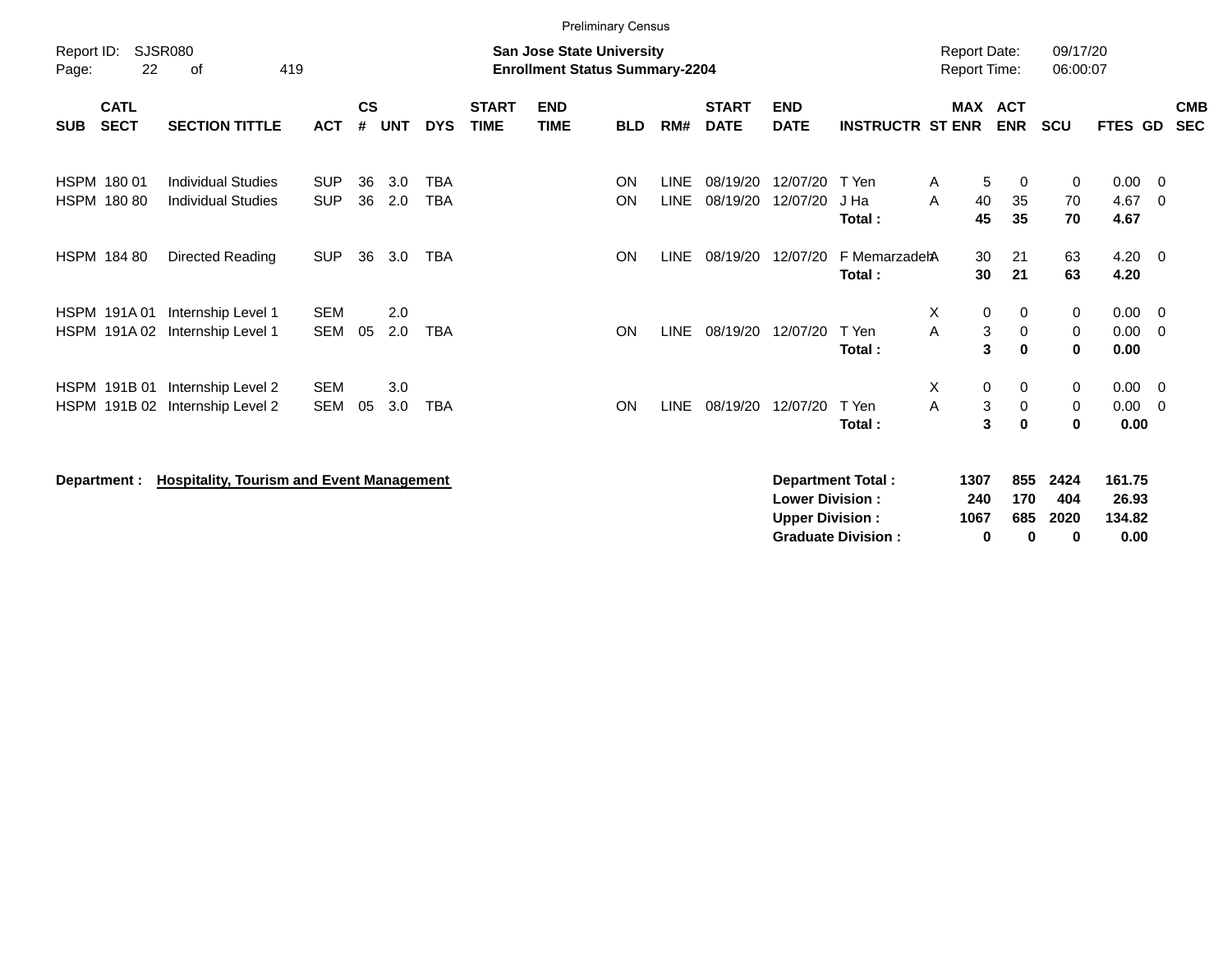|                     |                            |                                                               |            |                    |            |            |                             |                                                                           | Preliminary Census |     |                             |                           |                           |                                            |                       |                      |                |                |                          |
|---------------------|----------------------------|---------------------------------------------------------------|------------|--------------------|------------|------------|-----------------------------|---------------------------------------------------------------------------|--------------------|-----|-----------------------------|---------------------------|---------------------------|--------------------------------------------|-----------------------|----------------------|----------------|----------------|--------------------------|
| Report ID:<br>Page: | 23                         | <b>SJSR080</b><br>419<br>0f                                   |            |                    |            |            |                             | <b>San Jose State University</b><br><b>Enrollment Status Summary-2204</b> |                    |     |                             |                           |                           | <b>Report Date:</b><br><b>Report Time:</b> |                       | 09/17/20<br>06:00:07 |                |                |                          |
| <b>SUB</b>          | <b>CATL</b><br><b>SECT</b> | <b>SECTION TITTLE</b>                                         | <b>ACT</b> | $\mathsf{cs}$<br># | <b>UNT</b> | <b>DYS</b> | <b>START</b><br><b>TIME</b> | <b>END</b><br><b>TIME</b>                                                 | <b>BLD</b>         | RM# | <b>START</b><br><b>DATE</b> | <b>END</b><br><b>DATE</b> | <b>INSTRUCTR ST ENR</b>   |                                            | MAX ACT<br><b>ENR</b> | SCU                  | <b>FTES GD</b> |                | <b>CMB</b><br><b>SEC</b> |
| College             | Department :               | <b>Health &amp; Human Sciences</b><br><b>Military Science</b> |            |                    |            |            |                             |                                                                           |                    |     |                             |                           |                           |                                            |                       |                      |                |                |                          |
| <b>MILS</b>         | 1A 01                      | Ldrshp & Pers Dev                                             | <b>SUP</b> | 77                 | 2.0        | <b>MWF</b> |                             | 08:00 AM 09:05 AM                                                         | <b>OFF</b>         |     |                             | CAMP 08/19/20 12/07/20    | C Smith                   | 25<br>A                                    | 5                     | 10                   | 0.67           | $\overline{0}$ |                          |
| <b>MILS</b>         | 1A 02                      | Ldrshp & Pers Dev                                             | LAB        | 78                 | 0.0        | S          |                             | 07:00 AM 07:00 PM                                                         | <b>OFF</b>         |     | CAMP 08/19/20               | 12/07/20                  | C Smith                   | 25<br>Α                                    | 5                     | 5                    | 0.00           | $\mathbf 0$    |                          |
|                     |                            |                                                               |            |                    |            |            |                             |                                                                           |                    |     |                             |                           | Total:                    | 50                                         | 10                    | 15                   | 0.67           |                |                          |
| MILS                | 2A 01                      | Inn Team Ldrshp                                               | <b>SUP</b> | 77                 | 2.0        |            | MWF 08:00 AM 09:05 AM       |                                                                           | <b>OFF</b>         |     | CAMP 08/19/20               | 12/07/20                  | M Morales                 | 25<br>A                                    | 6                     | 12                   | 0.80           | 0              |                          |
| <b>MILS</b>         | 2A 02                      | Inn Team Ldrshp                                               | LAB        | 78                 | 0.0        | S          |                             | 07:00 AM 07:00 PM                                                         | <b>OFF</b>         |     | CAMP 08/19/20               | 12/07/20                  | M Morales                 | A<br>25                                    | 6                     | 6                    | 0.00           | $\overline{0}$ |                          |
|                     |                            |                                                               |            |                    |            |            |                             |                                                                           |                    |     |                             |                           | Total:                    | 50                                         | 12                    | 18                   | 0.80           |                |                          |
| MILS                | 130A01                     | Adap Tm Ldrshp                                                | <b>SUP</b> | 77                 | 4.0        | <b>TR</b>  |                             | 08:30 AM 10:10 AM                                                         | <b>OFF</b>         |     | CAMP 08/19/20               | 12/07/20                  | C Strain                  | 25<br>A                                    | 9                     | 36                   | $2.47 \quad 1$ |                |                          |
| <b>MILS</b>         |                            | 130A 02 Adap Tm Ldrshp                                        | LAB        | 78                 | 0.0        | S          |                             | 07:00 AM 07:00 PM                                                         | <b>OFF</b>         |     | CAMP 08/19/20               | 12/07/20                  | C Strain                  | 25<br>A                                    | 9                     | 9                    | 0.00           | - 1            |                          |
|                     |                            |                                                               |            |                    |            |            |                             |                                                                           |                    |     |                             |                           | Total:                    | 50                                         | 18                    | 45                   | 2.47           |                |                          |
| MILS                | 140A 04                    | Adap Ldrshp                                                   | LAB        | 78                 | 0.0        | S          |                             | 07:00 AM 07:00 PM                                                         | <b>OFF</b>         |     | CAMP 08/19/20               | 12/07/20                  | M Salas                   | A<br>25                                    | 7                     | $\overline{7}$       | 0.00           | $\overline{1}$ |                          |
| <b>MILS</b>         |                            | 140A 05 Adap Ldrshp                                           | <b>SUP</b> | 77                 | 4.0        | <b>TR</b>  |                             | 08:30 AM 10:10 AM                                                         | <b>OFF</b>         |     | CAMP 08/19/20               | 12/07/20                  | M Salas                   | 25<br>Α                                    | $\overline{7}$        | 28                   | 1.93           | $\overline{1}$ |                          |
|                     |                            |                                                               |            |                    |            |            |                             |                                                                           |                    |     |                             |                           | Total:                    | 50                                         | 14                    | 35                   | 1.93           |                |                          |
| <b>MILS</b>         | 180 01                     | <b>Individual Studies</b>                                     | <b>SUP</b> | 77                 | 3.0        | <b>TR</b>  |                             | 02:00 PM 03:40 PM                                                         | <b>OFF</b>         |     | CAMP 08/19/20               | 12/07/20                  | M Salas                   | Α                                          | 5<br>0                | 0                    | $0.00 \ 0$     |                |                          |
|                     |                            |                                                               |            |                    |            |            |                             |                                                                           |                    |     |                             |                           | Total:                    |                                            | 5<br>$\bf{0}$         | $\mathbf 0$          | 0.00           |                |                          |
| <b>MILS</b>         | 199 01                     | American Military Hi                                          | LEC        |                    | 02 3.0     | <b>TR</b>  |                             | 10:20 AM 12:00 PM                                                         | <b>OFF</b>         |     | CAMP 08/19/20               | 12/07/20                  | M Morales                 | A<br>20                                    |                       | 3                    | $0.25$ 1       |                |                          |
|                     |                            |                                                               |            |                    |            |            |                             |                                                                           |                    |     |                             |                           | Total:                    | 20                                         | $\blacktriangleleft$  | 3                    | 0.25           |                |                          |
|                     |                            |                                                               |            |                    |            |            |                             |                                                                           |                    |     |                             |                           |                           |                                            |                       |                      |                |                |                          |
|                     | Department :               | <b>Military Science</b>                                       |            |                    |            |            |                             |                                                                           |                    |     |                             |                           | <b>Department Total:</b>  | 225                                        | 55                    | 116                  | 6.12           |                |                          |
|                     |                            |                                                               |            |                    |            |            |                             |                                                                           |                    |     |                             | <b>Lower Division:</b>    |                           | 100                                        | 22                    | 33                   | 1.47           |                |                          |
|                     |                            |                                                               |            |                    |            |            |                             |                                                                           |                    |     |                             | <b>Upper Division:</b>    |                           | 125                                        | 33                    | 83                   | 4.65           |                |                          |
|                     |                            |                                                               |            |                    |            |            |                             |                                                                           |                    |     |                             |                           | <b>Graduate Division:</b> |                                            | 0<br>0                | $\bf{0}$             | 0.00           |                |                          |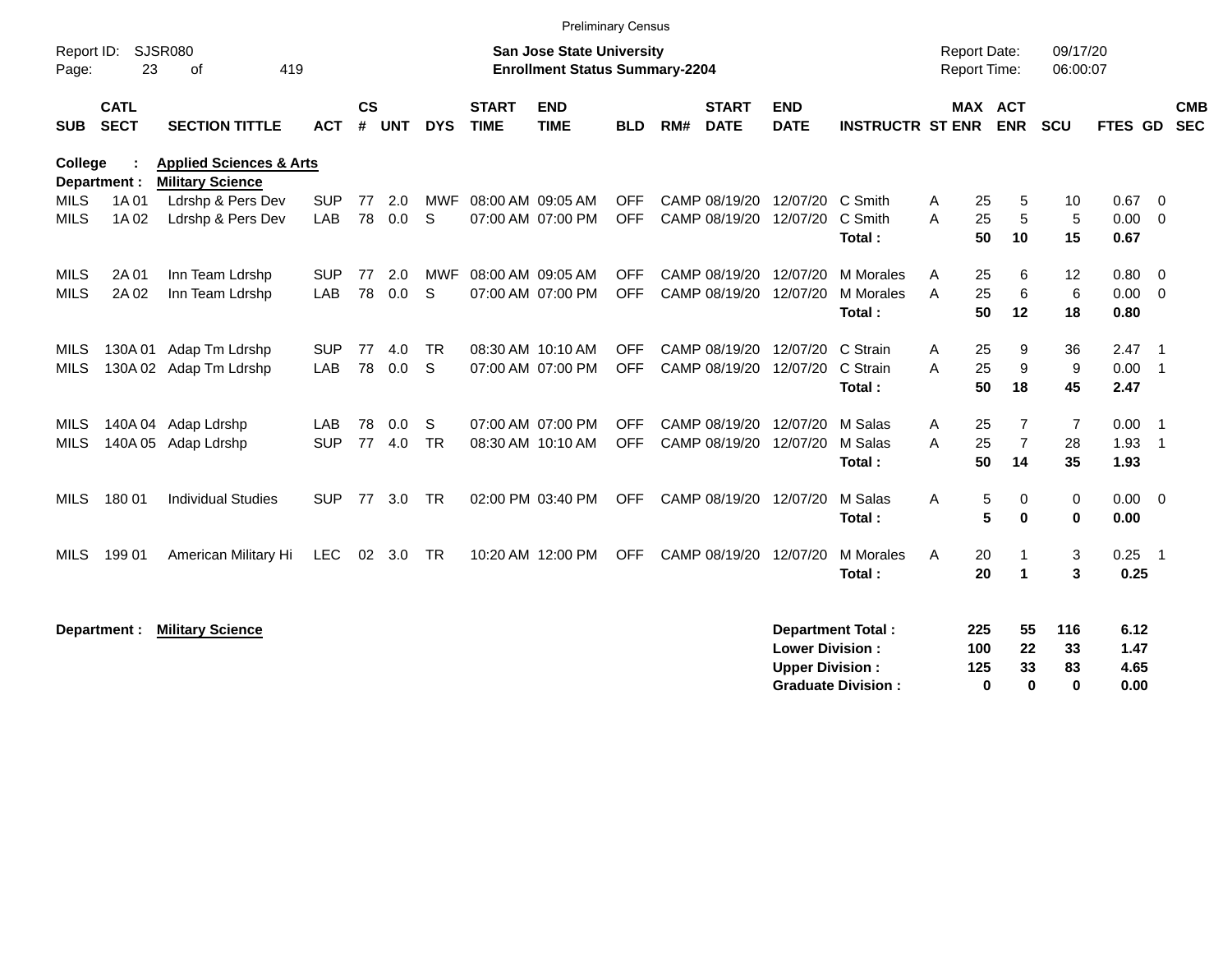|                                  |                            |                                    |              |                    |            |            |                             |                                                                    | <b>Preliminary Census</b> |             |                             |                                    |                                       |                                     |                              |                      |                |                          |                          |
|----------------------------------|----------------------------|------------------------------------|--------------|--------------------|------------|------------|-----------------------------|--------------------------------------------------------------------|---------------------------|-------------|-----------------------------|------------------------------------|---------------------------------------|-------------------------------------|------------------------------|----------------------|----------------|--------------------------|--------------------------|
| Report ID:<br>Page:              | 24                         | <b>SJSR080</b><br>419<br>οf        |              |                    |            |            |                             | San Jose State University<br><b>Enrollment Status Summary-2204</b> |                           |             |                             |                                    |                                       | <b>Report Date:</b><br>Report Time: |                              | 09/17/20<br>06:00:07 |                |                          |                          |
| <b>SUB</b>                       | <b>CATL</b><br><b>SECT</b> | <b>SECTION TITTLE</b>              | ACT          | $\mathsf{cs}$<br># | <b>UNT</b> | <b>DYS</b> | <b>START</b><br><b>TIME</b> | <b>END</b><br><b>TIME</b>                                          | BLD                       | RM#         | <b>START</b><br><b>DATE</b> | <b>END</b><br><b>DATE</b>          | <b>INSTRUCTR ST ENR</b>               |                                     | <b>MAX ACT</b><br><b>ENR</b> | <b>SCU</b>           | <b>FTES GD</b> |                          | <b>CMB</b><br><b>SEC</b> |
| College                          |                            | <b>Health &amp; Human Sciences</b> |              |                    |            |            |                             |                                                                    |                           |             |                             |                                    |                                       |                                     |                              |                      |                |                          |                          |
| Department :<br><b>NURS 1001</b> |                            | <b>Nursing</b>                     | <b>LEC</b>   | 02                 | 2.0        | <b>TBA</b> |                             |                                                                    | <b>ON</b>                 | <b>LINE</b> |                             | 08/19/20 12/07/20                  |                                       | 30                                  | 29                           | 58                   |                | $\overline{\phantom{0}}$ |                          |
| NURS 1002                        |                            | Leadership I<br>Leadership I       | <b>LEC</b>   |                    | 02 2.0     | W          |                             | 05:00 PM 06:40 PM                                                  | ON                        | <b>LINE</b> |                             | 08/19/20 12/07/20                  | S Malloy<br>M Haririfar               | Α<br>30<br>Α                        | 31                           | 62                   | 3.87<br>4.13   | $\overline{\mathbf{0}}$  |                          |
|                                  |                            |                                    |              |                    |            |            |                             |                                                                    |                           |             |                             |                                    | Total:                                | 60                                  | 60                           | 120                  | 8.00           |                          |                          |
| <b>NURS 11 01</b>                |                            | Intro Pharmacology                 | <b>LEC</b>   |                    | 01 2.0     | $\top$     |                             | 01:30 PM 03:30 PM                                                  | ON                        | LINE        |                             | 08/19/20 12/07/20                  | S Malloy                              | 60<br>A                             | 60                           | 120                  | $8.00 \t 0$    |                          |                          |
|                                  |                            |                                    |              |                    |            |            |                             |                                                                    |                           |             |                             |                                    | Total:                                | 60                                  | 60                           | 120                  | 8.00           |                          |                          |
| NURS 1201                        |                            | Hith Assmnt/Skills                 | <b>LEC</b>   | 02                 | 3.0        | <b>TBA</b> |                             |                                                                    | <b>ON</b>                 | <b>LINE</b> |                             | 08/19/20 12/07/20                  | J Noel                                | A                                   | 60<br>60                     | 60                   | $12.00 \t 0$   |                          |                          |
| <b>NURS</b>                      | 12 02                      | Hith Assmnt/Skills                 | LAB          | 16                 | 0.0        | <b>TBA</b> |                             |                                                                    |                           |             |                             | 08/19/20 12/07/20                  | J Noel                                | 20<br>Α                             | 20                           | 40                   | 0.00           | $\overline{\phantom{0}}$ |                          |
| NURS 1203                        |                            | Hith Assmnt/Skills                 | LAB          | 16                 | 0.0        | <b>TBA</b> |                             |                                                                    |                           |             |                             | 08/19/20 12/07/20                  | J Noel                                | 20<br>A                             | 20                           | 40                   | 0.00           | $\overline{\phantom{0}}$ |                          |
| <b>NURS 1204</b>                 |                            | <b>Hith Assmnt/Skills I</b>        | LAB          | 16                 | 0.0        | <b>TBA</b> |                             |                                                                    |                           |             |                             | 08/19/20 12/07/20                  | J Noel                                | 20<br>Α                             | 20                           | 40                   | 0.00           | $\overline{\phantom{0}}$ |                          |
|                                  |                            |                                    |              |                    |            |            |                             |                                                                    |                           |             |                             |                                    | Total:                                | 120                                 | 120                          | 180                  | 12.00          |                          |                          |
|                                  | NURS 13A 01                | Gero Nursing Theory LEC            |              |                    | 01 2.0     | TBA        |                             |                                                                    | <b>ON</b>                 | <b>LINE</b> |                             | 08/19/20 12/07/20                  | A Wood                                | 60<br>A                             | 60                           | 120                  | $8.00 \t 0$    |                          |                          |
|                                  |                            |                                    |              |                    |            |            |                             |                                                                    |                           |             |                             |                                    | Total:                                | 60                                  | 60                           | 120                  | 8.00           |                          |                          |
| <b>NURS</b>                      | 13B 01                     | Gero Nurs Practicm                 | LAB          | 17                 | 1.0        | R          |                             | 08:00 AM 02:00 PM                                                  | <b>OFF</b>                |             | CAMP 08/19/20               | 12/07/20                           | A Wood                                | Α                                   | 15<br>15                     | 15                   | $1.00 \t 0$    |                          |                          |
| <b>NURS</b>                      | 13B 02                     | <b>Gero Nurs Practicm</b>          | LAB          | 17                 | 1.0        | R          |                             | 08:00 AM 02:00 PM                                                  | OFF                       |             | CAMP 08/19/20               | 12/07/20                           | C Williams                            | 15<br>A                             | 15                           | 15                   | 1.00           | $\overline{\phantom{0}}$ |                          |
| <b>NURS</b>                      | 13B 03                     | Gero Nurs Practicm                 | LAB          | 17                 | 1.0        | R          |                             | 08:00 AM 02:00 PM                                                  | OFF                       |             | CAMP 08/19/20               | 12/07/20                           | J Valadez                             | 15<br>A                             | 15                           | 15                   | 1.00           | $\overline{\phantom{0}}$ |                          |
| <b>NURS</b>                      | 13B 04                     | <b>Gero Nurs Practicm</b>          | LAB          | 17                 | 1.0        | R          |                             | 08:00 AM 02:00 PM                                                  | <b>OFF</b>                |             |                             | CAMP 08/19/20 12/07/20 S Bottex    |                                       | 15<br>Α                             | 15                           | 15                   | 1.00           | $\overline{\phantom{0}}$ |                          |
| <b>NURS</b>                      | 13B 05                     | Gero Nurs Practicm                 | LAB          |                    | 1.0        |            |                             |                                                                    |                           |             |                             |                                    |                                       | х                                   | $\mathbf 0$<br>0             | 0                    | 0.00           | $\overline{\phantom{0}}$ |                          |
| <b>NURS</b>                      | 13B 06                     | <b>Gero Nurs Practicm</b>          | LAB          |                    | 1.0        |            |                             |                                                                    |                           |             |                             |                                    |                                       | X                                   | 0<br>0                       | 0                    | $0.00 \t 0$    |                          |                          |
|                                  |                            |                                    |              |                    |            |            |                             |                                                                    |                           |             |                             |                                    | Total:                                | 60                                  | 60                           | 60                   | 4.00           |                          |                          |
| NURS 24 01                       |                            | Adult Care Mgmt I                  | LEC.         | 01                 | 4.0        | TF         |                             | 10:30 AM 12:10 PM                                                  | ON                        | LINE        |                             | 08/19/20 12/07/20                  | S Rickman PaA                         | 66                                  | 60                           | 240                  | 16.00 0        |                          |                          |
|                                  |                            |                                    |              |                    |            |            |                             |                                                                    |                           |             |                             |                                    | Total:                                | 66                                  | 60                           | 240                  | 16.00          |                          |                          |
|                                  | NURS 34A 01                | Prof Role Dev II                   | LEC.         |                    | 02 1.0 F   |            |                             | 08:00 AM 10:15 AM                                                  | <b>ON</b>                 | LINE        |                             | 08/19/20 12/07/20                  | C Finkbeiner A                        |                                     | 33<br>33                     | 33                   | $2.20 \t 0$    |                          |                          |
|                                  |                            | NURS 34A 02 Prof Role Dev II       | LEC 02 1.0 F |                    |            |            |                             | 01:30 PM 03:50 PM ON                                               |                           |             |                             |                                    | LINE 08/19/20 12/07/20 C Finkbeiner A |                                     | 33<br>27                     | 27                   | $1.80 \t 0$    |                          |                          |
|                                  |                            |                                    |              |                    |            |            |                             |                                                                    |                           |             |                             |                                    | Total:                                |                                     | 66<br>60                     | 60                   | 4.00           |                          |                          |
| <b>NURS 44 01</b>                |                            | Adult Care Clin Prac               | LAB 17 3.0 M |                    |            |            |                             | 02:00 PM 11:00 PM                                                  |                           |             |                             | OFF CAMP 08/19/20 12/07/20 D Law   |                                       | 10<br>A                             | 10                           | 30                   | $2.00 \t 0$    |                          |                          |
| NURS 44 02                       |                            | <b>Adult Care Clin Prac</b>        | LAB          |                    | 17 3.0     | M          |                             | 02:00 PM 11:00 PM                                                  | <b>OFF</b>                |             |                             | CAMP 08/19/20 12/07/20 C Keane     |                                       | 11<br>A                             | 11                           | 33                   | $2.20 \t 0$    |                          |                          |
| NURS 44 03                       |                            | Adult Care Clin Prac               | LAB          |                    | 17 3.0     | $\top$     |                             | 02:00 PM 11:00 PM                                                  |                           |             |                             | OFF CAMP 08/19/20 12/07/20 P Mayer |                                       | 10<br>A                             | 11                           | 33                   | $2.20 \t 0$    |                          |                          |
| <b>NURS 44 04</b>                |                            | Adult Care Clin Prac               | LAB          |                    | 3.0        |            |                             |                                                                    |                           |             |                             |                                    |                                       | X                                   | 0<br>$\Omega$                | 0                    | $0.00 \t 0$    |                          |                          |
| <b>NURS 44 05</b>                |                            | Adult Care Clin Prac               | LAB          |                    | 17 3.0     | <b>W</b>   |                             | 07:00 AM 04:00 PM                                                  | <b>OFF</b>                |             |                             | CAMP 08/19/20 12/07/20 E Kiang     |                                       | Α<br>10                             | 9                            | 27                   | $1.80 \t 0$    |                          |                          |
|                                  | <b>NURS 44 06</b>          | Adult Care Clin Prac               | LAB 17 3.0 W |                    |            |            |                             | 02:00 PM 11:00 PM OFF CAMP 08/19/20 12/07/20 M Diaz                |                           |             |                             |                                    |                                       | 10<br>A                             | 9                            | 27                   | $1.80 \t 0$    |                          |                          |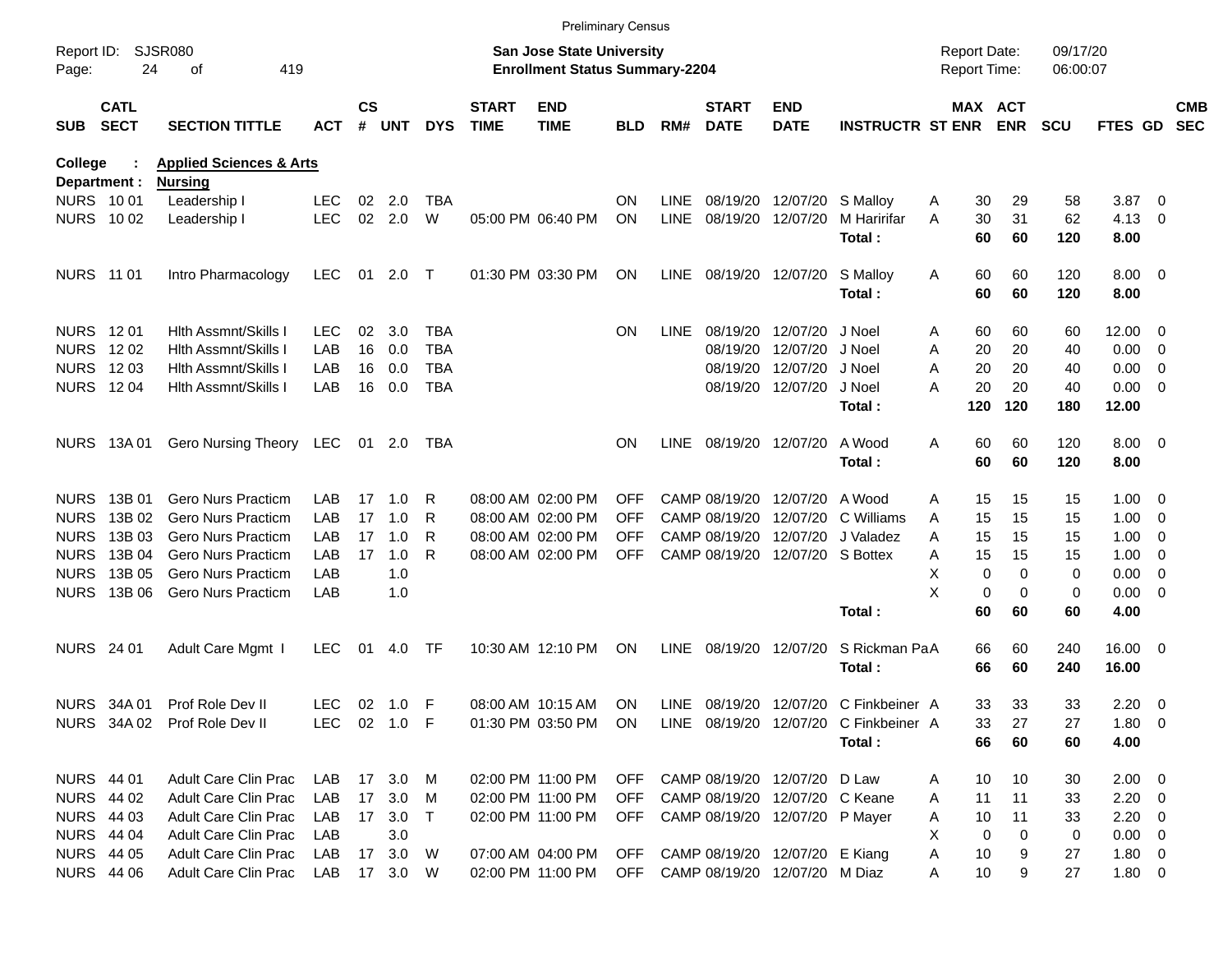|                                                      |                                           |                                                                                                       |                                        |                    |                                  |                                        |                             | <b>Preliminary Census</b>                                          |                       |                                           |                                           |                                                       |                                                                                    |                                            |                             |                             |                                                     |                          |            |
|------------------------------------------------------|-------------------------------------------|-------------------------------------------------------------------------------------------------------|----------------------------------------|--------------------|----------------------------------|----------------------------------------|-----------------------------|--------------------------------------------------------------------|-----------------------|-------------------------------------------|-------------------------------------------|-------------------------------------------------------|------------------------------------------------------------------------------------|--------------------------------------------|-----------------------------|-----------------------------|-----------------------------------------------------|--------------------------|------------|
| Page:                                                | Report ID: SJSR080<br>25                  | 419<br>of                                                                                             |                                        |                    |                                  |                                        |                             | San Jose State University<br><b>Enrollment Status Summary-2204</b> |                       |                                           |                                           |                                                       |                                                                                    | <b>Report Date:</b><br><b>Report Time:</b> |                             | 09/17/20<br>06:00:07        |                                                     |                          |            |
| <b>SUB</b>                                           | <b>CATL</b><br><b>SECT</b>                | <b>SECTION TITTLE</b>                                                                                 | <b>ACT</b>                             | $\mathsf{cs}$<br># | <b>UNT</b>                       | <b>DYS</b>                             | <b>START</b><br><b>TIME</b> | <b>END</b><br><b>TIME</b>                                          | <b>BLD</b>            | RM#                                       | <b>START</b><br><b>DATE</b>               | <b>END</b><br><b>DATE</b>                             | <b>INSTRUCTR ST ENR</b>                                                            | <b>MAX ACT</b>                             | <b>ENR</b>                  | <b>SCU</b>                  | FTES GD SEC                                         |                          | <b>CMB</b> |
| <b>NURS 44 07</b>                                    |                                           | <b>Adult Care Clin Prac</b>                                                                           | LAB                                    |                    | 17 3.0                           | S                                      |                             | 06:30 AM 03:30 PM                                                  | <b>OFF</b>            |                                           | CAMP 08/19/20                             | 12/07/20                                              | D Law<br>Total:                                                                    | A<br>11<br>62                              | 10<br>60                    | 30<br>180                   | $2.00 \t 0$<br>12.00                                |                          |            |
| NURS 54 01<br><b>NURS 54 02</b><br><b>NURS 54 03</b> | <b>NURS 54 04</b>                         | Nursing Skills II<br><b>Nursing Skills II</b><br><b>Nursing Skills II</b><br><b>Nursing Skills II</b> | LEC.<br>LAB<br>LAB<br>LAB              | 02<br>16<br>16     | 0.0<br>2.0<br>2.0<br>16 2.0      | TBA<br><b>TBA</b><br>TBA<br><b>TBA</b> |                             |                                                                    | <b>ON</b>             | LINE                                      | 08/19/20<br>08/19/20<br>08/19/20          | 12/07/20<br>12/07/20<br>12/07/20<br>08/19/20 12/07/20 | R Billner-Ga A<br>L Higgins<br>L Higgins<br>R Billner-Ga<br>Total:                 | 66<br>22<br>A<br>22<br>A<br>22<br>A<br>132 | 60<br>20<br>20<br>20<br>120 | 60<br>20<br>20<br>20<br>120 | $0.00 \t 0$<br>$2.67$ 0<br>2.67<br>$2.67$ 0<br>8.00 | $\overline{\phantom{0}}$ |            |
|                                                      |                                           | NURS 100WE 01EBP Writing Wkshp<br>NURS 100WE 02EBP Writing Wkshp<br>NURS 100WE 03EBP Writing Wkshp    | <b>LEC</b><br><b>LEC</b><br><b>LEC</b> | 02<br>02<br>02     | 3.0<br>3.0<br>3.0                | R<br>R<br><b>TBA</b>                   |                             | 03:00 PM 05:45 PM<br>03:00 PM 05:45 PM                             | <b>ON</b><br>OΝ<br>OΝ | <b>LINE</b><br><b>LINE</b><br><b>LINE</b> | 08/19/20<br>08/19/20<br>08/19/20 12/07/20 | 12/07/20<br>12/07/20                                  | M Hampton A<br>W Wang Tung A<br>W Wang Tung A<br>Total:                            | 20<br>20<br>20<br>60                       | 21<br>20<br>19<br>60        | 63<br>60<br>57<br>180       | $4.20 \ 0$<br>$4.00 \ 0$<br>$3.80\ 0$<br>12.00      |                          |            |
|                                                      | NURS 111 01                               | Prof Prac Suc I                                                                                       | <b>LEC</b>                             |                    | 3.0                              |                                        |                             |                                                                    |                       |                                           |                                           |                                                       | Total:                                                                             | Χ<br>0<br>$\bf{0}$                         | 0<br>$\bf{0}$               | 0<br>0                      | $0.00 \t 0$<br>0.00                                 |                          |            |
|                                                      | NURS 112 02                               | Prof Prac Suc I                                                                                       | <b>LEC</b>                             | 02                 | 3.0                              | W                                      |                             | 09:00 AM 11:45 AM                                                  | <b>ON</b>             | <b>LINE</b>                               | 08/19/20 12/07/20                         |                                                       | A Wood<br>Total:                                                                   | Α<br>40<br>40                              | 26<br>26                    | 78<br>78                    | $5.20 \ 0$<br>5.20                                  |                          |            |
|                                                      | NURS 125 01                               | Adult Care Mgmt II                                                                                    | <b>LEC</b>                             | 01                 | 4.0 T                            |                                        |                             | 08:30 AM 10:10 AM                                                  | <b>ON</b>             | <b>LINE</b>                               | 08/19/20 12/07/20                         |                                                       | A Butzlaff<br>Total:                                                               | 66<br>A<br>66                              | 55<br>55                    | 220<br>220                  | 14.67 0<br>14.67                                    |                          |            |
|                                                      |                                           | NURS 126A 01 Pediatric Theory                                                                         | <b>LEC</b>                             | 01                 | $2.0$ R                          |                                        |                             | 10:00 AM 11:40 AM                                                  | <b>ON</b>             | LINE                                      | 08/19/20 12/07/20                         |                                                       | C Hill<br>Total:                                                                   | Α<br>64<br>64                              | 63<br>63                    | 252<br>252                  | 8.40 0<br>8.40                                      |                          |            |
|                                                      |                                           | NURS 126B 01 Mat/Newborn Theory LEC                                                                   |                                        |                    | 01 2.0 R                         |                                        |                             | 01:00 PM 02:40 PM                                                  | ON                    | LINE                                      | 08/19/20 12/07/20                         |                                                       | D Nelson<br>Total:                                                                 | A<br>64<br>64                              | 62<br>62                    | 124<br>124                  | 8.27 0<br>8.27                                      |                          |            |
|                                                      |                                           | NURS 127A 01 Psych / MH Theory                                                                        | <b>LEC</b>                             | 01                 | $2.0$ F                          |                                        |                             | 08:00 AM 09:40 AM                                                  | ON                    | LINE                                      |                                           | 08/19/20 12/07/20 C Mao                               | Total:                                                                             | 61<br>Α<br>61                              | 58<br>58                    | 116<br>116                  | $7.73 \t 0$<br>7.73                                 |                          |            |
|                                                      |                                           | NURS 127B 01 Community Theory                                                                         | LEC 01 2.0 F                           |                    |                                  |                                        |                             | 10:00 AM 11:40 AM                                                  | ON                    |                                           |                                           | LINE 08/19/20 12/07/20 L Rauch                        | Total:                                                                             | 100<br>A<br>100                            | 83<br>83                    | 166<br>166                  | $11.13$ 2<br>11.13                                  |                          |            |
|                                                      | NURS 128 01<br>NURS 128 02<br>NURS 128 07 | <b>EBP</b> in Nursing<br>EBP in Nursing<br>EBP in Nursing                                             | LEC.<br><b>LEC</b><br><b>LEC</b>       |                    | 02 2.0 R<br>02 2.0 R<br>02 2.0 S |                                        |                             | 12:00 PM 01:40 PM<br>02:00 PM 03:40 PM<br>09:00 AM 10:40 AM        | <b>ON</b><br>ON<br>ON | LINE                                      |                                           | LINE 08/19/20 12/07/20 R Ballin                       | LINE 08/19/20 12/07/20 K Bawel-Brin A<br>08/19/20 12/07/20 S Rickman PaA<br>Total: | 30<br>30<br>Α<br>25<br>85                  | 30<br>30<br>28<br>88        | 60<br>60<br>56<br>176       | $4.00 \ 0$<br>$4.00 \ 0$<br>$3.77$ 1<br>11.77       |                          |            |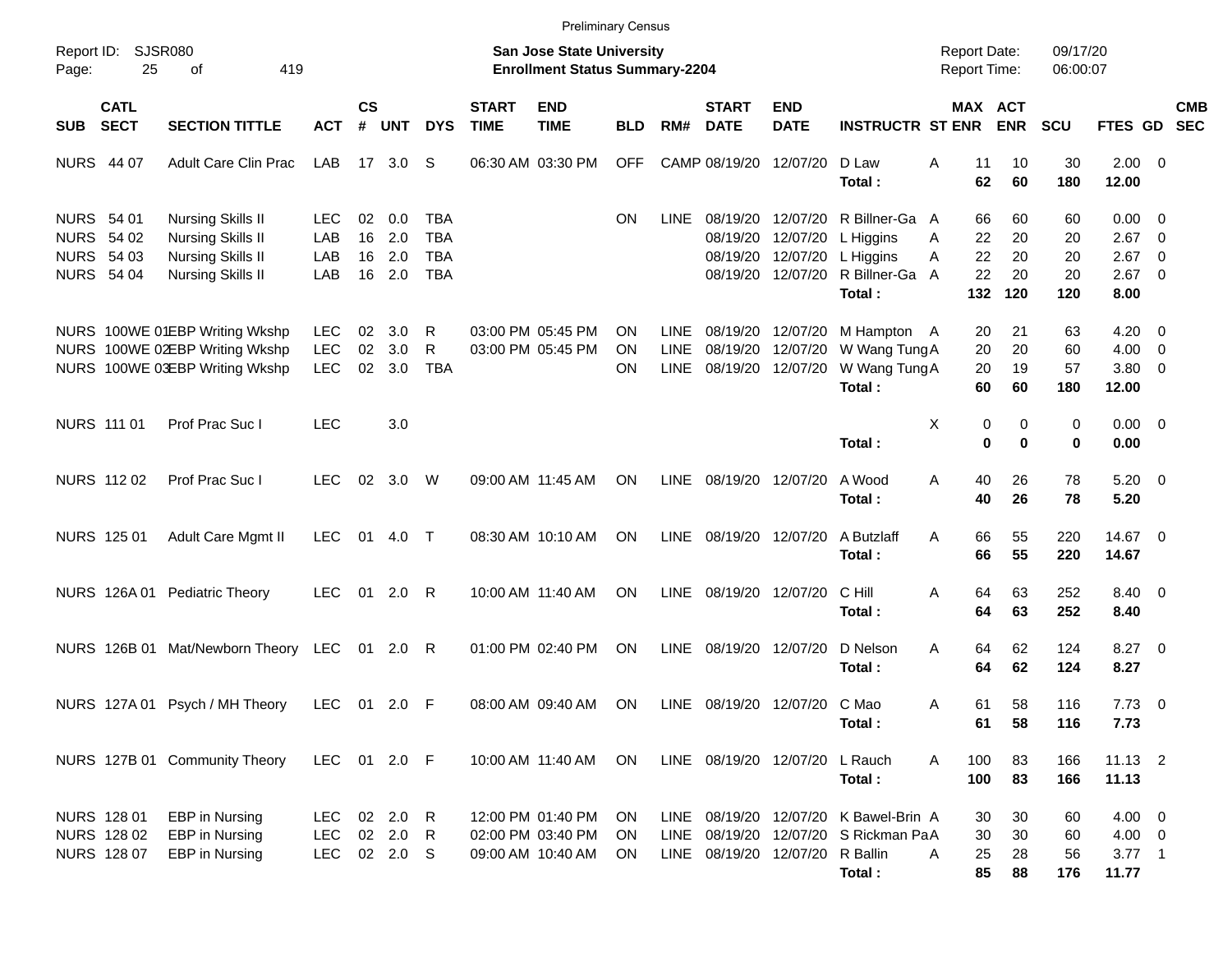|                                          |                                    |                          |                |            |            |                             | <b>Preliminary Census</b>                                                 |            |                            |                             |                                  |                                                        |                                            |                       |                      |                      |                          |                          |
|------------------------------------------|------------------------------------|--------------------------|----------------|------------|------------|-----------------------------|---------------------------------------------------------------------------|------------|----------------------------|-----------------------------|----------------------------------|--------------------------------------------------------|--------------------------------------------|-----------------------|----------------------|----------------------|--------------------------|--------------------------|
| Report ID:<br>26<br>Page:                | <b>SJSR080</b><br>419<br>οf        |                          |                |            |            |                             | <b>San Jose State University</b><br><b>Enrollment Status Summary-2204</b> |            |                            |                             |                                  |                                                        | <b>Report Date:</b><br><b>Report Time:</b> |                       | 09/17/20<br>06:00:07 |                      |                          |                          |
| <b>CATL</b><br><b>SECT</b><br><b>SUB</b> | <b>SECTION TITTLE</b>              | <b>ACT</b>               | <b>CS</b><br># | UNT        | <b>DYS</b> | <b>START</b><br><b>TIME</b> | <b>END</b><br><b>TIME</b>                                                 | <b>BLD</b> | RM#                        | <b>START</b><br><b>DATE</b> | <b>END</b><br><b>DATE</b>        | <b>INSTRUCTR ST ENR</b>                                |                                            | MAX ACT<br><b>ENR</b> | <b>SCU</b>           | FTES GD              |                          | <b>CMB</b><br><b>SEC</b> |
| NURS 133 01                              | Prof Role Dev IV                   | <b>LEC</b>               | 02             | 2.0        | $\top$     |                             | 10:30 AM 12:10 PM                                                         | ΟN         | <b>LINE</b>                | 08/19/20                    | 12/07/20 C Mao                   |                                                        | 31<br>A                                    | 31                    | 62                   | $4.13 \quad 0$       |                          |                          |
| NURS 133 02                              | Prof Role Dev IV                   | <b>LEC</b>               | 02             | 2.0 T      |            |                             | 01:00 PM 02:40 PM                                                         | ΟN         | <b>LINE</b>                |                             | 08/19/20 12/07/20                | W Wang Tung A<br>Total:                                | 31<br>62                                   | 24<br>55              | 48<br>110            | $3.20 \ 0$<br>7.33   |                          |                          |
| <b>NURS 136 01</b>                       | Prof Role Dev III                  | <b>LEC</b>               | 02             | 2.0        | R          |                             | 08:00 AM 09:40 AM                                                         | ΟN         | <b>LINE</b>                | 08/19/20                    |                                  | 12/07/20 S McKenna                                     | 32<br>A                                    | 32                    | 64                   | $4.27 \t 0$          |                          |                          |
| NURS 136 02                              | Prof Role Dev III                  | <b>LEC</b>               | 02             | 2.0        | R          |                             | 04:00 PM 05:40 PM                                                         | ΟN         | <b>LINE</b>                | 08/19/20                    | 12/07/20                         | S McKenna<br>Total:                                    | 32<br>A<br>64                              | 30<br>62              | 60<br>124            | $4.00 \ 0$<br>8.27   |                          |                          |
| NURS 137 01                              | Prof Role Dev V                    | <b>LEC</b>               | 02             | 2.0        | -F         |                             | 12:30 PM 02:10 PM                                                         | ΟN         | LINE.                      | 08/19/20                    |                                  | 12/07/20 N Dudlev                                      | 50<br>A                                    | 50                    | 100                  | $6.67$ 0             |                          |                          |
| NURS 137 02<br><b>NURS 137 80</b>        | Prof Role Dev V<br>Prof Role Dev V | <b>LEC</b><br><b>LEC</b> | 02<br>02       | 2.0<br>2.0 | F<br>- F   |                             | 12:30 PM 02:10 PM<br>12:30 PM 02:20 PM                                    | ON<br>ΟN   | <b>LINE</b><br><b>LINE</b> | 08/19/20                    |                                  | 12/07/20 D Canham<br>08/19/20 12/07/20 D Canham        | 32<br>A<br>20<br>A                         | 26<br>6               | 52<br>12             | 3.50<br>0.80 0       | - 1                      |                          |
|                                          |                                    |                          |                |            |            |                             |                                                                           |            |                            |                             |                                  | Total:                                                 | 102                                        | 82                    | 164                  | 10.97                |                          |                          |
| <b>NURS 138 01</b>                       | Prof Role Dev VI                   | <b>LEC</b>               | 02             | 3.0        | -F         |                             | 09:00 AM 11:45 AM                                                         | ΟN         | <b>LINE</b>                | 08/19/20                    | 12/07/20 V Wong                  |                                                        | 40<br>A                                    | 29                    | 87                   | 5.80 0               |                          |                          |
| NURS 138 02                              | Prof Role Dev VI                   | <b>LEC</b>               | 02             | 3.0        | F          |                             | 09:00 AM 11:45 AM                                                         | ON         | <b>LINE</b>                | 08/19/20                    | 12/07/20 R Ballin                |                                                        | 48<br>A                                    | 33                    | 99                   | $6.60$ 0             |                          |                          |
| NURS 138 03                              | Prof Role Dev VI                   | <b>LEC</b>               | 02             | 3.0        | F          |                             | 09:00 AM 11:45 AM                                                         | ΟN         | <b>LINE</b>                |                             |                                  | 08/19/20 12/07/20 A Butzlaff<br>Total:                 | 31<br>Α<br>119                             | 27<br>89              | 81<br>267            | $5.40 \ 0$<br>17.80  |                          |                          |
| NURS 145 01                              | Adult Care Clin II                 | LAB                      | 17             | 4.0        | <b>RF</b>  |                             | 07:00 AM 01:00 PM                                                         | <b>OFF</b> |                            |                             | CAMP 08/19/20 12/07/20 C Pham    |                                                        | 15<br>Α                                    | 14                    | 56                   | $3.73 \quad 0$       |                          |                          |
| NURS 145 02                              | Adult Care Clin II                 | LAB                      |                | 4.0        |            |                             |                                                                           |            |                            |                             |                                  |                                                        | Χ<br>$\mathbf 0$                           | 0                     | 0                    | $0.00 \t 0$          |                          |                          |
| NURS 145 03                              | Adult Care Clin II                 | LAB                      | 17             | 4.0        | <b>RF</b>  |                             | 07:00 AM 01:00 PM                                                         | <b>OFF</b> |                            | CAMP 08/19/20               | 12/07/20 M Diaz                  |                                                        | Α<br>15                                    | 15                    | 60                   | $4.00 \ 0$           |                          |                          |
| <b>NURS 145 04</b>                       | Adult Care Clin II                 | LAB                      | 17             | 4.0        | <b>RF</b>  |                             | 02:00 PM 08:00 PM                                                         | <b>OFF</b> |                            | CAMP 08/19/20               | 12/07/20 J Milana                |                                                        | 15<br>Α                                    | 14                    | 56                   | 3.73                 | $\overline{\phantom{0}}$ |                          |
| <b>NURS 145 05</b>                       | Adult Care Clin II                 | LAB                      | 17             | 4.0        | <b>WR</b>  |                             | 02:00 PM 08:00 PM                                                         | <b>OFF</b> |                            | CAMP 08/19/20               |                                  | 12/07/20 A Paulson                                     | 15<br>Α                                    | 13                    | 52                   | 3.47                 | $\overline{\phantom{0}}$ |                          |
| <b>NURS 145 06</b>                       | Adult Care Clin II                 | LAB                      |                | 4.0        |            |                             |                                                                           |            |                            |                             |                                  | Total:                                                 | X<br>$\mathbf 0$<br>60                     | 0<br>56               | $\mathbf 0$<br>224   | $0.00 \t 0$<br>14.93 |                          |                          |
| NURS 146A 01                             | <b>Peds Clinical</b>               | LAB                      | 17             | 2.0        | M          |                             | 03:00 PM 09:00 PM                                                         | <b>OFF</b> |                            | CAMP 08/19/20               |                                  | 12/07/20 S McKenna                                     | 15<br>A                                    | 13                    | 26                   | $1.73 \quad 0$       |                          |                          |
| NURS 146A 02 Peds Clinical               |                                    | LAB                      | 17             | 2.0        | $\top$     |                             | 03:00 PM 09:00 PM                                                         | <b>OFF</b> |                            | CAMP 08/19/20               | 12/07/20 C Weng                  |                                                        | 15<br>A                                    | 12                    | 24                   | 1.60                 | $\overline{\phantom{0}}$ |                          |
| NURS 146A 03 Peds Clinical               |                                    | LAB                      |                | 2.0        |            |                             |                                                                           |            |                            |                             |                                  |                                                        | Χ                                          | 0<br>$\Omega$         | 0                    | $0.00 \t 0$          |                          |                          |
| NURS 146A 04 Peds Clinical               |                                    | LAB                      |                | 17  2.0  W |            |                             | 07:00 AM 01:00 PM                                                         | OFF        |                            |                             | CAMP 08/19/20 12/07/20 J Barreto |                                                        | 15<br>Α                                    | 12                    | 24                   | $1.60 \t 0$          |                          |                          |
| NURS 146A 05 Peds Clinical               |                                    | LAB                      |                | 17  2.0  W |            |                             | 07:00 AM 01:00 PM                                                         | <b>OFF</b> |                            |                             | CAMP 08/19/20 12/07/20 E Carroll |                                                        | 15<br>A                                    | 13                    | 26                   | $1.73 \t 0$          |                          |                          |
| NURS 146A 06 Peds Clinical               |                                    | LAB                      |                | 17 2.0 F   |            |                             | 07:00 AM 01:00 PM                                                         |            |                            |                             |                                  | OFF CAMP 08/19/20 12/07/20 M Schmidt                   | 15<br>A                                    | 12                    | 24                   | $1.60 \t 0$          |                          |                          |
| NURS 146A 07 Peds Clinical               |                                    | LAB                      |                | 2.0        |            |                             |                                                                           |            |                            |                             |                                  |                                                        | X                                          | 0<br>0                | 0                    | $0.00 \t 0$          |                          |                          |
|                                          |                                    |                          |                |            |            |                             |                                                                           |            |                            |                             |                                  | Total:                                                 | 75                                         | 62                    | 124                  | 8.27                 |                          |                          |
|                                          | NURS 146B 01 Mat Hith Clinical     | LAB.                     |                | 17 2.0 T   |            |                             | 07:00 AM 01:00 PM OFF CAMP 08/19/20 12/07/20 A Puck                       |            |                            |                             |                                  |                                                        | 15<br>Α                                    | 11                    | 22                   | $1.47 \ 0$           |                          |                          |
|                                          | NURS 146B 02 Mat Hlth Clinical     | LAB                      |                | 17 2.0 T   |            |                             |                                                                           |            |                            |                             |                                  | 07:00 AM 01:00 PM OFF CAMP 08/19/20 12/07/20 N Stevens | 15<br>A                                    | 11                    | 22                   | $1.47 \quad 0$       |                          |                          |
|                                          | NURS 146B 03 Mat Hith Clinical     | LAB                      |                | 2.0        |            |                             |                                                                           |            |                            |                             |                                  |                                                        | X                                          | 0<br>0                | 0                    | $0.00 \t 0$          |                          |                          |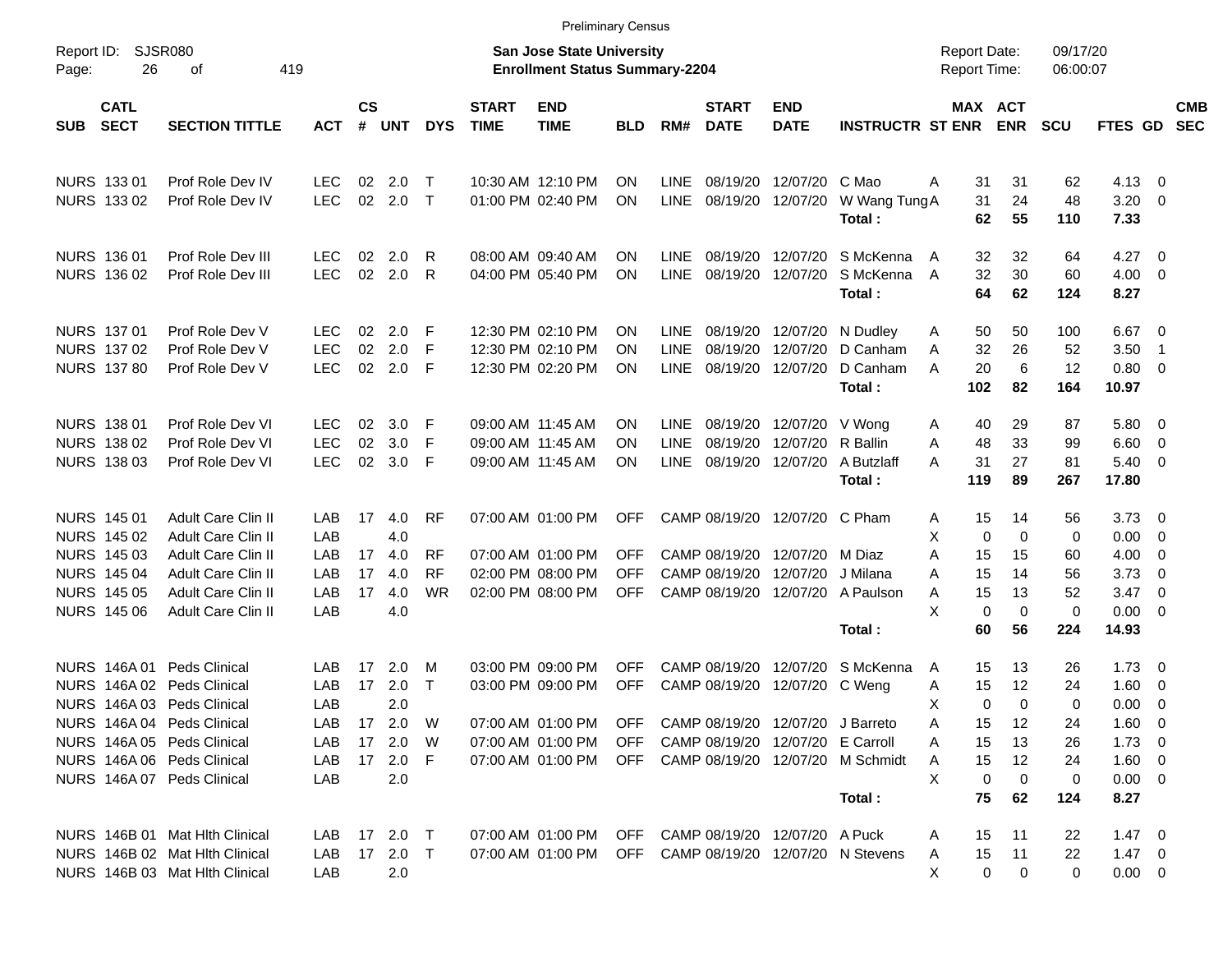| <b>SJSR080</b><br><b>San Jose State University</b><br>09/17/20<br>Report ID:<br><b>Report Date:</b><br>27<br>419<br><b>Enrollment Status Summary-2204</b><br>Report Time:<br>06:00:07<br>Page:<br>оf<br><b>CS</b><br><b>START</b><br>MAX ACT<br><b>CATL</b><br><b>START</b><br><b>END</b><br><b>CMB</b><br><b>END</b><br><b>SECT</b><br>#<br><b>TIME</b><br><b>DATE</b><br><b>INSTRUCTR ST ENR</b><br><b>ENR</b><br><b>SEC</b><br><b>SECTION TITTLE</b><br><b>ACT</b><br><b>UNT</b><br><b>DYS</b><br><b>TIME</b><br>RM#<br><b>DATE</b><br><b>SCU</b><br>FTES GD<br><b>SUB</b><br><b>BLD</b><br>NURS 146B 04 Mat Hith Clinical<br>2.0<br>CAMP 08/19/20<br>1.20<br>LAB<br>17<br>W<br>07:00 AM 01:00 PM<br><b>OFF</b><br>12/07/20<br>15<br>9<br>18<br>- 0<br>J Barnby<br>A<br>2.0<br>1.33<br>NURS 146B 05 Mat Hith Clinical<br>LAB<br>17<br>W<br>03:00 PM 09:00 PM<br><b>OFF</b><br>CAMP 08/19/20<br>20<br>12/07/20<br>M Agroia<br>A<br>11<br>10<br>$\overline{0}$<br>2.0<br>NURS 146B 06 Mat Hith Clinical<br>17<br>F<br><b>OFF</b><br>CAMP 08/19/20<br>12/07/20<br>S Lim-Kyo<br>1.33<br>LAB<br>07:00 AM 01:00 PM<br>15<br>10<br>20<br>$\overline{0}$<br>A<br>2.0<br>NURS 146B 07 Mat Hlth Clinical<br>17<br>F<br>07:00 AM 01:00 PM<br><b>OFF</b><br>CAMP 08/19/20<br>12/07/20<br>15<br>22<br>1.47<br>$\overline{0}$<br>LAB<br>J Youssef<br>A<br>-11<br>8.27<br>86<br>62<br>124<br>Total:<br>2.0<br>08:00 AM 02:00 PM<br>CAMP 08/19/20 12/07/20<br>1.87<br>NURS 147A 01 Mental Health Clin<br>LAB<br>17<br>M<br><b>OFF</b><br>P Prasad<br>28<br>- 0<br>A<br>14<br>14<br>2.0<br>X<br>NURS 147A 02 Mental Health Clin<br>LAB<br>0<br>0<br>$\mathbf 0$<br>0.00<br>$\overline{0}$<br>NURS 147A 03 Mental Health Clin<br>LAB<br>17<br>2.0<br>M<br>03:00 PM 09:00 PM<br><b>OFF</b><br>CAMP 08/19/20<br>R Khalsa<br>5<br>0.67<br>$\overline{0}$<br>12/07/20<br>A<br>10<br>10<br>2.0<br>X<br>NURS 147A 04 Mental Health Clin<br>LAB<br>$\mathbf 0$<br>$\mathbf 0$<br>0.00<br>$\overline{0}$<br>0<br>2.0<br>NURS 147A 05 Mental Health Clin<br>LAB<br>17<br>CAMP 08/19/20 12/07/20<br>12<br>12<br>1.60<br>$\overline{0}$<br>W<br>03:00 PM 09:00 PM<br><b>OFF</b><br>A Kight<br>A<br>24<br>2.0<br>13<br>1.73<br>NURS 147A 06 Mental Health Clin<br>LAB<br>17<br>R<br>08:00 AM 02:00 PM<br>CAMP 08/19/20<br>12/07/20<br>13<br>26<br>$\overline{0}$<br><b>OFF</b><br>A Kight<br>A<br>NURS 147A 07 Mental Health Clin<br>2.0<br>R<br>03:00 PM 09:00 PM<br><b>OFF</b><br>CAMP 08/19/20<br>12/07/20<br>R Khalsa<br>14<br>28<br>1.87<br>$\overline{0}$<br>LAB<br>17<br>A<br>14<br>2.0<br>X<br>NURS 147A 08 Mental Health Clin<br>LAB<br>0<br>$\mathbf 0$<br>$\mathbf 0$<br>0.00<br>$\overline{0}$<br>7.73<br>63<br>58<br>116<br>Total:<br>NURS 147B 01 Com Hith Clin<br>3.0<br>CAMP 08/19/20 12/07/20<br>2.00<br>LAB<br>17<br>$\top$<br>08:00 AM 05:00 PM<br><b>OFF</b><br>10<br>30<br>- 0<br>M Agroia<br>A<br>10<br>3.0<br>$\mathsf{T}$<br>2.20<br>NURS 147B 02 Com Hith Clin<br>LAB<br>17<br>08:00 AM 05:00 PM<br><b>OFF</b><br>CAMP 08/19/20<br>12/07/20<br>Α<br>12<br>-11<br>33<br>0<br>N Dudley<br>NURS 147B 03 Com Hith Clin<br>17<br>3.0<br>$\mathsf{T}$<br>08:00 AM 05:00 PM<br><b>OFF</b><br>CAMP 08/19/20<br>12/07/20<br>C Finkbeiner A<br>9<br>27<br>1.80<br>$\overline{0}$<br>LAB<br>10<br>$\mathsf{T}$<br>NURS 147B 05 Com Hith Clin<br>LAB<br>17<br>3.0<br>08:00 AM 05:00 PM<br><b>OFF</b><br>CAMP 08/19/20<br>12/07/20<br>P Edwards<br>2.20<br>$\overline{0}$<br>11<br>11<br>33<br>A<br>NURS 147B 06 Com Hith Clin<br>LAB<br>17<br>3.0<br>W<br>08:00 AM 05:00 PM<br><b>OFF</b><br>CAMP 08/19/20<br>12/07/20<br>12<br>10<br>2.00<br>$\overline{0}$<br>C Williams<br>A<br>30<br>NURS 147B 07 Com Hith Clin<br>3.0<br>W<br>08:00 AM 05:00 PM<br><b>OFF</b><br>CAMP 08/19/20<br>12/07/20<br>2.85<br>$\overline{1}$<br>LAB<br>17<br>D Canham<br>A<br>14<br>14<br>42<br>X<br>NURS 147B 08 Com Hith Clin<br>3.0<br>$\mathbf 0$<br>$\mathbf 0$<br>0.00<br>$\overline{0}$<br>LAB<br>0<br>3.0<br>NURS 147B 10 Com Hith Clin<br>LAB<br>17<br>08:00 AM 05:00 PM<br>CAMP 08/19/20<br>12<br>10<br>30<br>2.00<br>$\overline{0}$<br>R<br><b>OFF</b><br>12/07/20<br>D Canham<br>A<br>3.0<br><b>OFF</b><br>$\overline{7}$<br>NURS 147B 12 Com Hith Clin<br>17<br>R<br>10:30 AM 07:30 PM<br>CAMP 08/19/20<br>12/07/20<br>D Teaford<br>15<br>21<br>1.40<br>$\overline{0}$<br>LAB<br>A<br>16.45<br>96<br>82<br>246<br>Total:<br>08/19/20<br>12/07/20<br>NURS 148A 01 Sen Precept<br><b>PRA</b><br>17<br>TBA<br>ΟN<br>LINE<br>J Barnby<br>73<br>15<br>60<br>4.00<br>$\overline{\mathbf{0}}$<br>4.0<br>A<br><b>LINE</b><br>NURS 148A 02 Sen Precept<br>F<br>01:00 PM 03:20 PM<br>08/19/20<br>P Edwards<br>2.93<br><b>PRA</b><br>17<br>4.0<br>ΟN<br>12/07/20<br>13<br>11<br>44<br>0<br>A<br>F<br><b>LINE</b><br>NURS 148A 03 Sen Precept<br>08/19/20<br>12/07/20<br>D Law<br>12<br>6<br>1.60<br><b>PRA</b><br>17 4.0<br>01:00 PM 03:20 PM<br>ΟN<br>A<br>24<br>0<br>PRA 17 4.0<br>NURS 148A 04 Sen Precept<br>F<br>01:00 PM 03:20 PM<br>LINE 08/19/20 12/07/20 C Pham<br>5<br>$1.33 \ 0$<br><b>ON</b><br>A<br>16<br>20<br>NURS 148A 05 Sen Precept<br>PRA 17 4.0<br>08/19/20 12/07/20 S Rickman PaA<br>$0.00 \t 0$<br>F<br>01:00 PM 03:20 PM<br>LINE<br>12<br>0<br>0<br><b>ON</b><br>NURS 148A 06 Sen Precept<br>PRA 17 4.0<br>LINE 08/19/20 12/07/20 S Lim-Kyo<br>$1.60 \t 0$<br>F<br>01:00 PM 03:20 PM<br>16<br>6<br><b>ON</b><br>- A<br>24<br>NURS 148A 07 Sen Precept<br>PRA 17 4.0<br>LINE 08/19/20 12/07/20 SMcKenna A<br>$2.40 \ 0$<br>F<br>01:00 PM 03:20 PM<br>9<br>9<br>36<br>ON.<br>NURS 148A 08 Sen Precept<br>PRA 17 4.0<br>LINE 08/19/20 12/07/20 K Bawel-Brin A<br>12<br>$3.20 \ 0$<br>F<br>01:00 PM 03:20 PM<br>12<br>ON.<br>48<br>NURS 148A 09 Sen Precept<br>PRA 17 4.0<br>LINE 08/19/20 12/07/20 D Nelson<br>12<br>12<br>$3.20 \ 0$<br>F<br>01:00 PM 03:20 PM<br>48<br><b>ON</b><br>A<br>NURS 148A 10 Sen Precept<br>PRA 17 4.0<br>01:00 PM 03:20 PM<br>LINE 08/19/20 12/07/20 C Finkbeiner A<br>16<br>6<br>$1.60 \t 0$<br>F<br>24<br><b>ON</b><br>NURS 148A 11 Sen Precept<br>PRA 17 4.0<br>LINE 08/19/20 12/07/20 C Hill<br>6<br>$1.60 \t 0$<br>- F<br>01:00 PM 01:20 PM<br>Α<br>16<br>24<br><b>ON</b><br>207 |  |  |  | <b>Preliminary Census</b> |  |  |        |  |    |     |       |  |
|--------------------------------------------------------------------------------------------------------------------------------------------------------------------------------------------------------------------------------------------------------------------------------------------------------------------------------------------------------------------------------------------------------------------------------------------------------------------------------------------------------------------------------------------------------------------------------------------------------------------------------------------------------------------------------------------------------------------------------------------------------------------------------------------------------------------------------------------------------------------------------------------------------------------------------------------------------------------------------------------------------------------------------------------------------------------------------------------------------------------------------------------------------------------------------------------------------------------------------------------------------------------------------------------------------------------------------------------------------------------------------------------------------------------------------------------------------------------------------------------------------------------------------------------------------------------------------------------------------------------------------------------------------------------------------------------------------------------------------------------------------------------------------------------------------------------------------------------------------------------------------------------------------------------------------------------------------------------------------------------------------------------------------------------------------------------------------------------------------------------------------------------------------------------------------------------------------------------------------------------------------------------------------------------------------------------------------------------------------------------------------------------------------------------------------------------------------------------------------------------------------------------------------------------------------------------------------------------------------------------------------------------------------------------------------------------------------------------------------------------------------------------------------------------------------------------------------------------------------------------------------------------------------------------------------------------------------------------------------------------------------------------------------------------------------------------------------------------------------------------------------------------------------------------------------------------------------------------------------------------------------------------------------------------------------------------------------------------------------------------------------------------------------------------------------------------------------------------------------------------------------------------------------------------------------------------------------------------------------------------------------------------------------------------------------------------------------------------------------------------------------------------------------------------------------------------------------------------------------------------------------------------------------------------------------------------------------------------------------------------------------------------------------------------------------------------------------------------------------------------------------------------------------------------------------------------------------------------------------------------------------------------------------------------------------------------------------------------------------------------------------------------------------------------------------------------------------------------------------------------------------------------------------------------------------------------------------------------------------------------------------------------------------------------------------------------------------------------------------------------------------------------------------------------------------------------------------------------------------------------------------------------------------------------------------------------------------------------------------------------------------------------------------------------------------------------------------------------------------------------------------------------------------------------------------------------------------------------------------------------------------------------------------------------------------------------------------------------------------------------------------------------------------------------------------------------------------------------------------------------------------------------------------------------------------------------------------------------------------------------------------------------------------------------------------------------------------------------------------------------------------------------------------------------------------------------------------------------------------------------------------------------------------------------------------------------------------------------------------------------------------------------------------------------------------------------------------------------------------------------------------------------------------------------------------------------------------|--|--|--|---------------------------|--|--|--------|--|----|-----|-------|--|
|                                                                                                                                                                                                                                                                                                                                                                                                                                                                                                                                                                                                                                                                                                                                                                                                                                                                                                                                                                                                                                                                                                                                                                                                                                                                                                                                                                                                                                                                                                                                                                                                                                                                                                                                                                                                                                                                                                                                                                                                                                                                                                                                                                                                                                                                                                                                                                                                                                                                                                                                                                                                                                                                                                                                                                                                                                                                                                                                                                                                                                                                                                                                                                                                                                                                                                                                                                                                                                                                                                                                                                                                                                                                                                                                                                                                                                                                                                                                                                                                                                                                                                                                                                                                                                                                                                                                                                                                                                                                                                                                                                                                                                                                                                                                                                                                                                                                                                                                                                                                                                                                                                                                                                                                                                                                                                                                                                                                                                                                                                                                                                                                                                                                                                                                                                                                                                                                                                                                                                                                                                                                                                                                                                                                        |  |  |  |                           |  |  |        |  |    |     |       |  |
|                                                                                                                                                                                                                                                                                                                                                                                                                                                                                                                                                                                                                                                                                                                                                                                                                                                                                                                                                                                                                                                                                                                                                                                                                                                                                                                                                                                                                                                                                                                                                                                                                                                                                                                                                                                                                                                                                                                                                                                                                                                                                                                                                                                                                                                                                                                                                                                                                                                                                                                                                                                                                                                                                                                                                                                                                                                                                                                                                                                                                                                                                                                                                                                                                                                                                                                                                                                                                                                                                                                                                                                                                                                                                                                                                                                                                                                                                                                                                                                                                                                                                                                                                                                                                                                                                                                                                                                                                                                                                                                                                                                                                                                                                                                                                                                                                                                                                                                                                                                                                                                                                                                                                                                                                                                                                                                                                                                                                                                                                                                                                                                                                                                                                                                                                                                                                                                                                                                                                                                                                                                                                                                                                                                                        |  |  |  |                           |  |  |        |  |    |     |       |  |
|                                                                                                                                                                                                                                                                                                                                                                                                                                                                                                                                                                                                                                                                                                                                                                                                                                                                                                                                                                                                                                                                                                                                                                                                                                                                                                                                                                                                                                                                                                                                                                                                                                                                                                                                                                                                                                                                                                                                                                                                                                                                                                                                                                                                                                                                                                                                                                                                                                                                                                                                                                                                                                                                                                                                                                                                                                                                                                                                                                                                                                                                                                                                                                                                                                                                                                                                                                                                                                                                                                                                                                                                                                                                                                                                                                                                                                                                                                                                                                                                                                                                                                                                                                                                                                                                                                                                                                                                                                                                                                                                                                                                                                                                                                                                                                                                                                                                                                                                                                                                                                                                                                                                                                                                                                                                                                                                                                                                                                                                                                                                                                                                                                                                                                                                                                                                                                                                                                                                                                                                                                                                                                                                                                                                        |  |  |  |                           |  |  |        |  |    |     |       |  |
|                                                                                                                                                                                                                                                                                                                                                                                                                                                                                                                                                                                                                                                                                                                                                                                                                                                                                                                                                                                                                                                                                                                                                                                                                                                                                                                                                                                                                                                                                                                                                                                                                                                                                                                                                                                                                                                                                                                                                                                                                                                                                                                                                                                                                                                                                                                                                                                                                                                                                                                                                                                                                                                                                                                                                                                                                                                                                                                                                                                                                                                                                                                                                                                                                                                                                                                                                                                                                                                                                                                                                                                                                                                                                                                                                                                                                                                                                                                                                                                                                                                                                                                                                                                                                                                                                                                                                                                                                                                                                                                                                                                                                                                                                                                                                                                                                                                                                                                                                                                                                                                                                                                                                                                                                                                                                                                                                                                                                                                                                                                                                                                                                                                                                                                                                                                                                                                                                                                                                                                                                                                                                                                                                                                                        |  |  |  |                           |  |  |        |  |    |     |       |  |
|                                                                                                                                                                                                                                                                                                                                                                                                                                                                                                                                                                                                                                                                                                                                                                                                                                                                                                                                                                                                                                                                                                                                                                                                                                                                                                                                                                                                                                                                                                                                                                                                                                                                                                                                                                                                                                                                                                                                                                                                                                                                                                                                                                                                                                                                                                                                                                                                                                                                                                                                                                                                                                                                                                                                                                                                                                                                                                                                                                                                                                                                                                                                                                                                                                                                                                                                                                                                                                                                                                                                                                                                                                                                                                                                                                                                                                                                                                                                                                                                                                                                                                                                                                                                                                                                                                                                                                                                                                                                                                                                                                                                                                                                                                                                                                                                                                                                                                                                                                                                                                                                                                                                                                                                                                                                                                                                                                                                                                                                                                                                                                                                                                                                                                                                                                                                                                                                                                                                                                                                                                                                                                                                                                                                        |  |  |  |                           |  |  |        |  |    |     |       |  |
|                                                                                                                                                                                                                                                                                                                                                                                                                                                                                                                                                                                                                                                                                                                                                                                                                                                                                                                                                                                                                                                                                                                                                                                                                                                                                                                                                                                                                                                                                                                                                                                                                                                                                                                                                                                                                                                                                                                                                                                                                                                                                                                                                                                                                                                                                                                                                                                                                                                                                                                                                                                                                                                                                                                                                                                                                                                                                                                                                                                                                                                                                                                                                                                                                                                                                                                                                                                                                                                                                                                                                                                                                                                                                                                                                                                                                                                                                                                                                                                                                                                                                                                                                                                                                                                                                                                                                                                                                                                                                                                                                                                                                                                                                                                                                                                                                                                                                                                                                                                                                                                                                                                                                                                                                                                                                                                                                                                                                                                                                                                                                                                                                                                                                                                                                                                                                                                                                                                                                                                                                                                                                                                                                                                                        |  |  |  |                           |  |  |        |  |    |     |       |  |
|                                                                                                                                                                                                                                                                                                                                                                                                                                                                                                                                                                                                                                                                                                                                                                                                                                                                                                                                                                                                                                                                                                                                                                                                                                                                                                                                                                                                                                                                                                                                                                                                                                                                                                                                                                                                                                                                                                                                                                                                                                                                                                                                                                                                                                                                                                                                                                                                                                                                                                                                                                                                                                                                                                                                                                                                                                                                                                                                                                                                                                                                                                                                                                                                                                                                                                                                                                                                                                                                                                                                                                                                                                                                                                                                                                                                                                                                                                                                                                                                                                                                                                                                                                                                                                                                                                                                                                                                                                                                                                                                                                                                                                                                                                                                                                                                                                                                                                                                                                                                                                                                                                                                                                                                                                                                                                                                                                                                                                                                                                                                                                                                                                                                                                                                                                                                                                                                                                                                                                                                                                                                                                                                                                                                        |  |  |  |                           |  |  |        |  |    |     |       |  |
|                                                                                                                                                                                                                                                                                                                                                                                                                                                                                                                                                                                                                                                                                                                                                                                                                                                                                                                                                                                                                                                                                                                                                                                                                                                                                                                                                                                                                                                                                                                                                                                                                                                                                                                                                                                                                                                                                                                                                                                                                                                                                                                                                                                                                                                                                                                                                                                                                                                                                                                                                                                                                                                                                                                                                                                                                                                                                                                                                                                                                                                                                                                                                                                                                                                                                                                                                                                                                                                                                                                                                                                                                                                                                                                                                                                                                                                                                                                                                                                                                                                                                                                                                                                                                                                                                                                                                                                                                                                                                                                                                                                                                                                                                                                                                                                                                                                                                                                                                                                                                                                                                                                                                                                                                                                                                                                                                                                                                                                                                                                                                                                                                                                                                                                                                                                                                                                                                                                                                                                                                                                                                                                                                                                                        |  |  |  |                           |  |  |        |  |    |     |       |  |
|                                                                                                                                                                                                                                                                                                                                                                                                                                                                                                                                                                                                                                                                                                                                                                                                                                                                                                                                                                                                                                                                                                                                                                                                                                                                                                                                                                                                                                                                                                                                                                                                                                                                                                                                                                                                                                                                                                                                                                                                                                                                                                                                                                                                                                                                                                                                                                                                                                                                                                                                                                                                                                                                                                                                                                                                                                                                                                                                                                                                                                                                                                                                                                                                                                                                                                                                                                                                                                                                                                                                                                                                                                                                                                                                                                                                                                                                                                                                                                                                                                                                                                                                                                                                                                                                                                                                                                                                                                                                                                                                                                                                                                                                                                                                                                                                                                                                                                                                                                                                                                                                                                                                                                                                                                                                                                                                                                                                                                                                                                                                                                                                                                                                                                                                                                                                                                                                                                                                                                                                                                                                                                                                                                                                        |  |  |  |                           |  |  |        |  |    |     |       |  |
|                                                                                                                                                                                                                                                                                                                                                                                                                                                                                                                                                                                                                                                                                                                                                                                                                                                                                                                                                                                                                                                                                                                                                                                                                                                                                                                                                                                                                                                                                                                                                                                                                                                                                                                                                                                                                                                                                                                                                                                                                                                                                                                                                                                                                                                                                                                                                                                                                                                                                                                                                                                                                                                                                                                                                                                                                                                                                                                                                                                                                                                                                                                                                                                                                                                                                                                                                                                                                                                                                                                                                                                                                                                                                                                                                                                                                                                                                                                                                                                                                                                                                                                                                                                                                                                                                                                                                                                                                                                                                                                                                                                                                                                                                                                                                                                                                                                                                                                                                                                                                                                                                                                                                                                                                                                                                                                                                                                                                                                                                                                                                                                                                                                                                                                                                                                                                                                                                                                                                                                                                                                                                                                                                                                                        |  |  |  |                           |  |  |        |  |    |     |       |  |
|                                                                                                                                                                                                                                                                                                                                                                                                                                                                                                                                                                                                                                                                                                                                                                                                                                                                                                                                                                                                                                                                                                                                                                                                                                                                                                                                                                                                                                                                                                                                                                                                                                                                                                                                                                                                                                                                                                                                                                                                                                                                                                                                                                                                                                                                                                                                                                                                                                                                                                                                                                                                                                                                                                                                                                                                                                                                                                                                                                                                                                                                                                                                                                                                                                                                                                                                                                                                                                                                                                                                                                                                                                                                                                                                                                                                                                                                                                                                                                                                                                                                                                                                                                                                                                                                                                                                                                                                                                                                                                                                                                                                                                                                                                                                                                                                                                                                                                                                                                                                                                                                                                                                                                                                                                                                                                                                                                                                                                                                                                                                                                                                                                                                                                                                                                                                                                                                                                                                                                                                                                                                                                                                                                                                        |  |  |  |                           |  |  |        |  |    |     |       |  |
|                                                                                                                                                                                                                                                                                                                                                                                                                                                                                                                                                                                                                                                                                                                                                                                                                                                                                                                                                                                                                                                                                                                                                                                                                                                                                                                                                                                                                                                                                                                                                                                                                                                                                                                                                                                                                                                                                                                                                                                                                                                                                                                                                                                                                                                                                                                                                                                                                                                                                                                                                                                                                                                                                                                                                                                                                                                                                                                                                                                                                                                                                                                                                                                                                                                                                                                                                                                                                                                                                                                                                                                                                                                                                                                                                                                                                                                                                                                                                                                                                                                                                                                                                                                                                                                                                                                                                                                                                                                                                                                                                                                                                                                                                                                                                                                                                                                                                                                                                                                                                                                                                                                                                                                                                                                                                                                                                                                                                                                                                                                                                                                                                                                                                                                                                                                                                                                                                                                                                                                                                                                                                                                                                                                                        |  |  |  |                           |  |  |        |  |    |     |       |  |
|                                                                                                                                                                                                                                                                                                                                                                                                                                                                                                                                                                                                                                                                                                                                                                                                                                                                                                                                                                                                                                                                                                                                                                                                                                                                                                                                                                                                                                                                                                                                                                                                                                                                                                                                                                                                                                                                                                                                                                                                                                                                                                                                                                                                                                                                                                                                                                                                                                                                                                                                                                                                                                                                                                                                                                                                                                                                                                                                                                                                                                                                                                                                                                                                                                                                                                                                                                                                                                                                                                                                                                                                                                                                                                                                                                                                                                                                                                                                                                                                                                                                                                                                                                                                                                                                                                                                                                                                                                                                                                                                                                                                                                                                                                                                                                                                                                                                                                                                                                                                                                                                                                                                                                                                                                                                                                                                                                                                                                                                                                                                                                                                                                                                                                                                                                                                                                                                                                                                                                                                                                                                                                                                                                                                        |  |  |  |                           |  |  |        |  |    |     |       |  |
|                                                                                                                                                                                                                                                                                                                                                                                                                                                                                                                                                                                                                                                                                                                                                                                                                                                                                                                                                                                                                                                                                                                                                                                                                                                                                                                                                                                                                                                                                                                                                                                                                                                                                                                                                                                                                                                                                                                                                                                                                                                                                                                                                                                                                                                                                                                                                                                                                                                                                                                                                                                                                                                                                                                                                                                                                                                                                                                                                                                                                                                                                                                                                                                                                                                                                                                                                                                                                                                                                                                                                                                                                                                                                                                                                                                                                                                                                                                                                                                                                                                                                                                                                                                                                                                                                                                                                                                                                                                                                                                                                                                                                                                                                                                                                                                                                                                                                                                                                                                                                                                                                                                                                                                                                                                                                                                                                                                                                                                                                                                                                                                                                                                                                                                                                                                                                                                                                                                                                                                                                                                                                                                                                                                                        |  |  |  |                           |  |  |        |  |    |     |       |  |
|                                                                                                                                                                                                                                                                                                                                                                                                                                                                                                                                                                                                                                                                                                                                                                                                                                                                                                                                                                                                                                                                                                                                                                                                                                                                                                                                                                                                                                                                                                                                                                                                                                                                                                                                                                                                                                                                                                                                                                                                                                                                                                                                                                                                                                                                                                                                                                                                                                                                                                                                                                                                                                                                                                                                                                                                                                                                                                                                                                                                                                                                                                                                                                                                                                                                                                                                                                                                                                                                                                                                                                                                                                                                                                                                                                                                                                                                                                                                                                                                                                                                                                                                                                                                                                                                                                                                                                                                                                                                                                                                                                                                                                                                                                                                                                                                                                                                                                                                                                                                                                                                                                                                                                                                                                                                                                                                                                                                                                                                                                                                                                                                                                                                                                                                                                                                                                                                                                                                                                                                                                                                                                                                                                                                        |  |  |  |                           |  |  |        |  |    |     |       |  |
|                                                                                                                                                                                                                                                                                                                                                                                                                                                                                                                                                                                                                                                                                                                                                                                                                                                                                                                                                                                                                                                                                                                                                                                                                                                                                                                                                                                                                                                                                                                                                                                                                                                                                                                                                                                                                                                                                                                                                                                                                                                                                                                                                                                                                                                                                                                                                                                                                                                                                                                                                                                                                                                                                                                                                                                                                                                                                                                                                                                                                                                                                                                                                                                                                                                                                                                                                                                                                                                                                                                                                                                                                                                                                                                                                                                                                                                                                                                                                                                                                                                                                                                                                                                                                                                                                                                                                                                                                                                                                                                                                                                                                                                                                                                                                                                                                                                                                                                                                                                                                                                                                                                                                                                                                                                                                                                                                                                                                                                                                                                                                                                                                                                                                                                                                                                                                                                                                                                                                                                                                                                                                                                                                                                                        |  |  |  |                           |  |  |        |  |    |     |       |  |
|                                                                                                                                                                                                                                                                                                                                                                                                                                                                                                                                                                                                                                                                                                                                                                                                                                                                                                                                                                                                                                                                                                                                                                                                                                                                                                                                                                                                                                                                                                                                                                                                                                                                                                                                                                                                                                                                                                                                                                                                                                                                                                                                                                                                                                                                                                                                                                                                                                                                                                                                                                                                                                                                                                                                                                                                                                                                                                                                                                                                                                                                                                                                                                                                                                                                                                                                                                                                                                                                                                                                                                                                                                                                                                                                                                                                                                                                                                                                                                                                                                                                                                                                                                                                                                                                                                                                                                                                                                                                                                                                                                                                                                                                                                                                                                                                                                                                                                                                                                                                                                                                                                                                                                                                                                                                                                                                                                                                                                                                                                                                                                                                                                                                                                                                                                                                                                                                                                                                                                                                                                                                                                                                                                                                        |  |  |  |                           |  |  |        |  |    |     |       |  |
|                                                                                                                                                                                                                                                                                                                                                                                                                                                                                                                                                                                                                                                                                                                                                                                                                                                                                                                                                                                                                                                                                                                                                                                                                                                                                                                                                                                                                                                                                                                                                                                                                                                                                                                                                                                                                                                                                                                                                                                                                                                                                                                                                                                                                                                                                                                                                                                                                                                                                                                                                                                                                                                                                                                                                                                                                                                                                                                                                                                                                                                                                                                                                                                                                                                                                                                                                                                                                                                                                                                                                                                                                                                                                                                                                                                                                                                                                                                                                                                                                                                                                                                                                                                                                                                                                                                                                                                                                                                                                                                                                                                                                                                                                                                                                                                                                                                                                                                                                                                                                                                                                                                                                                                                                                                                                                                                                                                                                                                                                                                                                                                                                                                                                                                                                                                                                                                                                                                                                                                                                                                                                                                                                                                                        |  |  |  |                           |  |  |        |  |    |     |       |  |
|                                                                                                                                                                                                                                                                                                                                                                                                                                                                                                                                                                                                                                                                                                                                                                                                                                                                                                                                                                                                                                                                                                                                                                                                                                                                                                                                                                                                                                                                                                                                                                                                                                                                                                                                                                                                                                                                                                                                                                                                                                                                                                                                                                                                                                                                                                                                                                                                                                                                                                                                                                                                                                                                                                                                                                                                                                                                                                                                                                                                                                                                                                                                                                                                                                                                                                                                                                                                                                                                                                                                                                                                                                                                                                                                                                                                                                                                                                                                                                                                                                                                                                                                                                                                                                                                                                                                                                                                                                                                                                                                                                                                                                                                                                                                                                                                                                                                                                                                                                                                                                                                                                                                                                                                                                                                                                                                                                                                                                                                                                                                                                                                                                                                                                                                                                                                                                                                                                                                                                                                                                                                                                                                                                                                        |  |  |  |                           |  |  |        |  |    |     |       |  |
|                                                                                                                                                                                                                                                                                                                                                                                                                                                                                                                                                                                                                                                                                                                                                                                                                                                                                                                                                                                                                                                                                                                                                                                                                                                                                                                                                                                                                                                                                                                                                                                                                                                                                                                                                                                                                                                                                                                                                                                                                                                                                                                                                                                                                                                                                                                                                                                                                                                                                                                                                                                                                                                                                                                                                                                                                                                                                                                                                                                                                                                                                                                                                                                                                                                                                                                                                                                                                                                                                                                                                                                                                                                                                                                                                                                                                                                                                                                                                                                                                                                                                                                                                                                                                                                                                                                                                                                                                                                                                                                                                                                                                                                                                                                                                                                                                                                                                                                                                                                                                                                                                                                                                                                                                                                                                                                                                                                                                                                                                                                                                                                                                                                                                                                                                                                                                                                                                                                                                                                                                                                                                                                                                                                                        |  |  |  |                           |  |  |        |  |    |     |       |  |
|                                                                                                                                                                                                                                                                                                                                                                                                                                                                                                                                                                                                                                                                                                                                                                                                                                                                                                                                                                                                                                                                                                                                                                                                                                                                                                                                                                                                                                                                                                                                                                                                                                                                                                                                                                                                                                                                                                                                                                                                                                                                                                                                                                                                                                                                                                                                                                                                                                                                                                                                                                                                                                                                                                                                                                                                                                                                                                                                                                                                                                                                                                                                                                                                                                                                                                                                                                                                                                                                                                                                                                                                                                                                                                                                                                                                                                                                                                                                                                                                                                                                                                                                                                                                                                                                                                                                                                                                                                                                                                                                                                                                                                                                                                                                                                                                                                                                                                                                                                                                                                                                                                                                                                                                                                                                                                                                                                                                                                                                                                                                                                                                                                                                                                                                                                                                                                                                                                                                                                                                                                                                                                                                                                                                        |  |  |  |                           |  |  |        |  |    |     |       |  |
|                                                                                                                                                                                                                                                                                                                                                                                                                                                                                                                                                                                                                                                                                                                                                                                                                                                                                                                                                                                                                                                                                                                                                                                                                                                                                                                                                                                                                                                                                                                                                                                                                                                                                                                                                                                                                                                                                                                                                                                                                                                                                                                                                                                                                                                                                                                                                                                                                                                                                                                                                                                                                                                                                                                                                                                                                                                                                                                                                                                                                                                                                                                                                                                                                                                                                                                                                                                                                                                                                                                                                                                                                                                                                                                                                                                                                                                                                                                                                                                                                                                                                                                                                                                                                                                                                                                                                                                                                                                                                                                                                                                                                                                                                                                                                                                                                                                                                                                                                                                                                                                                                                                                                                                                                                                                                                                                                                                                                                                                                                                                                                                                                                                                                                                                                                                                                                                                                                                                                                                                                                                                                                                                                                                                        |  |  |  |                           |  |  |        |  |    |     |       |  |
|                                                                                                                                                                                                                                                                                                                                                                                                                                                                                                                                                                                                                                                                                                                                                                                                                                                                                                                                                                                                                                                                                                                                                                                                                                                                                                                                                                                                                                                                                                                                                                                                                                                                                                                                                                                                                                                                                                                                                                                                                                                                                                                                                                                                                                                                                                                                                                                                                                                                                                                                                                                                                                                                                                                                                                                                                                                                                                                                                                                                                                                                                                                                                                                                                                                                                                                                                                                                                                                                                                                                                                                                                                                                                                                                                                                                                                                                                                                                                                                                                                                                                                                                                                                                                                                                                                                                                                                                                                                                                                                                                                                                                                                                                                                                                                                                                                                                                                                                                                                                                                                                                                                                                                                                                                                                                                                                                                                                                                                                                                                                                                                                                                                                                                                                                                                                                                                                                                                                                                                                                                                                                                                                                                                                        |  |  |  |                           |  |  |        |  |    |     |       |  |
|                                                                                                                                                                                                                                                                                                                                                                                                                                                                                                                                                                                                                                                                                                                                                                                                                                                                                                                                                                                                                                                                                                                                                                                                                                                                                                                                                                                                                                                                                                                                                                                                                                                                                                                                                                                                                                                                                                                                                                                                                                                                                                                                                                                                                                                                                                                                                                                                                                                                                                                                                                                                                                                                                                                                                                                                                                                                                                                                                                                                                                                                                                                                                                                                                                                                                                                                                                                                                                                                                                                                                                                                                                                                                                                                                                                                                                                                                                                                                                                                                                                                                                                                                                                                                                                                                                                                                                                                                                                                                                                                                                                                                                                                                                                                                                                                                                                                                                                                                                                                                                                                                                                                                                                                                                                                                                                                                                                                                                                                                                                                                                                                                                                                                                                                                                                                                                                                                                                                                                                                                                                                                                                                                                                                        |  |  |  |                           |  |  |        |  |    |     |       |  |
|                                                                                                                                                                                                                                                                                                                                                                                                                                                                                                                                                                                                                                                                                                                                                                                                                                                                                                                                                                                                                                                                                                                                                                                                                                                                                                                                                                                                                                                                                                                                                                                                                                                                                                                                                                                                                                                                                                                                                                                                                                                                                                                                                                                                                                                                                                                                                                                                                                                                                                                                                                                                                                                                                                                                                                                                                                                                                                                                                                                                                                                                                                                                                                                                                                                                                                                                                                                                                                                                                                                                                                                                                                                                                                                                                                                                                                                                                                                                                                                                                                                                                                                                                                                                                                                                                                                                                                                                                                                                                                                                                                                                                                                                                                                                                                                                                                                                                                                                                                                                                                                                                                                                                                                                                                                                                                                                                                                                                                                                                                                                                                                                                                                                                                                                                                                                                                                                                                                                                                                                                                                                                                                                                                                                        |  |  |  |                           |  |  |        |  |    |     |       |  |
|                                                                                                                                                                                                                                                                                                                                                                                                                                                                                                                                                                                                                                                                                                                                                                                                                                                                                                                                                                                                                                                                                                                                                                                                                                                                                                                                                                                                                                                                                                                                                                                                                                                                                                                                                                                                                                                                                                                                                                                                                                                                                                                                                                                                                                                                                                                                                                                                                                                                                                                                                                                                                                                                                                                                                                                                                                                                                                                                                                                                                                                                                                                                                                                                                                                                                                                                                                                                                                                                                                                                                                                                                                                                                                                                                                                                                                                                                                                                                                                                                                                                                                                                                                                                                                                                                                                                                                                                                                                                                                                                                                                                                                                                                                                                                                                                                                                                                                                                                                                                                                                                                                                                                                                                                                                                                                                                                                                                                                                                                                                                                                                                                                                                                                                                                                                                                                                                                                                                                                                                                                                                                                                                                                                                        |  |  |  |                           |  |  |        |  |    |     |       |  |
|                                                                                                                                                                                                                                                                                                                                                                                                                                                                                                                                                                                                                                                                                                                                                                                                                                                                                                                                                                                                                                                                                                                                                                                                                                                                                                                                                                                                                                                                                                                                                                                                                                                                                                                                                                                                                                                                                                                                                                                                                                                                                                                                                                                                                                                                                                                                                                                                                                                                                                                                                                                                                                                                                                                                                                                                                                                                                                                                                                                                                                                                                                                                                                                                                                                                                                                                                                                                                                                                                                                                                                                                                                                                                                                                                                                                                                                                                                                                                                                                                                                                                                                                                                                                                                                                                                                                                                                                                                                                                                                                                                                                                                                                                                                                                                                                                                                                                                                                                                                                                                                                                                                                                                                                                                                                                                                                                                                                                                                                                                                                                                                                                                                                                                                                                                                                                                                                                                                                                                                                                                                                                                                                                                                                        |  |  |  |                           |  |  |        |  |    |     |       |  |
|                                                                                                                                                                                                                                                                                                                                                                                                                                                                                                                                                                                                                                                                                                                                                                                                                                                                                                                                                                                                                                                                                                                                                                                                                                                                                                                                                                                                                                                                                                                                                                                                                                                                                                                                                                                                                                                                                                                                                                                                                                                                                                                                                                                                                                                                                                                                                                                                                                                                                                                                                                                                                                                                                                                                                                                                                                                                                                                                                                                                                                                                                                                                                                                                                                                                                                                                                                                                                                                                                                                                                                                                                                                                                                                                                                                                                                                                                                                                                                                                                                                                                                                                                                                                                                                                                                                                                                                                                                                                                                                                                                                                                                                                                                                                                                                                                                                                                                                                                                                                                                                                                                                                                                                                                                                                                                                                                                                                                                                                                                                                                                                                                                                                                                                                                                                                                                                                                                                                                                                                                                                                                                                                                                                                        |  |  |  |                           |  |  |        |  |    |     |       |  |
|                                                                                                                                                                                                                                                                                                                                                                                                                                                                                                                                                                                                                                                                                                                                                                                                                                                                                                                                                                                                                                                                                                                                                                                                                                                                                                                                                                                                                                                                                                                                                                                                                                                                                                                                                                                                                                                                                                                                                                                                                                                                                                                                                                                                                                                                                                                                                                                                                                                                                                                                                                                                                                                                                                                                                                                                                                                                                                                                                                                                                                                                                                                                                                                                                                                                                                                                                                                                                                                                                                                                                                                                                                                                                                                                                                                                                                                                                                                                                                                                                                                                                                                                                                                                                                                                                                                                                                                                                                                                                                                                                                                                                                                                                                                                                                                                                                                                                                                                                                                                                                                                                                                                                                                                                                                                                                                                                                                                                                                                                                                                                                                                                                                                                                                                                                                                                                                                                                                                                                                                                                                                                                                                                                                                        |  |  |  |                           |  |  |        |  |    |     |       |  |
|                                                                                                                                                                                                                                                                                                                                                                                                                                                                                                                                                                                                                                                                                                                                                                                                                                                                                                                                                                                                                                                                                                                                                                                                                                                                                                                                                                                                                                                                                                                                                                                                                                                                                                                                                                                                                                                                                                                                                                                                                                                                                                                                                                                                                                                                                                                                                                                                                                                                                                                                                                                                                                                                                                                                                                                                                                                                                                                                                                                                                                                                                                                                                                                                                                                                                                                                                                                                                                                                                                                                                                                                                                                                                                                                                                                                                                                                                                                                                                                                                                                                                                                                                                                                                                                                                                                                                                                                                                                                                                                                                                                                                                                                                                                                                                                                                                                                                                                                                                                                                                                                                                                                                                                                                                                                                                                                                                                                                                                                                                                                                                                                                                                                                                                                                                                                                                                                                                                                                                                                                                                                                                                                                                                                        |  |  |  |                           |  |  |        |  |    |     |       |  |
|                                                                                                                                                                                                                                                                                                                                                                                                                                                                                                                                                                                                                                                                                                                                                                                                                                                                                                                                                                                                                                                                                                                                                                                                                                                                                                                                                                                                                                                                                                                                                                                                                                                                                                                                                                                                                                                                                                                                                                                                                                                                                                                                                                                                                                                                                                                                                                                                                                                                                                                                                                                                                                                                                                                                                                                                                                                                                                                                                                                                                                                                                                                                                                                                                                                                                                                                                                                                                                                                                                                                                                                                                                                                                                                                                                                                                                                                                                                                                                                                                                                                                                                                                                                                                                                                                                                                                                                                                                                                                                                                                                                                                                                                                                                                                                                                                                                                                                                                                                                                                                                                                                                                                                                                                                                                                                                                                                                                                                                                                                                                                                                                                                                                                                                                                                                                                                                                                                                                                                                                                                                                                                                                                                                                        |  |  |  |                           |  |  |        |  |    |     |       |  |
|                                                                                                                                                                                                                                                                                                                                                                                                                                                                                                                                                                                                                                                                                                                                                                                                                                                                                                                                                                                                                                                                                                                                                                                                                                                                                                                                                                                                                                                                                                                                                                                                                                                                                                                                                                                                                                                                                                                                                                                                                                                                                                                                                                                                                                                                                                                                                                                                                                                                                                                                                                                                                                                                                                                                                                                                                                                                                                                                                                                                                                                                                                                                                                                                                                                                                                                                                                                                                                                                                                                                                                                                                                                                                                                                                                                                                                                                                                                                                                                                                                                                                                                                                                                                                                                                                                                                                                                                                                                                                                                                                                                                                                                                                                                                                                                                                                                                                                                                                                                                                                                                                                                                                                                                                                                                                                                                                                                                                                                                                                                                                                                                                                                                                                                                                                                                                                                                                                                                                                                                                                                                                                                                                                                                        |  |  |  |                           |  |  |        |  |    |     |       |  |
|                                                                                                                                                                                                                                                                                                                                                                                                                                                                                                                                                                                                                                                                                                                                                                                                                                                                                                                                                                                                                                                                                                                                                                                                                                                                                                                                                                                                                                                                                                                                                                                                                                                                                                                                                                                                                                                                                                                                                                                                                                                                                                                                                                                                                                                                                                                                                                                                                                                                                                                                                                                                                                                                                                                                                                                                                                                                                                                                                                                                                                                                                                                                                                                                                                                                                                                                                                                                                                                                                                                                                                                                                                                                                                                                                                                                                                                                                                                                                                                                                                                                                                                                                                                                                                                                                                                                                                                                                                                                                                                                                                                                                                                                                                                                                                                                                                                                                                                                                                                                                                                                                                                                                                                                                                                                                                                                                                                                                                                                                                                                                                                                                                                                                                                                                                                                                                                                                                                                                                                                                                                                                                                                                                                                        |  |  |  |                           |  |  |        |  |    |     |       |  |
|                                                                                                                                                                                                                                                                                                                                                                                                                                                                                                                                                                                                                                                                                                                                                                                                                                                                                                                                                                                                                                                                                                                                                                                                                                                                                                                                                                                                                                                                                                                                                                                                                                                                                                                                                                                                                                                                                                                                                                                                                                                                                                                                                                                                                                                                                                                                                                                                                                                                                                                                                                                                                                                                                                                                                                                                                                                                                                                                                                                                                                                                                                                                                                                                                                                                                                                                                                                                                                                                                                                                                                                                                                                                                                                                                                                                                                                                                                                                                                                                                                                                                                                                                                                                                                                                                                                                                                                                                                                                                                                                                                                                                                                                                                                                                                                                                                                                                                                                                                                                                                                                                                                                                                                                                                                                                                                                                                                                                                                                                                                                                                                                                                                                                                                                                                                                                                                                                                                                                                                                                                                                                                                                                                                                        |  |  |  |                           |  |  |        |  |    |     |       |  |
|                                                                                                                                                                                                                                                                                                                                                                                                                                                                                                                                                                                                                                                                                                                                                                                                                                                                                                                                                                                                                                                                                                                                                                                                                                                                                                                                                                                                                                                                                                                                                                                                                                                                                                                                                                                                                                                                                                                                                                                                                                                                                                                                                                                                                                                                                                                                                                                                                                                                                                                                                                                                                                                                                                                                                                                                                                                                                                                                                                                                                                                                                                                                                                                                                                                                                                                                                                                                                                                                                                                                                                                                                                                                                                                                                                                                                                                                                                                                                                                                                                                                                                                                                                                                                                                                                                                                                                                                                                                                                                                                                                                                                                                                                                                                                                                                                                                                                                                                                                                                                                                                                                                                                                                                                                                                                                                                                                                                                                                                                                                                                                                                                                                                                                                                                                                                                                                                                                                                                                                                                                                                                                                                                                                                        |  |  |  |                           |  |  |        |  |    |     |       |  |
|                                                                                                                                                                                                                                                                                                                                                                                                                                                                                                                                                                                                                                                                                                                                                                                                                                                                                                                                                                                                                                                                                                                                                                                                                                                                                                                                                                                                                                                                                                                                                                                                                                                                                                                                                                                                                                                                                                                                                                                                                                                                                                                                                                                                                                                                                                                                                                                                                                                                                                                                                                                                                                                                                                                                                                                                                                                                                                                                                                                                                                                                                                                                                                                                                                                                                                                                                                                                                                                                                                                                                                                                                                                                                                                                                                                                                                                                                                                                                                                                                                                                                                                                                                                                                                                                                                                                                                                                                                                                                                                                                                                                                                                                                                                                                                                                                                                                                                                                                                                                                                                                                                                                                                                                                                                                                                                                                                                                                                                                                                                                                                                                                                                                                                                                                                                                                                                                                                                                                                                                                                                                                                                                                                                                        |  |  |  |                           |  |  |        |  |    |     |       |  |
|                                                                                                                                                                                                                                                                                                                                                                                                                                                                                                                                                                                                                                                                                                                                                                                                                                                                                                                                                                                                                                                                                                                                                                                                                                                                                                                                                                                                                                                                                                                                                                                                                                                                                                                                                                                                                                                                                                                                                                                                                                                                                                                                                                                                                                                                                                                                                                                                                                                                                                                                                                                                                                                                                                                                                                                                                                                                                                                                                                                                                                                                                                                                                                                                                                                                                                                                                                                                                                                                                                                                                                                                                                                                                                                                                                                                                                                                                                                                                                                                                                                                                                                                                                                                                                                                                                                                                                                                                                                                                                                                                                                                                                                                                                                                                                                                                                                                                                                                                                                                                                                                                                                                                                                                                                                                                                                                                                                                                                                                                                                                                                                                                                                                                                                                                                                                                                                                                                                                                                                                                                                                                                                                                                                                        |  |  |  |                           |  |  |        |  |    |     |       |  |
|                                                                                                                                                                                                                                                                                                                                                                                                                                                                                                                                                                                                                                                                                                                                                                                                                                                                                                                                                                                                                                                                                                                                                                                                                                                                                                                                                                                                                                                                                                                                                                                                                                                                                                                                                                                                                                                                                                                                                                                                                                                                                                                                                                                                                                                                                                                                                                                                                                                                                                                                                                                                                                                                                                                                                                                                                                                                                                                                                                                                                                                                                                                                                                                                                                                                                                                                                                                                                                                                                                                                                                                                                                                                                                                                                                                                                                                                                                                                                                                                                                                                                                                                                                                                                                                                                                                                                                                                                                                                                                                                                                                                                                                                                                                                                                                                                                                                                                                                                                                                                                                                                                                                                                                                                                                                                                                                                                                                                                                                                                                                                                                                                                                                                                                                                                                                                                                                                                                                                                                                                                                                                                                                                                                                        |  |  |  |                           |  |  | Total: |  | 88 | 352 | 23.47 |  |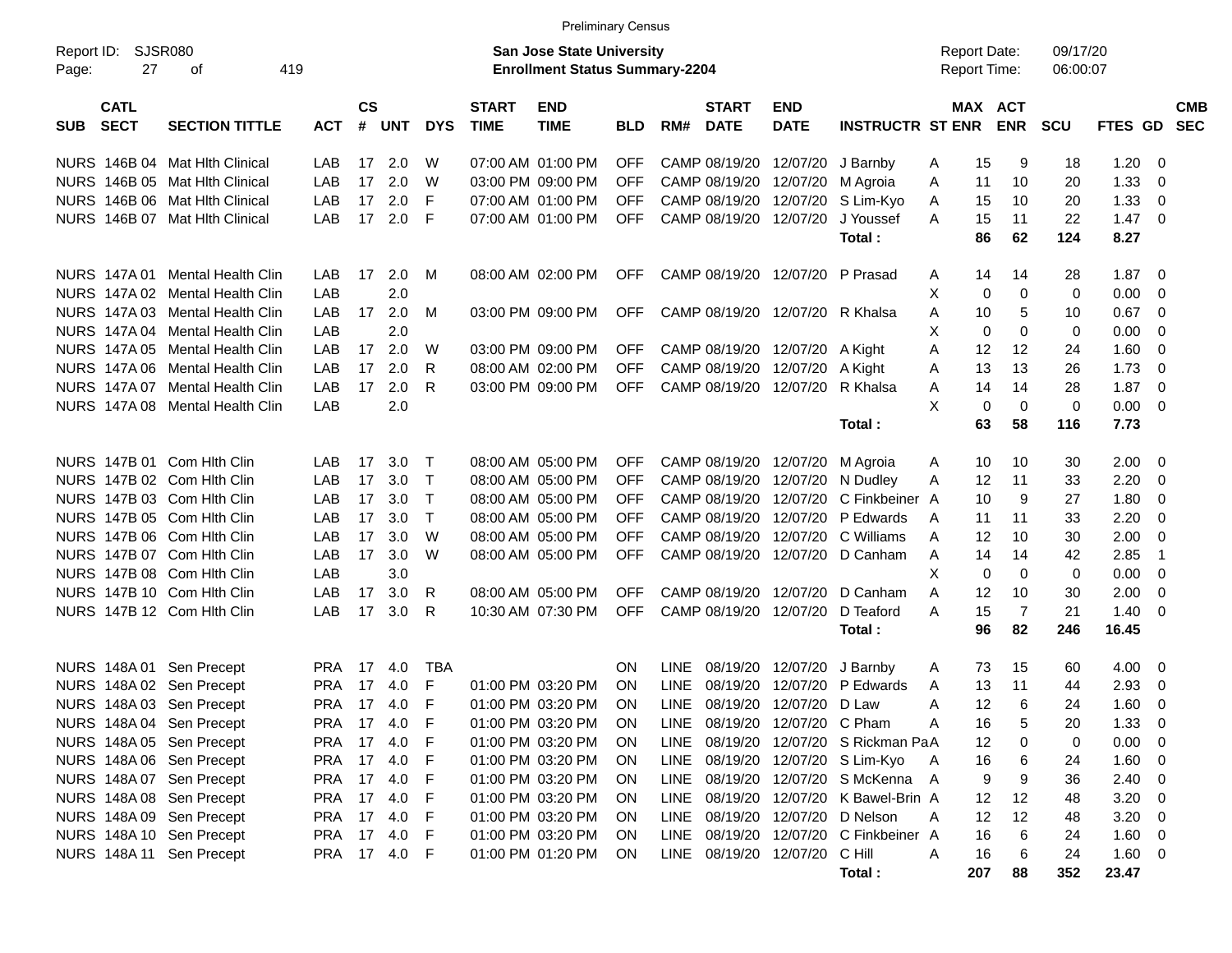|       |                                                                 |                                                                                              |                                                      |                      |                          |                                                      |                             | <b>Preliminary Census</b>                                                 |                             |                                     |                             |                                               |                                                                                                                                                             |                                            |                                              |                         |                                                                    |            |
|-------|-----------------------------------------------------------------|----------------------------------------------------------------------------------------------|------------------------------------------------------|----------------------|--------------------------|------------------------------------------------------|-----------------------------|---------------------------------------------------------------------------|-----------------------------|-------------------------------------|-----------------------------|-----------------------------------------------|-------------------------------------------------------------------------------------------------------------------------------------------------------------|--------------------------------------------|----------------------------------------------|-------------------------|--------------------------------------------------------------------|------------|
| Page: | Report ID: SJSR080<br>28                                        | 419<br>of                                                                                    |                                                      |                      |                          |                                                      |                             | <b>San Jose State University</b><br><b>Enrollment Status Summary-2204</b> |                             |                                     |                             |                                               |                                                                                                                                                             | <b>Report Date:</b><br><b>Report Time:</b> |                                              | 09/17/20<br>06:00:07    |                                                                    |            |
| SUB   | <b>CATL</b><br><b>SECT</b>                                      | <b>SECTION TITTLE</b>                                                                        | <b>ACT</b>                                           | $\mathsf{cs}$<br>#   | <b>UNT</b>               | <b>DYS</b>                                           | <b>START</b><br><b>TIME</b> | <b>END</b><br><b>TIME</b>                                                 | <b>BLD</b>                  | RM#                                 | <b>START</b><br><b>DATE</b> | <b>END</b><br><b>DATE</b>                     | <b>INSTRUCTR ST ENR</b>                                                                                                                                     | MAX ACT                                    | <b>ENR</b>                                   | <b>SCU</b>              | FTES GD SEC                                                        | <b>CMB</b> |
|       | NURS 170 01                                                     | Evidence-Based Pract LEC                                                                     |                                                      |                      | 02 2.0 W                 |                                                      |                             | 03:00 PM 04:45 PM                                                         | ON                          |                                     | LINE 08/19/20 12/07/20      |                                               | D Johnson DaA<br>Total:                                                                                                                                     | 40<br>40                                   | 11<br>11                                     | 22<br>22                | $1.50$ 1<br>1.50                                                   |            |
|       | <b>NURS 17101</b>                                               | <b>Nursing Theory</b>                                                                        | <b>LEC</b>                                           |                      | 01  2.0  W               |                                                      |                             | 12:00 PM 01:50 PM                                                         | ON                          |                                     |                             |                                               | LINE 08/19/20 12/07/20 W Wang Tung A<br>Total:                                                                                                              | 40<br>40                                   | 26<br>26                                     | 52<br>52                | $3.47 \quad 0$<br>3.47                                             |            |
|       | NURS 180 01<br>NURS 180 02<br>NURS 180 03<br><b>NURS 180 04</b> | <b>Indivi Stdies</b><br><b>Indivi Stdies</b><br><b>Indivi Stdies</b><br><b>Indivi Stdies</b> | <b>SUP</b><br><b>SUP</b><br><b>SUP</b><br><b>SUP</b> | 36<br>36<br>36<br>36 | 1.0<br>2.0<br>3.0<br>4.0 | <b>TBA</b><br><b>TBA</b><br><b>TBA</b><br><b>TBA</b> |                             |                                                                           | <b>ON</b><br>ΟN<br>ΟN<br>ON | LINE.<br><b>LINE</b><br><b>LINE</b> |                             |                                               | 08/19/20 12/07/20 C O'Leary-Ke A<br>08/19/20 12/07/20 C O'Leary-Ke A<br>08/19/20 12/07/20 C O'Leary-Ke A<br>LINE 08/19/20 12/07/20 C O'Leary-Ke A<br>Total: | 40<br>40<br>40<br>40<br>160                | $\overline{2}$<br>$\mathbf 0$<br>0<br>3<br>5 | 2<br>0<br>0<br>12<br>14 | $0.13 \quad 0$<br>$0.00 \t 0$<br>$0.00 \t 0$<br>$0.80 \ 0$<br>0.93 |            |
|       | NURS 200 50                                                     | <b>Health Systems</b>                                                                        | SEM 05 3.0                                           |                      |                          | TBA                                                  |                             |                                                                           | <b>ON</b>                   |                                     | LINE 08/19/20 12/07/20      |                                               | C Hill<br>Total:                                                                                                                                            | 20<br>Α<br>20                              | 14<br>14                                     | 42<br>42                | 3.50 14<br>3.50                                                    |            |
|       | NURS 202 51                                                     | <b>Theoretical Found</b>                                                                     | SEM 05 2.0                                           |                      |                          | TBA                                                  |                             |                                                                           | <b>ON</b>                   |                                     | LINE 08/19/20 12/07/20      |                                               | C Mao<br>Total:                                                                                                                                             | Α<br>20<br>20                              | 14<br>14                                     | 28<br>28                | 2.33 14<br>2.33                                                    |            |
|       | NURS 212 50                                                     | <b>Curriculum Develop</b>                                                                    | SEM 05 3.0                                           |                      |                          | TBA                                                  |                             |                                                                           | <b>ON</b>                   |                                     | LINE 08/19/20 12/07/20      |                                               | L Rauch<br>Total:                                                                                                                                           | 20<br>A<br>20                              | 9<br>9                                       | 27<br>27                | $2.25$ 9<br>2.25                                                   |            |
|       | NURS 214 51<br><b>NURS 214 52</b>                               | NursEd I<br>NursEd I                                                                         | <b>SUP</b><br>SEM                                    | 25                   | 4.0<br>05 0.0            | <b>TBA</b><br><b>TBA</b>                             |                             |                                                                           | <b>ON</b>                   | <b>LINE</b>                         |                             | 08/19/20 12/07/20 C Hill<br>08/19/20 12/07/20 | S Rickman PaA<br>Total:                                                                                                                                     | Α<br>20<br>20<br>40                        | 9<br>9<br>18                                 | 36<br>18<br>54          | $3.00$ 9<br>0.009<br>3.00                                          |            |
|       | <b>NURS 248 52</b>                                              | Adv Hith Assess                                                                              | SEM                                                  |                      | 06 3.0                   | TBA                                                  |                             |                                                                           | <b>ON</b>                   | LINE                                |                             | 08/19/20 12/07/20                             | S Rickman PaA<br>Total:                                                                                                                                     | 20<br>20                                   | 15<br>15                                     | 45<br>45                | 3.75 15<br>3.75                                                    |            |
|       | NURS 297 52                                                     | Master's Project                                                                             | <b>SUP</b>                                           |                      | 25 1.0 TBA               |                                                      |                             |                                                                           | <b>ON</b>                   |                                     |                             | LINE 08/19/20 12/07/20 A Spilker              | Total:                                                                                                                                                      | 24<br>A<br>24                              | 9<br>9                                       | 9<br>9                  | $0.75$ 9<br>0.75                                                   |            |
|       | NURS 574 80                                                     | Div & Social Issues                                                                          | SEM 05 2.0 TBA                                       |                      |                          |                                                      |                             |                                                                           | ON.                         |                                     | LINE 08/19/20 12/07/20      |                                               | D Johnson DaA<br>Total:                                                                                                                                     | 30<br>30                                   | 26<br>26                                     | 52<br>52                | $3.47 \ 0$<br>3.47                                                 |            |
|       | NURS 575 80                                                     | Theories-Adv Nursing SEM 05 2.0 TBA                                                          |                                                      |                      |                          |                                                      |                             |                                                                           | ON                          |                                     |                             | LINE 08/19/20 12/07/20                        | R Whitney<br>Total:                                                                                                                                         | 30<br>A<br>30                              | 26<br>26                                     | 52<br>52                | $3.47 \ 0$<br>3.47                                                 |            |
|       | NURS 580 01                                                     | <b>DNP Practicum</b>                                                                         | PRA 48 6.0 TBA                                       |                      |                          |                                                      |                             |                                                                           |                             |                                     |                             |                                               | 08/19/20 12/07/20 M Hampton A                                                                                                                               | 30                                         | 13                                           | 78                      | $5.20 \ 0$                                                         |            |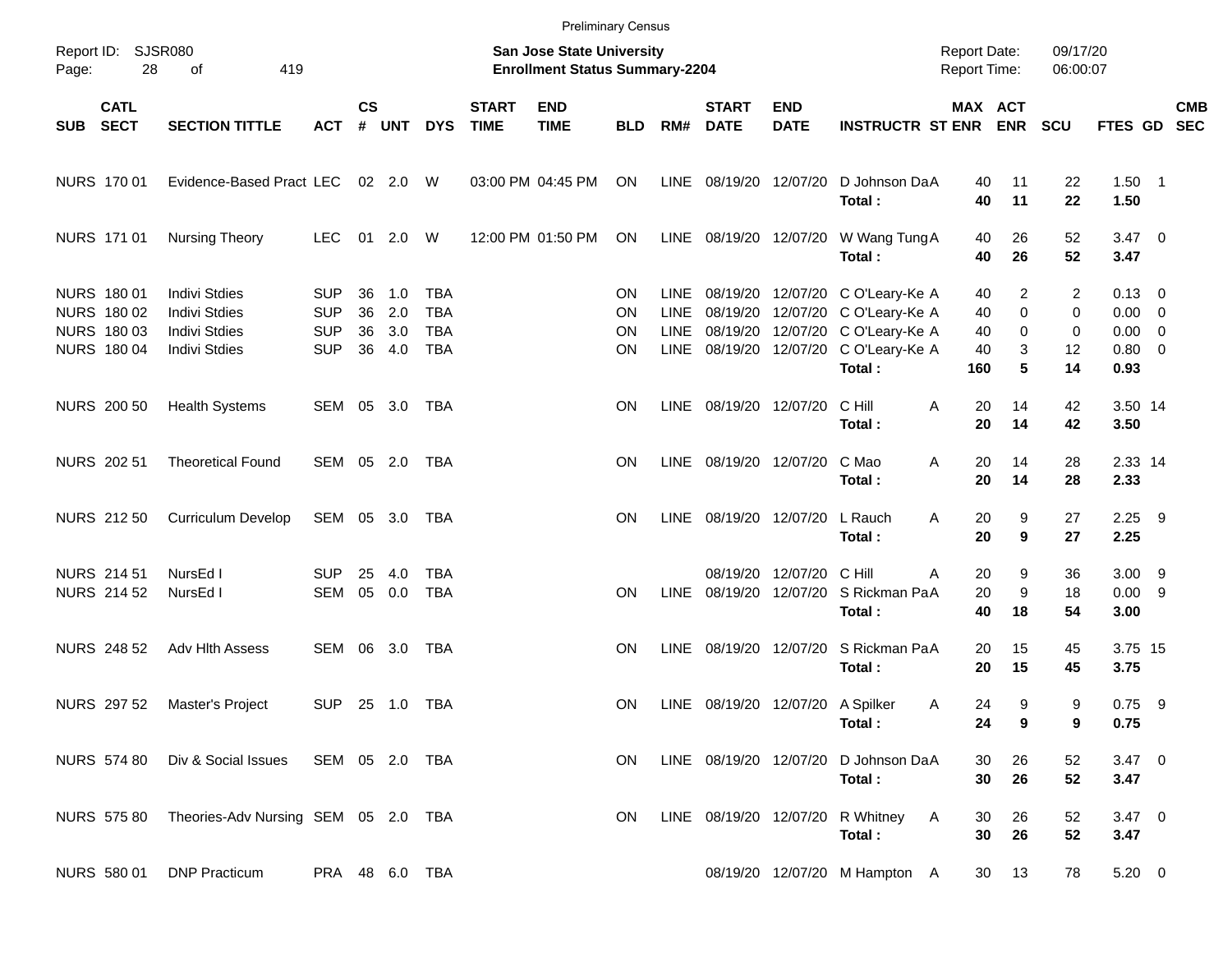|                     |                            |                            |            |                    |            |            |                             | <b>Preliminary Census</b>                                          |            |             |                             |                                                  |                                                       |                                            |                          |                            |                             |                                    |                          |
|---------------------|----------------------------|----------------------------|------------|--------------------|------------|------------|-----------------------------|--------------------------------------------------------------------|------------|-------------|-----------------------------|--------------------------------------------------|-------------------------------------------------------|--------------------------------------------|--------------------------|----------------------------|-----------------------------|------------------------------------|--------------------------|
| Report ID:<br>Page: | 29                         | SJSR080<br>419<br>of       |            |                    |            |            |                             | San Jose State University<br><b>Enrollment Status Summary-2204</b> |            |             |                             |                                                  |                                                       | <b>Report Date:</b><br><b>Report Time:</b> |                          |                            | 09/17/20<br>06:00:07        |                                    |                          |
| <b>SUB</b>          | <b>CATL</b><br><b>SECT</b> | <b>SECTION TITTLE</b>      | <b>ACT</b> | $\mathsf{cs}$<br># | <b>UNT</b> | <b>DYS</b> | <b>START</b><br><b>TIME</b> | <b>END</b><br><b>TIME</b>                                          | <b>BLD</b> | RM#         | <b>START</b><br><b>DATE</b> | <b>END</b><br><b>DATE</b>                        | <b>INSTRUCTR ST ENR</b>                               | <b>MAX</b>                                 | <b>ACT</b><br><b>ENR</b> |                            | <b>SCU</b>                  | FTES GD                            | <b>CMB</b><br><b>SEC</b> |
|                     |                            |                            |            |                    |            |            |                             |                                                                    |            |             |                             |                                                  | Total:                                                |                                            | 30                       | 13                         | 78                          | 5.20                               |                          |
|                     | NURS 583 80                | Prof Resp HC Systems SEM   |            | 05                 | 2.0        | TBA        |                             |                                                                    | ON         | LINE        | 08/19/20                    | 12/07/20                                         | A Spilker<br>Total:                                   | A                                          | 30<br>30                 | 26<br>26                   | 52<br>52                    | $3.47 \quad 0$<br>3.47             |                          |
|                     | <b>NURS 591 80</b>         | Curriculum Developme SEM   |            | 05                 | 3.0        | <b>TBA</b> |                             |                                                                    | <b>ON</b>  | <b>LINE</b> | 08/19/20                    | 12/07/20                                         | D Moore<br>Total:                                     | A                                          | 30<br>30                 | 13<br>13                   | 39<br>39                    | $2.60 \t 0$<br>2.60                |                          |
|                     | <b>NURS 592 80</b>         | Eval in Nursing Ed         | SEM        | 05                 | 3.0        | <b>TBA</b> |                             |                                                                    | ON         | <b>LINE</b> | 08/19/20                    | 12/07/20                                         | R Rosenblum A<br>Total:                               |                                            | 30<br>30                 | 13<br>13                   | 39<br>39                    | $2.60 \t 0$<br>2.60                |                          |
|                     | <b>NURS 596 80</b>         | <b>Reflective Practice</b> | <b>SUP</b> | 48                 | 2.0        | <b>TBA</b> |                             |                                                                    | ON         | LINE        | 08/19/20                    | 12/07/20                                         | M Hampton A<br>Total:                                 |                                            | 30<br>30                 | 13<br>13                   | 26<br>26                    | $1.73 \t 0$<br>1.73                |                          |
|                     | Department :               | Nursing                    |            |                    |            |            |                             |                                                                    |            |             |                             | <b>Lower Division:</b><br><b>Upper Division:</b> | <b>Department Total:</b><br><b>Graduate Division:</b> | 2754<br>686<br>1734<br>334                 |                          | 2102<br>660<br>1247<br>195 | 4994<br>1200<br>3293<br>501 | 326.67<br>80.00<br>212.05<br>34.62 |                          |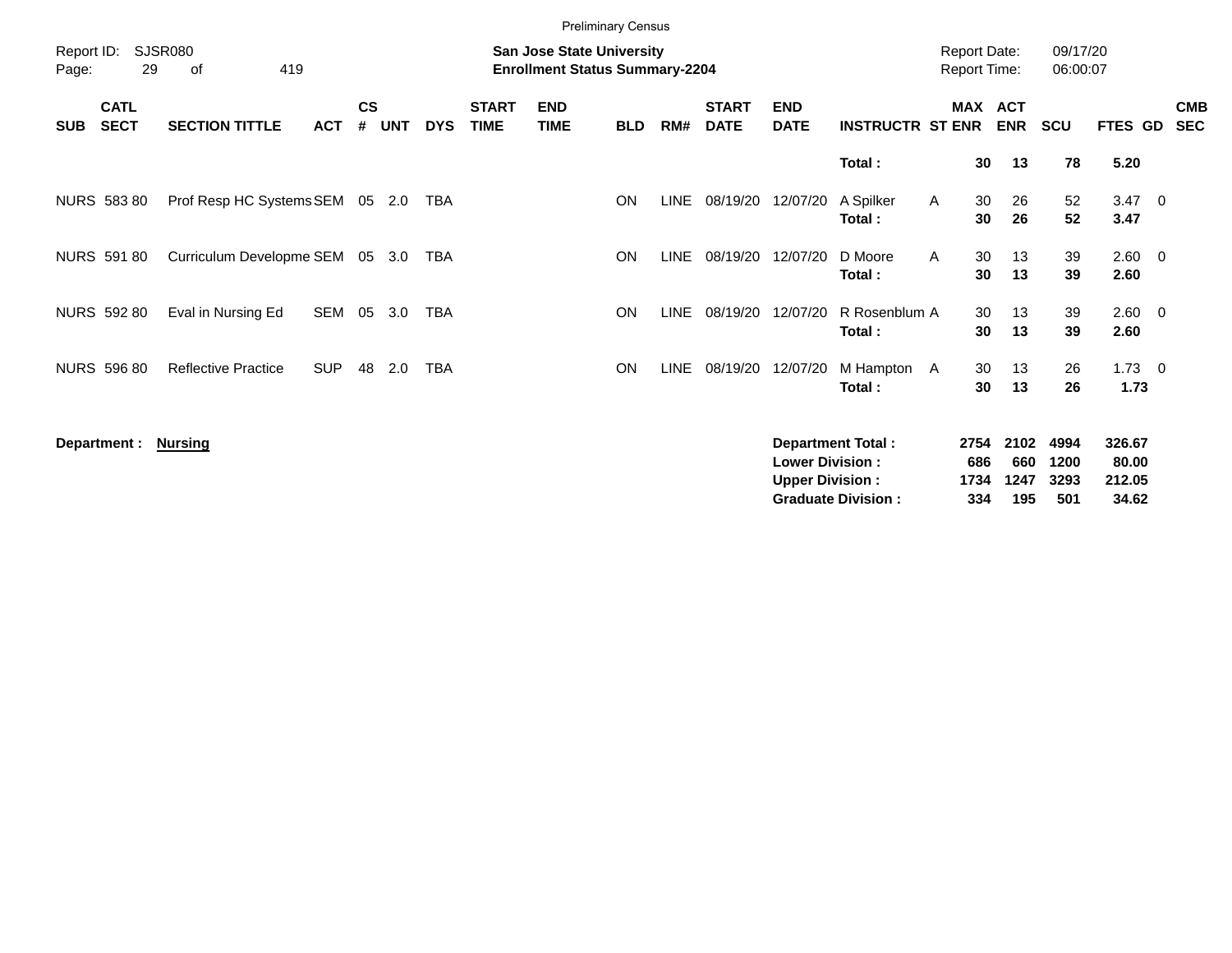|                     |                              |                                                 |               |               |          |            |                             |                                                                           | <b>Preliminary Census</b> |             |                             |                           |                                      |                                            |                       |                      |                   |                          |
|---------------------|------------------------------|-------------------------------------------------|---------------|---------------|----------|------------|-----------------------------|---------------------------------------------------------------------------|---------------------------|-------------|-----------------------------|---------------------------|--------------------------------------|--------------------------------------------|-----------------------|----------------------|-------------------|--------------------------|
| Report ID:<br>Page: | 30                           | <b>SJSR080</b><br>419<br>οf                     |               |               |          |            |                             | <b>San Jose State University</b><br><b>Enrollment Status Summary-2204</b> |                           |             |                             |                           |                                      | <b>Report Date:</b><br><b>Report Time:</b> |                       | 09/17/20<br>06:00:07 |                   |                          |
| <b>SUB</b>          | <b>CATL</b><br><b>SECT</b>   | <b>SECTION TITTLE</b>                           | ACT           | $\mathsf{cs}$ | # UNT    | <b>DYS</b> | <b>START</b><br><b>TIME</b> | <b>END</b><br><b>TIME</b>                                                 | <b>BLD</b>                | RM#         | <b>START</b><br><b>DATE</b> | <b>END</b><br><b>DATE</b> | <b>INSTRUCTR ST ENR</b>              |                                            | MAX ACT<br><b>ENR</b> | <b>SCU</b>           | FTES GD           | <b>CMB</b><br><b>SEC</b> |
| College             |                              | <b>Health &amp; Human Sciences</b>              |               |               |          |            |                             |                                                                           |                           |             |                             |                           |                                      |                                            |                       |                      |                   |                          |
|                     | Department :<br>OCTH 201A 01 | <b>Occupational Therapy</b><br>Field Work Exper | <b>SUP</b>    | 25            | 6.0      | TBA        |                             |                                                                           | <b>ON</b>                 | <b>LINE</b> |                             | 08/19/20 12/07/20         | C Arada<br>Total:                    | Α<br>40<br>40                              | 38<br>38              | 228<br>228           | 19.00 38<br>19.00 |                          |
|                     |                              | OCTH 201B 01 Adv Field Wrk Exp                  | <b>SUP</b>    | 25            | 6.0      | TBA        |                             |                                                                           | ON.                       | LINE        |                             | 08/19/20 12/07/20         | C Arada<br>Total:                    | 76<br>A<br>76                              | 29<br>29              | 174<br>174           | 14.50 29<br>14.50 |                          |
|                     | OCTH 210 01                  | Sem in Occup Therapy LEC                        |               |               | 02 2.0 T |            |                             | 05:00 PM 06:45 PM                                                         | ON                        | LINE        |                             | 08/19/20 12/07/20         | R McLaughlin A<br>Total:             | 35<br>35                                   | 29<br>29              | 58<br>58             | 4.83 29<br>4.83   |                          |
|                     | OCTH 211 01                  | Hist Theory OT                                  | LEC.          | 02            | 3.0      | м          |                             | 01:30 PM 04:15 PM                                                         | <b>ON</b>                 | <b>LINE</b> |                             | 08/19/20 12/07/20         | D Bolding                            | 28<br>A                                    | 23                    | 69                   | 5.75 23           |                          |
|                     | OCTH 211 02                  | Hist Theory OT                                  | <b>LEC</b>    | 02            | 3.0      | T          |                             | 01:30 PM 04:15 PM                                                         | ON                        | <b>LINE</b> |                             | 08/19/20 12/07/20         | D Bolding                            | 28<br>Α                                    | 26                    | 78                   | 6.50 26           |                          |
|                     | OCTH 211 03                  | Hist Theory OT                                  | <b>LEC</b>    | 02            | 3.0      | R          |                             | 09:00 AM 11:45 AM                                                         | <b>ON</b>                 | <b>LINE</b> |                             | 08/19/20 12/07/20         | C Fang<br>Total:                     | A<br>28<br>84                              | 22<br>71              | 66<br>213            | 5.50 22<br>17.75  |                          |
|                     | OCTH 212 01                  | Lifespan occupat                                | <b>LEC</b>    | 02            | 3.0      | м          |                             | 09:00 AM 11:45 AM                                                         | <b>ON</b>                 | <b>LINE</b> |                             | 08/19/20 12/07/20         | M Kaye                               | 28<br>A                                    | 24                    | 72                   | 6.00 24           |                          |
|                     | OCTH 212 02                  | Lifespan occupat                                | <b>LEC</b>    | 02            | 3.0      | W          |                             | 09:00 AM 11:45 AM                                                         | <b>ON</b>                 | LINE        |                             | 08/19/20 12/07/20         | M Kaye                               | 28<br>Α                                    | 22                    | 66                   | 5.50 22           |                          |
|                     | OCTH 212 03                  | Lifespan occupat                                | <b>LEC</b>    | 02            | 3.0      | W          |                             | 01:30 PM 04:15 PM                                                         | <b>ON</b>                 | <b>LINE</b> |                             | 08/19/20 12/07/20         | M Chang<br>Total:                    | 28<br>Α<br>84                              | 25<br>71              | 75<br>213            | 6.25 25<br>17.75  |                          |
|                     | OCTH 213 01                  | Prof Develop I                                  | <b>LEC</b>    |               | 3.0      |            |                             |                                                                           |                           |             |                             |                           |                                      | X<br>0                                     | $\mathbf 0$           | 0                    | $0.00 \t 0$       |                          |
|                     | OCTH 213 02                  | Prof Develop I                                  | <b>LEC</b>    | 02            | 3.0      | W          |                             | 09:00 AM 11:45 AM                                                         | ON.                       | <b>LINE</b> |                             | 08/19/20 12/07/20         | C Glogoski                           | Α<br>28                                    | 25                    | 75                   | 6.25 25           |                          |
|                     | OCTH 213 03                  | Prof Develop I                                  | <b>LEC</b>    | 02            | 3.0      | R          |                             | 01:30 PM 04:15 PM                                                         | <b>ON</b>                 | <b>LINE</b> |                             | 08/19/20 12/07/20         | C Glogoski                           | 28<br>Α                                    | 23                    | 69                   | 5.75 23           |                          |
|                     | OCTH 213 80                  | Prof Develop I                                  | <b>LEC</b>    | 02            | 3.0      | M          |                             | 03:00 PM 05:45 PM                                                         | <b>ON</b>                 | <b>LINE</b> |                             | 08/19/20 12/07/20         | J Koketsu<br>Total:                  | 28<br>Α<br>84                              | 24<br>72              | 72<br>216            | 6.00 24<br>18.00  |                          |
|                     | OCTH 221 01                  | OccupatAnalysis                                 | SEM           | 06            | 3.0      | F          |                             | 09:00 AM 11:45 AM                                                         | <b>ON</b>                 | <b>LINE</b> |                             | 08/19/20 12/07/20         | P Bailey                             | 21<br>A                                    | 19                    | 57                   | 4.75 19           |                          |
|                     | OCTH 221 02                  | OccupatAnalysis                                 | SEM           | 06            | 3.0      | м          |                             | 01:30 PM 04:15 PM                                                         | <b>ON</b>                 | <b>LINE</b> | 08/19/20                    | 12/07/20                  | M Kaye                               | 21<br>A                                    | 20                    | 60                   | 5.00 20           |                          |
|                     | OCTH 221 03                  | OccupatAnalysis                                 | SEM           | 06            | 3.0      | т          |                             | 09:00 AM 11:45 AM                                                         | ON                        | <b>LINE</b> |                             | 08/19/20 12/07/20         | K Long                               | 21<br>A                                    | 15                    | 45                   | 3.75 15           |                          |
|                     | OCTH 221 04                  | OccupatAnalysis                                 | SEM 06 3.0 T  |               |          |            |                             | 01:30 PM 04:15 PM ON                                                      |                           |             | LINE 08/19/20 12/07/20      |                           | L Andonian                           | - A<br>21                                  | 17                    | 51                   | 4.25 17           |                          |
|                     |                              |                                                 |               |               |          |            |                             |                                                                           |                           |             |                             |                           | Total:                               | 84                                         | 71                    | 213                  | 17.75             |                          |
|                     | OCTH 222 01                  | <b>Funct Kinesiology</b>                        | SEM 06 3.0    |               |          | TR         |                             | 09:00 AM 10:15 AM                                                         |                           |             |                             |                           | 08/19/20 12/07/20 A George           | 21<br>A                                    | 19                    | 57                   | 4.75 19           |                          |
|                     | OCTH 222 02                  | <b>Funct Kinesiology</b>                        | SEM 06 3.0 TR |               |          |            |                             | 10:30 AM 11:45 AM                                                         |                           |             |                             |                           | 08/19/20 12/07/20 A George<br>Total: | A<br>21<br>42                              | 19<br>38              | 57<br>114            | 4.75 19<br>9.50   |                          |
|                     | OCTH 226 01                  | OT with Children                                | SEM 05 3.0 W  |               |          |            |                             | 09:00 AM 11:45 AM                                                         |                           |             |                             |                           | 08/19/20 12/07/20 C Boitano          | 21<br>A                                    | 18                    | 54                   | 4.50 18           |                          |
|                     | OCTH 226 02                  | OT with Children                                | SEM 05 3.0 W  |               |          |            |                             | 01:30 PM 04:15 PM                                                         |                           |             |                             |                           | 08/19/20 12/07/20 C Boitano          | 21<br>Α                                    | 19                    | 57                   | 4.75 19           |                          |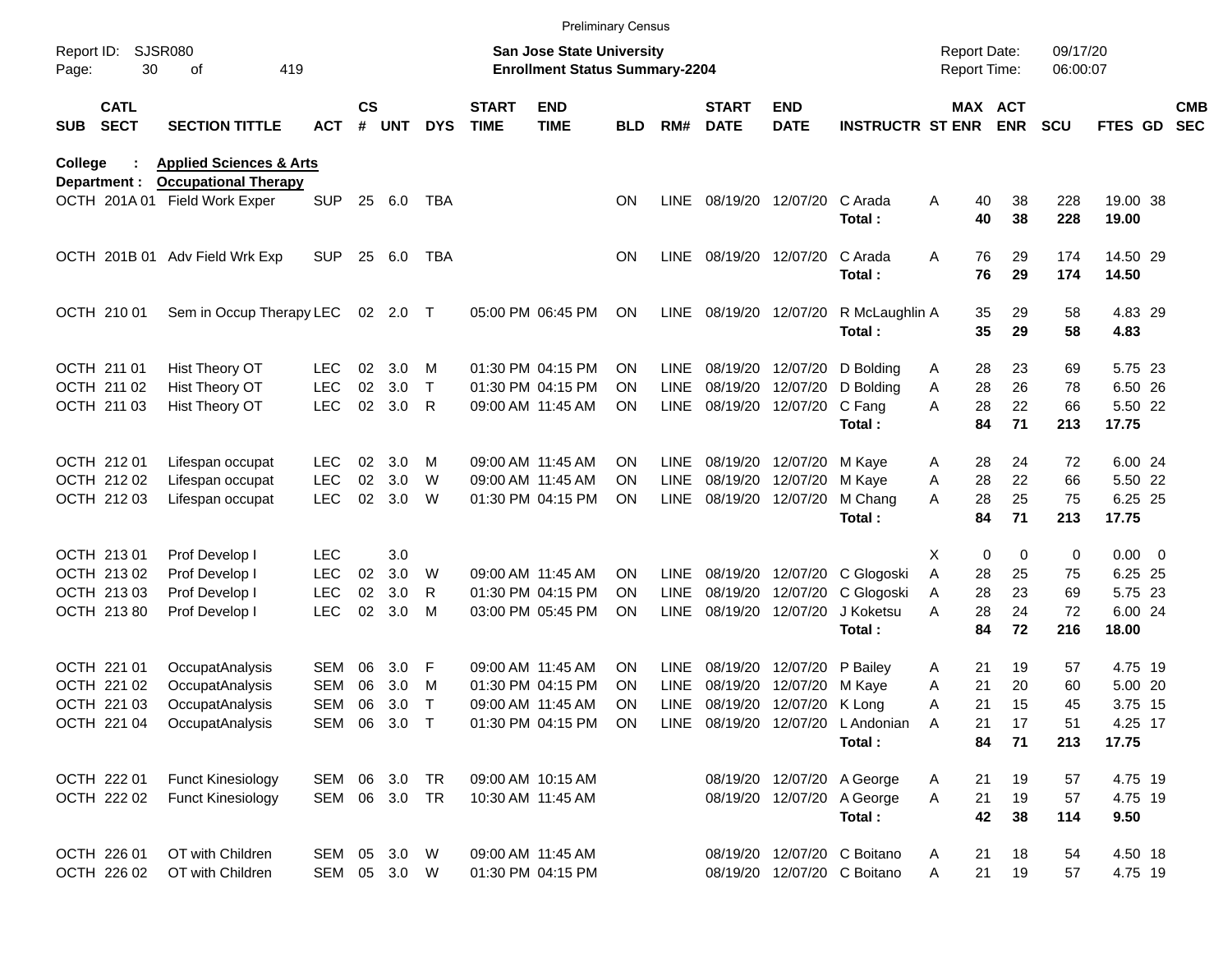|                     |                            |                             |            |                    |               |              |                             | <b>Preliminary Census</b>                                                 |            |             |                             |                            |                                       |                                            |                       |                      |             |                          |
|---------------------|----------------------------|-----------------------------|------------|--------------------|---------------|--------------|-----------------------------|---------------------------------------------------------------------------|------------|-------------|-----------------------------|----------------------------|---------------------------------------|--------------------------------------------|-----------------------|----------------------|-------------|--------------------------|
| Report ID:<br>Page: | 31                         | <b>SJSR080</b><br>419<br>of |            |                    |               |              |                             | <b>San Jose State University</b><br><b>Enrollment Status Summary-2204</b> |            |             |                             |                            |                                       | <b>Report Date:</b><br><b>Report Time:</b> |                       | 09/17/20<br>06:00:07 |             |                          |
| <b>SUB</b>          | <b>CATL</b><br><b>SECT</b> | <b>SECTION TITTLE</b>       | <b>ACT</b> | $\mathsf{cs}$<br># | <b>UNT</b>    | <b>DYS</b>   | <b>START</b><br><b>TIME</b> | <b>END</b><br><b>TIME</b>                                                 | <b>BLD</b> | RM#         | <b>START</b><br><b>DATE</b> | <b>END</b><br><b>DATE</b>  | <b>INSTRUCTR ST ENR</b>               |                                            | MAX ACT<br><b>ENR</b> | <b>SCU</b>           | FTES GD     | <b>CMB</b><br><b>SEC</b> |
|                     |                            |                             |            |                    |               |              |                             |                                                                           |            |             |                             |                            | Total:                                |                                            | 37<br>42              | 111                  | 9.25        |                          |
|                     | OCTH 233 01                | Prof Develop II             | LEC.       | 02                 | 3.0           | м            |                             | 09:00 AM 11:45 AM                                                         | ON         | <b>LINE</b> |                             | 08/19/20 12/07/20 L Arabit |                                       | Α                                          | 28<br>26              | 78                   | 6.50 26     |                          |
|                     | OCTH 233 02                | Prof Develop II             | <b>LEC</b> |                    | 3.0           |              |                             |                                                                           |            |             |                             |                            |                                       | Χ                                          | $\Omega$<br>$\Omega$  | 0                    | $0.00 \t 0$ |                          |
|                     | OCTH 233 03                | Prof Develop II             | <b>LEC</b> | 02                 | 3.0           | W            |                             | 01:30 PM 04:15 PM                                                         | ΟN         | <b>LINE</b> |                             | 08/19/20 12/07/20 K Long   |                                       | A                                          | 28<br>26              | 78                   | 6.50 26     |                          |
|                     | OCTH 233 80                | Prof Develop II             | <b>LEC</b> | 02                 | 3.0           | M            |                             | 01:30 PM 04:15 PM                                                         | ON         | LINE        | 08/19/20 12/07/20           |                            | L Arabit                              | A                                          | 28<br>24              | 72                   | 6.00 24     |                          |
|                     |                            |                             |            |                    |               |              |                             |                                                                           |            |             |                             |                            | Total:                                |                                            | 84<br>76              | 228                  | 19.00       |                          |
|                     | OCTH 234 01                | OT in Community II          | SEM        | 05                 | 3.0           | м            |                             | 09:00 AM 11:45 AM                                                         | ΟN         | LINE        | 08/19/20                    | 12/07/20                   | L Andonian                            | A                                          | 21<br>19              | 57                   | 4.75 19     |                          |
|                     | OCTH 234 02                | OT in Community II          | <b>SEM</b> | 05                 | 3.0           | M            |                             | 01:30 PM 04:15 PM                                                         | ON         | <b>LINE</b> | 08/19/20                    | 12/07/20                   | L Andonian                            | A                                          | 21<br>20              | 60                   | 5.00 20     |                          |
|                     |                            |                             |            |                    |               |              |                             |                                                                           |            |             |                             |                            | Total:                                |                                            | 42<br>39              | 117                  | 9.75        |                          |
|                     | OCTH 236 01                | OT with Youth               | SEM        | 05                 | 3.0           | $\mathsf{T}$ |                             | 01:30 PM 04:15 PM                                                         |            |             | 08/19/20                    | 12/07/20                   | A George                              | A                                          | 21<br>20              | 60                   | 5.00 20     |                          |
|                     | OCTH 236 02                | OT with Youth               | <b>SEM</b> | 05                 | 3.0           | $\mathsf{R}$ |                             | 01:30 PM 04:15 PM                                                         |            |             |                             | 08/19/20 12/07/20          | C Haworth                             | A                                          | 21<br>20              | 60                   | 5.00 20     |                          |
|                     |                            |                             |            |                    |               |              |                             |                                                                           |            |             |                             |                            | Total:                                |                                            | 42<br>40              | 120                  | 10.00       |                          |
|                     | OCTH 246 01                | OT w Young Adults           | SEM        | 05                 | 3.0           | W            |                             | 09:00 AM 11:45 AM                                                         |            |             | 08/19/20                    | 12/07/20                   | D Bolding                             | A                                          | 19<br>21              | 57                   | 4.75 19     |                          |
|                     | OCTH 246 02                | OT w Young Adults           | <b>SEM</b> | 05                 | 3.0           | W            |                             | 01:30 PM 04:15 PM                                                         |            |             |                             | 08/19/20 12/07/20          | D Bolding                             | A                                          | 21<br>18              | 54                   | 4.50 18     |                          |
|                     |                            |                             |            |                    |               |              |                             |                                                                           |            |             |                             |                            | Total:                                |                                            | 42<br>37              | 111                  | 9.25        |                          |
|                     | OCTH 256 01                | OT Mid Age Adults           | SEM        | 05                 | 3.0           | R            |                             | 09:00 AM 11:45 AM                                                         |            |             | 08/19/20                    | 12/07/20 L Arabit          |                                       | Α                                          | 21<br>22              | 66                   | 5.50 22     |                          |
|                     | OCTH 256 02                | OT Mid Age Adults           | <b>SEM</b> | 05                 | 3.0           | R            |                             | 01:30 PM 04:15 PM                                                         |            |             | 08/19/20                    | 12/07/20                   | K Long                                | A                                          | 21<br>19              | 57                   | 4.75 19     |                          |
|                     |                            |                             |            |                    |               |              |                             |                                                                           |            |             |                             |                            | Total:                                |                                            | 42<br>41              | 123                  | 10.25       |                          |
|                     | OCTH 275 01                | EBP in OT                   | SEM        | 05                 | 3.0           | м            |                             | 09:00 AM 11:45 AM                                                         | <b>ON</b>  | <b>LINE</b> | 08/19/20                    | 12/07/20                   | M Chang                               | A                                          | 18<br>21              | 54                   | 4.50 18     |                          |
|                     | OCTH 275 02                | EBP in OT                   | <b>SEM</b> | 05                 | 3.0           | M            |                             | 01:30 PM 04:15 PM                                                         | ΟN         | <b>LINE</b> | 08/19/20                    | 12/07/20                   | M Chang                               | 21<br>A                                    | 19                    | 57                   | 4.75 19     |                          |
|                     | OCTH 275 03                | EBP in OT                   | SEM        | 05                 | 3.0           | $\top$       |                             | 01:30 PM 04:15 PM                                                         | ΟN         | <b>LINE</b> | 08/19/20                    | 12/07/20                   | C Fang                                | A                                          | 21<br>20              | 60                   | 5.00 20     |                          |
|                     | OCTH 275 04                | EBP in OT                   | <b>SEM</b> | 05                 | 3.0           | W            |                             | 09:00 AM 11:45 AM                                                         | ON         | <b>LINE</b> |                             | 08/19/20 12/07/20          | C Fang                                | 21<br>A                                    | 20                    | 60                   | 5.00 20     |                          |
|                     |                            |                             |            |                    |               |              |                             |                                                                           |            |             |                             |                            | Total:                                |                                            | 84<br>77              | 231                  | 19.25       |                          |
|                     | OCTH 276 01                | Pract & Seminar 1A          | SEM        |                    | 05 0.0        | M            |                             | 05:00 PM 07:05 PM                                                         | ON         | LINE        |                             |                            | 08/19/20 12/07/20 G Teaford           | Α                                          | 21<br>15              | 38                   | $0.00$ 15   |                          |
|                     | OCTH 276 02                | Pract & Seminar 1A          | LAB        |                    | 17 3.0        | TBA          |                             |                                                                           | <b>ON</b>  | LINE        |                             |                            | 08/19/20 12/07/20 G Teaford           | Α                                          | 21<br>15              | 8                    | 3.75 15     |                          |
|                     | OCTH 276 03                | Pract & Seminar 1A          | SEM        |                    | 05  0.0       | $\top$       |                             | 09:00 AM 11:05 AM                                                         | ON.        |             |                             |                            | LINE 08/19/20 12/07/20 M Tipton-Bur A | 21                                         | 18                    | 45                   | $0.00$ 18   |                          |
|                     | OCTH 276 04                | Pract & Seminar 1A          | LAB        |                    |               | 17 3.0 TBA   |                             |                                                                           | ON.        |             |                             |                            | LINE 08/19/20 12/07/20 M Tipton-Bur A |                                            | 21<br>18              | 9                    | 4.50 18     |                          |
|                     |                            |                             |            |                    |               |              |                             |                                                                           |            |             |                             |                            | Total:                                |                                            | 84<br>66              | 99                   | 8.25        |                          |
|                     | OCTH 286 01                | Seminar & Pract IB          | SEM        |                    | 05 4.0        | TR           |                             | 09:00 AM 10:15 AM                                                         | CCB 115    |             |                             |                            | 08/19/20 12/07/20 K Pickett           | 11<br>Α                                    | 8                     | 24                   | 2.67 8      |                          |
|                     | OCTH 286 02                | Seminar & Pract IB          | <b>SUP</b> |                    | 23 0.0        | TR           |                             | 10:30 AM 11:45 AM                                                         | CCB 115    |             |                             |                            | 08/19/20 12/07/20 K Pickett           | A                                          | 11<br>8               | 32                   | 0.00 8      |                          |
|                     | OCTH 286 03                | Seminar & Pract IB          |            |                    | SEM 05 4.0 TR |              |                             | 01:30 PM 02:45 PM                                                         | CCB 115    |             |                             |                            | 08/19/20 12/07/20 M Tipton-Bur A      |                                            | 11<br>9               | 27                   | $3.00$ 9    |                          |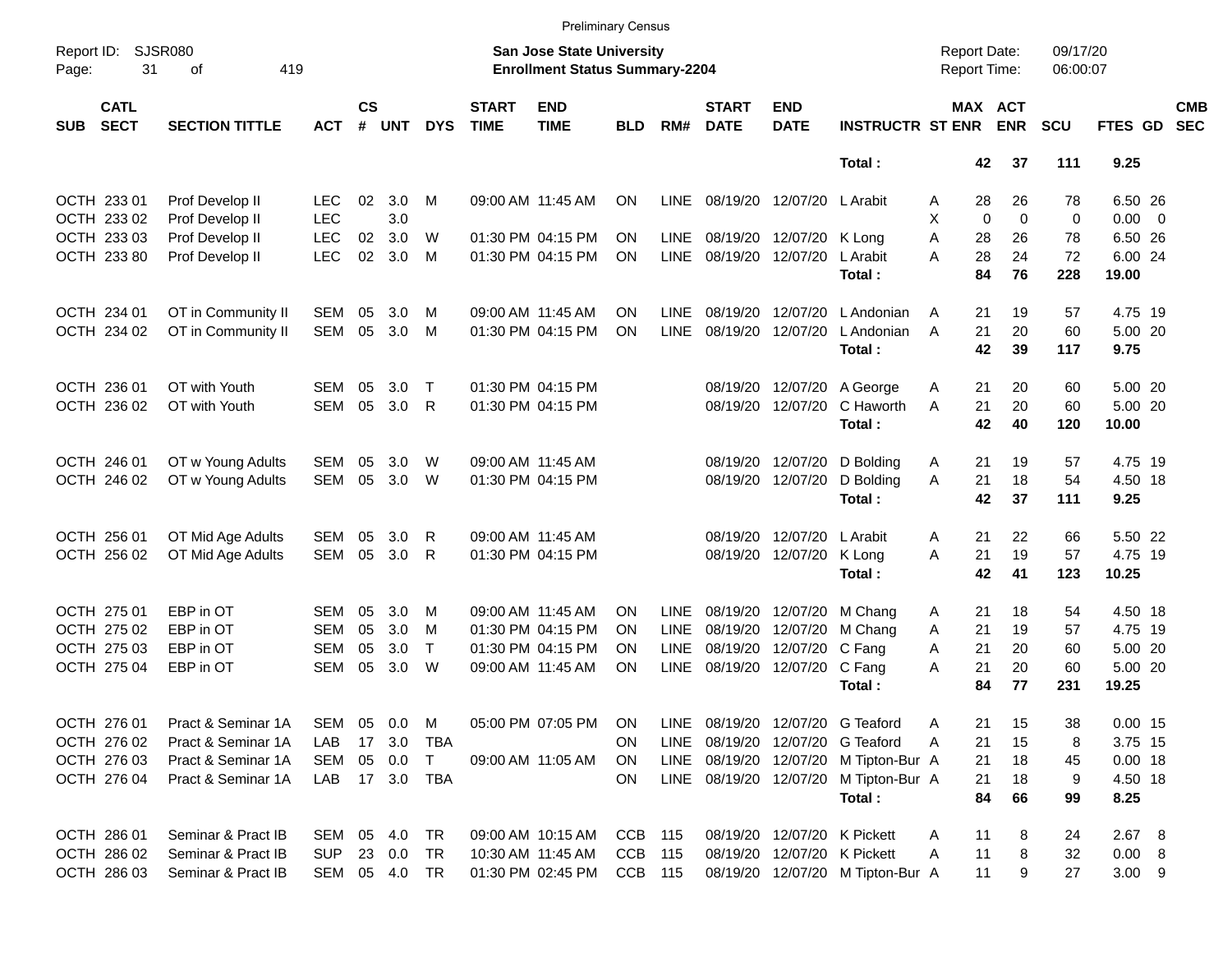|                                          |                       |            |                |     |            |                             | <b>Preliminary Census</b>                                                 |            |     |                             |                           |                         |                                            |                          |                      |                |     |                          |
|------------------------------------------|-----------------------|------------|----------------|-----|------------|-----------------------------|---------------------------------------------------------------------------|------------|-----|-----------------------------|---------------------------|-------------------------|--------------------------------------------|--------------------------|----------------------|----------------|-----|--------------------------|
| Report ID:<br>32<br>Page:                | SJSR080<br>419<br>οf  |            |                |     |            |                             | <b>San Jose State University</b><br><b>Enrollment Status Summary-2204</b> |            |     |                             |                           |                         | <b>Report Date:</b><br><b>Report Time:</b> |                          | 09/17/20<br>06:00:07 |                |     |                          |
| <b>CATL</b><br><b>SECT</b><br><b>SUB</b> | <b>SECTION TITTLE</b> | <b>ACT</b> | <b>CS</b><br># | UNT | <b>DYS</b> | <b>START</b><br><b>TIME</b> | <b>END</b><br>TIME                                                        | <b>BLD</b> | RM# | <b>START</b><br><b>DATE</b> | <b>END</b><br><b>DATE</b> | <b>INSTRUCTR ST ENR</b> | <b>MAX</b>                                 | <b>ACT</b><br><b>ENR</b> | <b>SCU</b>           | <b>FTES GD</b> |     | <b>CMB</b><br><b>SEC</b> |
| OCTH 286 04                              | Seminar & Pract IB    | <b>SUP</b> | 23             | 0.0 | <b>TR</b>  |                             | 03:00 PM 04:15 PM                                                         | CCB        | 222 | 08/19/20                    | 12/07/20                  | M Tipton-Bur A          | 11                                         | 9                        | 36                   | 0.009          |     |                          |
| OCTH 286 05                              | Seminar & Pract IB    | SEM        | 05             | 4.0 | TR.        |                             | 03:00 PM 04:15 PM                                                         | <b>CCB</b> | 115 | 08/19/20                    | 12/07/20                  | M Sullivan              | 11<br>A                                    | 9                        | 27                   | $3.00$ 9       |     |                          |
| OCTH 286 06                              | Seminar & Pract IB    | <b>SUP</b> | 23             | 0.0 | <b>TR</b>  |                             | 04:30 PM 05:45 PM                                                         | <b>CCB</b> | 209 | 08/19/20                    |                           | 12/07/20 M Sullivan     | 11<br>A                                    | 9                        | 36                   | 0.009          |     |                          |
| OCTH 286 09                              | Seminar & Pract IB    | SEM        | 05             | 4.0 | -R         |                             | 12:30 PM 03:15 PM                                                         | HB         | 206 | 08/19/20                    |                           | 12/07/20 A George       | 11<br>A                                    | 9                        | 27                   | $3.00$ 9       |     |                          |
| OCTH 286 10                              | Seminar & Pract IB    | <b>SUP</b> | 23             | 0.0 | - F        |                             | 09:00 AM 11:45 AM                                                         | HB         | 206 | 08/19/20                    | 12/07/20                  | A George                | 11<br>A                                    | 9                        | 36                   | 0.00           | - 9 |                          |
|                                          |                       |            |                |     |            |                             |                                                                           |            |     |                             |                           | Total:                  | 88                                         | 70                       | 245                  | 11.67          |     |                          |
| OCTH 298 01                              | Sup Study OT          | <b>SUP</b> | 25             | 1.0 | <b>TBA</b> |                             |                                                                           |            |     | 08/19/20                    | 12/07/20                  |                         | 80<br>A                                    | $\Omega$                 | $\mathbf 0$          | $0.00 \quad 0$ |     |                          |
| OCTH 298 02                              | Sup Study OT          | <b>SUP</b> | 25             | 2.0 | <b>TBA</b> |                             |                                                                           |            |     | 08/19/20                    | 12/07/20                  |                         | 16<br>A                                    | $\Omega$                 | $\Omega$             | $0.00 \t 0$    |     |                          |
| OCTH 298 03                              | Sup Study OT          | <b>SUP</b> | 25             | 3.0 | <b>TBA</b> |                             |                                                                           |            |     | 08/19/20                    | 12/07/20                  |                         | 16<br>A                                    | 0                        | $\mathbf 0$          | $0.00 \quad 0$ |     |                          |
| OCTH 298 04                              | Sup Study OT          | <b>SUP</b> | 25             | 1.0 | TBA        |                             |                                                                           |            |     | 08/19/20                    | 12/07/20                  |                         | A<br>60                                    | $\Omega$                 | $\mathbf 0$          | $0.00 \t 0$    |     |                          |
|                                          |                       |            |                |     |            |                             |                                                                           |            |     |                             |                           | Total:                  | 172                                        | 0                        | 0                    | 0.00           |     |                          |
|                                          |                       |            |                |     |            |                             |                                                                           |            |     |                             |                           |                         |                                            |                          |                      |                |     |                          |

**Department :** Occupational Therapy **Department Total : 1251** 902 2814 225.75<br>
Lower Division : 1251 902 2814 225.75 **Lower Division :**  $\begin{array}{cccc} 0 & 0 & 0 \end{array}$ **Upper Division : <br>
Graduate Division : 1251 902 2814 225.75 Graduate Division : 1251 902 2814 225.75**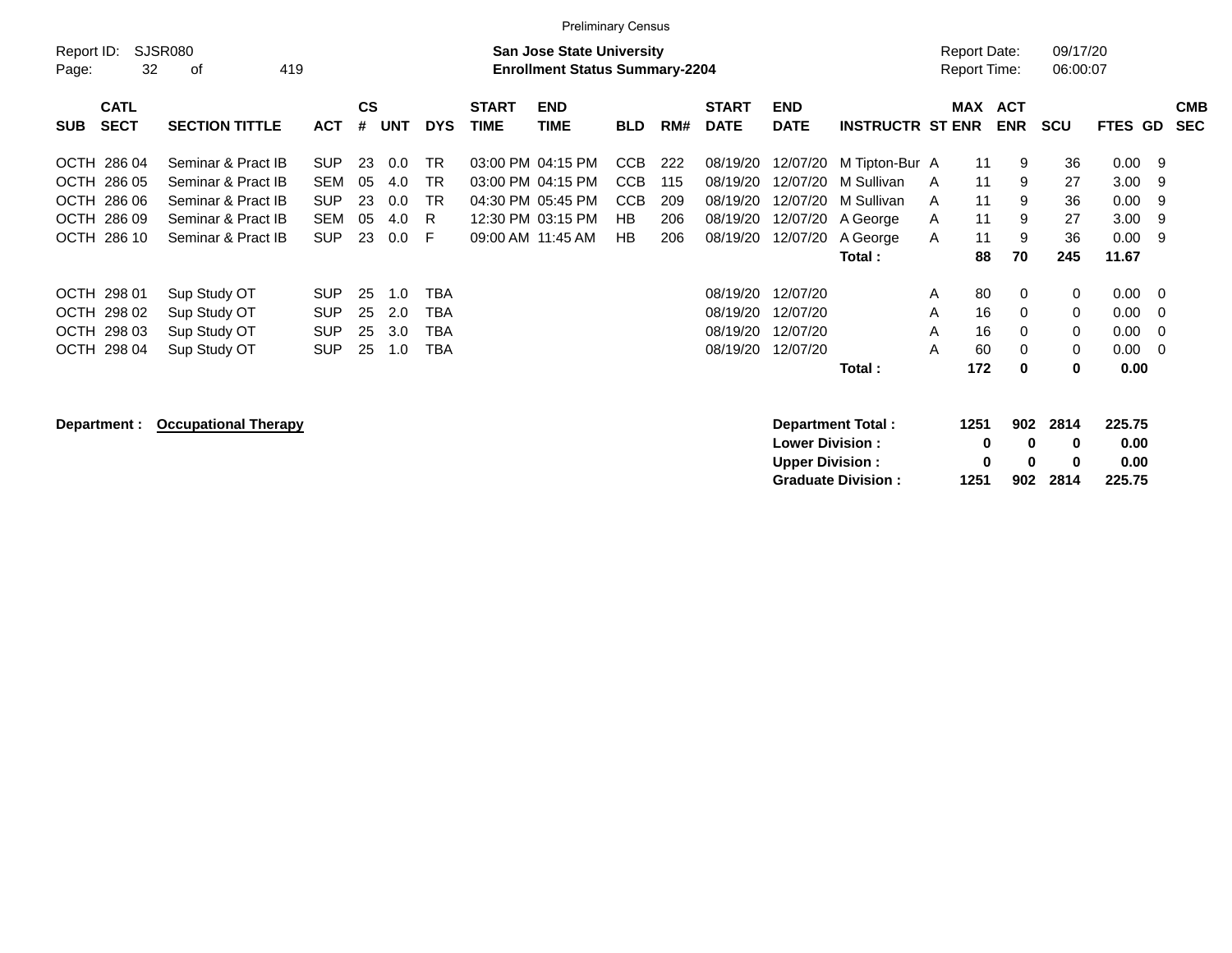|                     |                            |                                     |            |               |              |            |                             |                                                                           | <b>Preliminary Census</b> |             |                             |                           |                         |                                     |                               |                      |                        |                          |                          |
|---------------------|----------------------------|-------------------------------------|------------|---------------|--------------|------------|-----------------------------|---------------------------------------------------------------------------|---------------------------|-------------|-----------------------------|---------------------------|-------------------------|-------------------------------------|-------------------------------|----------------------|------------------------|--------------------------|--------------------------|
| Report ID:<br>Page: | 33                         | <b>SJSR080</b><br>419<br>of         |            |               |              |            |                             | <b>San Jose State University</b><br><b>Enrollment Status Summary-2204</b> |                           |             |                             |                           |                         | <b>Report Date:</b><br>Report Time: |                               | 09/17/20<br>06:00:07 |                        |                          |                          |
| <b>SUB</b>          | <b>CATL</b><br><b>SECT</b> | <b>SECTION TITTLE</b>               | <b>ACT</b> | $\mathsf{cs}$ | # UNT        | <b>DYS</b> | <b>START</b><br><b>TIME</b> | <b>END</b><br><b>TIME</b>                                                 | <b>BLD</b>                | RM#         | <b>START</b><br><b>DATE</b> | <b>END</b><br><b>DATE</b> | <b>INSTRUCTR ST ENR</b> |                                     | MAX ACT<br><b>ENR</b>         | <b>SCU</b>           | FTES GD                |                          | <b>CMB</b><br><b>SEC</b> |
| <b>College</b>      |                            | <b>Health &amp; Human Sciences</b>  |            |               |              |            |                             |                                                                           |                           |             |                             |                           |                         |                                     |                               |                      |                        |                          |                          |
|                     | Department :               | <b>Kinesiology</b>                  |            |               |              |            |                             |                                                                           |                           |             |                             |                           |                         |                                     |                               |                      |                        |                          |                          |
| KIN.                | 101                        | Adapted Phys Activit ACT 11 1.0 TBA |            |               |              |            |                             |                                                                           | <b>ON</b>                 | <b>LINE</b> |                             | 08/19/20 12/07/20         | S Delgado MeA<br>Total: |                                     | 5<br>7<br>5<br>$\overline{7}$ | 7<br>$\overline{7}$  | $0.47 \quad 0$<br>0.47 |                          |                          |
| <b>KIN</b>          | 2A 01                      | Begin Swimming                      | <b>ACT</b> |               | 1.0          |            |                             |                                                                           |                           |             |                             |                           |                         | X                                   | 0<br>0                        | 0                    | $0.00 \t 0$            |                          |                          |
| KIN                 | 2A 02                      | Begin Swimming                      | <b>ACT</b> | 11            | 1.0          | MW         |                             | 09:30 AM 10:20 AM                                                         | <b>SPXE 180</b>           |             |                             | 08/19/20 12/07/20 C May   |                         | Α<br>18                             | 17                            | 17                   | $1.13 \ 0$             |                          |                          |
| KIN                 | 2A 03                      | Begin Swimming                      | <b>ACT</b> |               | 1.0          |            |                             |                                                                           |                           |             |                             |                           |                         | X                                   | $\mathbf 0$<br>$\mathbf 0$    | 0                    | 0.00                   | $\overline{\mathbf{0}}$  |                          |
| KIN                 | 2A 04                      | Begin Swimming                      | <b>ACT</b> | 11            | 1.0          | <b>TR</b>  |                             | 09:30 AM 10:20 AM                                                         | <b>SPXE 180</b>           |             |                             | 08/19/20 12/07/20 K Bruga |                         | Α<br>18                             | 13                            | 13                   | 0.87                   | $\overline{\mathbf{0}}$  |                          |
| KIN                 | 2A 05                      | Begin Swimming                      | <b>ACT</b> | 11            | 1.0          | <b>TR</b>  |                             | 10:30 AM 11:20 AM                                                         | <b>SPXE 180</b>           |             |                             | 08/19/20 12/07/20 K Bruga |                         | Α<br>18                             | 12                            | 12                   | 0.80                   | $\overline{\mathbf{0}}$  |                          |
| KIN                 | 2A 06                      | Begin Swimming                      | <b>ACT</b> |               | 1.0          |            |                             |                                                                           |                           |             |                             |                           |                         | X                                   | $\mathbf 0$<br>$\Omega$       | 0                    | 0.00                   | $\overline{\phantom{0}}$ |                          |
| KIN                 | 2A 07                      | Begin Swimming                      | <b>ACT</b> |               | 1.0          |            |                             |                                                                           |                           |             |                             |                           |                         | X                                   | $\mathbf 0$<br>0              | 0                    | $0.00 \t 0$            |                          |                          |
|                     |                            |                                     |            |               |              |            |                             |                                                                           |                           |             |                             |                           | Total:                  | 54                                  | 42                            | 42                   | 2.80                   |                          |                          |
| <b>KIN</b>          | 2B 01                      | Inter Swimming                      | <b>ACT</b> | 11            | 1.0          | MW         |                             | 10:30 AM 11:20 AM                                                         | <b>SPXE 180</b>           |             |                             | 08/19/20 12/07/20         | C May                   | Α<br>10                             | 3                             | 3                    | $0.20 \ 0$             |                          |                          |
| KIN.                | 2B 02                      | Inter Swimming                      | <b>ACT</b> |               | 1.0          |            |                             |                                                                           |                           |             |                             |                           |                         | X                                   | 0<br>$\mathbf 0$              | 0                    | $0.00 \t 0$            |                          |                          |
|                     |                            |                                     |            |               |              |            |                             |                                                                           |                           |             |                             |                           | Total:                  | 10                                  | 3                             | 3                    | 0.20                   |                          |                          |
| <b>KIN</b>          | 2C 01                      | Adv Swim                            | <b>ACT</b> | -11           | 1.0          | МW         |                             | 10:30 AM 11:20 AM                                                         | <b>SPXE 180</b>           |             |                             | 08/19/20 12/07/20         | C May                   | Α                                   | 8<br>9                        | 9                    | $0.60 \quad 0$         |                          |                          |
|                     |                            |                                     |            |               |              |            |                             |                                                                           |                           |             |                             |                           | Total:                  |                                     | 8<br>9                        | 9                    | 0.60                   |                          |                          |
| <b>KIN</b>          | 301                        | <b>Water Polo</b>                   | <b>ACT</b> |               | 1.0          |            |                             |                                                                           |                           |             |                             |                           |                         | х                                   | 0<br>0                        | 0                    | $0.00 \t 0$            |                          |                          |
|                     |                            |                                     |            |               |              |            |                             |                                                                           |                           |             |                             |                           | Total:                  |                                     | $\mathbf 0$<br>$\mathbf 0$    | 0                    | 0.00                   |                          |                          |
| KIN                 | 801                        | Scuba Diving                        | <b>LEC</b> |               | 2.0          |            |                             |                                                                           |                           |             |                             |                           |                         | X                                   | 0<br>0                        | 0                    | $0.00 \t 0$            |                          |                          |
| KIN                 | 802                        | Scuba Diving                        | LAB        |               | 0.0          |            |                             |                                                                           |                           |             |                             |                           |                         | X                                   | 0<br>0                        | 0                    | $0.00 \t 0$            |                          |                          |
| KIN                 | 803                        | Scuba Diving                        | <b>LEC</b> |               | 2.0          |            |                             |                                                                           |                           |             |                             |                           |                         | X                                   | 0<br>0                        | 0                    | 0.00                   | 0                        |                          |
| KIN                 | 804                        | Scuba Diving                        | LAB        |               | 0.0          |            |                             |                                                                           |                           |             |                             |                           |                         | X                                   | 0<br>0                        | 0                    | 0.00                   | $\overline{\phantom{0}}$ |                          |
|                     |                            |                                     |            |               |              |            |                             |                                                                           |                           |             |                             |                           | Total:                  |                                     | 0<br>$\bf{0}$                 | 0                    | 0.00                   |                          |                          |
| <b>KIN</b>          | 9A 01                      | <b>Begin Sailing</b>                |            |               | ACT 11 1.0 W |            |                             | 12:30 PM 03:20 PM SPXE 180 08/19/20 12/07/20 S Reekie                     |                           |             |                             |                           |                         | Α<br>11                             | 10                            | 10                   | $0.67$ 0               |                          |                          |
|                     |                            |                                     |            |               |              |            |                             |                                                                           |                           |             |                             |                           | Total:                  |                                     | 11<br>10                      | 10                   | 0.67                   |                          |                          |
| KIN                 | 11A 01                     | <b>Begin Rowing</b>                 | ACT        |               | $1.0$        |            |                             |                                                                           |                           |             |                             |                           |                         | X                                   | 0<br>$\pmb{0}$                | 0                    | $0.00 \t 0$            |                          |                          |
|                     |                            |                                     |            |               |              |            |                             |                                                                           |                           |             |                             |                           | Total:                  |                                     | $\pmb{0}$<br>$\bf{0}$         | 0                    | 0.00                   |                          |                          |
| KIN                 | 13A 01                     | Begin Rugby                         | ACT        |               | $1.0$        |            |                             |                                                                           |                           |             |                             |                           |                         | X                                   | 0<br>0                        | 0                    | $0.00 \t 0$            |                          |                          |
|                     |                            |                                     |            |               |              |            |                             |                                                                           |                           |             |                             |                           | Total:                  |                                     | $\pmb{0}$<br>$\pmb{0}$        | 0                    | 0.00                   |                          |                          |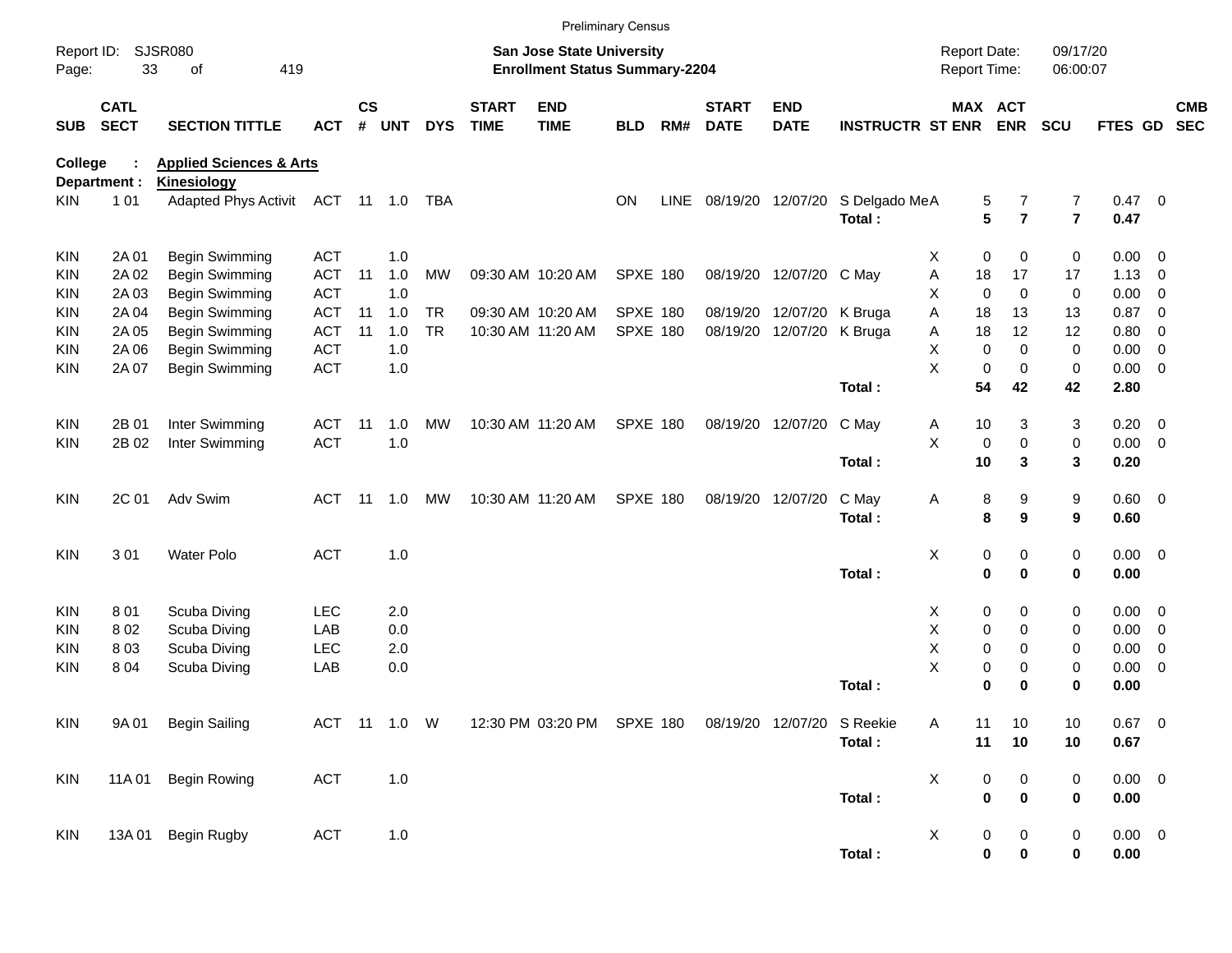|                     |                            |                       |               |                    |            |            |                             |                                                                    | <b>Preliminary Census</b> |             |                             |                                   |                         |   |                                     |             |                      |             |                         |            |
|---------------------|----------------------------|-----------------------|---------------|--------------------|------------|------------|-----------------------------|--------------------------------------------------------------------|---------------------------|-------------|-----------------------------|-----------------------------------|-------------------------|---|-------------------------------------|-------------|----------------------|-------------|-------------------------|------------|
| Report ID:<br>Page: | 34                         | SJSR080<br>419<br>οf  |               |                    |            |            |                             | San Jose State University<br><b>Enrollment Status Summary-2204</b> |                           |             |                             |                                   |                         |   | <b>Report Date:</b><br>Report Time: |             | 09/17/20<br>06:00:07 |             |                         |            |
| <b>SUB</b>          | <b>CATL</b><br><b>SECT</b> | <b>SECTION TITTLE</b> | <b>ACT</b>    | $\mathsf{cs}$<br># | <b>UNT</b> | <b>DYS</b> | <b>START</b><br><b>TIME</b> | <b>END</b><br><b>TIME</b>                                          | <b>BLD</b>                | RM#         | <b>START</b><br><b>DATE</b> | <b>END</b><br><b>DATE</b>         | <b>INSTRUCTR ST ENR</b> |   | MAX ACT                             | <b>ENR</b>  | <b>SCU</b>           | FTES GD SEC |                         | <b>CMB</b> |
| <b>KIN</b>          | 14A 01                     | Begin Volleyball      | ACT           | 11                 | 1.0        | MW         |                             | 12:30 PM 01:20 PM                                                  | <b>ON</b>                 | <b>LINE</b> | 08/19/20                    | 12/07/20                          | O Crespo                | A | 40                                  | 39          | 39                   | 2.60        | - 0                     |            |
| KIN                 | 14A 02                     | Begin Volleyball      | <b>ACT</b>    | 11                 | 1.0        | MW         |                             | 01:30 PM 02:20 PM                                                  | ΟN                        | LINE        | 08/19/20                    | 12/07/20                          | O Crespo                | Α | 40                                  | 39          | 39                   | 2.60        | 0                       |            |
| KIN                 | 14A 03                     | Begin Volleyball      | <b>ACT</b>    | 11                 | 1.0        | <b>TR</b>  |                             | 10:30 AM 11:20 AM                                                  | ON                        | LINE        | 08/19/20                    | 12/07/20                          | O Crespo                | Α | 40                                  | 40          | 40                   | 2.67        | 0                       |            |
| KIN                 | 14A 04                     | Begin Volleyball      | <b>ACT</b>    |                    | 1.0        |            |                             |                                                                    |                           |             |                             |                                   |                         | X | 0                                   | $\mathbf 0$ | 0                    | 0.00        | 0                       |            |
|                     |                            |                       |               |                    |            |            |                             |                                                                    |                           |             |                             |                                   | Total:                  |   | 120                                 | 118         | 118                  | 7.87        |                         |            |
| KIN                 | 14B 01                     | Inter Volleyball      | <b>ACT</b>    |                    | 1.0        |            |                             |                                                                    |                           |             |                             |                                   |                         | X | 0                                   | 0           | 0                    | 0.00        | $\overline{\mathbf{0}}$ |            |
| KIN                 | 14B 02                     | Inter Volleyball      | <b>ACT</b>    |                    | 1.0        |            |                             |                                                                    |                           |             |                             |                                   |                         | X | 0                                   | 0           | $\pmb{0}$            | 0.00        | - 0                     |            |
|                     |                            |                       |               |                    |            |            |                             |                                                                    |                           |             |                             |                                   | Total:                  |   | $\mathbf 0$                         | 0           | 0                    | 0.00        |                         |            |
| <b>KIN</b>          | 14C 01                     | Adv Volleyball        | <b>ACT</b>    |                    | 1.0        |            |                             |                                                                    |                           |             |                             |                                   |                         | X | 0                                   | 0           | 0                    | $0.00 \t 0$ |                         |            |
|                     |                            |                       |               |                    |            |            |                             |                                                                    |                           |             |                             |                                   | Total:                  |   | 0                                   | 0           | 0                    | 0.00        |                         |            |
| KIN                 | 15A 01                     | <b>Beg Basketball</b> | ACT           | 11                 | 1.0        | MW         |                             | 08:30 AM 09:20 AM                                                  | <b>YUH</b>                | 106         | 08/19/20                    | 12/07/20                          | S Butler                | A | 24                                  | 19          | 19                   | 1.27        | - 0                     |            |
| KIN                 | 15A 02                     | <b>Beg Basketball</b> | <b>ACT</b>    | 11                 | 1.0        | <b>TR</b>  |                             | 08:30 AM 09:20 AM                                                  | <b>YUH</b>                | 106         | 08/19/20                    | 12/07/20                          | A Lucero                | A | 24                                  | 16          | 16                   | 1.07        | 0                       |            |
| KIN                 | 15A 03                     | <b>Beg Basketball</b> | <b>ACT</b>    | 11                 | 1.0        | <b>TR</b>  |                             | 09:30 AM 10:20 AM                                                  | YUH                       | 106         | 08/19/20                    | 12/07/20                          | S Butler                | A | 24                                  | 14          | 14                   | 0.93        | 0                       |            |
| KIN                 | 15A 04                     | <b>Beg Basketball</b> | ACT           | 11                 | 1.0        | <b>TR</b>  |                             | 10:30 AM 11:20 AM                                                  | YUH                       | 106         | 08/19/20                    | 12/07/20                          | A Lucero                | A | 24                                  | 21          | 21                   | 1.40        | 0                       |            |
| KIN                 | 15A 05                     | <b>Beg Basketball</b> | <b>ACT</b>    | 11                 | 1.0        | <b>MW</b>  |                             | 10:30 AM 11:20 AM                                                  | YUH                       | 106         | 08/19/20                    | 12/07/20                          | S Butler                | A | 24                                  | 14          | 14                   | 0.93        | - 0                     |            |
|                     |                            |                       |               |                    |            |            |                             |                                                                    |                           |             |                             |                                   | Total:                  |   | 120                                 | 84          | 84                   | 5.60        |                         |            |
| <b>KIN</b>          | 15B 01                     | Int Basketball        | ACT           | 11                 | 1.0        | MW         |                             | 09:30 AM 10:20 AM                                                  | YUH                       | 106         |                             | 08/19/20 12/07/20                 | S Butler                | Α | 24                                  | 18          | 18                   | $1.20 \t 0$ |                         |            |
|                     |                            |                       |               |                    |            |            |                             |                                                                    |                           |             |                             |                                   | Total:                  |   | 24                                  | 18          | 18                   | 1.20        |                         |            |
| KIN                 | 18A 01                     | <b>Beg Handball</b>   | <b>ACT</b>    |                    | 1.0        |            |                             |                                                                    |                           |             |                             |                                   |                         | х | 0                                   | 0           | 0                    | $0.00 \t 0$ |                         |            |
|                     |                            |                       |               |                    |            |            |                             |                                                                    |                           |             |                             |                                   | Total:                  |   | 0                                   | 0           | 0                    | 0.00        |                         |            |
| <b>KIN</b>          | 18B 01                     | Inter Handball        | <b>ACT</b>    |                    | 1.0        |            |                             |                                                                    |                           |             |                             |                                   |                         | х | 0                                   | 0           | 0                    | 0.00 0      |                         |            |
|                     |                            |                       |               |                    |            |            |                             |                                                                    |                           |             |                             |                                   | Total:                  |   | $\bf{0}$                            | 0           | 0                    | 0.00        |                         |            |
| KIN                 | 19A 01                     | <b>Begin Soccer</b>   | ACT           | -11                | 1.0        | W          |                             | 09:30 AM 11:20 AM                                                  | YUH                       | 106         |                             | 08/19/20 12/07/20                 | M Behler                | A | 30                                  | 28          | 28                   | 1.87        | $\overline{\mathbf{0}}$ |            |
| <b>KIN</b>          |                            | 19A 02 Begin Soccer   | ACT 11 1.0 T  |                    |            |            |                             | 08:30 AM 10:20 AM YUH 106                                          |                           |             |                             | 08/19/20 12/07/20                 | M Behler                | Α | 30                                  | 24          | 24                   | $1.60 \t 0$ |                         |            |
|                     |                            |                       |               |                    |            |            |                             |                                                                    |                           |             |                             |                                   | Total:                  |   | 60                                  | 52          | 52                   | 3.47        |                         |            |
| KIN                 |                            | 19B 01 Int Soccer     | ACT 11 1.0 T  |                    |            |            |                             | 10:30 AM 12:20 PM YUH 106                                          |                           |             |                             | 08/19/20 12/07/20                 | M Behler                | A | 30                                  | 24          | 24                   | $1.62$ 1    |                         |            |
|                     |                            |                       |               |                    |            |            |                             |                                                                    |                           |             |                             |                                   | Total:                  |   | 30                                  | 24          | 24                   | 1.62        |                         |            |
| KIN                 | 20A 01                     | Begin Badminton       | ACT 11 1.0 MW |                    |            |            |                             | 08:30 AM 09:20 AM                                                  |                           |             |                             | SPXC 107B 08/19/20 12/07/20 L Cai |                         | A | 24                                  | 19          | 19                   | $1.27 \t 0$ |                         |            |
| <b>KIN</b>          | 20A 02                     | Begin Badminton       | ACT 11 1.0 MW |                    |            |            |                             | 09:30 AM 10:20 AM                                                  |                           |             |                             | SPXC 107B 08/19/20 12/07/20 L Cai |                         | A | 24                                  | 24          | 24                   | 1.60 0      |                         |            |
| KIN                 | 20A 03                     | Begin Badminton       | ACT 11 1.0 TR |                    |            |            |                             | 08:30 AM 09:20 AM                                                  |                           |             |                             | SPXC 107B 08/19/20 12/07/20 L Cai |                         | A | 24                                  | 24          | 24                   | 1.60 0      |                         |            |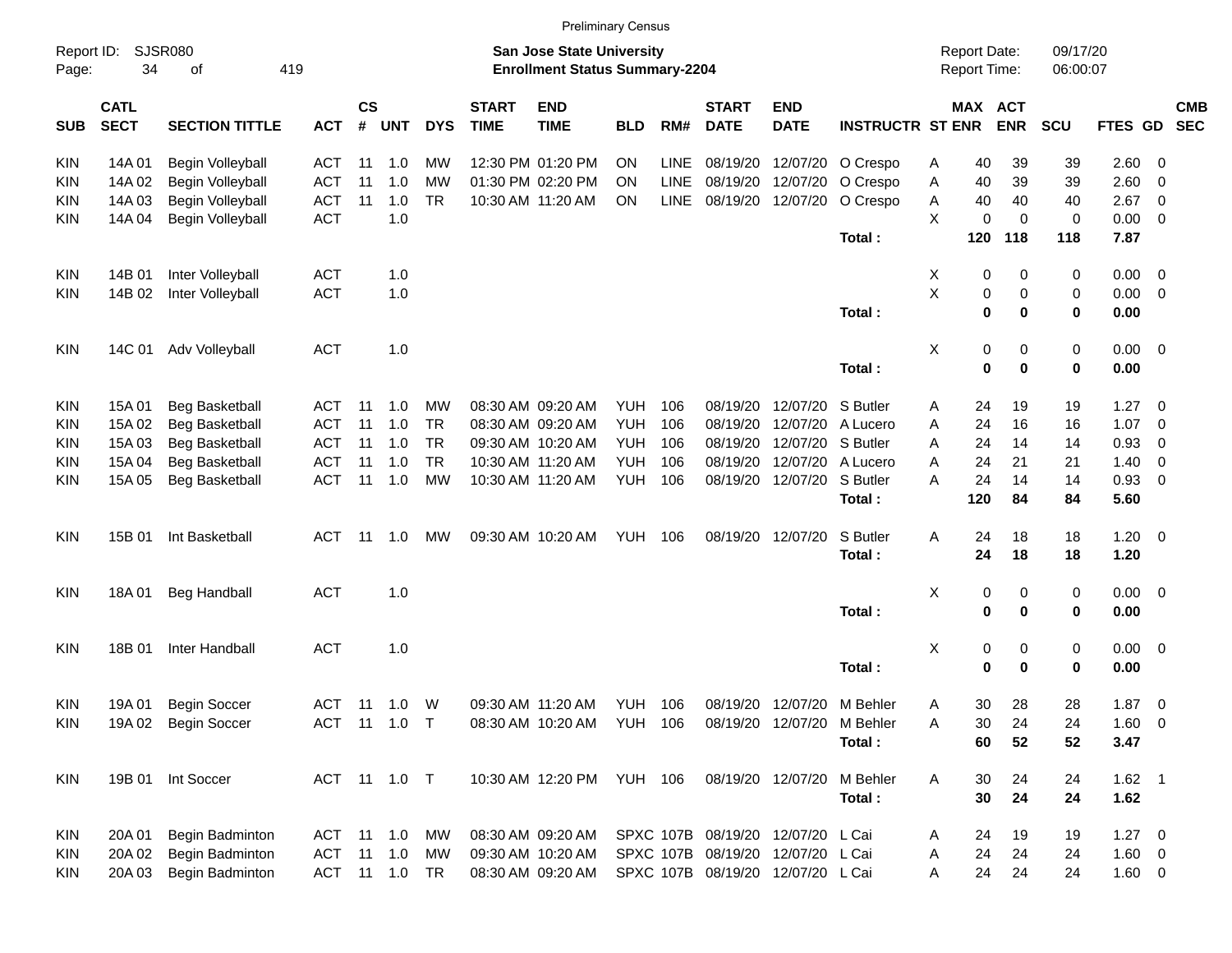|                                        |                            |                                                                      |                                        |                       |                                |            |                             |                                                                    | <b>Preliminary Census</b> |            |                             |                                                |                                     |                                            |                                      |                      |                                           |            |
|----------------------------------------|----------------------------|----------------------------------------------------------------------|----------------------------------------|-----------------------|--------------------------------|------------|-----------------------------|--------------------------------------------------------------------|---------------------------|------------|-----------------------------|------------------------------------------------|-------------------------------------|--------------------------------------------|--------------------------------------|----------------------|-------------------------------------------|------------|
| Page:                                  | Report ID: SJSR080<br>35   | 419<br>of                                                            |                                        |                       |                                |            |                             | San Jose State University<br><b>Enrollment Status Summary-2204</b> |                           |            |                             |                                                |                                     | <b>Report Date:</b><br><b>Report Time:</b> |                                      | 09/17/20<br>06:00:07 |                                           |            |
| <b>SUB</b>                             | <b>CATL</b><br><b>SECT</b> | <b>SECTION TITTLE</b>                                                | <b>ACT</b>                             | $\mathsf{cs}$<br>$\#$ | <b>UNT</b>                     | <b>DYS</b> | <b>START</b><br><b>TIME</b> | <b>END</b><br><b>TIME</b>                                          | <b>BLD</b>                | RM#        | <b>START</b><br><b>DATE</b> | <b>END</b><br><b>DATE</b>                      | <b>INSTRUCTR ST ENR</b>             |                                            | MAX ACT<br><b>ENR</b>                | SCU                  | FTES GD SEC                               | <b>CMB</b> |
| <b>KIN</b>                             | 20A 04                     | Begin Badminton                                                      | ACT                                    |                       | 11  1.0  TR                    |            |                             | 09:30 AM 10:20 AM                                                  |                           |            | SPXC 107B 08/19/20 12/07/20 |                                                | L Cai<br>Total:                     | Α<br>24<br>96                              | 23<br>90                             | 23<br>90             | $1.53 \t 0$<br>6.00                       |            |
| <b>KIN</b>                             | 20B 01                     | Inter Badminton                                                      |                                        |                       | ACT 11 1.0 F                   |            |                             | 08:30 AM 10:20 AM                                                  |                           |            | SPXC 107B 08/19/20 12/07/20 |                                                | L Cai<br>Total:                     | 12<br>Α<br>12                              | 8<br>8                               | 8<br>8               | 0.53 0<br>0.53                            |            |
| <b>KIN</b>                             | 20C 01                     | Adv Badminton                                                        |                                        |                       | ACT 11 1.0 F                   |            |                             | 08:30 AM 10:20 AM                                                  |                           |            | SPXC 107B 08/19/20 12/07/20 |                                                | L Cai<br>Total:                     | 12<br>Α<br>12                              | 5<br>5                               | 5<br>5               | 0.33 0<br>0.33                            |            |
| <b>KIN</b><br><b>KIN</b>               | 21A 01<br>21A 02           | <b>Begin Tennis</b><br><b>Begin Tennis</b>                           | ACT<br><b>ACT</b>                      | 11                    | 1.0<br>11 1.0 T                | M          |                             | 01:30 PM 03:20 PM<br>01:30 PM 03:20 PM                             | <b>YUH</b><br>YUH         | 106<br>106 |                             | 08/19/20 12/07/20<br>08/19/20 12/07/20         | R Mougin<br>A Nguyen-ChuA<br>Total: | 25<br>A<br>25<br>50                        | 22<br>21<br>43                       | 22<br>21<br>43       | $1.47 \quad 0$<br>$1.40 \ 0$<br>2.87      |            |
| <b>KIN</b>                             | 21B 01                     | Inter Tennis                                                         |                                        |                       | ACT 11 1.0 W                   |            |                             | 01:30 PM 03:20 PM                                                  | <b>YUH 106</b>            |            |                             | 08/19/20 12/07/20                              | A Nguyen-ChuA<br>Total:             | 25<br>25                                   | 13<br>13                             | 13<br>13             | $0.87$ 0<br>0.87                          |            |
| <b>KIN</b><br><b>KIN</b>               | 23A 01<br>23A 02           | <b>Begin Archery</b><br><b>Begin Archery</b>                         | <b>ACT</b><br><b>ACT</b>               |                       | 1.0<br>1.0                     |            |                             |                                                                    |                           |            |                             |                                                |                                     | х<br>X                                     | 0<br>0<br>0<br>0                     | 0<br>0               | $0.00 \t 0$<br>$0.00 \t 0$                |            |
| <b>KIN</b>                             | 23B 01                     | Inter Archery                                                        | <b>ACT</b>                             |                       | 1.0                            |            |                             |                                                                    |                           |            |                             |                                                | Total:                              | $\mathbf{0}$<br>X                          | $\bf{0}$<br>0<br>0                   | 0<br>0               | 0.00<br>$0.00 \t 0$                       |            |
| <b>KIN</b>                             | 24A 01                     | <b>Begin Bowling</b>                                                 | <b>ACT</b>                             |                       | 1.0                            |            |                             |                                                                    |                           |            |                             |                                                | Total:                              | $\mathbf 0$<br>Х                           | $\bf{0}$<br>0<br>0                   | 0<br>0               | 0.00<br>$0.00 \t 0$                       |            |
| <b>KIN</b><br><b>KIN</b><br><b>KIN</b> | 24A 02<br>24A 03<br>24A 04 | <b>Begin Bowling</b><br><b>Begin Bowling</b><br><b>Begin Bowling</b> | <b>ACT</b><br><b>ACT</b><br><b>ACT</b> |                       | 1.0<br>1.0<br>1.0              |            |                             |                                                                    |                           |            |                             |                                                |                                     | Χ<br>X<br>Χ                                | $\mathbf 0$<br>0<br>0<br>0<br>0<br>0 | 0<br>0<br>0          | $0.00 \t 0$<br>$0.00 \t 0$<br>$0.00 \t 0$ |            |
| KIN                                    | 24A 05                     | <b>Begin Bowling</b>                                                 | <b>ACT</b>                             |                       | 1.0                            |            |                             |                                                                    |                           |            |                             |                                                | Total:                              | X<br>$\mathbf 0$                           | $\pmb{0}$<br>0<br>$\bf{0}$           | 0<br>0               | $0.00 \t 0$<br>0.00                       |            |
| <b>KIN</b>                             |                            | 24B 01 Inter Bowling                                                 | <b>ACT</b>                             |                       | 1.0                            |            |                             |                                                                    |                           |            |                             |                                                | Total:                              | х<br>0                                     | 0<br>0<br>$\bf{0}$                   | 0<br>0               | $0.00 \t 0$<br>0.00                       |            |
| <b>KIN</b><br><b>KIN</b>               | 25A 01<br>25A 02           | Begin Golf<br>Begin Golf                                             |                                        |                       | ACT 11 1.0 TR<br>ACT 11 1.0 TR |            |                             | 09:30 AM 10:20 AM<br>11:30 AM 12:20 PM                             | <b>YUH 106</b><br>YUH     | 106        |                             | 08/19/20 12/07/20<br>08/19/20 12/07/20 D Allio | D Allio                             | 25<br>A<br>25<br>Α                         | 20<br>19                             | 20<br>19             | $1.33 \ 0$<br>$1.27 \t 0$                 |            |
| <b>KIN</b>                             | 25A 03                     | Begin Golf                                                           |                                        |                       | ACT 11 1.0 M                   |            |                             | 09:30 AM 11:20 AM                                                  | <b>YUH 106</b>            |            |                             | 08/19/20 12/07/20                              | M Behler<br>Total:                  | 25<br>A<br>75                              | 25<br>64                             | 25<br>64             | $1.67$ 0<br>4.27                          |            |
| KIN                                    | 25B 01                     | Intermediate Golf                                                    |                                        |                       | ACT 11 1.0 TR                  |            |                             | 10:30 AM 11:20 AM YUH 106                                          |                           |            |                             | 08/19/20 12/07/20 D Allio                      |                                     | 25<br>A                                    | 16                                   | 16                   | $1.07 \t 0$                               |            |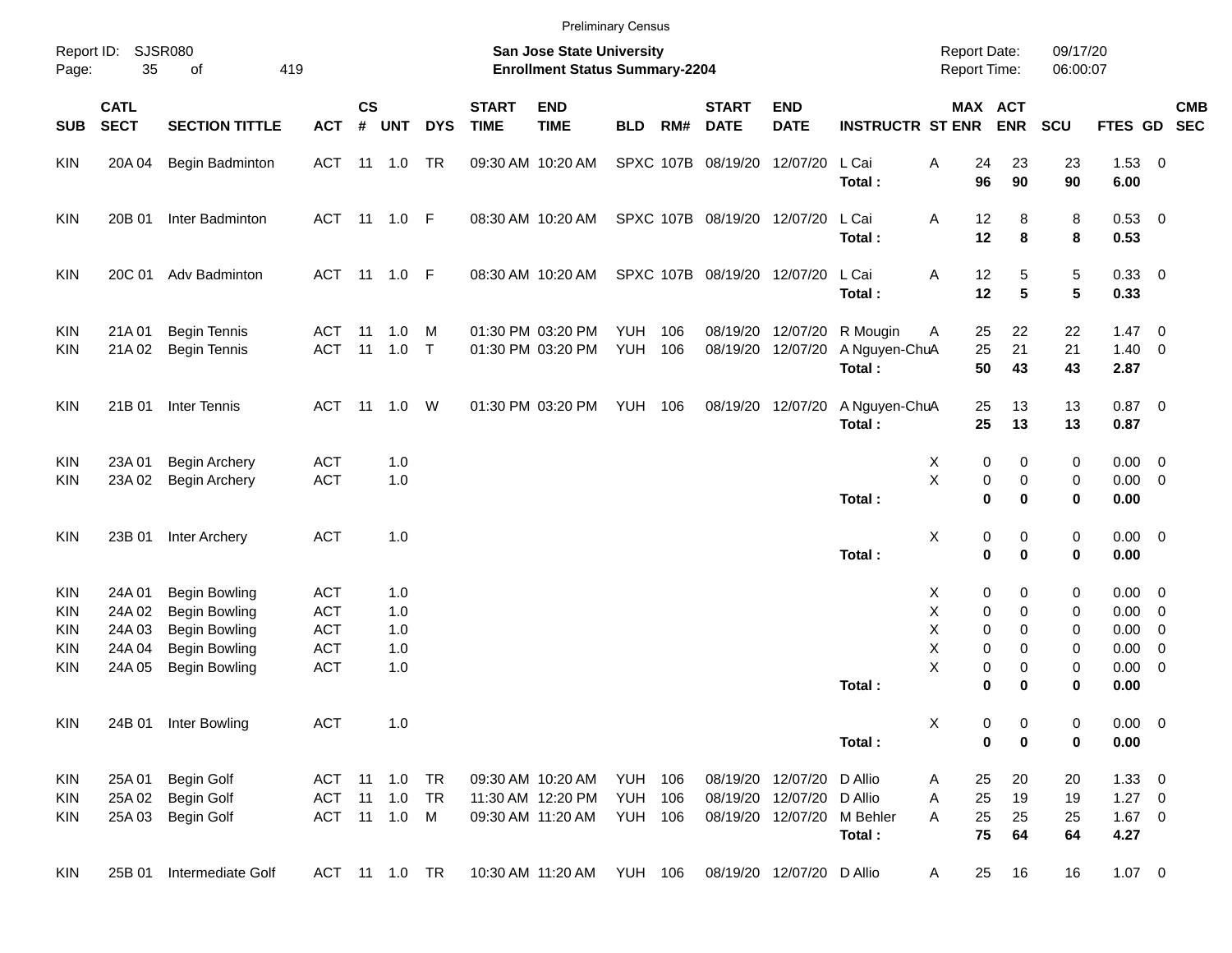|                     |                            |                           |            |                         |                |            |                             |                                                                    | <b>Preliminary Census</b> |             |                             |                               |                              |   |                                     |            |                      |                |                          |                          |
|---------------------|----------------------------|---------------------------|------------|-------------------------|----------------|------------|-----------------------------|--------------------------------------------------------------------|---------------------------|-------------|-----------------------------|-------------------------------|------------------------------|---|-------------------------------------|------------|----------------------|----------------|--------------------------|--------------------------|
| Report ID:<br>Page: | 36                         | SJSR080<br>419<br>of      |            |                         |                |            |                             | San Jose State University<br><b>Enrollment Status Summary-2204</b> |                           |             |                             |                               |                              |   | <b>Report Date:</b><br>Report Time: |            | 09/17/20<br>06:00:07 |                |                          |                          |
| <b>SUB</b>          | <b>CATL</b><br><b>SECT</b> | <b>SECTION TITTLE</b>     | <b>ACT</b> | <b>CS</b><br>$\pmb{\#}$ | <b>UNT</b>     | <b>DYS</b> | <b>START</b><br><b>TIME</b> | <b>END</b><br><b>TIME</b>                                          | <b>BLD</b>                | RM#         | <b>START</b><br><b>DATE</b> | <b>END</b><br><b>DATE</b>     | <b>INSTRUCTR ST ENR</b>      |   | MAX ACT                             | <b>ENR</b> | <b>SCU</b>           | FTES GD        |                          | <b>CMB</b><br><b>SEC</b> |
|                     |                            |                           |            |                         |                |            |                             |                                                                    |                           |             |                             |                               | Total:                       |   | 25                                  | 16         | 16                   | 1.07           |                          |                          |
| <b>KIN</b>          | 27A 01                     | <b>Begin Table Tennis</b> | ACT        | 11                      | 1.0            | MW         |                             | 08:30 AM 09:20 AM                                                  |                           |             | SPXC 107A 08/19/20 12/07/20 |                               | G Chen                       | A | 40                                  | 28         | 28                   | 1.87           | $\overline{0}$           |                          |
| KIN                 | 27A 02                     | Begin Table Tennis        | <b>ACT</b> | 11                      | 1.0            | МW         |                             | 09:30 AM 10:20 AM                                                  |                           | SPXC 107A   | 08/19/20                    | 12/07/20                      | G Chen                       | Α | 40                                  | 33         | 33                   | 2.20           | 0                        |                          |
| KIN                 | 27A 03                     | Begin Table Tennis        | <b>ACT</b> | 11                      | 1.0            | МW         |                             | 10:30 AM 11:20 AM                                                  |                           |             | SPXC 107A 08/19/20 12/07/20 |                               | L Cai                        | A | 40                                  | 20         | 20                   | 1.33           | $\mathbf 0$              |                          |
| KIN                 | 27A 04                     | Begin Table Tennis        | <b>ACT</b> | 11                      | 1.0            | F          |                             | 10:30 AM 12:20 PM                                                  |                           |             | SPXC 107A 08/19/20 12/07/20 |                               | L Cai                        | A | 40                                  | 37         | 37                   | 2.47           | $\overline{\mathbf{0}}$  |                          |
|                     |                            |                           |            |                         |                |            |                             |                                                                    |                           |             |                             |                               | Total :                      |   | 160                                 | 118        | 118                  | 7.87           |                          |                          |
| KIN                 | 28A 01                     | <b>Beg Gymnastics</b>     | <b>ACT</b> |                         | 1.0            |            |                             |                                                                    |                           |             |                             |                               |                              | X | 0                                   | 0          | 0                    | 0.00           | $\overline{\mathbf{0}}$  |                          |
| KIN                 | 28A 02                     | <b>Beg Gymnastics</b>     | <b>ACT</b> |                         | 1.0            |            |                             |                                                                    |                           |             |                             |                               |                              | X | $\pmb{0}$                           | 0          | 0                    | 0.00           | $\overline{\mathbf{0}}$  |                          |
|                     |                            |                           |            |                         |                |            |                             |                                                                    |                           |             |                             |                               | Total:                       |   | $\mathbf 0$                         | 0          | 0                    | 0.00           |                          |                          |
| <b>KIN</b>          | 29 01                      | Cardio Kickboxing         | ACT        | 11                      | 1.0            | TBA        |                             |                                                                    | <b>ON</b>                 | LINE        |                             | 08/19/20 12/07/20             | F Ghiasvand A                |   | 30                                  | 30         | 30                   | 2.00           | $\overline{\mathbf{0}}$  |                          |
| KIN                 | 29 02                      | Cardio Kickboxing         | <b>ACT</b> | 11                      | 1.0            | <b>TBA</b> |                             |                                                                    | ON                        | LINE        |                             | 08/19/20 12/07/20             | A Ayers                      | A | 30                                  | 29         | 29                   | 1.95           | -1                       |                          |
| KIN                 | 29 03                      | Cardio Kickboxing         | <b>ACT</b> |                         | 1.0            |            |                             |                                                                    |                           |             |                             |                               |                              | X | 0                                   | 0          | 0                    | 0.00           | $\mathbf 0$              |                          |
| KIN                 | 29 04                      | Cardio Kickboxing         | <b>ACT</b> | 11                      | 1.0            | TBA        |                             |                                                                    | ON                        | <b>LINE</b> |                             | 08/19/20 12/07/20             | F Ghiasvand                  | A | 30                                  | 30         | 30                   | 2.00           | 0                        |                          |
| KIN                 | 29 05                      | Cardio Kickboxing         | <b>ACT</b> | 11                      | 1.0            | <b>TBA</b> |                             |                                                                    | ON                        | <b>LINE</b> |                             | 08/19/20 12/07/20             | F Ghiasvand A                |   | 30                                  | 29         | 29                   | 1.93           | $\mathbf 0$              |                          |
|                     |                            |                           |            |                         |                |            |                             |                                                                    |                           |             |                             |                               | Total:                       |   | 120                                 | 118        | 118                  | 7.88           |                          |                          |
| <b>KIN</b>          | 30 01                      | Pilates                   | ACT.       | -11                     | 1.0            | TBA        |                             |                                                                    | <b>ON</b>                 | LINE        |                             | 08/19/20 12/07/20             | J Linafelter                 | A | 30                                  | 31         | 31                   | 2.07           | $\overline{\phantom{0}}$ |                          |
| KIN                 | 30 02                      | Pilates                   | <b>ACT</b> | 11                      | 1.0            | <b>TBA</b> |                             |                                                                    | <b>ON</b>                 | LINE        | 08/19/20                    | 12/07/20                      | J Linafelter                 | A | 30                                  | 30         | 30                   | 2.00           | $\mathbf 0$              |                          |
| KIN                 | 30 03                      | Pilates                   | <b>ACT</b> | 11                      | 1.0            | TBA        |                             |                                                                    | <b>ON</b>                 | LINE        | 08/19/20                    | 12/07/20                      | J Linafelter                 | A | 30                                  | 29         | 29                   | 1.93           | 0                        |                          |
| KIN                 | 30 04                      | Pilates                   | <b>ACT</b> | 11                      | 1.0            | <b>TBA</b> |                             |                                                                    | ON                        | <b>LINE</b> | 08/19/20                    | 12/07/20                      | J Linafelter                 | A | 30                                  | 30         | 30                   | 2.00           | $\mathbf 0$              |                          |
| KIN                 | 30 05                      | Pilates                   | <b>ACT</b> | 11                      | 1.0            | <b>TBA</b> |                             |                                                                    | ON                        | LINE        |                             | 08/19/20 12/07/20             | J Linafelter                 | A | 30                                  | 31         | 31                   | 2.07           | $\mathbf 0$              |                          |
| <b>KIN</b>          | 30 06                      | <b>Pilates</b>            | <b>ACT</b> | 11                      | 1.0            | <b>TBA</b> |                             |                                                                    | ΟN                        | <b>LINE</b> |                             | 08/19/20 12/07/20             | A Batt                       | A | 30                                  | 40         | 40                   | 2.67           | $\overline{\mathbf{0}}$  |                          |
|                     |                            |                           |            |                         |                |            |                             |                                                                    |                           |             |                             |                               | Total :                      |   | 180                                 | 191        | 191                  | 12.73          |                          |                          |
| <b>KIN</b>          | 31 01                      | <b>Body Sculpting</b>     | <b>ACT</b> | -11                     | 1.0            | TBA        |                             |                                                                    | <b>ON</b>                 | LINE        |                             | 08/19/20 12/07/20             | C Carrillo                   | Α | 50                                  | 50         | 50                   | 3.33           | $\overline{\mathbf{0}}$  |                          |
| KIN                 | 31 02                      | <b>Body Sculpting</b>     | ACT        | 11                      | 1.0            | <b>TBA</b> |                             |                                                                    | <b>ON</b>                 | LINE        | 08/19/20                    | 12/07/20                      | A Batt                       | A | 50                                  | 49         | 49                   | 3.27           | 0                        |                          |
| <b>KIN</b>          | 31 03                      | <b>Body Sculpting</b>     | <b>ACT</b> | 11                      | 1.0            | TBA        |                             |                                                                    | <b>ON</b>                 | <b>LINE</b> |                             |                               | 08/19/20 12/07/20 A Dietrich | A | 50                                  | 50         | 50                   | 3.33           | 0                        |                          |
| KIN                 | 31 04                      | <b>Body Sculpting</b>     | ACT 11 1.0 |                         |                | <b>TBA</b> |                             |                                                                    | <b>ON</b>                 |             |                             | LINE 08/19/20 12/07/20 A Batt |                              | Α | 50                                  | 53         | 53                   | $3.53 \ 0$     |                          |                          |
| <b>KIN</b>          | 31 05                      | <b>Body Sculpting</b>     | <b>ACT</b> |                         | $11 \quad 1.0$ | TBA        |                             |                                                                    | ON                        | LINE        |                             |                               | 08/19/20 12/07/20 A Dietrich | Α | 50                                  | 49         | 49                   | $3.27$ 0       |                          |                          |
| <b>KIN</b>          | 31 06                      | <b>Body Sculpting</b>     |            |                         | ACT 11 1.0 TBA |            |                             |                                                                    | ON                        |             |                             | LINE 08/19/20 12/07/20 A Batt |                              | A | 50                                  | 53         | 53                   | $3.53 \ 0$     |                          |                          |
|                     |                            |                           |            |                         |                |            |                             |                                                                    |                           |             |                             |                               | Total:                       |   | 300                                 | 304        | 304                  | 20.27          |                          |                          |
| KIN                 | 32 01                      | Aerobics                  | ACT 11 1.0 |                         |                | TBA        |                             |                                                                    | <b>ON</b>                 |             |                             | LINE 08/19/20 12/07/20 A Batt |                              | A | 50                                  | 55         | 55                   | $3.67$ 0       |                          |                          |
| KIN                 | 32 02                      | Aerobics                  | ACT 11 1.0 |                         |                | TBA        |                             |                                                                    | ON                        |             |                             | LINE 08/19/20 12/07/20 A Batt |                              | A | 50                                  | 53         | 53                   | $3.53 \ 0$     |                          |                          |
| <b>KIN</b>          | 32 03                      | Aerobics                  |            |                         | ACT 11 1.0 TBA |            |                             |                                                                    | <b>ON</b>                 |             |                             | LINE 08/19/20 12/07/20 A Batt |                              | A | 50                                  | 56         | 56                   | $3.73 \quad 0$ |                          |                          |
|                     |                            |                           |            |                         |                |            |                             |                                                                    |                           |             |                             |                               | Total:                       |   |                                     | 150 164    | 164                  | 10.93          |                          |                          |
|                     |                            |                           |            |                         |                |            |                             |                                                                    |                           |             |                             |                               |                              |   |                                     |            |                      |                |                          |                          |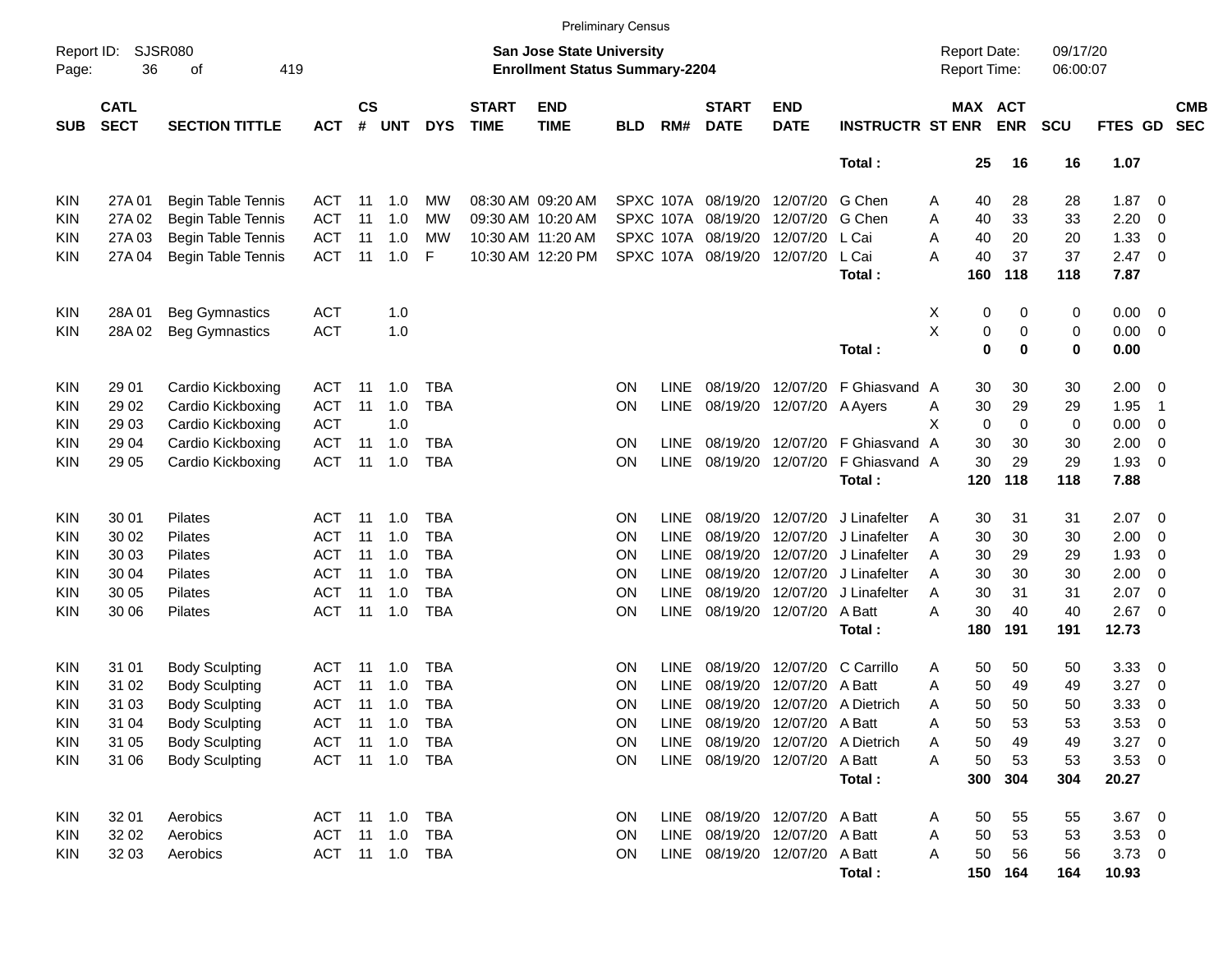|                     |                            |                        |            |                    |                |            |                             | <b>Preliminary Census</b>                                                 |            |             |                                |                           |                         |   |                                            |            |                      |              |                          |                          |
|---------------------|----------------------------|------------------------|------------|--------------------|----------------|------------|-----------------------------|---------------------------------------------------------------------------|------------|-------------|--------------------------------|---------------------------|-------------------------|---|--------------------------------------------|------------|----------------------|--------------|--------------------------|--------------------------|
| Report ID:<br>Page: | 37                         | SJSR080<br>419<br>οf   |            |                    |                |            |                             | <b>San Jose State University</b><br><b>Enrollment Status Summary-2204</b> |            |             |                                |                           |                         |   | <b>Report Date:</b><br><b>Report Time:</b> |            | 09/17/20<br>06:00:07 |              |                          |                          |
| <b>SUB</b>          | <b>CATL</b><br><b>SECT</b> | <b>SECTION TITTLE</b>  | <b>ACT</b> | $\mathsf{cs}$<br># | <b>UNT</b>     | <b>DYS</b> | <b>START</b><br><b>TIME</b> | <b>END</b><br><b>TIME</b>                                                 | <b>BLD</b> | RM#         | <b>START</b><br><b>DATE</b>    | <b>END</b><br><b>DATE</b> | <b>INSTRUCTR ST ENR</b> |   | MAX ACT                                    | <b>ENR</b> | <b>SCU</b>           | FTES GD      |                          | <b>CMB</b><br><b>SEC</b> |
| <b>KIN</b>          | 34 01                      | <b>Step Training</b>   | <b>ACT</b> | -11                | 1.0            | TBA        |                             |                                                                           | <b>ON</b>  | <b>LINE</b> | 08/19/20                       | 12/07/20                  | A Batt                  | A | 50                                         | 53         | 53                   | 3.53         | $\overline{0}$           |                          |
| KIN.                | 34 02                      | <b>Step Training</b>   | <b>ACT</b> | -11                | 1.0            | <b>TBA</b> |                             |                                                                           | <b>ON</b>  | <b>LINE</b> | 08/19/20                       | 12/07/20                  | A Batt<br>Total:        | A | 50<br>100                                  | 52<br>105  | 52<br>105            | 3.47<br>7.00 | $\overline{0}$           |                          |
| <b>KIN</b>          | 35A 01                     | Begin Wt Training      | ACT        | -11                | 1.0            | МW         |                             | 08:30 AM 09:20 AM                                                         | YUH        | 126         | 08/19/20                       | 12/07/20                  | R MontgomeryA           |   | 32                                         | 28         | 28                   | 1.87         | 0                        |                          |
| KIN                 | 35A 02                     | Begin Wt Training      | <b>ACT</b> | 11                 | 1.0            | <b>TR</b>  |                             | 07:30 AM 08:20 AM                                                         | <b>YUH</b> | 126         | 08/19/20                       | 12/07/20                  | S Butler                | A | 32                                         | 23         | 23                   | 1.53         | $\mathbf 0$              |                          |
| KIN                 | 35A03                      | Begin Wt Training      | <b>ACT</b> | 11                 | 1.0            | <b>TR</b>  |                             | 08:30 AM 09:20 AM                                                         | <b>YUH</b> | 126         | 08/19/20                       | 12/07/20                  | S Butler                | A | 32                                         | 20         | 20                   | 1.33         | $\mathbf 0$              |                          |
| KIN                 | 35A 04                     | Begin Wt Training      | <b>ACT</b> | 11                 | 1.0            | <b>TR</b>  |                             | 10:30 AM 11:20 AM                                                         | <b>YUH</b> | 126         | 08/19/20                       | 12/07/20                  | S Butler                | A | 32                                         | 18         | 18                   | 1.20         | $\mathbf 0$              |                          |
| KIN                 | 35A 05                     | Begin Wt Training      | <b>ACT</b> | 11                 | 1.0            | <b>TR</b>  |                             | 03:30 PM 04:20 PM                                                         | <b>YUH</b> | 126         | 08/19/20                       | 12/07/20                  | L Pate                  | A | 32                                         | 28         | 28                   | 1.87         | $\overline{0}$           |                          |
| KIN.                | 35A 06                     | Begin Wt Training      | <b>ACT</b> | 11                 | 1.0            | МW         |                             | 01:30 PM 02:20 PM                                                         | <b>YUH</b> | 126         | 08/19/20                       | 12/07/20                  | A Lucero                | A | 32                                         | 28         | 28                   | 1.87         | $\mathbf 0$              |                          |
| KIN                 | 35A 07                     | Begin Wt Training      | <b>ACT</b> | 11                 | 1.0            | МW         |                             | 03:30 PM 04:20 PM                                                         | <b>YUH</b> | 126         | 08/19/20                       | 12/07/20                  | C May                   | A | 32                                         | 28         | 28                   | 1.87         | $\overline{0}$           |                          |
| KIN                 | 35A 08                     | Begin Wt Training      | <b>ACT</b> | 11                 | 1.0            | <b>TR</b>  |                             | 02:30 PM 03:20 PM                                                         | <b>YUH</b> | 126         | 08/19/20                       | 12/07/20                  | L Pate                  | A | 32                                         | 22         | 22                   | 1.47         | $\overline{0}$           |                          |
| KIN.                | 35A09                      | Begin Wt Training      | <b>ACT</b> | 11                 | 1.0            | <b>MW</b>  |                             | 02:30 PM 03:20 PM                                                         | <b>YUH</b> | 126         | 08/19/20                       | 12/07/20                  | C May                   | A | 32                                         | 21         | 21                   | 1.42         | $\overline{\phantom{0}}$ |                          |
| KIN                 | 35A 10                     | Begin Wt Training      | <b>ACT</b> | 11                 | 1.0            | МW         |                             | 12:30 PM 01:20 PM                                                         | <b>YUH</b> | 126         | 08/19/20                       | 12/07/20                  | M Tsuruike              | A | 32                                         | 19         | 19                   | 1.27         | $\overline{0}$           |                          |
| KIN                 | 35A 11                     | Begin Wt Training      | <b>ACT</b> | 11                 | 1.0            | <b>TR</b>  |                             | 12:30 PM 01:20 PM                                                         | <b>YUH</b> | 126         | 08/19/20                       | 12/07/20                  | L Pate                  | Α | 32                                         | 31         | 31                   | 2.07         | $\overline{0}$           |                          |
| KIN                 | 35A 12                     | Begin Wt Training      | <b>ACT</b> | 11                 | 1.0            | <b>MW</b>  |                             | 10:30 AM 11:20 AM                                                         | <b>YUH</b> | 126         | 08/19/20                       | 12/07/20                  | R MontgomeryA           |   | 32                                         | 30         | 30                   | 2.00         | $\overline{0}$           |                          |
| KIN                 | 35A 13                     | Begin Wt Training      | <b>ACT</b> | 11                 | 1.0            | <b>TR</b>  |                             | 04:30 PM 05:20 PM                                                         | <b>YUH</b> | 126         | 08/19/20                       | 12/07/20                  | L Pate                  | A | 32                                         | 28         | 28                   | 1.87         | $\overline{0}$           |                          |
| KIN                 | 35A 14                     | Begin Wt Training      | <b>ACT</b> | 11                 | 1.0            | <b>TR</b>  |                             | 05:30 PM 06:20 PM                                                         | <b>YUH</b> | 126         | 08/19/20                       | 12/07/20                  | L Pate                  | A | 32                                         | 24         | 24                   | 1.60         | $\overline{0}$           |                          |
| KIN.                | 35A 15                     | Begin Wt Training      | <b>ACT</b> | -11                | 1.0            | <b>MW</b>  |                             | 04:30 PM 05:20 PM                                                         | <b>YUH</b> | 126         | 08/19/20                       | 12/07/20                  | J Fonda                 | А | 32                                         | 26         | 26                   | 1.73         | 0                        |                          |
|                     |                            |                        |            |                    |                |            |                             |                                                                           |            |             |                                |                           | Total:                  |   | 480                                        | 374        | 374                  | 24.95        |                          |                          |
| <b>KIN</b>          | 35B 01                     | Inter Wt Training      | <b>ACT</b> | -11                | 1.0            | МW         |                             | 09:30 AM 10:20 AM                                                         | YUH.       | 126         | 08/19/20                       | 12/07/20                  | R MontgomeryA           |   | 32                                         | 28         | 28                   | 1.87         | - 0                      |                          |
| KIN.                | 35B 02                     | Inter Wt Training      | <b>ACT</b> | -11                | 1.0            | МW         |                             | 07:30 AM 08:20 AM                                                         | YUH        | 126         | 08/19/20                       | 12/07/20                  | R MontgomeryA           |   | 32                                         | 25         | 25                   | 1.67         | $\overline{0}$           |                          |
|                     |                            |                        |            |                    |                |            |                             |                                                                           |            |             |                                |                           | Total:                  |   | 64                                         | 53         | 53                   | 3.53         |                          |                          |
| <b>KIN</b>          | 36 80                      | Cross Train/Cond       | <b>ACT</b> | -11                | 1.0            | <b>TBA</b> |                             |                                                                           | <b>ON</b>  | <b>LINE</b> | 08/19/20                       | 12/07/20                  | M Pascal-GonA           |   | 30                                         | 30         | 30                   | 2.00         | - 0                      |                          |
| KIN                 | 3681                       | Cross Train/Cond       | <b>ACT</b> | 11                 | 1.0            | <b>TBA</b> |                             |                                                                           | ON         | <b>LINE</b> | 08/19/20                       | 12/07/20                  | M Pascal-GonA           |   | 30                                         | 30         | 30                   | 2.00         | 0                        |                          |
| KIN                 | 36 82                      | Cross Train/Cond       | <b>ACT</b> | 11                 | 1.0            | <b>TBA</b> |                             |                                                                           | <b>ON</b>  | <b>LINE</b> | 08/19/20                       | 12/07/20                  | M Pascal-GonA           |   | 30                                         | 31         | 31                   | 2.07         | 0                        |                          |
| KIN                 | 3683                       | Cross Train/Cond       | <b>ACT</b> | -11                | 1.0            | <b>TR</b>  |                             | 08:30 AM 09:20 AM                                                         | ON         | <b>LINE</b> | 08/19/20                       | 12/07/20                  | D Williams              | A | 30                                         | 18         | 18                   | 1.20         | $\mathbf 0$              |                          |
| <b>KIN</b>          | 36 84                      | Cross Train/Cond       | ACT        | 11                 | 1.0            | TR         |                             | 09:30 AM 10:20 AM                                                         | <b>ON</b>  |             | LINE 08/19/20 12/07/20         |                           | D Williams              | Α | 30                                         | 25         | 25                   | $1.67$ 0     |                          |                          |
| <b>KIN</b>          | 36 85                      | Cross Train/Cond       | ACT        |                    | 11 1.0         | <b>TR</b>  |                             | 10:30 AM 11:20 AM                                                         | <b>ON</b>  |             | LINE 08/19/20 12/07/20         |                           | D Williams              | A | 30                                         | 23         | 23                   | $1.53 \t 0$  |                          |                          |
|                     |                            |                        |            |                    |                |            |                             |                                                                           |            |             |                                |                           | Total:                  |   | 180                                        | 157        | 157                  | 10.47        |                          |                          |
| KIN                 | 37 01                      | <b>Fitness Walking</b> | ACT 11 1.0 |                    |                | TBA        |                             |                                                                           | <b>ON</b>  |             | LINE 08/19/20 12/07/20         |                           | J Fonda                 | A | 30                                         | 40         | 40                   | $2.67$ 0     |                          |                          |
| <b>KIN</b>          | 3780                       | <b>Fitness Walking</b> | ACT 11 1.0 |                    |                | TBA        |                             |                                                                           | ON         |             | LINE 08/19/20 12/07/20         |                           | J Fonda                 | A | 30                                         | 38         | 38                   | $2.53 \t 0$  |                          |                          |
|                     |                            |                        |            |                    |                |            |                             |                                                                           |            |             |                                |                           | Total:                  |   | 60                                         | 78         | 78                   | 5.20         |                          |                          |
| <b>KIN</b>          | 38 01                      | Begin Jogging          |            |                    | ACT 11 1.0 TBA |            |                             |                                                                           | <b>ON</b>  |             | LINE 08/19/20 12/07/20 J Fonda |                           |                         | A | 30                                         | 34         | 34                   | $2.27 \t 0$  |                          |                          |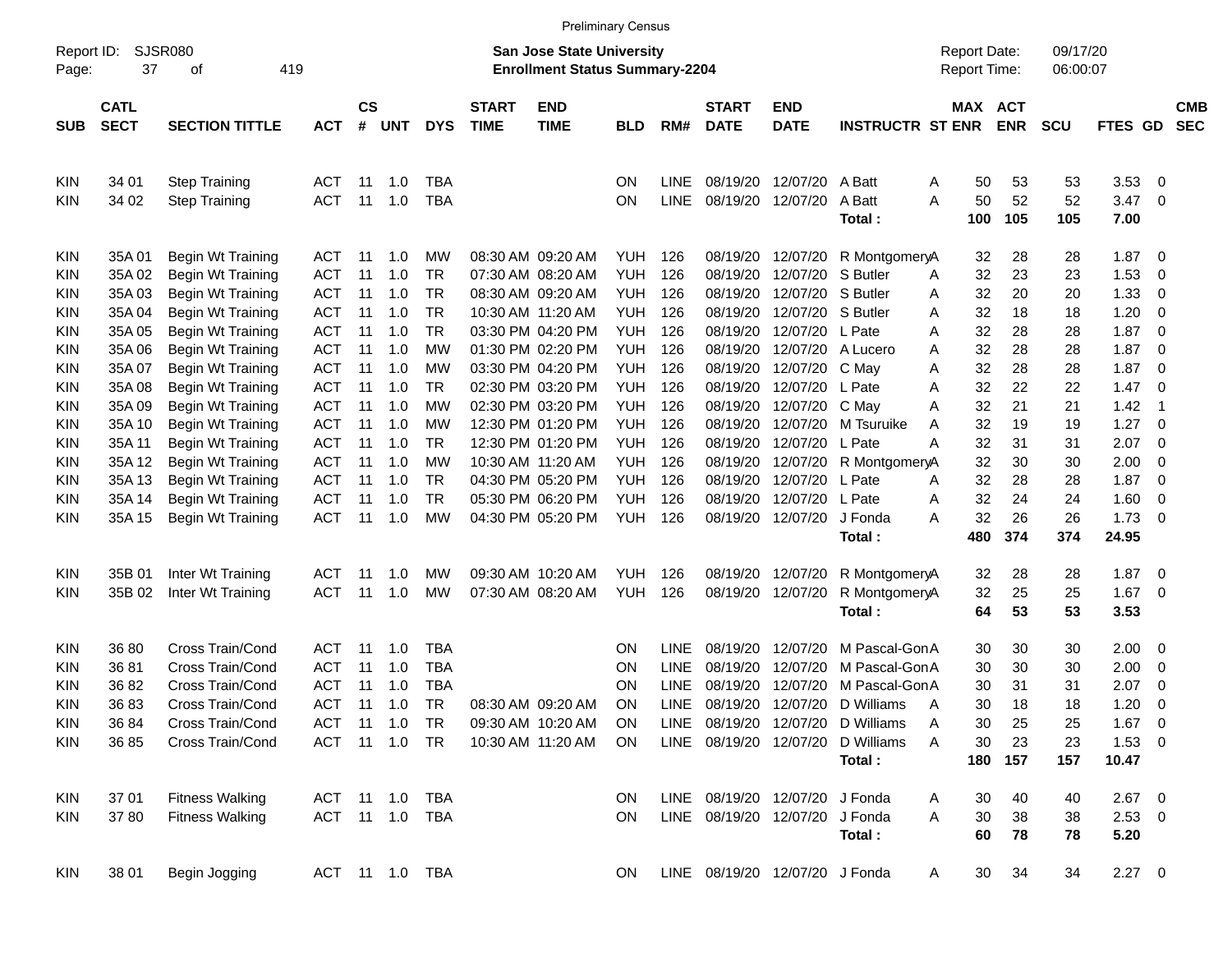|                     |                            |                         |                |                    |            |            |                             |                                                                    | <b>Preliminary Census</b> |             |                             |                               |                         |             |                                     |                |                      |             |                |            |
|---------------------|----------------------------|-------------------------|----------------|--------------------|------------|------------|-----------------------------|--------------------------------------------------------------------|---------------------------|-------------|-----------------------------|-------------------------------|-------------------------|-------------|-------------------------------------|----------------|----------------------|-------------|----------------|------------|
| Report ID:<br>Page: | 38                         | SJSR080<br>419<br>οf    |                |                    |            |            |                             | San Jose State University<br><b>Enrollment Status Summary-2204</b> |                           |             |                             |                               |                         |             | <b>Report Date:</b><br>Report Time: |                | 09/17/20<br>06:00:07 |             |                |            |
| <b>SUB</b>          | <b>CATL</b><br><b>SECT</b> | <b>SECTION TITTLE</b>   | <b>ACT</b>     | $\mathsf{cs}$<br># | <b>UNT</b> | <b>DYS</b> | <b>START</b><br><b>TIME</b> | <b>END</b><br><b>TIME</b>                                          | <b>BLD</b>                | RM#         | <b>START</b><br><b>DATE</b> | <b>END</b><br><b>DATE</b>     | <b>INSTRUCTR ST ENR</b> |             | MAX ACT                             | <b>ENR</b>     | <b>SCU</b>           | FTES GD SEC |                | <b>CMB</b> |
| KIN                 | 38 02                      | Begin Jogging           | ACT            | 11                 | 1.0        | <b>TBA</b> |                             |                                                                    | <b>ON</b>                 | <b>LINE</b> | 08/19/20                    | 12/07/20                      | J Fonda                 | A           | 30                                  | 31             | 31                   | 2.07        | - 0            |            |
| KIN                 | 38 03                      | Begin Jogging           | ACT            | 11                 | 1.0        | <b>TBA</b> |                             |                                                                    | ΟN                        | <b>LINE</b> | 08/19/20                    | 12/07/20                      | M Ruban                 | Α           | 30                                  | 30             | 30                   | 2.00        | 0              |            |
| KIN                 | 38 04                      | Begin Jogging           | ACT            | 11                 | 1.0        | <b>TBA</b> |                             |                                                                    | ΟN                        | <b>LINE</b> | 08/19/20                    | 12/07/20                      | N Levine                | A           | 30                                  | 30             | 30                   | 2.00        | 0              |            |
| KIN                 | 38 05                      | Begin Jogging           | ACT            | 11                 | 1.0        | <b>TBA</b> |                             |                                                                    | ΟN                        | <b>LINE</b> | 08/19/20                    | 12/07/20                      | N Levine                | A           | 30                                  | 29             | 29                   | 1.93        | 0              |            |
| KIN                 | 38 06                      | Begin Jogging           | ACT            | 11                 | 1.0        | <b>TBA</b> |                             |                                                                    | ΟN                        | LINE        | 08/19/20                    | 12/07/20                      | C Carrillo              | A           | 30                                  | 33             | 33                   | 2.20        | 0              |            |
|                     |                            |                         |                |                    |            |            |                             |                                                                    |                           |             |                             |                               | Total:                  |             | 180                                 | 187            | 187                  | 12.47       |                |            |
| KIN                 | 45A 01                     | Beg Lindy & Swing       | <b>ACT</b>     | 11                 | 1.0        | MW         |                             | 08:30 AM 09:20 AM                                                  | ΟN                        | <b>LINE</b> | 08/19/20                    | 12/07/20                      | A Ayers                 | A           | 40                                  | 13             | 13                   | 0.87        | 0 <sup>C</sup> |            |
| <b>DANC</b>         | 45A 01                     | Beg Lindy & Swing       | <b>ACT</b>     | 11                 | 1.0        | <b>MW</b>  |                             | 08:30 AM 09:20 AM                                                  | ΟN                        | LINE        | 08/19/20                    | 12/07/20                      | A Ayers                 | Α           | 0                                   | $\overline{1}$ | $\mathbf 1$          | 0.07        | 0 <sup>C</sup> |            |
|                     |                            |                         |                |                    |            |            |                             |                                                                    |                           |             |                             |                               | Total:                  |             | 40                                  | 14             | 14                   | 0.93        |                |            |
| KIN                 | 46A01                      | <b>Beg Social Dance</b> | ACT            | 11                 | 1.0        | MW         |                             | 09:30 AM 10:20 AM                                                  | ΟN                        | <b>LINE</b> | 08/19/20                    | 12/07/20                      | A Ayers                 | A           | 40                                  | 15             | 15                   | 1.00        | $0\,$ C        |            |
| <b>DANC</b>         | 46A 01                     | <b>Beg Social Dance</b> | <b>ACT</b>     | 11                 | 1.0        | MW         |                             | 09:30 AM 10:20 AM                                                  | ΟN                        | <b>LINE</b> | 08/19/20                    | 12/07/20                      | A Ayers                 | A           | 0                                   | $\overline{1}$ | $\mathbf 1$          | 0.07        | 0 <sup>C</sup> |            |
| KIN                 | 46A 02                     | <b>Beg Social Dance</b> | <b>ACT</b>     | 11                 | 1.0        | MW         |                             | 10:30 AM 11:20 AM                                                  | OΝ                        | <b>LINE</b> | 08/19/20                    | 12/07/20                      | A Ayers                 | A           | 40                                  | 25             | 25                   | 1.67        | 0 <sup>C</sup> |            |
| <b>DANC</b>         | 46A 02                     | <b>Beg Social Dance</b> | <b>ACT</b>     | 11                 | 1.0        | MW         |                             | 10:30 AM 11:20 AM                                                  | ON                        | <b>LINE</b> | 08/19/20                    | 12/07/20                      | A Ayers                 | A           | 0                                   | $\overline{c}$ | $\overline{2}$       | 0.13        | $0\,C$         |            |
| KIN                 | 46A03                      | <b>Beg Social Dance</b> | <b>ACT</b>     | 11                 | 1.0        | MW         |                             | 12:30 PM 01:20 PM                                                  | ΟN                        | <b>LINE</b> | 08/19/20                    | 12/07/20                      | A Ayers                 | Α           | 40                                  | 16             | 16                   | 1.07        | 0 <sup>C</sup> |            |
| <b>DANC</b>         | 46A03                      | <b>Beg Social Dance</b> | <b>ACT</b>     | 11                 | 1.0        | MW         |                             | 12:30 PM 01:20 PM                                                  | ON                        | LINE        | 08/19/20                    | 12/07/20                      | A Ayers                 | A           | 0                                   | 3              | 3                    | 0.20        | 0 <sup>C</sup> |            |
|                     |                            |                         |                |                    |            |            |                             |                                                                    |                           |             |                             |                               | Total:                  |             | 120                                 | 62             | 62                   | 4.13        |                |            |
| KIN                 | 47A 01                     | Beg W Coast Swing       | <b>ACT</b>     |                    | 1.0        |            |                             |                                                                    |                           |             |                             |                               |                         | х           | 0                                   | 0              | 0                    | $0.00 \t 0$ |                |            |
|                     |                            |                         |                |                    |            |            |                             |                                                                    |                           |             |                             |                               | Total:                  |             | 0                                   | 0              | 0                    | 0.00        |                |            |
| KIN                 | 48A01                      | Beg Latin Dance         | <b>ACT</b>     |                    | 1.0        |            |                             |                                                                    |                           |             |                             |                               |                         | Х           | 0                                   | 0              | 0                    | 0.00        | - 0            |            |
| <b>DANC</b>         | 48A01                      | Beg Latin Dance         | <b>ACT</b>     |                    | 1.0        |            |                             |                                                                    |                           |             |                             |                               |                         | X           | 0                                   | 0              | 0                    | 0.00        | 0              |            |
| KIN                 | 48A02                      | Beg Latin Dance         | <b>ACT</b>     | 11                 | 1.0        | MW         |                             | 01:30 PM 02:20 PM                                                  | ΟN                        | <b>LINE</b> |                             | 08/19/20 12/07/20 A Ayers     |                         | Α           | 40                                  | 27             | 27                   | 1.80        | 0 <sup>C</sup> |            |
| <b>DANC</b>         | 48A 02                     | Beg Latin Dance         | <b>ACT</b>     | 11                 | 1.0        | MW         |                             | 01:30 PM 02:20 PM                                                  | ON                        | LINE        | 08/19/20                    | 12/07/20                      | A Ayers                 | Α           | 0                                   | 7              | 7                    | 0.47        | 0 <sup>C</sup> |            |
| KIN                 | 48A03                      | Beg Latin Dance         | <b>ACT</b>     |                    | 1.0        |            |                             |                                                                    |                           |             |                             |                               |                         | Χ           | 0                                   | 0              | 0                    | 0.00        | 0              |            |
| <b>DANC</b>         | 48A03                      | Beg Latin Dance         | <b>ACT</b>     |                    | 1.0        |            |                             |                                                                    |                           |             |                             |                               |                         | Χ           | 0                                   | 0              | 0                    | 0.00        | 0              |            |
| KIN                 | 48A04                      | Beg Latin Dance         | <b>ACT</b>     |                    | 1.0        |            |                             |                                                                    |                           |             |                             |                               |                         | Χ           | 0                                   | 0              | 0                    | 0.00        | 0              |            |
| DANC                | 48A 04                     | Beg Latin Dance         | <b>ACT</b>     |                    | 1.0        |            |                             |                                                                    |                           |             |                             |                               |                         | X           | 0                                   | $\Omega$       | 0                    | 0.00        | 0              |            |
|                     |                            |                         |                |                    |            |            |                             |                                                                    |                           |             |                             |                               | Total:                  |             | 40                                  | 34             | 34                   | 2.27        |                |            |
| KIN                 | 50 01                      | Tai Chi                 | ACT 11 1.0     |                    |            | TBA        |                             |                                                                    | ON                        |             |                             | LINE 08/19/20 12/07/20 C Weng |                         | A           | 40                                  | 36             | 36                   | $2.40 \ 0$  |                |            |
| KIN                 | 50 02                      | Tai Chi                 | ACT 11 1.0 TBA |                    |            |            |                             |                                                                    | ON                        | LINE        |                             | 08/19/20 12/07/20 C Weng      |                         | A           | 40                                  | 37             | 37                   | 2.47 0      |                |            |
|                     |                            |                         |                |                    |            |            |                             |                                                                    |                           |             |                             |                               | Total:                  |             | 80                                  | 73             | 73                   | 4.87        |                |            |
| KIN                 | 51A 02                     | Begin Aikido            | <b>ACT</b>     |                    | 1.0        |            |                             |                                                                    |                           |             |                             |                               |                         | X           | 0                                   | 0              | 0                    | $0.00 \t 0$ |                |            |
| <b>KIN</b>          |                            | 51A 03 Begin Aikido     | <b>ACT</b>     |                    | 1.0        |            |                             |                                                                    |                           |             |                             |                               |                         | $\mathsf X$ | 0                                   | 0              | 0                    | $0.00 \t 0$ |                |            |
|                     |                            |                         |                |                    |            |            |                             |                                                                    |                           |             |                             |                               | Total:                  |             | 0                                   | 0              | 0                    | 0.00        |                |            |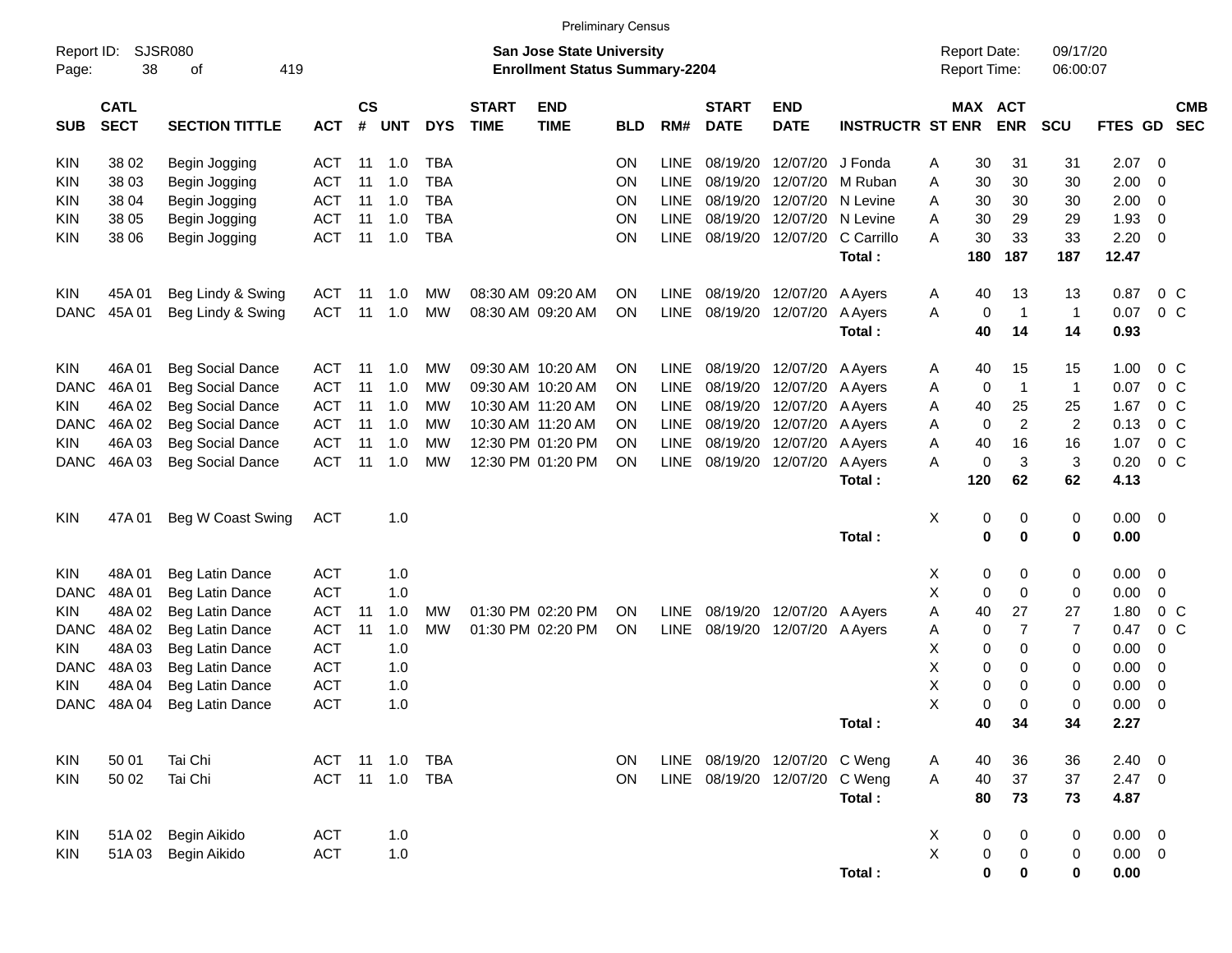|                   |                            |                                          |                          |                    |                       |                          |                             |                                                                                                   | <b>Preliminary Census</b> |                            |                             |                                                                                  |                                                  |                                     |                                                        |                      |                                    |            |
|-------------------|----------------------------|------------------------------------------|--------------------------|--------------------|-----------------------|--------------------------|-----------------------------|---------------------------------------------------------------------------------------------------|---------------------------|----------------------------|-----------------------------|----------------------------------------------------------------------------------|--------------------------------------------------|-------------------------------------|--------------------------------------------------------|----------------------|------------------------------------|------------|
| Page:             | Report ID: SJSR080<br>39   | of<br>419                                |                          |                    |                       |                          |                             | <b>San Jose State University</b><br><b>Enrollment Status Summary-2204</b>                         |                           |                            |                             |                                                                                  |                                                  | <b>Report Date:</b><br>Report Time: |                                                        | 09/17/20<br>06:00:07 |                                    |            |
| <b>SUB</b>        | <b>CATL</b><br><b>SECT</b> | <b>SECTION TITTLE</b>                    | <b>ACT</b>               | $\mathsf{cs}$<br># | UNT                   | <b>DYS</b>               | <b>START</b><br><b>TIME</b> | <b>END</b><br><b>TIME</b>                                                                         | <b>BLD</b>                | RM#                        | <b>START</b><br><b>DATE</b> | <b>END</b><br><b>DATE</b>                                                        | <b>INSTRUCTR ST ENR ENR</b>                      |                                     | MAX ACT                                                | <b>SCU</b>           | FTES GD SEC                        | <b>CMB</b> |
| KIN               |                            | 51B 01 Int Aikido                        | <b>ACT</b>               |                    | 1.0                   |                          |                             |                                                                                                   |                           |                            |                             |                                                                                  | Total:                                           | X                                   | 0<br>0<br>$\mathbf 0$<br>$\bf{0}$                      | 0<br>0               | $0.00 \t 0$<br>0.00                |            |
| KIN<br>KIN        | 52A 01<br>52A 02           | Begin Judo<br>Begin Judo                 | <b>ACT</b><br><b>ACT</b> |                    | 1.0<br>1.0            |                          |                             |                                                                                                   |                           |                            |                             |                                                                                  |                                                  | X.<br>X                             | 0<br>0<br>$\pmb{0}$<br>0                               | 0<br>0               | $0.00 \t 0$<br>$0.00 \t 0$         |            |
| KIN               | 52B 01                     | Inter Judo                               | <b>ACT</b>               |                    | 1.0                   |                          |                             |                                                                                                   |                           |                            |                             |                                                                                  | Total:                                           | X                                   | $\mathbf 0$<br>$\mathbf 0$<br>0<br>0                   | 0<br>0               | 0.00<br>$0.00 \t 0$                |            |
| KIN               | 52C 01                     | Competitive Judo                         |                          |                    |                       | ACT 11 1.0 TBA           |                             |                                                                                                   |                           |                            |                             | 08/19/20 12/07/20                                                                | Total:<br>Y Uchida<br>Total:                     | Α                                   | $\mathbf 0$<br>$\mathbf 0$<br>35<br>5<br>35<br>5       | 0<br>5<br>5          | 0.00<br>0.33 0<br>0.33             |            |
| <b>KIN</b><br>KIN | 53A01<br>53A 02            | Begin Karate<br>Begin Karate             | <b>ACT</b><br><b>ACT</b> | -11                | 1.0<br>$11 \quad 1.0$ | TBA<br><b>TBA</b>        |                             |                                                                                                   | <b>ON</b><br>ON           | <b>LINE</b><br>LINE        |                             | 08/19/20 12/07/20                                                                | 08/19/20 12/07/20 P Rodriquez A<br>P Rodriquez A |                                     | 20<br>24<br>20<br>20                                   | 24<br>20             | $1.60 \t 0$<br>$1.33 \ 0$          |            |
| KIN               | 53B 01                     | Inter Karate                             | ACT                      | 11                 | $-1.0$                | <b>TBA</b>               |                             |                                                                                                   | ΟN                        | <b>LINE</b>                |                             |                                                                                  | Total:<br>08/19/20 12/07/20 P Rodriquez A        |                                     | 40<br>44<br>2<br>10                                    | 44<br>$\overline{c}$ | 2.93<br>$0.15$ 1                   |            |
| KIN               | 53B 02                     | <b>Inter Karate</b>                      | <b>ACT</b>               |                    | 11 1.0                | <b>TBA</b>               |                             |                                                                                                   | ON                        | LINE                       |                             |                                                                                  | 08/19/20 12/07/20 P Rodriquez A<br>Total:        |                                     | $\overline{a}$<br>10<br>20<br>4                        | $\overline{2}$<br>4  | $0.13 \ 0$<br>0.28                 |            |
| <b>KIN</b><br>KIN | 54A 01<br>54A 02           | Begin Tae Kwon Do<br>Begin Tae Kwon Do   | ACT<br>ACT 11 1.0        | 11                 | 1.0                   | <b>TBA</b><br><b>TBA</b> |                             |                                                                                                   | ΟN<br>ON                  | <b>LINE</b><br><b>LINE</b> |                             | 08/19/20 12/07/20<br>08/19/20 12/07/20                                           | J Schachner A<br>J Schachner A<br>Total:         |                                     | 30<br>30<br>20<br>24<br>50<br>54                       | 30<br>24<br>54       | $2.00 \t 0$<br>$1.60 \t 0$<br>3.60 |            |
| <b>KIN</b>        | 54B 01                     | Int Tae Kwon Do                          | ACT                      |                    | 11 1.0                | TBA                      |                             |                                                                                                   | ON.                       | LINE                       |                             | 08/19/20 12/07/20                                                                | J Schachner A<br>Total:                          |                                     | 10<br>8<br>8<br>10                                     | 8<br>8               | 0.53 0<br>0.53                     |            |
| KIN<br>KIN        | 55A 01<br>55A 02           | Begin Self-Defense<br>Begin Self-Defense | <b>ACT</b>               |                    | 11 1.0                | MW<br>ACT 11 1.0 MW      |                             | ACT 11 1.0 MW 11:30 AM 12:20 PM YUH 208<br>12:30 PM 01:20 PM YUH 208<br>01:30 PM 02:20 PM YUH 208 |                           |                            |                             | 08/19/20 12/07/20 G Chen<br>08/19/20 12/07/20 G Chen<br>08/19/20 12/07/20 G Chen |                                                  | A<br>Α                              | 31<br>30<br>30<br>28<br>30                             | 31<br>28             | $2.07$ 0<br>$1.87 \t 0$            |            |
| KIN               | 55A 03                     | Begin Self-Defense                       |                          |                    |                       |                          |                             |                                                                                                   |                           |                            |                             |                                                                                  | Total:                                           | Α                                   | 23<br>90<br>82                                         | 23<br>82             | $1.53 \t 0$<br>5.47                |            |
| <b>KIN</b><br>KIN | 58A01<br>58A02             | Brazil Jiu-Jitsu<br>Brazil Jiu-Jitsu     | <b>ACT</b><br><b>ACT</b> |                    | 1.0<br>1.0            |                          |                             |                                                                                                   |                           |                            |                             |                                                                                  | Total:                                           | X<br>X                              | 0<br>0<br>$\pmb{0}$<br>0<br>$\mathbf 0$<br>$\mathbf 0$ | 0<br>0<br>0          | $0.00 \t 0$<br>$0.00 \t 0$<br>0.00 |            |
| KIN               | 61A02                      | Begin Hatha Yoga                         |                          |                    |                       | ACT 11 1.0 TBA           |                             |                                                                                                   | ON                        |                            |                             |                                                                                  | LINE 08/19/20 12/07/20 J Linafelter              | A                                   | 50<br>50                                               | 50                   | $3.33 \ 0$                         |            |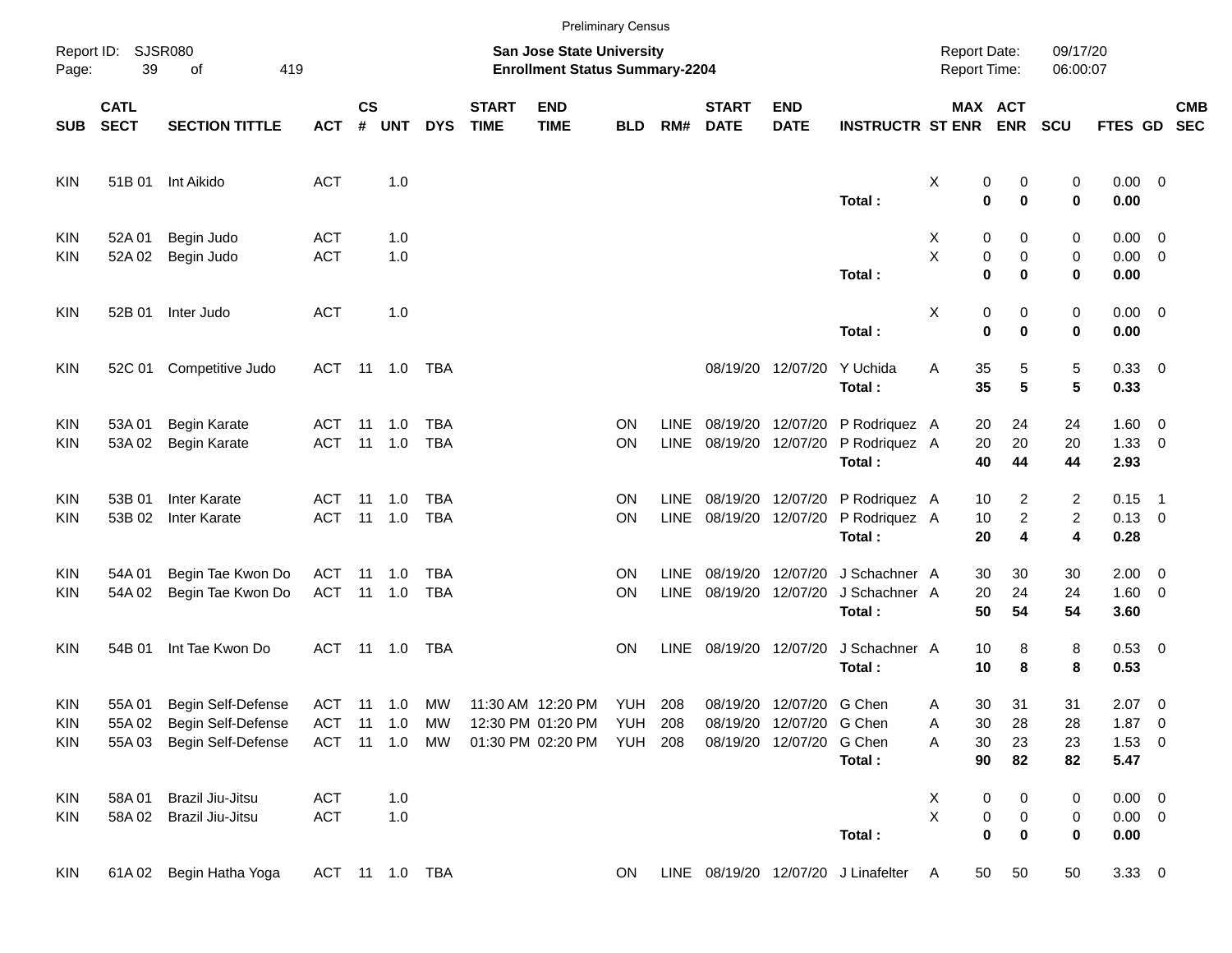|                     |                            |                          |              |                    |            |            |                             |                                                                    | <b>Preliminary Census</b> |             |                               |                           |                                      |                                     |                  |                      |                |                          |
|---------------------|----------------------------|--------------------------|--------------|--------------------|------------|------------|-----------------------------|--------------------------------------------------------------------|---------------------------|-------------|-------------------------------|---------------------------|--------------------------------------|-------------------------------------|------------------|----------------------|----------------|--------------------------|
| Report ID:<br>Page: | 40                         | SJSR080<br>419<br>οf     |              |                    |            |            |                             | San Jose State University<br><b>Enrollment Status Summary-2204</b> |                           |             |                               |                           |                                      | <b>Report Date:</b><br>Report Time: |                  | 09/17/20<br>06:00:07 |                |                          |
| SUB                 | <b>CATL</b><br><b>SECT</b> | <b>SECTION TITTLE</b>    | <b>ACT</b>   | $\mathsf{cs}$<br># | <b>UNT</b> | <b>DYS</b> | <b>START</b><br><b>TIME</b> | <b>END</b><br><b>TIME</b>                                          | <b>BLD</b>                | RM#         | <b>START</b><br><b>DATE</b>   | <b>END</b><br><b>DATE</b> | <b>INSTRUCTR ST ENR</b>              | MAX ACT                             | <b>ENR</b>       | <b>SCU</b>           | <b>FTES GD</b> | <b>CMB</b><br><b>SEC</b> |
| KIN                 | 61A03                      | Begin Hatha Yoga         | ACT          | 11                 | 1.0        | <b>TBA</b> |                             |                                                                    | ΟN                        | LINE        | 08/19/20                      | 12/07/20                  | S Caughlan                           | 50<br>A                             | 50               | 50                   | 3.33           | 0                        |
| <b>KIN</b>          | 61A04                      | Begin Hatha Yoga         | <b>ACT</b>   | 11                 | 1.0        | <b>TBA</b> |                             |                                                                    | ON                        | <b>LINE</b> | 08/19/20                      | 12/07/20                  | J Linafelter                         | 50<br>A                             | 49               | 49                   | 3.27           | 0                        |
| KIN                 | 61A05                      | Begin Hatha Yoga         | <b>ACT</b>   | 11                 | 1.0        | <b>TBA</b> |                             |                                                                    | ON                        | LINE        | 08/19/20                      | 12/07/20                  | S Caughlan                           | 50<br>A                             | 50               | 50                   | 3.33           | 0                        |
| KIN                 | 61A80                      | Begin Hatha Yoga         | <b>ACT</b>   | 11                 | 1.0        | <b>TBA</b> |                             |                                                                    | ON                        | <b>LINE</b> | 08/19/20                      | 12/07/20                  | C May                                | 50<br>A                             | 50               | 50                   | 3.35           | -1                       |
|                     |                            |                          |              |                    |            |            |                             |                                                                    |                           |             |                               |                           | Total:                               | 250                                 | 249              | 249                  | 16.62          |                          |
| <b>KIN</b>          | 61B 01                     | Int Hatha Yoga           | ACT          | - 11               | 1.0        | - F        |                             | 09:30 AM 11:20 AM                                                  | ON                        | <b>LINE</b> |                               | 08/19/20 12/07/20         | S Caughlan<br>Total:                 | 50<br>A<br>50                       | 49<br>49         | 49<br>49             | 3.27<br>3.27   | $\overline{\mathbf{0}}$  |
| <b>KIN</b>          | 62A 01                     | Begin Ice Skating        | <b>ACT</b>   |                    | 1.0        |            |                             |                                                                    |                           |             |                               |                           |                                      | 0<br>X                              | 0                | 0                    | 0.00           | 0                        |
| KIN                 | 62A 02                     | Begin Ice Skating        | <b>ACT</b>   |                    | 1.0        |            |                             |                                                                    |                           |             |                               |                           |                                      | Χ<br>0                              | 0                | 0                    | 0.00           | 0                        |
|                     |                            |                          |              |                    |            |            |                             |                                                                    |                           |             |                               |                           | Total:                               | $\bf{0}$                            | 0                | $\mathbf 0$          | 0.00           |                          |
| <b>KIN</b>          | 63A 01                     | <b>Beg Hiking</b>        | ACT          | -11                | 1.0        | - F        |                             | 01:00 PM 03:50 PM                                                  | ON                        | <b>LINE</b> |                               | 08/19/20 12/07/20         | K Kirkendall<br>Total:               | 20<br>A<br>20                       | 25<br>25         | 25<br>25             | 1.67<br>1.67   | $\overline{\mathbf{0}}$  |
| <b>KIN</b>          | 65A 01                     | Begin Ice Hockey         | <b>ACT</b>   |                    | 1.0        |            |                             |                                                                    |                           |             |                               |                           | Total:                               | X<br>0<br>$\bf{0}$                  | 0<br>$\mathbf 0$ | 0<br>$\mathbf 0$     | 0.00<br>0.00   | $\overline{\mathbf{0}}$  |
| <b>KIN</b>          | 68 01                      | Visl Rep Sprt Cult       | <b>LEC</b>   | 02                 | 3.0        | TBA        |                             |                                                                    | ΟN                        | <b>LINE</b> | 08/19/20 12/07/20             |                           | D Murphy<br>Total:                   | 40<br>A<br>40                       | 40<br>40         | 120<br>120           | 8.00<br>8.00   | $\overline{\phantom{0}}$ |
| <b>KIN</b>          | 69 01                      | <b>Stress Management</b> | <b>LEC</b>   | 02                 | 3.0        | MW         |                             | 07:30 AM 08:45 AM                                                  | ΟN                        | LINE        | 08/19/20                      | 12/07/20                  | M Ruban                              | 30<br>Α                             | 29               | 87                   | 5.80           | 0                        |
| <b>KIN</b>          | 69 02                      | <b>Stress Management</b> | <b>LEC</b>   | 02                 | 3.0        | MW         |                             | 09:00 AM 10:15 AM                                                  | ΟN                        | LINE        | 08/19/20                      | 12/07/20                  | M Ruban                              | 30<br>Α                             | 26               | 78                   | 5.20           | 0                        |
| KIN                 | 69 03                      | <b>Stress Management</b> | <b>LEC</b>   | 02                 | 3.0        | <b>MW</b>  |                             | 03:00 PM 04:15 PM                                                  | ON                        | <b>LINE</b> | 08/19/20                      | 12/07/20                  | L Atkinson                           | 30<br>Α                             | 30               | 90                   | 6.00           | 0                        |
| KIN                 | 69 04                      | <b>Stress Management</b> | <b>LEC</b>   | 02                 | 3.0        | <b>TBA</b> |                             |                                                                    | ΟN                        | <b>LINE</b> | 08/19/20                      | 12/07/20                  | C Carrillo                           | A<br>30                             | 31               | 93                   | 6.20           | 0                        |
| KIN                 | 69 05                      | <b>Stress Management</b> | <b>LEC</b>   | 02                 | 3.0        | TR         |                             | 07:30 AM 08:45 AM                                                  | ΟN                        | <b>LINE</b> | 08/19/20                      | 12/07/20                  | L Atkinson                           | 30<br>Α                             | 30               | 90                   | 6.00           | 0                        |
| <b>KIN</b>          | 69 06                      | <b>Stress Management</b> | <b>LEC</b>   | 02                 | 3.0        | <b>TR</b>  |                             | 10:30 AM 11:45 AM                                                  | ΟN                        | <b>LINE</b> | 08/19/20                      | 12/07/20                  | L Atkinson                           | 30<br>Α                             | 30               | 90                   | 6.00           | 0                        |
| KIN                 | 69 07                      | <b>Stress Management</b> | <b>LEC</b>   | 02                 | 3.0        | <b>TR</b>  |                             | 12:00 PM 01:15 PM                                                  | ΟN                        | LINE        | 08/19/20                      |                           | 12/07/20 K Moreno                    | 30<br>A                             | 29               | 87                   | 5.80           | 0                        |
| KIN                 | 69 08                      | <b>Stress Management</b> | <b>LEC</b>   | 02                 | 3.0        | <b>TR</b>  |                             | 05:30 PM 06:45 PM                                                  | ON                        | LINE        |                               | 08/19/20 12/07/20 T Beggs |                                      | 30<br>Α                             | 31               | 93                   | 6.20           | 0                        |
| <b>KIN</b>          | 69 09                      | <b>Stress Management</b> | LEC          |                    | 02 3.0     | TR         |                             | 07:00 PM 08:15 PM                                                  | ON                        |             | LINE 08/19/20 12/07/20        |                           | T Beggs                              | 30<br>Α                             | 30               | 90                   | 6.00           | $\overline{\mathbf{0}}$  |
| KIN                 | 69 10                      | <b>Stress Management</b> | <b>LEC</b>   |                    | 02 3.0 F   |            |                             | 09:00 AM 11:45 AM                                                  | ON                        |             | LINE 08/19/20 12/07/20        |                           | M Ruban<br>Total:                    | 30<br>Α<br>300                      | 31<br>297        | 93<br>891            | 6.20<br>59.40  | $\overline{\mathbf{0}}$  |
|                     |                            |                          |              |                    |            |            |                             |                                                                    |                           |             |                               |                           |                                      |                                     |                  |                      |                |                          |
| <b>KIN</b>          | 70 01                      | Intro to Kinesiology     | LEC.         |                    | 02 3.0     | TR         |                             | 12:00 PM 12:50 PM                                                  | ON                        |             | LINE 08/19/20 12/07/20 J Chin |                           |                                      | 100<br>A                            | 100              | 200                  | $20.00 \t 0$   |                          |
| <b>KIN</b>          | 70 02                      | Intro to Kinesiology     | <b>ACT</b>   | 11                 | 0.0        | M          |                             | 11:30 AM 01:20 PM                                                  | <b>ON</b>                 | LINE        |                               |                           | 08/19/20 12/07/20 M Ruban            | A<br>20                             | 20               | 20                   | $0.00 \t 0$    |                          |
| <b>KIN</b>          | 70 03                      | Intro to Kinesiology     | <b>ACT</b>   | 11                 | 0.0        | M          |                             | 01:30 PM 03:20 PM                                                  | ON                        | LINE        |                               |                           | 08/19/20 12/07/20 A Tomimbang A      | 20                                  | 20               | 20                   | 0.00           | $\overline{0}$           |
| <b>KIN</b>          | 70 04                      | Intro to Kinesiology     | <b>ACT</b>   | 11                 | 0.0        | W          |                             | 11:30 AM 01:20 PM                                                  | <b>ON</b>                 | LINE        |                               |                           | 08/19/20 12/07/20 F Ghiasvand A      | 20                                  | 19               | 19                   | $0.00 \t 0$    |                          |
| <b>KIN</b>          | 70 05                      | Intro to Kinesiology     | ACT 11 0.0 W |                    |            |            |                             | 01:30 PM 03:20 PM                                                  | ON                        |             |                               |                           | LINE 08/19/20 12/07/20 A Tomimbang A | 20                                  | 20               | 20                   | $0.00 \t 0$    |                          |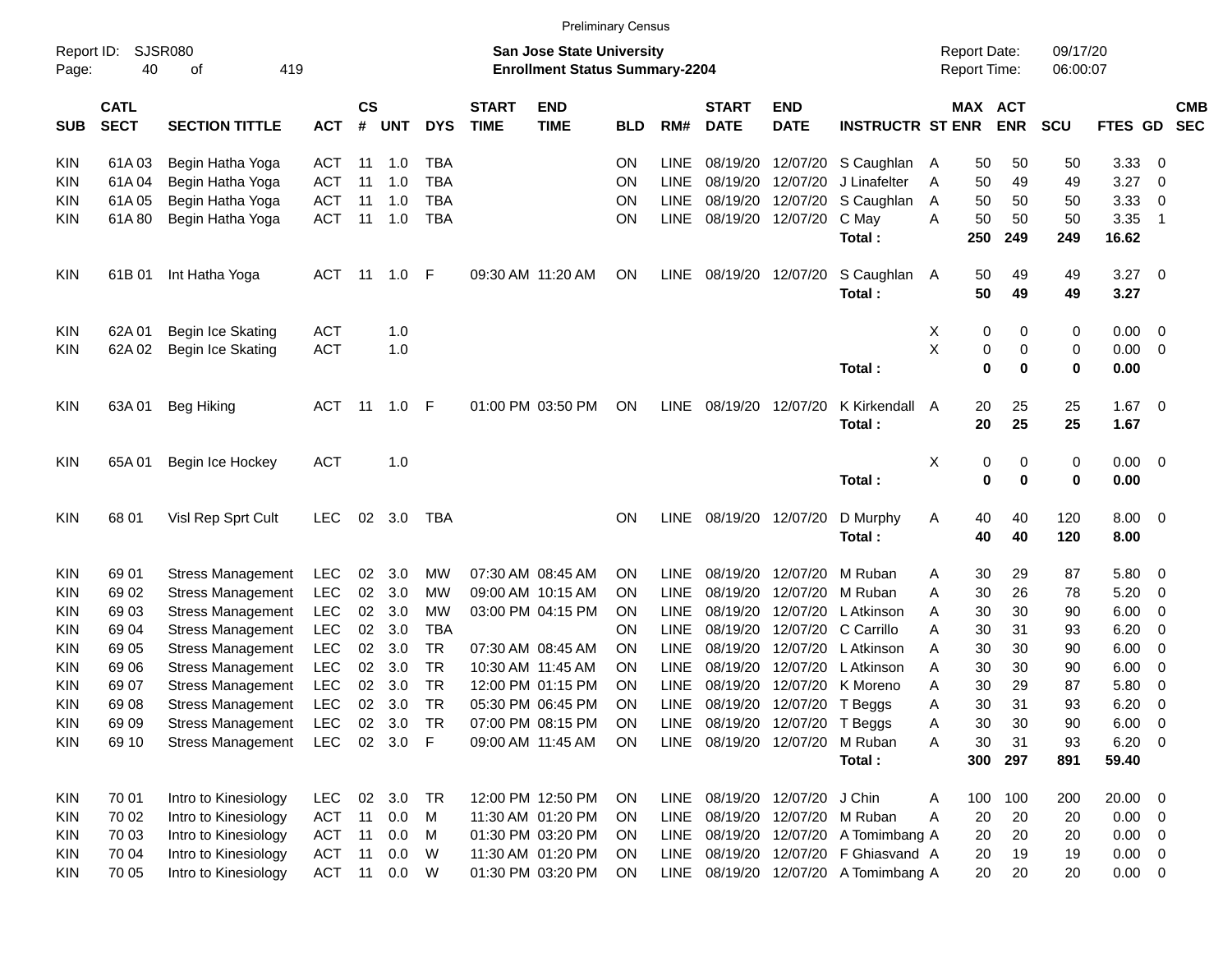|                                                                                   |                                                    |                                                                                                                                                                                                  |                                                                                                |                                        |                                               |                                                                                   |                                                                           | <b>Preliminary Census</b>                                                                                                  |                                        |                                                                                                       |                                                                                  |                                                                                  |                                                                                                |                                     |                                               |                                               |                                               |                                                               |                                                                                                         |                          |
|-----------------------------------------------------------------------------------|----------------------------------------------------|--------------------------------------------------------------------------------------------------------------------------------------------------------------------------------------------------|------------------------------------------------------------------------------------------------|----------------------------------------|-----------------------------------------------|-----------------------------------------------------------------------------------|---------------------------------------------------------------------------|----------------------------------------------------------------------------------------------------------------------------|----------------------------------------|-------------------------------------------------------------------------------------------------------|----------------------------------------------------------------------------------|----------------------------------------------------------------------------------|------------------------------------------------------------------------------------------------|-------------------------------------|-----------------------------------------------|-----------------------------------------------|-----------------------------------------------|---------------------------------------------------------------|---------------------------------------------------------------------------------------------------------|--------------------------|
| Report ID:<br>Page:                                                               | SJSR080<br>41                                      |                                                                                                                                                                                                  |                                                                                                |                                        |                                               |                                                                                   | <b>San Jose State University</b><br><b>Enrollment Status Summary-2204</b> |                                                                                                                            |                                        |                                                                                                       |                                                                                  |                                                                                  |                                                                                                | <b>Report Date:</b><br>Report Time: |                                               | 09/17/20<br>06:00:07                          |                                               |                                                               |                                                                                                         |                          |
| <b>SUB</b>                                                                        | <b>CATL</b><br><b>SECT</b>                         | <b>SECTION TITTLE</b>                                                                                                                                                                            | <b>ACT</b>                                                                                     | $\mathsf{cs}$<br>$\#$                  | <b>UNT</b>                                    | <b>DYS</b>                                                                        | <b>START</b><br><b>TIME</b>                                               | <b>END</b><br><b>TIME</b>                                                                                                  | <b>BLD</b>                             | RM#                                                                                                   | <b>START</b><br><b>DATE</b>                                                      | <b>END</b><br><b>DATE</b>                                                        | <b>INSTRUCTR ST ENR</b>                                                                        |                                     | MAX ACT                                       | <b>ENR</b>                                    | <b>SCU</b>                                    | FTES GD                                                       |                                                                                                         | <b>CMB</b><br><b>SEC</b> |
| KIN.                                                                              | 70 06                                              | Intro to Kinesiology                                                                                                                                                                             | ACT                                                                                            | -11                                    | 0.0                                           | M                                                                                 |                                                                           | 01:30 PM 03:20 PM                                                                                                          | ΟN                                     | <b>LINE</b>                                                                                           | 08/19/20                                                                         | 12/07/20                                                                         | A Dietrich<br>Total:                                                                           | Α                                   | 20<br>200                                     | 21<br>200                                     | 21<br>300                                     | $0.00 \t 0$<br>20.00                                          |                                                                                                         |                          |
| <b>KIN</b><br>KIN<br>KIN<br>KIN<br>KIN<br>KIN.                                    | 80 01<br>80 02<br>80 03<br>80 04<br>80 05<br>80 06 | Indivdl Movement<br><b>Indivdl Movement</b><br>Indivdl Movement<br>Indivdl Movement<br>Indivdl Movement<br>Indivdl Movement                                                                      | ACT<br><b>ACT</b><br><b>ACT</b><br><b>ACT</b><br><b>ACT</b><br><b>ACT</b>                      | -11<br>11<br>11<br>11<br>11<br>11      | 1.0<br>1.0<br>1.0<br>1.0<br>1.0<br>1.0        | TBA<br><b>TBA</b><br><b>TBA</b><br><b>TBA</b><br><b>TBA</b><br><b>TBA</b>         |                                                                           |                                                                                                                            | ON<br>ON<br>ON<br>ON<br>ON<br>ON       | <b>LINE</b><br><b>LINE</b><br><b>LINE</b><br><b>LINE</b><br><b>LINE</b><br><b>LINE</b>                | 08/19/20<br>08/19/20<br>08/19/20<br>08/19/20<br>08/19/20<br>08/19/20             | 12/07/20<br>12/07/20<br>12/07/20<br>12/07/20<br>12/07/20<br>12/07/20             | S Chang<br>A Batt                                                                              | A<br>Α<br>Α<br>Α<br>Α<br>А          | 10<br>10<br>10<br>10<br>10<br>5               | 0<br>2<br>0<br>0<br>0<br>0                    | 0<br>$\overline{c}$<br>0<br>0<br>0<br>0       | 0.00<br>0.13<br>0.00<br>0.00<br>0.00<br>0.00                  | $\overline{\phantom{0}}$<br>$\overline{0}$<br>- 0<br>$\overline{0}$<br>$\overline{0}$<br>$\overline{0}$ |                          |
|                                                                                   |                                                    |                                                                                                                                                                                                  |                                                                                                |                                        |                                               |                                                                                   |                                                                           |                                                                                                                            |                                        |                                                                                                       |                                                                                  |                                                                                  | Total:                                                                                         |                                     | 55                                            | $\overline{2}$                                | $\mathbf 2$                                   | 0.13                                                          |                                                                                                         |                          |
| <b>KIN</b><br><b>KIN</b><br><b>KIN</b><br>KIN.<br><b>KIN</b><br><b>KIN</b><br>KIN |                                                    | 100W 01 Writing Workshop<br>100W 02 Writing Workshop<br>100W 03 Writing Workshop<br>100W 04 Writing Workshop<br>100W 05 Writing Workshop<br>100W 06 Writing Workshop<br>100W 80 Writing Workshop | <b>SEM</b><br><b>SEM</b><br><b>SEM</b><br><b>SEM</b><br><b>SEM</b><br><b>SEM</b><br><b>SEM</b> | 04<br>04<br>04<br>04<br>04<br>04<br>04 | 3.0<br>3.0<br>3.0<br>3.0<br>3.0<br>3.0<br>3.0 | MW<br><b>TR</b><br><b>TR</b><br><b>TR</b><br><b>TR</b><br><b>MW</b><br><b>TBA</b> |                                                                           | 10:30 AM 11:45 AM<br>12:00 PM 01:15 PM<br>07:30 AM 08:45 AM<br>09:00 AM 10:15 AM<br>01:30 PM 02:45 PM<br>09:00 AM 10:15 AM | ΟN<br>ΟN<br>ΟN<br>ΟN<br>ΟN<br>ON<br>ON | <b>LINE</b><br><b>LINE</b><br><b>LINE</b><br><b>LINE</b><br><b>LINE</b><br><b>LINE</b><br><b>LINE</b> | 08/19/20<br>08/19/20<br>08/19/20<br>08/19/20<br>08/19/20<br>08/19/20<br>08/19/20 | 12/07/20<br>12/07/20<br>12/07/20<br>12/07/20<br>12/07/20<br>12/07/20<br>12/07/20 | D Bohigian<br>A Medina<br>C Jones<br>A Medina<br>M Crockett<br>D Bohigian<br>C Jones<br>Total: | A<br>A<br>Α<br>Α<br>A<br>Α<br>Α     | 25<br>25<br>25<br>25<br>25<br>25<br>25<br>175 | 26<br>25<br>25<br>25<br>27<br>25<br>24<br>177 | 78<br>75<br>75<br>75<br>81<br>75<br>72<br>531 | 5.20<br>5.00<br>5.00<br>5.00<br>5.40<br>5.00<br>4.80<br>35.40 | $\overline{\phantom{0}}$<br>- 0<br>- 0<br>- 0<br>$\overline{0}$<br>$\overline{0}$<br>- 0                |                          |
| <b>KIN</b><br>KIN                                                                 | 101 01<br>101 02                                   | Sport in America<br>Sport in America                                                                                                                                                             | <b>LEC</b><br><b>LEC</b>                                                                       | 02<br>02                               | 3.0<br>3.0                                    | TBA<br><b>TBA</b>                                                                 |                                                                           |                                                                                                                            | ΟN<br>ON                               | <b>LINE</b><br>LINE                                                                                   | 08/19/20<br>08/19/20                                                             | 12/07/20<br>12/07/20                                                             | <b>M</b> Crockett<br>M Crockett<br>Total:                                                      | Α<br>A                              | 40<br>40<br>80                                | 41<br>41<br>82                                | 123<br>123<br>246                             | 8.30<br>8.25<br>16.55                                         | $\overline{2}$<br>$\overline{1}$                                                                        |                          |
| KIN.                                                                              | 107 02                                             | <b>Adapted Aquatics</b>                                                                                                                                                                          | ACT                                                                                            | -11                                    | 1.0                                           | -F                                                                                |                                                                           | 10:00 AM 11:50 AM                                                                                                          |                                        |                                                                                                       | 08/19/20                                                                         | 12/07/20                                                                         | J Lee<br>Total:                                                                                | Α                                   | 25<br>25                                      | 24<br>24                                      | 24<br>24                                      | $1.60 \ 0$<br>1.60                                            |                                                                                                         |                          |
| <b>KIN</b><br>KIN<br>KIN.                                                         | 111 01<br>111 02<br>111 03                         | <b>Global Sport</b><br><b>Global Sport</b><br><b>Global Sport</b>                                                                                                                                | <b>LEC</b><br><b>LEC</b><br><b>LEC</b>                                                         | 02<br>02<br>02                         | 3.0<br>3.0<br>3.0                             | TBA<br><b>TBA</b><br><b>TBA</b>                                                   |                                                                           |                                                                                                                            | ΟN<br>ON<br>ON                         | <b>LINE</b><br>LINE<br><b>LINE</b>                                                                    | 08/19/20<br>08/19/20<br>08/19/20                                                 | 12/07/20<br>12/07/20<br>12/07/20                                                 | M Dao<br>D Murphy<br>D Murphy<br>Total:                                                        | Α<br>Α<br>A                         | 40<br>40<br>40                                | 42<br>40<br>40<br>120 122                     | 126<br>120<br>120<br>366                      | 8.40<br>8.00<br>8.00<br>24.40                                 | $\overline{\mathbf{0}}$<br>- 0<br>- 0                                                                   |                          |
| <b>KIN</b><br><b>KIN</b><br><b>KIN</b><br>KIN.                                    | 14701<br>147 02<br>147 03<br>147 04                | Biomechanical Asmt o LEC<br>Biomechanical Asmt o LAB<br>Biomechanical Asmt o LAB<br>Biomechanical Asmt o LAB                                                                                     |                                                                                                | 02                                     | 3.0<br>15 0.0<br>15 0.0<br>15 0.0             | M<br><b>TBA</b><br><b>TBA</b><br><b>TBA</b>                                       |                                                                           | 08:00 AM 08:50 AM                                                                                                          | <b>ON</b><br>ON<br>ON<br><b>ON</b>     | LINE                                                                                                  | LINE 08/19/20 12/07/20<br>LINE 08/19/20 12/07/20<br>LINE 08/19/20 12/07/20       |                                                                                  | 08/19/20 12/07/20 J Hannigan<br>J Hannigan<br>J Hannigan<br>J Hannigan A<br>Total:             | A<br>A<br>A                         | 60<br>20<br>20<br>20<br>120                   | 73<br>29<br>25<br>19<br>146                   | 73<br>58<br>50<br>38<br>219                   | 14.65 1<br>$0.00 \t 0$<br>$0.00$ 1<br>$0.00 \t 0$<br>14.65    |                                                                                                         |                          |
| <b>KIN</b>                                                                        | 151 01                                             | Sprts&FitnessMark                                                                                                                                                                                | LEC                                                                                            |                                        | 02 3.0 TR                                     |                                                                                   |                                                                           | 01:30 PM 02:45 PM                                                                                                          | ON                                     |                                                                                                       |                                                                                  |                                                                                  | LINE 08/19/20 12/07/20 C Armstrong A                                                           |                                     | 40                                            | 42                                            | 126                                           | 8.45 1                                                        |                                                                                                         |                          |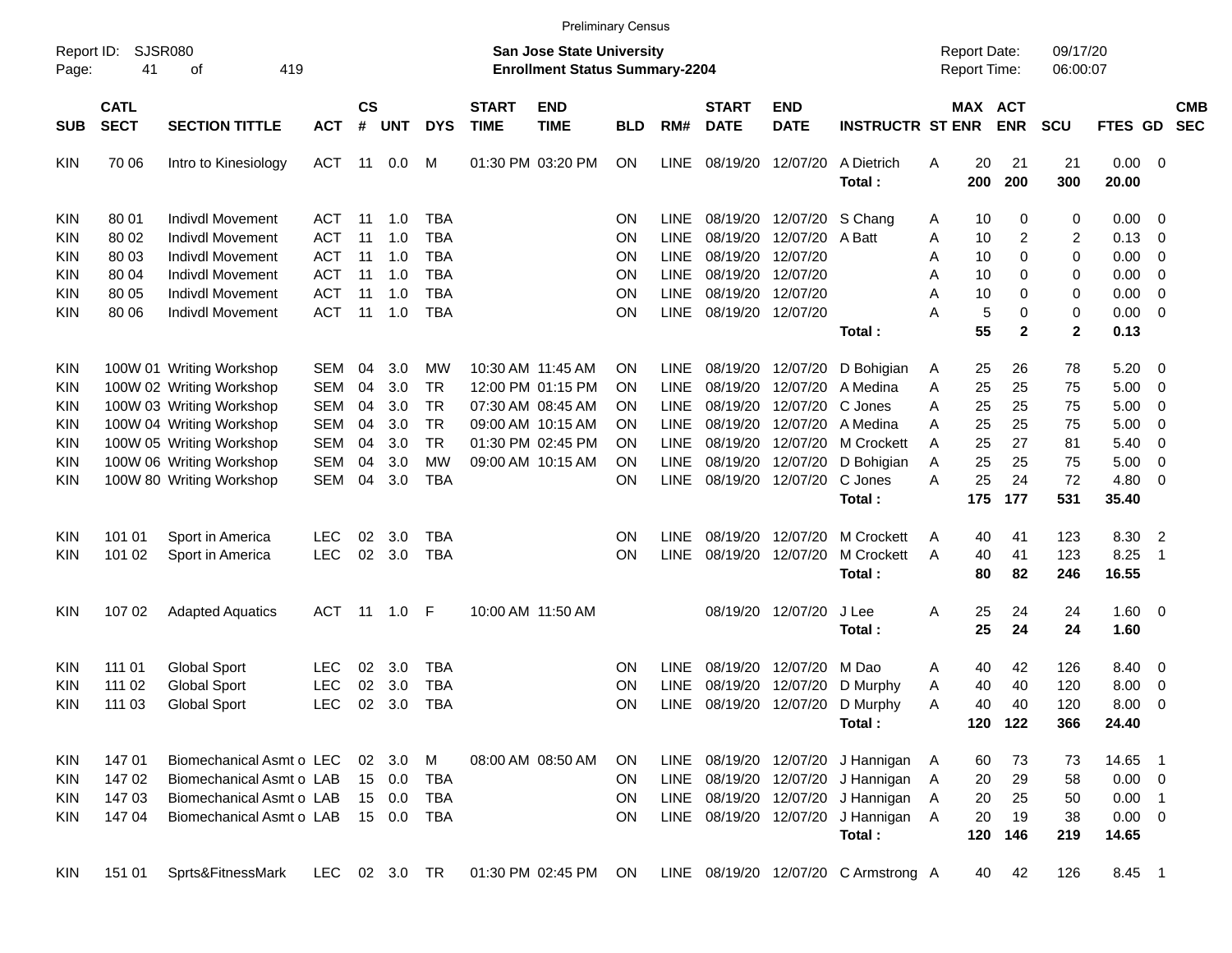|                                                             |                                                                    |                                                                                                                                                        |                                                                                         |                                  |                                                  |                                                                          |                             |                                                                                  | <b>Preliminary Census</b>               |                                                                         |                                                                                                        |                                                                                           |                                                                                    |                                                                         |                                               |                                               |                                                                              |                                                                                                           |
|-------------------------------------------------------------|--------------------------------------------------------------------|--------------------------------------------------------------------------------------------------------------------------------------------------------|-----------------------------------------------------------------------------------------|----------------------------------|--------------------------------------------------|--------------------------------------------------------------------------|-----------------------------|----------------------------------------------------------------------------------|-----------------------------------------|-------------------------------------------------------------------------|--------------------------------------------------------------------------------------------------------|-------------------------------------------------------------------------------------------|------------------------------------------------------------------------------------|-------------------------------------------------------------------------|-----------------------------------------------|-----------------------------------------------|------------------------------------------------------------------------------|-----------------------------------------------------------------------------------------------------------|
| Page:                                                       | <b>SJSR080</b><br>Report ID:<br>42<br>419<br>оf                    |                                                                                                                                                        |                                                                                         |                                  |                                                  |                                                                          |                             | <b>San Jose State University</b><br><b>Enrollment Status Summary-2204</b>        |                                         |                                                                         |                                                                                                        |                                                                                           |                                                                                    | <b>Report Date:</b><br>Report Time:                                     |                                               | 09/17/20<br>06:00:07                          |                                                                              |                                                                                                           |
| <b>SUB</b>                                                  | <b>CATL</b><br><b>SECT</b>                                         | <b>SECTION TITTLE</b>                                                                                                                                  | <b>ACT</b>                                                                              | $\mathsf{cs}$<br>#               | <b>UNT</b>                                       | <b>DYS</b>                                                               | <b>START</b><br><b>TIME</b> | <b>END</b><br><b>TIME</b>                                                        | BLD                                     | RM#                                                                     | <b>START</b><br><b>DATE</b>                                                                            | <b>END</b><br><b>DATE</b>                                                                 | <b>INSTRUCTR ST ENR</b>                                                            |                                                                         | MAX ACT<br><b>ENR</b>                         | <b>SCU</b>                                    | FTES GD                                                                      | <b>CMB</b><br><b>SEC</b>                                                                                  |
|                                                             |                                                                    |                                                                                                                                                        |                                                                                         |                                  |                                                  |                                                                          |                             |                                                                                  |                                         |                                                                         |                                                                                                        |                                                                                           | Total:                                                                             | 40                                                                      | 42                                            | 126                                           | 8.45                                                                         |                                                                                                           |
| KIN                                                         | 152 01                                                             | Theory Spt/Fit Mgt                                                                                                                                     | <b>LEC</b>                                                                              | 02                               | 3.0                                              | TR                                                                       |                             | 10:30 AM 11:45 AM                                                                | ON                                      | <b>LINE</b>                                                             | 08/19/20                                                                                               | 12/07/20                                                                                  | A Medina<br>Total:                                                                 | Α<br>40<br>40                                                           | 40<br>40                                      | 120<br>120                                    | 8.10 2<br>8.10                                                               |                                                                                                           |
| KIN<br>KIN                                                  | 154B 01                                                            | <b>ECG Interp &amp; Test</b><br>154B 02 ECG Interp & Test                                                                                              | <b>LEC</b><br><b>ACT</b>                                                                | 02<br>13                         | 3.0<br>0.0                                       | MW<br>MW                                                                 |                             | 09:30 AM 10:20 AM<br>10:30 AM 11:20 AM                                           | ΟN                                      | <b>LINE</b>                                                             | 08/19/20<br>08/19/20                                                                                   | 12/07/20<br>12/07/20                                                                      | P Plato<br>P Plato<br>Total:                                                       | 20<br>Α<br>A<br>20<br>40                                                | 22<br>22<br>44                                | 44<br>22<br>66                                | 4.45<br>0.00<br>4.45                                                         | - 1<br>$\overline{\phantom{1}}$                                                                           |
| KIN<br>KIN<br>KIN<br>KIN<br>KIN                             | 155 01<br>155 02<br>155 03<br>155 04<br>155 05                     | <b>Exercise Physiology</b><br><b>Exercise Physiology</b><br><b>Exercise Physiology</b><br><b>Exercise Physiology</b><br><b>Exercise Physiology</b>     | <b>LEC</b><br><b>ACT</b><br>ACT<br>ACT<br><b>ACT</b>                                    | 02<br>07<br>07<br>07<br>07       | 3.0<br>0.0<br>0.0<br>0.0<br>0.0                  | MW<br><b>TBA</b><br>TBA<br><b>TBA</b><br><b>TBA</b>                      |                             | 09:30 AM 10:20 AM                                                                | ΟN<br>ON<br>ΟN<br>ΟN<br>ΟN              | <b>LINE</b><br><b>LINE</b><br><b>LINE</b><br><b>LINE</b><br><b>LINE</b> | 08/19/20<br>08/19/20<br>08/19/20<br>08/19/20                                                           | 12/07/20 C Cisar<br>12/07/20<br>12/07/20 C Cisar<br>12/07/20 C Cisar<br>08/19/20 12/07/20 | C Cisar<br>C Cisar<br>Total:                                                       | 90<br>Α<br>Α<br>20<br>20<br>A<br>20<br>Α<br>A<br>20<br>170              | 110<br>33<br>25<br>24<br>28<br>220            | 220<br>33<br>25<br>24<br>28<br>330            | 22.10<br>0.00<br>0.00<br>0.00<br>0.00<br>22.10                               | $\overline{\phantom{0}}^2$<br>-1<br>$\overline{1}$<br>$\overline{\mathbf{0}}$<br>$\overline{\phantom{0}}$ |
| KIN                                                         | 156 01                                                             | Intro Adapted Act                                                                                                                                      | <b>LEC</b>                                                                              | 02                               | 3.0                                              | R                                                                        |                             | 04:00 PM 06:45 PM                                                                | ΟN                                      | <b>LINE</b>                                                             |                                                                                                        | 08/19/20 12/07/20                                                                         | J Lee<br>Total:                                                                    | Α<br>30<br>30                                                           | 33<br>33                                      | 99<br>99                                      | $6.60$ 0<br>6.60                                                             |                                                                                                           |
| KIN<br>KIN<br>KIN<br>KIN                                    | 15701<br>157 02<br>157 03<br>15704                                 | Physiological Assess<br><b>Physiological Assess</b><br>Physiological Assess<br>Physiological Assess                                                    | LEC<br>LAB<br>LAB<br>LAB                                                                | 02<br>15<br>15<br>15             | 3.0<br>0.0<br>0.0<br>0.0                         | Т<br><b>TR</b><br>МW<br>TR                                               |                             | 09:30 AM 10:20 AM<br>10:30 AM 12:20 PM<br>12:30 PM 02:20 PM<br>02:30 PM 04:20 PM | ON                                      | <b>LINE</b>                                                             | 08/19/20<br>08/19/20<br>08/19/20                                                                       | 12/07/20<br>12/07/20<br>12/07/20 P Plato<br>08/19/20 12/07/20                             | P Plato<br>A Dietrich<br>C Carrillo<br>Total:                                      | 60<br>Α<br>20<br>A<br>20<br>Α<br>20<br>А<br>120                         | 74<br>25<br>25<br>24<br>148                   | 74<br>50<br>50<br>48<br>222                   | 14.80 0<br>0.00<br>0.00<br>0.00<br>14.80                                     | $\overline{\phantom{0}}$<br>$\overline{\mathbf{0}}$<br>$\overline{\phantom{0}}$                           |
| KIN<br>KIN<br>KIN<br>KIN<br>KIN<br><b>KIN</b><br><b>KIN</b> | 158 01<br>158 02<br>158 03<br>158 04<br>158 05<br>158 06<br>158 07 | <b>Biomechanics</b><br><b>Biomechanics</b><br><b>Biomechanics</b><br><b>Biomechanics</b><br><b>Biomechanics</b><br>Biomechanics<br><b>Biomechanics</b> | LEC<br><b>ACT</b><br><b>ACT</b><br><b>ACT</b><br><b>ACT</b><br><b>ACT</b><br><b>ACT</b> | 02<br>07<br>07<br>07<br>07<br>07 | 3.0<br>0.0<br>0.0<br>0.0<br>0.0<br>0.0<br>07 0.0 | TR<br><b>TBA</b><br><b>TBA</b><br><b>TBA</b><br><b>TBA</b><br>TBA<br>TBA |                             | 08:00 AM 08:50 AM                                                                | ΟN<br>ΟN<br>ΟN<br>ΟN<br>ΟN<br>ON<br>ON. | <b>LINE</b><br><b>LINE</b><br><b>LINE</b><br><b>LINE</b><br><b>LINE</b> | 08/19/20<br>08/19/20<br>08/19/20<br>08/19/20<br>LINE 08/19/20 12/07/20 L Jin<br>LINE 08/19/20 12/07/20 | 12/07/20<br>12/07/20<br>12/07/20<br>12/07/20<br>08/19/20 12/07/20                         | L Jin<br>A Tomimbang A<br>A Tomimbang A<br>L Jin<br>L Jin<br>L Jin<br>Total:       | 100<br>Α<br>20<br>20<br>20<br>Α<br>20<br>Α<br>20<br>Α<br>20<br>Α<br>220 | 104<br>20<br>19<br>20<br>20<br>19<br>6<br>208 | 208<br>20<br>19<br>20<br>20<br>19<br>6<br>312 | 20.85<br>0.00<br>0.00<br>0.00<br>0.00<br>$0.00 \t 0$<br>$0.00 \t 0$<br>20.85 | - 1<br>$\overline{\phantom{0}}$<br>$\overline{\phantom{0}}$<br>-1<br>- 0                                  |
| <b>KIN</b><br>KIN.                                          | 159 01<br>159 02                                                   | Sport Adapt Activ<br>Sport Adapt Activ                                                                                                                 | LEC<br>ACT 11 0.0 W                                                                     |                                  | 02 3.0 W                                         |                                                                          |                             | 04:00 PM 05:50 PM<br>06:00 PM 07:50 PM                                           | ON<br>ON                                |                                                                         |                                                                                                        |                                                                                           | LINE 08/19/20 12/07/20 E Siebert<br>LINE 08/19/20 12/07/20 S Delgado MeA<br>Total: | 30<br>Α<br>30<br>60                                                     | 37<br>37<br>74                                | 74<br>37<br>111                               | $7.40 \ 0$<br>$0.00 \t 0$<br>7.40                                            |                                                                                                           |
| KIN                                                         | 160 01                                                             | Hist of Sport & PE                                                                                                                                     | LEC.                                                                                    |                                  | 02 3.0 TR                                        |                                                                          |                             | 09:00 AM 10:15 AM                                                                | ON                                      |                                                                         | LINE 08/19/20 12/07/20 S Reekie                                                                        |                                                                                           |                                                                                    | 40<br>A                                                                 | 40                                            | 120                                           | 8.00 0                                                                       |                                                                                                           |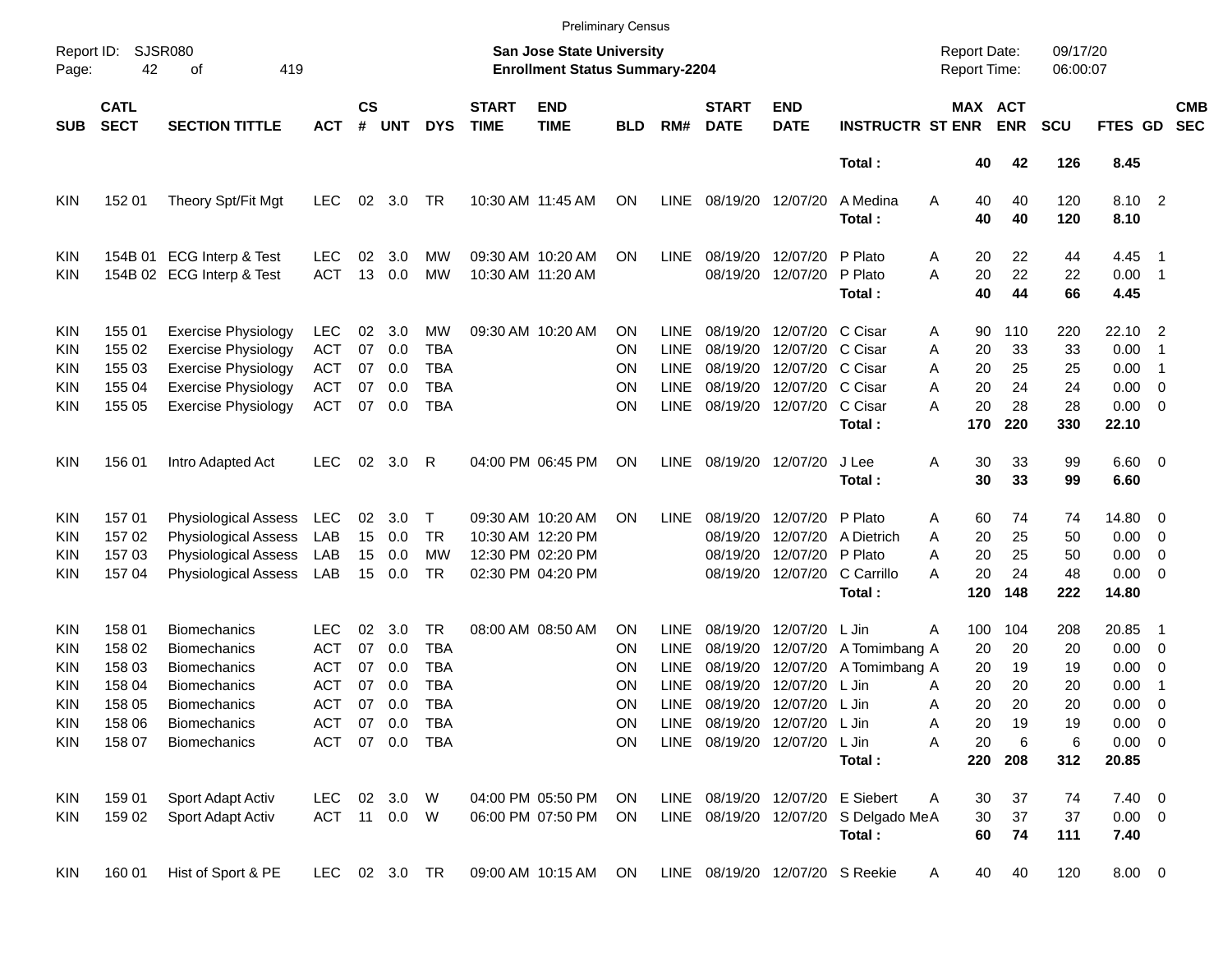| Page:                                                       | <b>SJSR080</b><br>Report ID:<br>43<br>419<br>οf |                                                                                        |                                                                    |                            |                                 |                               |                             | <b>San Jose State University</b><br><b>Enrollment Status Summary-2204</b>                             |                                                  |                                                          |                                                          |                                                          |                                                                                    | <b>Report Date:</b><br><b>Report Time:</b>        |                                   | 09/17/20<br>06:00:07               |                                                |                                                                                                                                      |                          |
|-------------------------------------------------------------|-------------------------------------------------|----------------------------------------------------------------------------------------|--------------------------------------------------------------------|----------------------------|---------------------------------|-------------------------------|-----------------------------|-------------------------------------------------------------------------------------------------------|--------------------------------------------------|----------------------------------------------------------|----------------------------------------------------------|----------------------------------------------------------|------------------------------------------------------------------------------------|---------------------------------------------------|-----------------------------------|------------------------------------|------------------------------------------------|--------------------------------------------------------------------------------------------------------------------------------------|--------------------------|
| <b>SUB</b>                                                  | <b>CATL</b><br><b>SECT</b>                      | <b>SECTION TITTLE</b>                                                                  | <b>ACT</b>                                                         | $\mathsf{cs}$<br>#         | <b>UNT</b>                      | <b>DYS</b>                    | <b>START</b><br><b>TIME</b> | <b>END</b><br><b>TIME</b>                                                                             | <b>BLD</b>                                       | RM#                                                      | <b>START</b><br><b>DATE</b>                              | <b>END</b><br><b>DATE</b>                                | <b>INSTRUCTR ST ENR</b>                                                            | MAX ACT                                           | <b>ENR</b>                        | <b>SCU</b>                         | FTES GD                                        |                                                                                                                                      | <b>CMB</b><br><b>SEC</b> |
| <b>KIN</b>                                                  | 160 02                                          | Hist of Sport & PE                                                                     | <b>LEC</b>                                                         | 02                         | 3.0                             | МW                            |                             | 12:00 PM 01:15 PM                                                                                     | <b>ON</b>                                        | <b>LINE</b>                                              | 08/19/20                                                 | 12/07/20                                                 | M Dao<br>Total:                                                                    | 40<br>Α<br>80                                     | 40<br>80                          | 120<br>240                         | $8.00 \ 0$<br>16.00                            |                                                                                                                                      |                          |
| <b>KIN</b><br><b>KIN</b>                                    | 161 01<br>161 02                                | Philos of Sport<br>Philos of Sport                                                     | <b>LEC</b><br><b>LEC</b>                                           | 02<br>02                   | 3.0<br>3.0                      | МW<br><b>MW</b>               |                             | 07:30 AM 08:45 AM<br>12:00 PM 01:15 PM                                                                | <b>ON</b><br><b>ON</b>                           | LINE<br><b>LINE</b>                                      | 08/19/20<br>08/19/20                                     | 12/07/20<br>12/07/20                                     | D Bohigian<br>D Bohigian<br>Total:                                                 | 40<br>A<br>40<br>A<br>80                          | 41<br>40<br>81                    | 123<br>120<br>243                  | 8.20<br>8.00<br>16.20                          | $\overline{\mathbf{0}}$<br>$\overline{\mathbf{0}}$                                                                                   |                          |
| <b>KIN</b><br><b>KIN</b>                                    | 162 01<br>162 02                                | Adv Fit Asse Ex RX<br>Adv Fit Asse Ex RX                                               | LEC<br><b>ACT</b>                                                  | 02<br>11                   | 3.0<br>0.0                      | <b>TR</b><br><b>TBA</b>       |                             | 12:30 PM 01:20 PM                                                                                     | <b>ON</b><br><b>ON</b>                           | <b>LINE</b><br><b>LINE</b>                               | 08/19/20<br>08/19/20                                     | 12/07/20<br>12/07/20                                     | C Cisar<br>C Cisar<br>Total:                                                       | Α<br>40<br>A<br>40<br>80                          | 48<br>48<br>96                    | 96<br>48<br>144                    | 9.85<br>0.00<br>9.85                           | - 5<br>-5                                                                                                                            |                          |
| <b>KIN</b><br><b>KIN</b>                                    | 164 02<br>164 03                                | Soc-cult Perspectv<br>Soc-cult Perspectv                                               | <b>LEC</b><br><b>LEC</b>                                           | 02<br>02                   | 3.0<br>3.0                      | МW<br><b>TR</b>               |                             | 01:30 PM 02:45 PM<br>10:30 AM 11:45 AM                                                                | <b>ON</b><br><b>ON</b>                           | <b>LINE</b><br><b>LINE</b>                               | 08/19/20<br>08/19/20                                     | 12/07/20<br>12/07/20                                     | M Dao<br>J Chin<br>Total:                                                          | Α<br>40<br>40<br>A<br>80                          | 40<br>41<br>81                    | 120<br>123<br>243                  | 8.05<br>8.30<br>16.35                          | $\overline{1}$<br>$\overline{2}$                                                                                                     |                          |
| <b>KIN</b><br><b>KIN</b><br>KIN                             | 165 01<br>165 02<br>165 03                      | Motor Development<br>Motor Development<br>Motor Development                            | <b>LEC</b><br><b>LEC</b><br><b>LEC</b>                             | 02<br>02<br>02             | 3.0<br>3.0<br>3.0               | МW<br><b>TR</b><br><b>MW</b>  |                             | 09:00 AM 10:15 AM<br>09:00 AM 10:15 AM<br>01:30 PM 02:45 PM                                           | <b>ON</b><br><b>ON</b><br><b>ON</b>              | <b>LINE</b><br><b>LINE</b><br><b>LINE</b>                | 08/19/20<br>08/19/20<br>08/19/20                         | 12/07/20<br>12/07/20<br>12/07/20                         | F Ghiasvand A<br>F Ghiasvand A<br>S Chang<br>Total:                                | 40<br>40<br>40<br>Α<br>120                        | 45<br>46<br>40<br>131             | 135<br>138<br>120<br>393           | 9.00<br>9.20<br>8.00<br>26.20                  | $\overline{\phantom{0}}$<br>$\overline{\mathbf{0}}$<br>$\overline{\mathbf{0}}$                                                       |                          |
| <b>KIN</b><br><b>KIN</b><br><b>KIN</b><br>KIN<br><b>KIN</b> | 166 01<br>166 02<br>166 03<br>166 04<br>166 05  | Motor Learning<br>Motor Learning<br>Motor Learning<br>Motor Learning<br>Motor Learning | <b>LEC</b><br><b>ACT</b><br><b>ACT</b><br><b>ACT</b><br><b>ACT</b> | 02<br>07<br>07<br>07<br>07 | 3.0<br>0.0<br>0.0<br>0.0<br>0.0 | . TR<br>$\top$<br>R<br>M<br>W |                             | 12:00 PM 12:50 PM<br>01:00 PM 02:50 PM<br>01:00 PM 02:50 PM<br>02:00 PM 03:50 PM<br>02:00 PM 03:50 PM | ΟN<br><b>ON</b><br><b>ON</b><br><b>ON</b>        | <b>LINE</b><br><b>LINE</b><br><b>LINE</b><br><b>LINE</b> | 08/19/20<br>08/19/20<br>08/19/20<br>08/19/20<br>08/19/20 | 12/07/20<br>12/07/20<br>12/07/20<br>12/07/20<br>12/07/20 | E Wughalter A<br>J Griffith<br>E Wughalter A<br>J Griffith<br>J Griffith<br>Total: | 80<br>A<br>20<br>20<br>20<br>Α<br>20<br>A<br>160  | 94<br>26<br>24<br>21<br>23<br>188 | 188<br>26<br>24<br>21<br>23<br>282 | 18.80<br>0.00<br>0.00<br>0.00<br>0.00<br>18.80 | $\overline{\phantom{0}}$<br>$\overline{\mathbf{0}}$<br>$\overline{\mathbf{0}}$<br>$\overline{\mathbf{0}}$<br>$\overline{\mathbf{0}}$ |                          |
| <b>KIN</b><br><b>PSYC</b><br>KIN.<br><b>PSYC</b>            | 167 01<br>167 01<br>167 02<br>16702             | Sports Psychology<br>Sports Psychology<br>Sports Psychology<br>Sports Psychology       | <b>LEC</b><br><b>LEC</b><br><b>LEC</b><br><b>LEC</b>               | 02<br>02<br>02<br>02       | 3.0<br>3.0<br>3.0<br>3.0        | TR<br>TR<br>TR<br><b>TR</b>   |                             | 10:30 AM 11:45 AM<br>10:30 AM 11:45 AM<br>09:00 AM 10:15 AM<br>09:00 AM 10:15 AM                      | <b>ON</b><br><b>ON</b><br><b>ON</b><br><b>ON</b> | LINE<br>LINE<br><b>LINE</b><br><b>LINE</b>               | 08/19/20<br>08/19/20<br>08/19/20<br>08/19/20             | 12/07/20<br>12/07/20<br>12/07/20<br>12/07/20             | J Steidinger<br>J Steidinger<br>J Steidinger<br>J Steidinger A<br>Total:           | A<br>40<br>$\mathbf 0$<br>A<br>40<br>A<br>0<br>80 | 39<br>7<br>38<br>4<br>88          | 117<br>21<br>114<br>12<br>264      | 7.85<br>1.40<br>7.65<br>0.80<br>17.70          | 1 C<br>0 <sup>o</sup><br>$1\,C$<br>0 <sup>o</sup>                                                                                    |                          |
| <b>KIN</b><br><b>KIN</b>                                    | 168 01<br>168 80                                | Psych of Coaching<br>Psych of Coaching                                                 | <b>LEC</b><br><b>LEC</b>                                           | 02                         | 3.0<br>02 3.0                   | <b>TBA</b><br>TBA             |                             |                                                                                                       | <b>ON</b><br>ON                                  |                                                          | LINE 08/19/20 12/07/20                                   |                                                          | LINE 08/19/20 12/07/20 D Murphy<br>D Murphy<br>Total:                              | 40<br>A<br>40<br>A<br>80                          | 39<br>40<br>79                    | 117<br>120<br>237                  | 8.20 8<br>8.45<br>16.65                        | - 9                                                                                                                                  |                          |
| <b>KIN</b><br>PH                                            | 169 01<br>169 01                                | Divrsty/Stress/Hlth<br>Divrsty/Stress/Hlth                                             | SEM 05<br>SEM 05 3.0                                               |                            | 3.0                             | <b>TBA</b><br><b>TBA</b>      |                             |                                                                                                       | ON<br>ON                                         |                                                          |                                                          |                                                          | LINE 08/19/20 12/07/20 M Crockett<br>LINE 08/19/20 12/07/20 M Crockett             | A<br>30<br>0<br>A                                 | 26<br>4                           | 78<br>12                           | 5.25<br>0.80 0 C                               | 1 C                                                                                                                                  |                          |

Preliminary Census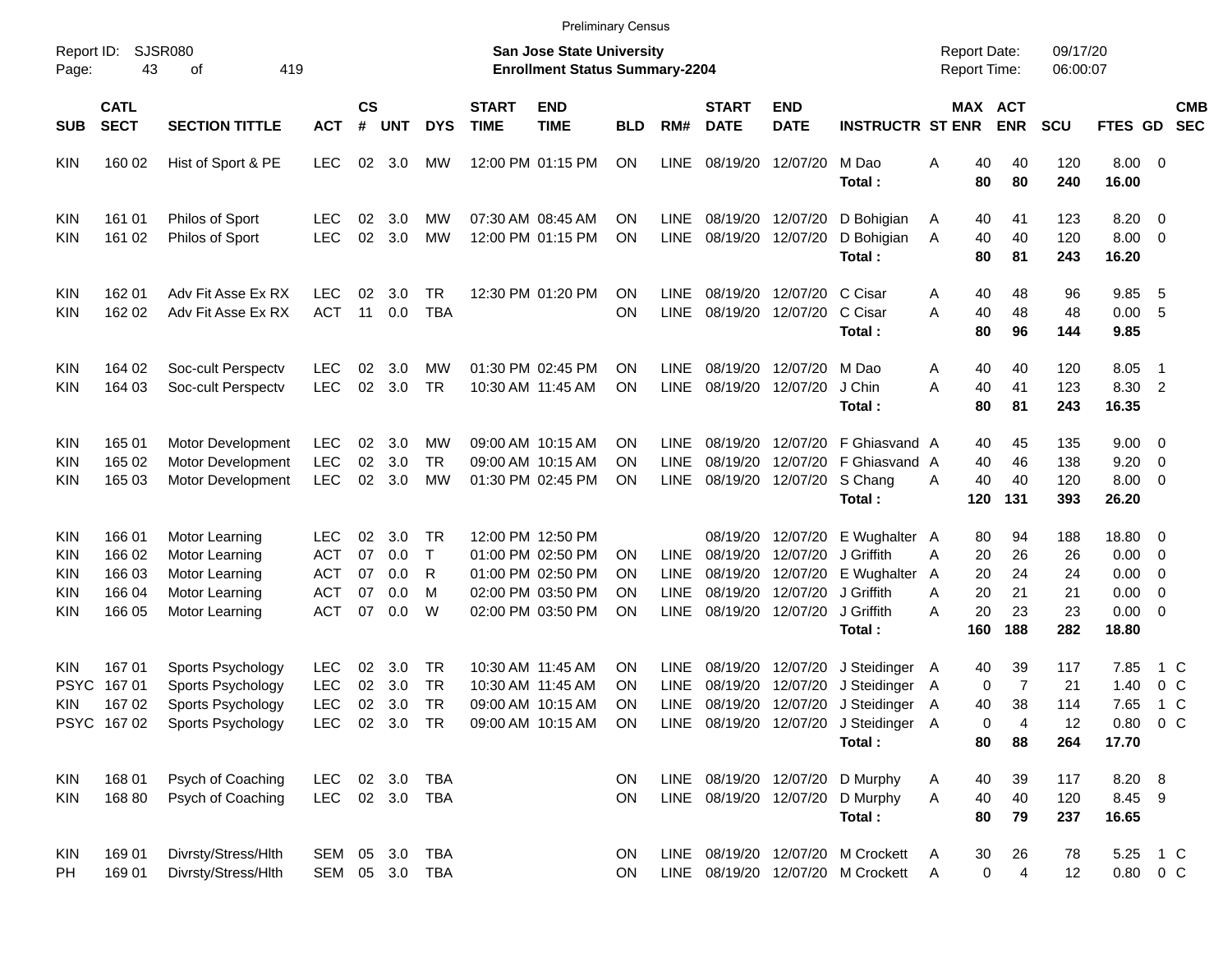|                     |                            |                                           |                |                    |            |            |                             |                                                                           | <b>Preliminary Census</b> |             |                             |                              |                              |                                     |                |                      |                |                         |                          |
|---------------------|----------------------------|-------------------------------------------|----------------|--------------------|------------|------------|-----------------------------|---------------------------------------------------------------------------|---------------------------|-------------|-----------------------------|------------------------------|------------------------------|-------------------------------------|----------------|----------------------|----------------|-------------------------|--------------------------|
| Report ID:<br>Page: | 44                         | <b>SJSR080</b><br>419<br>οf               |                |                    |            |            |                             | <b>San Jose State University</b><br><b>Enrollment Status Summary-2204</b> |                           |             |                             |                              |                              | <b>Report Date:</b><br>Report Time: |                | 09/17/20<br>06:00:07 |                |                         |                          |
| <b>SUB</b>          | <b>CATL</b><br><b>SECT</b> | <b>SECTION TITTLE</b>                     | <b>ACT</b>     | $\mathsf{cs}$<br># | <b>UNT</b> | <b>DYS</b> | <b>START</b><br><b>TIME</b> | <b>END</b><br><b>TIME</b>                                                 | <b>BLD</b>                | RM#         | <b>START</b><br><b>DATE</b> | <b>END</b><br><b>DATE</b>    | <b>INSTRUCTR ST ENR</b>      | <b>MAX ACT</b>                      | <b>ENR</b>     | <b>SCU</b>           | FTES GD        |                         | <b>CMB</b><br><b>SEC</b> |
| <b>KIN</b>          | 169 02                     | Divrsty/Stress/Hlth                       | <b>SEM</b>     | 05                 | 3.0        | MW         |                             | 12:00 PM 01:15 PM                                                         | <b>ON</b>                 | <b>LINE</b> | 08/19/20                    | 12/07/20                     | L Atkinson                   | 30<br>Α                             | 28             | 84                   | 5.60           | 0 <sup>o</sup>          |                          |
| РH                  | 169 02                     | Divrsty/Stress/Hlth                       | <b>SEM</b>     | 05                 | 3.0        | МW         |                             | 12:00 PM 01:15 PM                                                         | <b>ON</b>                 | <b>LINE</b> | 08/19/20                    | 12/07/20                     | L Atkinson                   | 0<br>A                              | 3              | 9                    | 0.60           | 0 <sup>o</sup>          |                          |
| KIN                 | 169 03                     | Divrsty/Stress/Hlth                       | <b>SEM</b>     | 05                 | 3.0        | МW         |                             | 01:30 PM 02:45 PM                                                         | <b>ON</b>                 | <b>LINE</b> | 08/19/20                    | 12/07/20                     | M Ruban                      | 30<br>Α                             | 25             | 75                   | 5.00           | 0 <sup>o</sup>          |                          |
| PH                  | 169 03                     | Divrsty/Stress/Hlth                       | <b>SEM</b>     | 05                 | 3.0        | <b>MW</b>  |                             | 01:30 PM 02:45 PM                                                         | <b>ON</b>                 | <b>LINE</b> | 08/19/20                    | 12/07/20                     | M Ruban                      | $\mathbf 0$<br>A                    | 6              | 18                   | 1.20           | 0 <sup>o</sup>          |                          |
| <b>KIN</b>          | 169 04                     | Divrsty/Stress/Hlth                       | <b>SEM</b>     | 05                 | 3.0        | <b>TBA</b> |                             |                                                                           | <b>ON</b>                 | <b>LINE</b> | 08/19/20                    | 12/07/20                     | M Crockett                   | 30<br>Α                             | 26             | 78                   | 5.20           | 0 <sup>o</sup>          |                          |
| PH                  | 169 04                     | Divrsty/Stress/Hlth                       | <b>SEM</b>     | 05                 | 3.0        | <b>TBA</b> |                             |                                                                           | <b>ON</b>                 | <b>LINE</b> | 08/19/20                    | 12/07/20                     | <b>M</b> Crockett            | $\mathbf 0$<br>A                    | 6              | 18                   | 1.20           | 0 <sup>o</sup>          |                          |
| <b>KIN</b>          | 169 05                     | Divrsty/Stress/Hlth                       | <b>SEM</b>     | 05                 | 3.0        | <b>TR</b>  |                             | 01:30 PM 02:45 PM                                                         | <b>ON</b>                 | <b>LINE</b> | 08/19/20                    | 12/07/20                     | K Moreno                     | 30<br>A                             | 28             | 84                   | 5.60           | 0 <sup>o</sup>          |                          |
| PH                  | 169 05                     | Divrsty/Stress/Hlth                       | <b>SEM</b>     | 05                 | 3.0        | <b>TR</b>  |                             | 01:30 PM 02:45 PM                                                         | <b>ON</b>                 | <b>LINE</b> | 08/19/20                    | 12/07/20                     | K Moreno                     | $\mathbf 0$<br>Α                    | $\overline{c}$ | 6                    | 0.40           | 0 <sup>o</sup>          |                          |
| <b>KIN</b>          | 169 06                     | Divrsty/Stress/Hlth                       | <b>SEM</b>     | 05                 | 3.0        | <b>TR</b>  |                             | 03:00 PM 04:15 PM                                                         | <b>ON</b>                 | <b>LINE</b> | 08/19/20                    | 12/07/20                     | K Moreno                     | 30<br>A                             | 25             | 75                   | 5.10           | 2 C                     |                          |
| PH                  | 169 06                     | Divrsty/Stress/Hlth                       | <b>SEM</b>     | 05                 | 3.0        | <b>TR</b>  |                             | 03:00 PM 04:15 PM                                                         | <b>ON</b>                 | <b>LINE</b> | 08/19/20                    | 12/07/20                     | K Moreno                     | $\mathbf 0$<br>A                    | 5              | 15                   | 1.00           | 0 <sup>o</sup>          |                          |
| <b>KIN</b>          | 169 07                     | Divrsty/Stress/Hlth                       | <b>SEM</b>     | 05                 | 3.0        | F          |                             | 12:00 PM 02:45 PM                                                         | <b>ON</b>                 | <b>LINE</b> | 08/19/20                    | 12/07/20                     | K Moreno                     | 30<br>Α                             | 28             | 84                   | 5.65           | $1\,C$                  |                          |
| PH                  | 169 07                     | Divrsty/Stress/Hlth                       | <b>SEM</b>     | 05                 | 3.0        | F          |                             | 12:00 PM 02:45 PM                                                         | <b>ON</b>                 | <b>LINE</b> | 08/19/20                    | 12/07/20                     | K Moreno                     | $\mathbf 0$<br>A                    | $\overline{c}$ | 6                    | 0.40           | 0 <sup>o</sup>          |                          |
|                     |                            |                                           |                |                    |            |            |                             |                                                                           |                           |             |                             |                              | Total:                       | 210                                 | 214            | 642                  | 43.00          |                         |                          |
| <b>KIN</b>          |                            | 170B 01 Fld Exp Teach                     | <b>SUP</b>     | 36                 | 1.0        | <b>TBA</b> |                             |                                                                           |                           |             | 08/19/20                    | 12/07/20                     | D Daum                       | 15<br>A                             | 0              | 0                    | 0.00           | 0                       |                          |
| <b>KIN</b>          |                            | 170B 02 Fld Exp Teach                     | <b>SUP</b>     | 36                 | 1.0        | <b>TBA</b> |                             |                                                                           |                           |             | 08/19/20                    | 12/07/20                     | D Daum                       | 15<br>Α                             | 0              | 0                    | 0.00           | $\mathbf 0$             |                          |
|                     |                            |                                           |                |                    |            |            |                             |                                                                           |                           |             |                             |                              | Total:                       | 30                                  | 0              | $\bf{0}$             | 0.00           |                         |                          |
| <b>KIN</b>          |                            | 170C 04 Fieldwork-Adapted                 | <b>SUP</b>     |                    | 1.0        |            |                             |                                                                           |                           |             |                             |                              |                              | X<br>0                              | 0              | 0                    | 0.00           | 0                       |                          |
| <b>KIN</b>          |                            | 170C 05 Fieldwork-Adapted                 | <b>SUP</b>     |                    | 2.0        |            |                             |                                                                           |                           |             |                             |                              |                              | Χ<br>0                              | 0              | 0                    | 0.00           | $\mathbf 0$             |                          |
| <b>KIN</b>          |                            | 170C 06 Fieldwork-Adapted                 | <b>SUP</b>     |                    | 3.0        |            |                             |                                                                           |                           |             |                             |                              |                              | X<br>0                              | 0              | 0                    | 0.00           | 0                       |                          |
|                     |                            |                                           |                |                    |            |            |                             |                                                                           |                           |             |                             |                              | Total:                       | $\mathbf 0$                         | 0              | $\mathbf 0$          | 0.00           |                         |                          |
| <b>KIN</b>          |                            | 170CF 01 Fieldwork in APE                 | <b>CLN</b>     | 06                 | 2.0        | TBA        |                             |                                                                           | <b>ON</b>                 | <b>LINE</b> |                             | 08/19/20 12/07/20            | E Siebert                    | 15<br>Α                             | 3              | 6                    | 0.40           | $\overline{\mathbf{0}}$ |                          |
|                     |                            |                                           |                |                    |            |            |                             |                                                                           |                           |             |                             |                              | Total:                       | 15                                  | 3              | 6                    | 0.40           |                         |                          |
| <b>KIN</b>          |                            | 170CS 01 Seminar in APE                   | SEM            | 05                 | 1.0        | TBA        |                             |                                                                           |                           |             |                             | 08/19/20 12/07/20            | J Lee                        | 15<br>Α                             | 3              | 3                    | 0.20           | $\overline{\mathbf{0}}$ |                          |
|                     |                            |                                           |                |                    |            |            |                             |                                                                           |                           |             |                             |                              | Total:                       | 15                                  | 3              | 3                    | 0.20           |                         |                          |
| <b>KIN</b>          |                            | 170D 01 Fldwrk Sport Mngmt                | SUP            | 36                 | 1.0        | TBA        |                             |                                                                           |                           |             |                             | 08/19/20 12/07/20            | C Carrillo                   | 5<br>Α                              | 0              | 0                    | 0.00           | $\overline{0}$          |                          |
| <b>KIN</b>          |                            | 170D 02 Fldwrk Sport Mngmt SUP 36 2.0 TBA |                |                    |            |            |                             |                                                                           |                           |             |                             |                              | 08/19/20 12/07/20 C Carrillo | 5<br>A                              | 0              | 0                    | $0.00 \quad 0$ |                         |                          |
| <b>KIN</b>          |                            | 170D 03 Fldwrk Sport Mngmt                | SUP 36 3.0 TBA |                    |            |            |                             |                                                                           |                           |             |                             |                              | 08/19/20 12/07/20 C Carrillo | 5<br>Α                              | 0              | 0                    | $0.00 \t 0$    |                         |                          |
|                     |                            |                                           |                |                    |            |            |                             |                                                                           |                           |             |                             |                              | Total:                       | 15                                  | 0              | 0                    | 0.00           |                         |                          |
| KIN                 | 17301                      | Intro Teach PE                            | LEC 02 3.0     |                    |            | TR         |                             | 02:30 PM 03:20 PM                                                         | ON                        |             | LINE 08/19/20 12/07/20      |                              | D Daum                       | 22<br>A                             | 20             | 40                   | $4.00 \t 0$    |                         |                          |
| KIN                 | 173 02                     | Intro Teach PE                            | ACT 11 0.0 TR  |                    |            |            |                             | 03:30 PM 04:20 PM                                                         |                           |             |                             | 08/19/20 12/07/20            | D Daum                       | A<br>22                             | 20             | 20                   | $0.00 \t 0$    |                         |                          |
|                     |                            |                                           |                |                    |            |            |                             |                                                                           |                           |             |                             |                              | Total:                       | 44                                  | 40             | 60                   | 4.00           |                         |                          |
| KIN                 | 174 01                     | Assess Psychomotor LEC 02 3.0 T           |                |                    |            |            |                             | 04:00 PM 06:45 PM ON                                                      |                           |             |                             | LINE 08/19/20 12/07/20 J Lee |                              | 30<br>A                             | 30             | 90                   | $6.00 \t 0$    |                         |                          |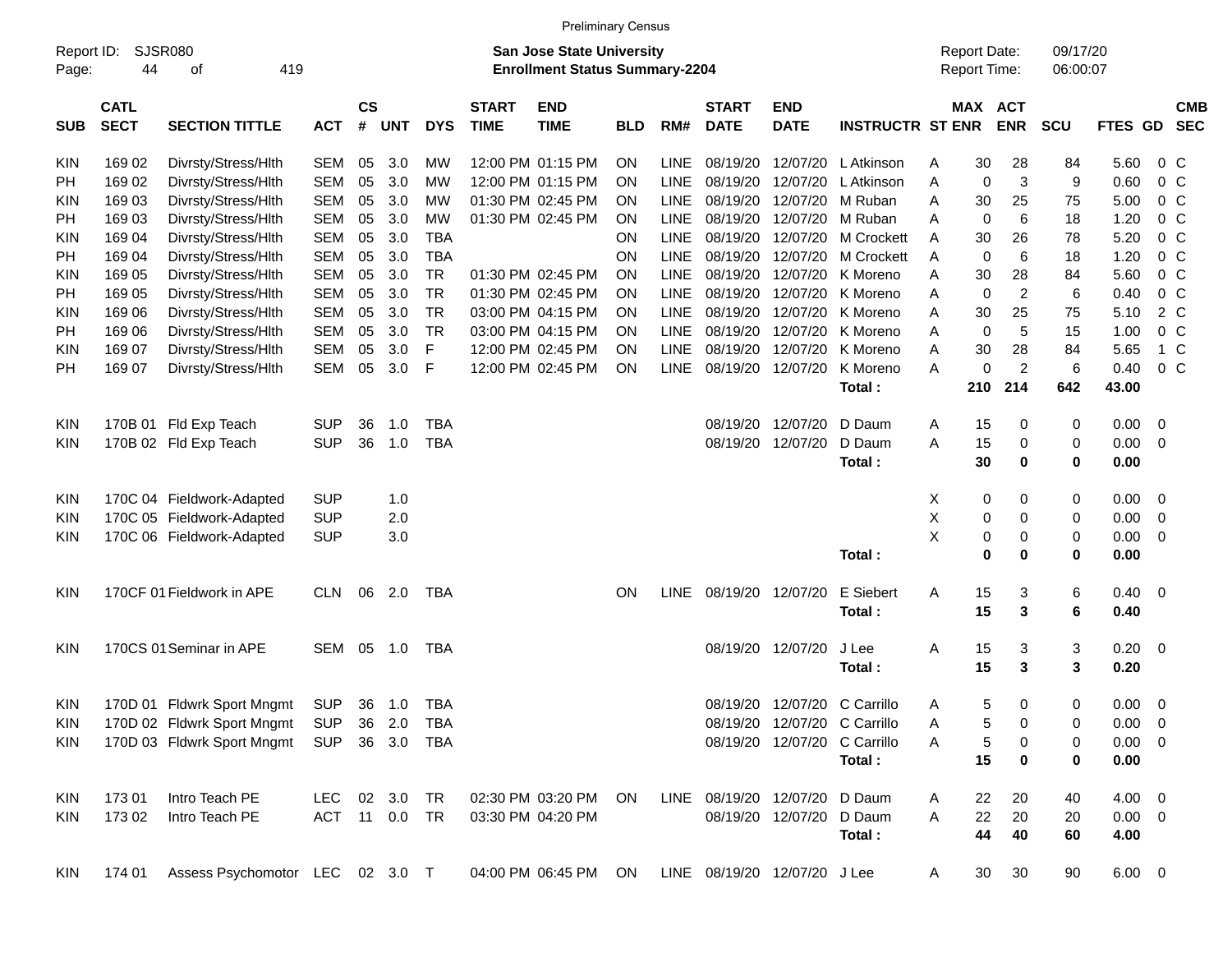|                     |                            |                       |            |                    |            |              |                                                                    |                           | <b>Preliminary Census</b> |             |                             |                            |                              |                                     |     |                       |             |             |                          |                          |
|---------------------|----------------------------|-----------------------|------------|--------------------|------------|--------------|--------------------------------------------------------------------|---------------------------|---------------------------|-------------|-----------------------------|----------------------------|------------------------------|-------------------------------------|-----|-----------------------|-------------|-------------|--------------------------|--------------------------|
| Report ID:<br>Page: | SJSR080<br>45              |                       |            |                    |            |              | San Jose State University<br><b>Enrollment Status Summary-2204</b> |                           |                           |             |                             |                            |                              | <b>Report Date:</b><br>Report Time: |     | 09/17/20<br>06:00:07  |             |             |                          |                          |
| <b>SUB</b>          | <b>CATL</b><br><b>SECT</b> | <b>SECTION TITTLE</b> | <b>ACT</b> | $\mathsf{cs}$<br># | <b>UNT</b> | <b>DYS</b>   | <b>START</b><br><b>TIME</b>                                        | <b>END</b><br><b>TIME</b> | <b>BLD</b>                | RM#         | <b>START</b><br><b>DATE</b> | <b>END</b><br><b>DATE</b>  | <b>INSTRUCTR ST ENR</b>      |                                     |     | MAX ACT<br><b>ENR</b> | <b>SCU</b>  | FTES GD     |                          | <b>CMB</b><br><b>SEC</b> |
|                     |                            |                       |            |                    |            |              |                                                                    |                           |                           |             |                             |                            | Total:                       |                                     | 30  | 30                    | 90          | 6.00        |                          |                          |
| KIN                 | 175 01                     | Meas & Eval in Kines  | LEC        | 02                 | 3.0        | т            |                                                                    | 04:00 PM 05:50 PM         | OΝ                        | LINE        | 08/19/20                    | 12/07/20                   | <b>B</b> Shifflett           | A                                   | 60  | 63                    | 126         | 12.60       | 0                        |                          |
| KIN                 | 175 02                     | Meas & Eval in Kines  | ACT        | 13                 | 0.0        | F            |                                                                    | 10:00 AM 11:50 AM         | OΝ                        | LINE        | 08/19/20                    | 12/07/20                   | <b>B</b> Shifflett           | Α                                   | 20  | 22                    | 22          | 0.00        | 0                        |                          |
| KIN                 | 175 03                     | Meas & Eval in Kines  | ACT        | 13                 | 0.0        | F            |                                                                    | 12:00 PM 01:50 PM         | OΝ                        | <b>LINE</b> | 08/19/20                    | 12/07/20                   | <b>B</b> Shifflett           | A                                   | 20  | 21                    | 21          | 0.00        | 0                        |                          |
| KIN                 | 175 04                     | Meas & Eval in Kines  | ACT        | 13                 | 0.0        | F            |                                                                    | 02:00 PM 03:50 PM         | <b>ON</b>                 | <b>LINE</b> | 08/19/20                    | 12/07/20                   | <b>B</b> Shifflett           | A                                   | 20  | 20                    | 20          | 0.00        | 0                        |                          |
|                     |                            |                       |            |                    |            |              |                                                                    |                           |                           |             |                             |                            | Total:                       |                                     | 120 | 126                   | 189         | 12.60       |                          |                          |
| KIN                 | 178 01                     | Mgt Practice TE       | <b>LEC</b> | 02                 | 3.0        | TR.          |                                                                    | 01:30 PM 02:20 PM         | <b>ON</b>                 | LINE        | 08/19/20                    | 12/07/20                   | E Siebert                    | Α                                   | 22  | 18                    | 36          | 3.60        | 0                        |                          |
| KIN                 | 178 02                     | Mgt Practice TE       | <b>ACT</b> | 13                 | 0.0        | R            |                                                                    | 05:00 PM 06:50 PM         | <b>ON</b>                 | LINE        | 08/19/20                    | 12/07/20                   | E Siebert                    | Α                                   | 22  | 18                    | 18          | 0.00        | 0                        |                          |
|                     |                            |                       |            |                    |            |              |                                                                    |                           |                           |             |                             |                            | Total:                       |                                     | 44  | 36                    | 54          | 3.60        |                          |                          |
| KIN                 | 180 01                     | Independent Study     | <b>SUP</b> | 36                 | 1.0        | <b>TBA</b>   |                                                                    |                           | <b>ON</b>                 | LINE        | 08/19/20                    | 12/07/20                   |                              | A                                   | 10  | 0                     | 0           | 0.00        | 0                        |                          |
| KIN                 | 180 02                     | Independent Study     | <b>SUP</b> | 36                 | 2.0        | <b>TBA</b>   |                                                                    |                           | <b>ON</b>                 | LINE        | 08/19/20                    | 12/07/20                   |                              | Α                                   | 10  | 0                     | 0           | 0.00        | 0                        |                          |
| KIN                 | 180 03                     | Independent Study     | <b>SUP</b> | 36                 | 3.0        | <b>TBA</b>   |                                                                    |                           | <b>ON</b>                 | <b>LINE</b> | 08/19/20                    | 12/07/20                   |                              | Α                                   | 10  | 0                     | 0           | 0.00        | 0                        |                          |
| KIN                 | 180 04                     | Independent Study     | <b>SUP</b> | 36                 | 4.0        | <b>TBA</b>   |                                                                    |                           | <b>ON</b>                 | <b>LINE</b> | 08/19/20                    | 12/07/20                   |                              | A                                   | 10  | 0                     | 0           | 0.00        | 0                        |                          |
| KIN                 | 180 05                     | Independent Study     | <b>SUP</b> | 36                 | 1.0        | <b>TBA</b>   |                                                                    |                           | <b>ON</b>                 | <b>LINE</b> | 08/19/20                    | 12/07/20                   | C Carrillo                   | A                                   | 2   |                       | $\mathbf 1$ | 0.08        | -1                       |                          |
| KIN                 | 180 06                     | Independent Study     | <b>SUP</b> | 36                 | 1.0        | <b>TBA</b>   |                                                                    |                           | <b>ON</b>                 | <b>LINE</b> | 08/19/20                    | 12/07/20                   | J Lee                        | Α                                   | 2   |                       | $\mathbf 1$ | 0.07        | 0                        |                          |
| KIN                 | 180 07                     | Independent Study     | <b>SUP</b> | 36                 | 1.0        | <b>TBA</b>   |                                                                    |                           | <b>ON</b>                 | <b>LINE</b> | 08/19/20                    | 12/07/20                   |                              | Α                                   | 2   | 0                     | 0           | 0.00        | 0                        |                          |
| KIN                 | 180 08                     | Independent Study     | <b>SUP</b> | 36                 | 1.0        | <b>TBA</b>   |                                                                    |                           | <b>ON</b>                 | LINE        | 08/19/20                    | 12/07/20                   |                              | Α                                   | 2   | 0                     | 0           | 0.00        | 0                        |                          |
| KIN                 | 180 09                     | Independent Study     | <b>SUP</b> | 36                 | 2.0        | <b>TBA</b>   |                                                                    |                           | <b>ON</b>                 | <b>LINE</b> | 08/19/20                    | 12/07/20                   |                              | Α                                   | 2   | 0                     | 0           | 0.00        | 0                        |                          |
| KIN                 | 180 10                     | Independent Study     | <b>SUP</b> | 36                 | 2.0        | <b>TBA</b>   |                                                                    |                           | <b>ON</b>                 | <b>LINE</b> | 08/19/20                    | 12/07/20                   |                              | Α                                   | 2   | 0                     | 0           | 0.00        | 0                        |                          |
| KIN                 | 180 11                     | Independent Study     | <b>SUP</b> | 36                 | 2.0        | <b>TBA</b>   |                                                                    |                           | <b>ON</b>                 | LINE        | 08/19/20                    | 12/07/20                   |                              | Α                                   | 2   | 0                     | 0           | 0.00        | 0                        |                          |
| KIN                 | 180 12                     | Independent Study     | <b>SUP</b> | 36                 | 2.0        | <b>TBA</b>   |                                                                    |                           | <b>ON</b>                 | <b>LINE</b> | 08/19/20                    | 12/07/20                   |                              | Α                                   | 2   | 0                     | 0           | 0.00        | 0                        |                          |
|                     | 180 13                     |                       | <b>SUP</b> | 36                 | 3.0        | <b>TBA</b>   |                                                                    |                           | <b>ON</b>                 | <b>LINE</b> | 08/19/20                    | 12/07/20                   | P Plato                      | Α                                   | 2   |                       | 3           | 0.25        | -1                       |                          |
| KIN                 |                            | Independent Study     |            |                    |            | <b>TBA</b>   |                                                                    |                           |                           |             |                             |                            |                              |                                     |     |                       |             |             |                          |                          |
| KIN                 | 180 14                     | Independent Study     | <b>SUP</b> | 36                 | 3.0        |              |                                                                    |                           | <b>ON</b>                 | <b>LINE</b> | 08/19/20                    | 12/07/20 K Han             |                              | Α                                   | 2   | 3                     | 9           | 0.60        | 0                        |                          |
| KIN                 | 180 15                     | Independent Study     | <b>SUP</b> | 36                 | 3.0        | <b>TBA</b>   |                                                                    |                           | <b>ON</b>                 | <b>LINE</b> | 08/19/20                    | 12/07/20                   |                              | Α                                   | 2   | 0                     | 0           | 0.00        | 0                        |                          |
| KIN                 | 180 16                     | Independent Study     | <b>SUP</b> | 36                 | 3.0        | <b>TBA</b>   |                                                                    |                           | <b>ON</b>                 | <b>LINE</b> | 08/19/20                    | 12/07/20                   |                              | Α                                   | 2   | 0                     | 0           | 0.00        | 0                        |                          |
| KIN                 | 180 17                     | Independent Study     | <b>SUP</b> | 36                 | 3.0        | <b>TBA</b>   |                                                                    |                           | <b>ON</b>                 | <b>LINE</b> | 08/19/20                    | 12/07/20                   |                              | Α                                   | 2   | 0                     | 0           | 0.00        | 0                        |                          |
| KIN                 | 180 18                     | Independent Study     | <b>SUP</b> | 36                 | 3.0        | <b>TBA</b>   |                                                                    |                           | <b>ON</b>                 | LINE        |                             | 08/19/20 12/07/20          |                              | Α                                   | 2   | 0                     | 0           | 0.00        | $\mathbf 0$              |                          |
|                     |                            |                       |            |                    |            |              |                                                                    |                           |                           |             |                             |                            | Total:                       |                                     | 68  | 6                     | 14          | 1.00        |                          |                          |
| KIN                 | 185 01                     | Senior Seminar        | SEM        |                    | 05 1.0     | R            |                                                                    | 10:30 AM 11:20 AM         | ON.                       | LINE        |                             | 08/19/20 12/07/20 L Wilkin |                              | A                                   | 20  | 22                    | 22          | $1.47 \ 0$  |                          |                          |
| <b>KIN</b>          | 185 02                     | Senior Seminar        | SEM        | 05                 | 1.0        | W            |                                                                    | 01:30 PM 02:20 PM         | ON                        | <b>LINE</b> |                             |                            | 08/19/20 12/07/20 A Dietrich | A                                   | 20  | 21                    | 21          | $1.40 \ 0$  |                          |                          |
| KIN                 | 185 03                     | Senior Seminar        | SEM        | 05                 | 1.0        | $\mathsf{T}$ |                                                                    | 10:30 AM 11:20 AM         | ON.                       | LINE        |                             | 08/19/20 12/07/20 L Wilkin |                              | A                                   | 20  | 23                    | 23          | 1.53        | $\overline{\phantom{0}}$ |                          |
| KIN                 | 185 04                     | Senior Seminar        | SEM        | 05                 | 1.0        | R            |                                                                    | 12:00 PM 12:50 PM         | <b>ON</b>                 | LINE        |                             |                            | 08/19/20 12/07/20 M Tsuruike | A                                   | 20  | 19                    | 19          | $1.27 \t 0$ |                          |                          |
| KIN                 | 185 05                     | Senior Seminar        | <b>SEM</b> | 05                 | 1.0        | R            |                                                                    | 09:30 AM 10:20 AM         | ON.                       | LINE        |                             | 08/19/20 12/07/20 L Wilkin |                              | Α                                   | 20  | 23                    | 23          | 1.53        | $\overline{\phantom{0}}$ |                          |
| KIN                 | 185 06                     | Senior Seminar        | SEM        |                    | 05 1.0     | W            |                                                                    | 02:30 PM 03:20 PM         | ON                        | LINE        |                             | 08/19/20 12/07/20          | A Dietrich                   | A                                   | 20  | 22                    | 22          | $1.47 \ 0$  |                          |                          |
|                     |                            |                       |            |                    |            |              |                                                                    |                           |                           |             |                             |                            | Total:                       |                                     | 120 | 130                   | 130         | 8.67        |                          |                          |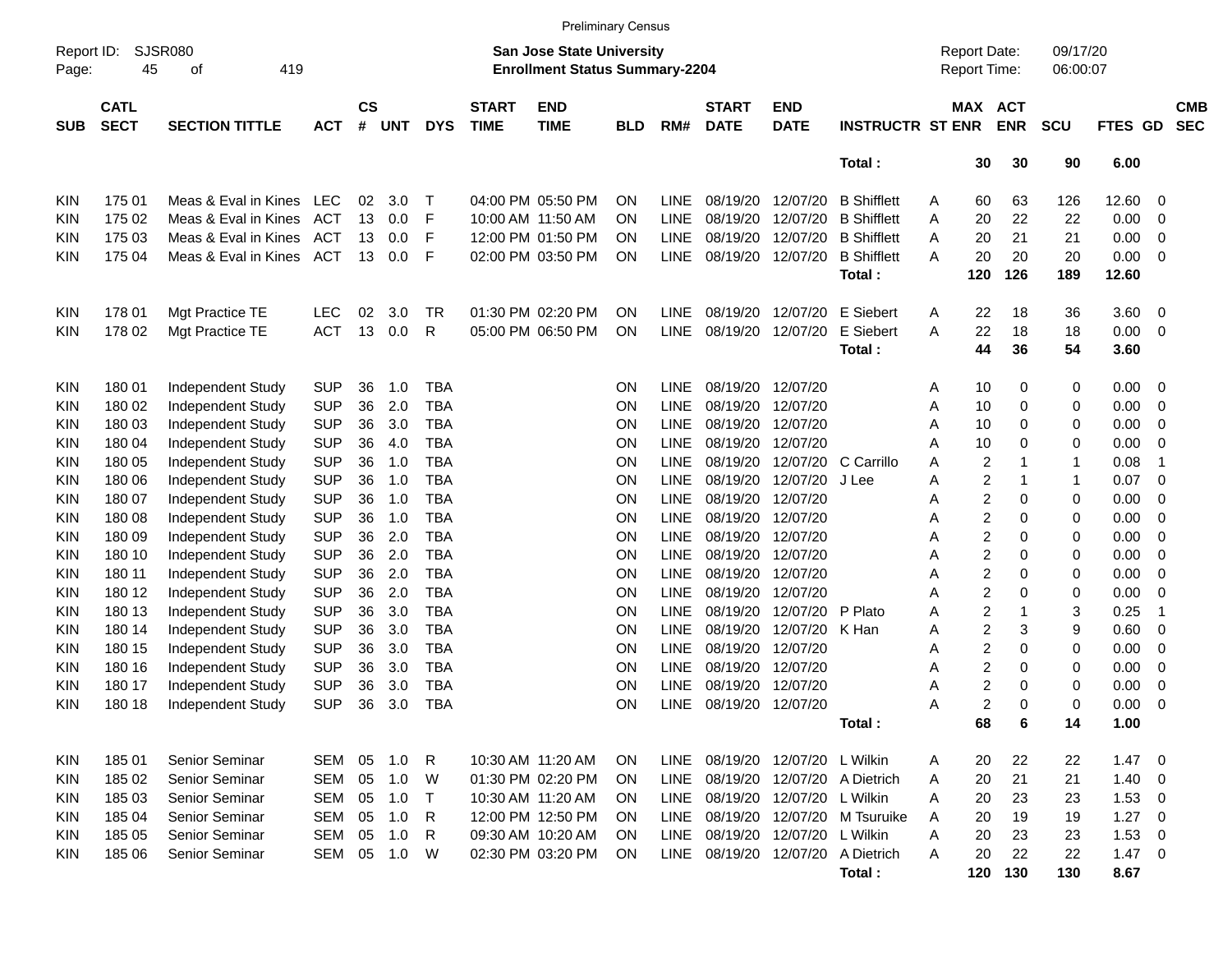|                                 |                                                |                                                                                         |                                                                    |                            |                                 |                                                                    |                             | <b>Preliminary Census</b>                                                 |                |                                           |                                              |                               |                                                                                                                                    |                                                     |                                                |                                 |                                                                 |                                                      |                          |
|---------------------------------|------------------------------------------------|-----------------------------------------------------------------------------------------|--------------------------------------------------------------------|----------------------------|---------------------------------|--------------------------------------------------------------------|-----------------------------|---------------------------------------------------------------------------|----------------|-------------------------------------------|----------------------------------------------|-------------------------------|------------------------------------------------------------------------------------------------------------------------------------|-----------------------------------------------------|------------------------------------------------|---------------------------------|-----------------------------------------------------------------|------------------------------------------------------|--------------------------|
| Report ID:<br>Page:             | 46                                             | SJSR080<br>419<br>οf                                                                    |                                                                    |                            |                                 |                                                                    |                             | <b>San Jose State University</b><br><b>Enrollment Status Summary-2204</b> |                |                                           |                                              |                               |                                                                                                                                    | <b>Report Date:</b><br><b>Report Time:</b>          |                                                | 09/17/20<br>06:00:07            |                                                                 |                                                      |                          |
| <b>SUB</b>                      | <b>CATL</b><br><b>SECT</b>                     | <b>SECTION TITTLE</b>                                                                   | <b>ACT</b>                                                         | <b>CS</b><br>#             | <b>UNT</b>                      | <b>DYS</b>                                                         | <b>START</b><br><b>TIME</b> | <b>END</b><br><b>TIME</b>                                                 | <b>BLD</b>     | RM#                                       | <b>START</b><br><b>DATE</b>                  | <b>END</b><br><b>DATE</b>     | <b>INSTRUCTR ST ENR</b>                                                                                                            |                                                     | MAX ACT<br><b>ENR</b>                          | <b>SCU</b>                      | FTES GD                                                         |                                                      | <b>CMB</b><br><b>SEC</b> |
| KIN<br>KIN                      | 18701<br>18702                                 | Clin Ex Physiol<br>Clin Ex Physiol                                                      | <b>LEC</b><br><b>LEC</b>                                           | 02<br>02                   | 3.0<br>3.0                      | TR<br><b>TR</b>                                                    |                             | 10:30 AM 11:45 AM<br>01:30 PM 02:45 PM                                    | ΟN<br>ON       | <b>LINE</b><br>LINE                       | 08/19/20                                     | 12/07/20<br>08/19/20 12/07/20 | A Jensen<br>A Jensen<br>Total:                                                                                                     | 40<br>Α<br>40<br>A<br>80                            | 39<br>39<br>78                                 | 117<br>117<br>234               | 7.80 0<br>7.85<br>15.65                                         | $\overline{1}$                                       |                          |
| KIN                             | 18801                                          | Prev Care Ath Inj                                                                       | <b>LEC</b>                                                         |                            | 02 2.0 TR                       |                                                                    |                             | 09:30 AM 10:20 AM                                                         | ON             | LINE                                      | 08/19/20 12/07/20                            |                               | K Han<br>Total:                                                                                                                    | 30<br>Α<br>30                                       | 22<br>22                                       | 44<br>44                        | $2.97$ 1<br>2.97                                                |                                                      |                          |
| KIN                             | 18901                                          | Care & Prev Lab                                                                         | LAB                                                                |                            |                                 |                                                                    |                             | 01:30 PM 03:20 PM                                                         | ON             | LINE                                      | 08/19/20 12/07/20                            |                               | K Han<br>Total:                                                                                                                    | 15<br>Α<br>15                                       | 13<br>13                                       | 13<br>13                        | $0.87$ 0<br>0.87                                                |                                                      |                          |
| KIN<br>KIN<br>KIN               | 194 01<br>194 02<br>194 03                     | Therapeutic Exercise LEC<br>Therapeutic Exercise ACT<br>Therapeutic Exercise ACT 13 0.0 |                                                                    |                            | 02 3.0<br>13 0.0                | <b>TR</b><br><b>TBA</b><br>TBA                                     |                             | 10:30 AM 11:20 AM                                                         | ΟN<br>ΟN<br>ΟN | <b>LINE</b><br><b>LINE</b><br><b>LINE</b> | 08/19/20<br>08/19/20 12/07/20                | 08/19/20 12/07/20<br>12/07/20 | K Han<br>K Han<br>Total:                                                                                                           | 40<br>A<br>20<br>Α<br>A<br>20<br>80                 | 5<br>5<br>$\mathbf 0$<br>10                    | 10<br>5<br>0<br>15              | $1.00 \t 0$<br>$0.00 \t 0$<br>$0.00 \t 0$<br>1.00               |                                                      |                          |
| KIN                             |                                                | 197C 01 Practicum Ath Trn II                                                            | <b>SUP</b>                                                         | 36                         | 1.0                             | R                                                                  |                             | 07:30 AM 08:20 AM                                                         | YUH            | 128                                       |                                              | 08/19/20 12/07/20             | K Han<br>Total:                                                                                                                    | 12<br>Α<br>12                                       | 5<br>5                                         | 5<br>5                          | 0.33 0<br>0.33                                                  |                                                      |                          |
| KIN<br>KIN<br>KIN<br>KIN<br>KIN | 198 01<br>198 02<br>198 03<br>198 04<br>198 05 | Internship<br>Internship<br>Internship<br>Internship<br>Internship                      | <b>SUP</b><br><b>SUP</b><br><b>SUP</b><br><b>SUP</b><br><b>SUP</b> | 36<br>36<br>36<br>36<br>36 | 1.0<br>2.0<br>3.0<br>4.0<br>5.0 | <b>TBA</b><br><b>TBA</b><br><b>TBA</b><br><b>TBA</b><br><b>TBA</b> |                             |                                                                           |                |                                           | 08/19/20<br>08/19/20<br>08/19/20<br>08/19/20 |                               | 12/07/20 C Carrillo<br>12/07/20 C Carrillo<br>12/07/20 C Carrillo<br>12/07/20 C Carrillo<br>08/19/20 12/07/20 C Carrillo<br>Total: | 10<br>A<br>10<br>A<br>A<br>10<br>10<br>Α<br>Α<br>45 | 11<br>40<br>20<br>2<br>5<br>$\mathbf{1}$<br>74 | 11<br>80<br>60<br>8<br>5<br>164 | $0.73 \quad 0$<br>5.33<br>$4.00 \ 0$<br>0.53<br>0.33 0<br>10.93 | $\overline{\phantom{0}}$<br>$\overline{\phantom{0}}$ |                          |
| KIN                             | 250 01                                         | <b>Fund Quant Resrch</b>                                                                | SEM 05                                                             |                            | 3.0                             | M                                                                  |                             | 04:00 PM 06:45 PM                                                         | ON             | LINE                                      |                                              | 08/19/20 12/07/20             | E Wughalter A<br>Total:                                                                                                            | 22<br>22                                            | 21<br>21                                       | 63<br>63                        | 5.25 21<br>5.25                                                 |                                                      |                          |
| <b>KIN</b>                      | 251 01                                         | <b>Fund Qual Resrch</b>                                                                 | SEM 05 3.0                                                         |                            |                                 | $\top$                                                             |                             | 07:00 PM 09:45 PM                                                         | <b>ON</b>      | LINE                                      | 08/19/20 12/07/20 T Butryn                   |                               | Total:                                                                                                                             | 22<br>A                                             | 20<br>22<br>20                                 | 60<br>60                        | 4.95 19<br>4.95                                                 |                                                      |                          |
| KIN<br>KIN                      | 255 01<br>255 80                               | Adv Exercise Physiol SEM<br>Adv Exercise Physiol SEM 05 3.0 W                           |                                                                    |                            | 3.0                             |                                                                    |                             | 04:00 PM 06:45 PM                                                         |                |                                           |                                              | 08/19/20 12/07/20 P Plato     | Total:                                                                                                                             | X<br>A<br>15<br>15                                  | 0<br>0<br>16<br>16                             | 0<br>48<br>48                   | $0.00 \t 0$<br>4.00 16<br>4.00                                  |                                                      |                          |
| KIN                             | 259 01                                         | Adv APA Internship                                                                      | SUP 25 3.0 TBA                                                     |                            |                                 |                                                                    |                             |                                                                           | <b>ON</b>      |                                           | LINE 08/19/20 12/07/20                       |                               | Total:                                                                                                                             | 10<br>A<br>10                                       | 0<br>$\mathbf 0$                               | 0<br>0                          | $0.00 \t 0$<br>0.00                                             |                                                      |                          |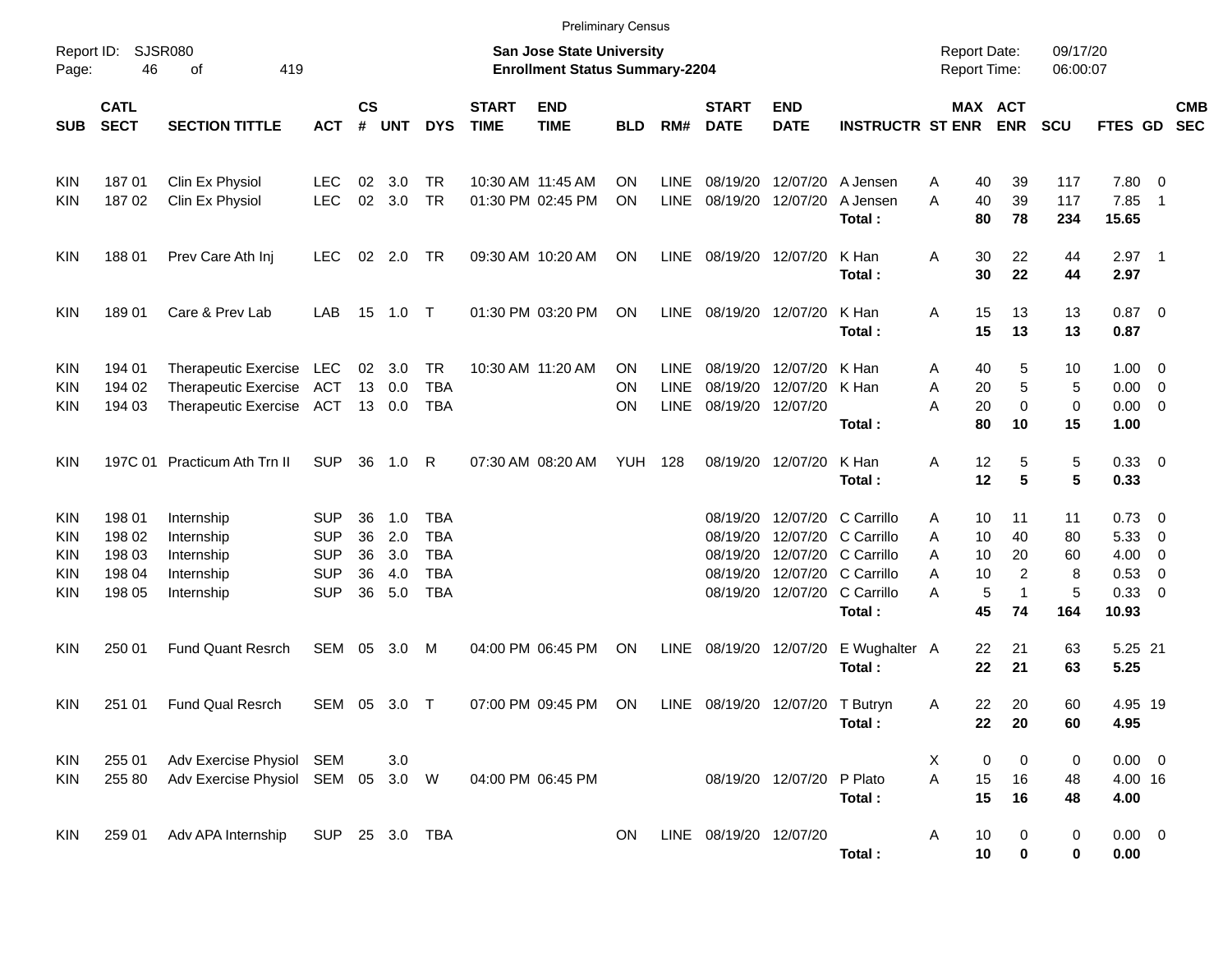| Page:                                                              | Report ID:<br>47                               | <b>SJSR080</b><br>419<br>οf                                                                           |                                                                    |                            |                                    |                                                                    |                             | <b>San Jose State University</b><br><b>Enrollment Status Summary-2204</b> |                                                        |                                                                         |                                                                   |                                                                                        |                                                      | <b>Report Date:</b><br><b>Report Time:</b>    |                                    | 09/17/20<br>06:00:07  |                                                        |                                                             |  |
|--------------------------------------------------------------------|------------------------------------------------|-------------------------------------------------------------------------------------------------------|--------------------------------------------------------------------|----------------------------|------------------------------------|--------------------------------------------------------------------|-----------------------------|---------------------------------------------------------------------------|--------------------------------------------------------|-------------------------------------------------------------------------|-------------------------------------------------------------------|----------------------------------------------------------------------------------------|------------------------------------------------------|-----------------------------------------------|------------------------------------|-----------------------|--------------------------------------------------------|-------------------------------------------------------------|--|
| <b>SUB</b>                                                         | <b>CATL</b><br><b>SECT</b>                     | <b>SECTION TITTLE</b>                                                                                 | <b>ACT</b>                                                         | $\mathsf{cs}$<br>#         | UNT                                | <b>DYS</b>                                                         | <b>START</b><br><b>TIME</b> | <b>END</b><br><b>TIME</b>                                                 | <b>BLD</b>                                             | RM#                                                                     | <b>START</b><br><b>DATE</b>                                       | <b>END</b><br><b>DATE</b>                                                              | <b>INSTRUCTR ST ENR</b>                              |                                               | MAX ACT<br><b>ENR</b>              | <b>SCU</b>            | FTES GD                                                | <b>CMB</b><br><b>SEC</b>                                    |  |
| <b>KIN</b>                                                         | 265 01                                         | Adv Motor Develop                                                                                     | SEM                                                                | 05                         | 3.0                                | W                                                                  |                             | 04:00 PM 06:45 PM                                                         | ON                                                     | LINE                                                                    | 08/19/20 12/07/20                                                 |                                                                                        | S Chang<br>Total:                                    | Α<br>15<br>15                                 | 14<br>14                           | 42<br>42              | 3.50 14<br>3.50                                        |                                                             |  |
| <b>KIN</b>                                                         | 267 01                                         | Adv Sport Psych                                                                                       | SEM 05                                                             |                            | 3.0                                | R                                                                  |                             | 04:00 PM 06:45 PM                                                         | <b>ON</b>                                              |                                                                         | LINE 08/19/20 12/07/20                                            |                                                                                        | T Butryn<br>Total:                                   | Α<br>15<br>15                                 | 18<br>18                           | 54<br>54              | 4.45 17<br>4.45                                        |                                                             |  |
| <b>KIN</b>                                                         | 271 01                                         | <b>ADV TOPICS AT</b>                                                                                  | <b>LEC</b>                                                         | 03                         | 3.0                                | $\top$                                                             |                             | 04:00 PM 06:45 PM                                                         | <b>ON</b>                                              | LINE                                                                    | 08/19/20 12/07/20                                                 |                                                                                        | M Tsuruike<br>Total:                                 | A<br>15<br>15                                 | 10<br>10                           | 30<br>30              | 2.50 10<br>2.50                                        |                                                             |  |
| <b>KIN</b><br><b>KIN</b><br>KIN.                                   | 280 01<br>280 02<br>280 03                     | Adv Fldwk Sprt Mgt<br>Adv Fldwk Sprt Mgt<br>Adv Fldwk Sprt Mgt                                        | <b>SUP</b><br><b>SUP</b><br><b>SUP</b>                             | 25<br>25<br>25             | 1.0<br>2.0<br>3.0                  | <b>TBA</b><br><b>TBA</b><br><b>TBA</b>                             |                             |                                                                           |                                                        |                                                                         | 08/19/20<br>08/19/20                                              | 08/19/20 12/07/20 C Carrillo                                                           | 12/07/20 C Carrillo<br>12/07/20 C Carrillo<br>Total: | A<br>A<br>A<br>15                             | 5<br>5<br>5<br>$\overline{2}$<br>4 | 1<br>2<br>6<br>9      | $0.08$ 1<br>$0.17$ 1<br>$0.50$ 2<br>0.75               |                                                             |  |
| <b>KIN</b>                                                         | 282 01                                         | Marketing/Sport                                                                                       | SEM 05                                                             |                            | 3.0                                | $\top$                                                             |                             | 04:00 PM 06:45 PM                                                         | <b>ON</b>                                              | LINE                                                                    | 08/19/20 12/07/20                                                 |                                                                                        | C Armstrong A<br>Total:                              | 15<br>15                                      | 22<br>22                           | 66<br>66              | 5.45 21<br>5.45                                        |                                                             |  |
| <b>KIN</b>                                                         | 283 01                                         | Mgt Lead Comm/Spt SEM 05                                                                              |                                                                    |                            | 3.0                                | M                                                                  |                             | 07:00 PM 09:45 PM                                                         | <b>ON</b>                                              | LINE                                                                    | 08/19/20 12/07/20                                                 |                                                                                        | A Medina<br>Total:                                   | Α<br>15<br>15                                 | 25<br>25                           | 75<br>75              | 6.25 25<br>6.25                                        |                                                             |  |
| <b>KIN</b><br><b>KIN</b><br><b>KIN</b>                             | 285 01<br>285 02<br>285 03                     | Internship Kinesiolo<br>Internship Kinesiolo<br>Internship Kinesiolo                                  | <b>SUP</b><br><b>SUP</b><br><b>SUP</b>                             | 25<br>25<br>25             | 1.0<br>2.0<br>3.0                  | <b>TBA</b><br><b>TBA</b><br><b>TBA</b>                             |                             |                                                                           |                                                        |                                                                         | 08/19/20<br>08/19/20                                              | 08/19/20 12/07/20 C Carrillo                                                           | 12/07/20 C Carrillo<br>12/07/20 C Carrillo<br>Total: | A<br>A<br>A<br>15                             | 5<br>5<br>0<br>5<br>3<br>4         | 1<br>0<br>9<br>10     | 0.08<br>$0.00 \t 0$<br>0.75<br>0.83                    | - 1<br>$\overline{\mathbf{3}}$                              |  |
| <b>KIN</b><br><b>KIN</b><br><b>KIN</b><br><b>KIN</b><br><b>KIN</b> | 286 01<br>286 02<br>286 03<br>286 04<br>286 05 | Independent Study<br>Independent Study<br>Independent Study<br>Independent Study<br>Independent Study | <b>SUP</b><br><b>SUP</b><br><b>SUP</b><br><b>SUP</b><br><b>SUP</b> | 25<br>25<br>25<br>25<br>25 | 1.0<br>2.0<br>3.0<br>1.0<br>1.0    | <b>TBA</b><br><b>TBA</b><br><b>TBA</b><br><b>TBA</b><br><b>TBA</b> |                             |                                                                           | <b>ON</b><br><b>ON</b><br><b>ON</b><br><b>ON</b><br>ΟN | <b>LINE</b><br><b>LINE</b><br><b>LINE</b><br><b>LINE</b><br><b>LINE</b> | 08/19/20 12/07/20<br>08/19/20<br>08/19/20<br>08/19/20<br>08/19/20 | 12/07/20<br>12/07/20<br>12/07/20                                                       | 12/07/20 M Tsuruike<br>E Siebert                     | 10<br>Α<br>10<br>Α<br>10<br>A<br>A<br>A<br>10 | 0<br>0<br>0<br>10                  | 0<br>0<br>0<br>1<br>1 | $0.00 \t 0$<br>$0.00 \t 0$<br>0.00<br>0.08<br>0.08     | $\overline{\mathbf{0}}$<br>$\overline{1}$<br>$\overline{1}$ |  |
| KIN<br><b>KIN</b><br><b>KIN</b><br>KIN                             | 286 06<br>286 07<br>286 08<br>286 09           | Independent Study<br>Independent Study<br>Independent Study<br>Independent Study                      | <b>SUP</b><br><b>SUP</b><br><b>SUP</b><br><b>SUP</b>               | 25<br>25<br>25<br>25       | 1.0<br>2.0<br>3.0<br>3.0           | <b>TBA</b><br><b>TBA</b><br><b>TBA</b><br><b>TBA</b>               |                             |                                                                           | ON<br>ON<br>ON<br>ON                                   | <b>LINE</b><br>LINE<br><b>LINE</b><br><b>LINE</b>                       | 08/19/20 12/07/20                                                 | 08/19/20 12/07/20 C Carrillo<br>08/19/20 12/07/20 C Cisar<br>08/19/20 12/07/20 P Plato |                                                      | Α<br>10<br>10<br>Α<br>10<br>Α<br>10<br>A      | 0<br>0<br>2<br>2                   | 0<br>0<br>6<br>6      | 0.00<br>0.00<br>$0.50$ 2<br>$0.50$ 2                   | $\overline{\phantom{0}}$<br>$\overline{\phantom{0}}$        |  |
| KIN<br>KIN<br>KIN<br>KIN<br><b>KIN</b>                             | 286 10<br>286 11<br>286 12<br>286 13<br>286 14 | Independent Study<br>Independent Study<br>Independent Study<br>Independent Study<br>Independent Study | <b>SUP</b><br><b>SUP</b><br><b>SUP</b><br><b>SUP</b><br><b>SUP</b> | 25<br>25<br>25<br>25       | 3.0<br>3.0<br>3.0<br>3.0<br>25 3.0 | <b>TBA</b><br><b>TBA</b><br><b>TBA</b><br><b>TBA</b><br>TBA        |                             |                                                                           | ON<br>ON<br>ON<br>ON<br>ON                             | <b>LINE</b><br><b>LINE</b><br><b>LINE</b><br><b>LINE</b>                | 08/19/20 12/07/20<br>LINE 08/19/20 12/07/20                       | 08/19/20 12/07/20 T Butryn<br>08/19/20 12/07/20 A Jensen                               | 08/19/20 12/07/20 C Armstrong                        | 10<br>Α<br>A<br>Α<br>A<br>Α                   | 2<br>5<br>5<br>5<br>0<br>5<br>0    | 3<br>6<br>3<br>0<br>0 | 0.25<br>$0.50$ 2<br>0.25<br>$0.00 \t 0$<br>$0.00 \t 0$ | $\overline{\phantom{1}}$<br>$\overline{\phantom{0}}$        |  |

Preliminary Census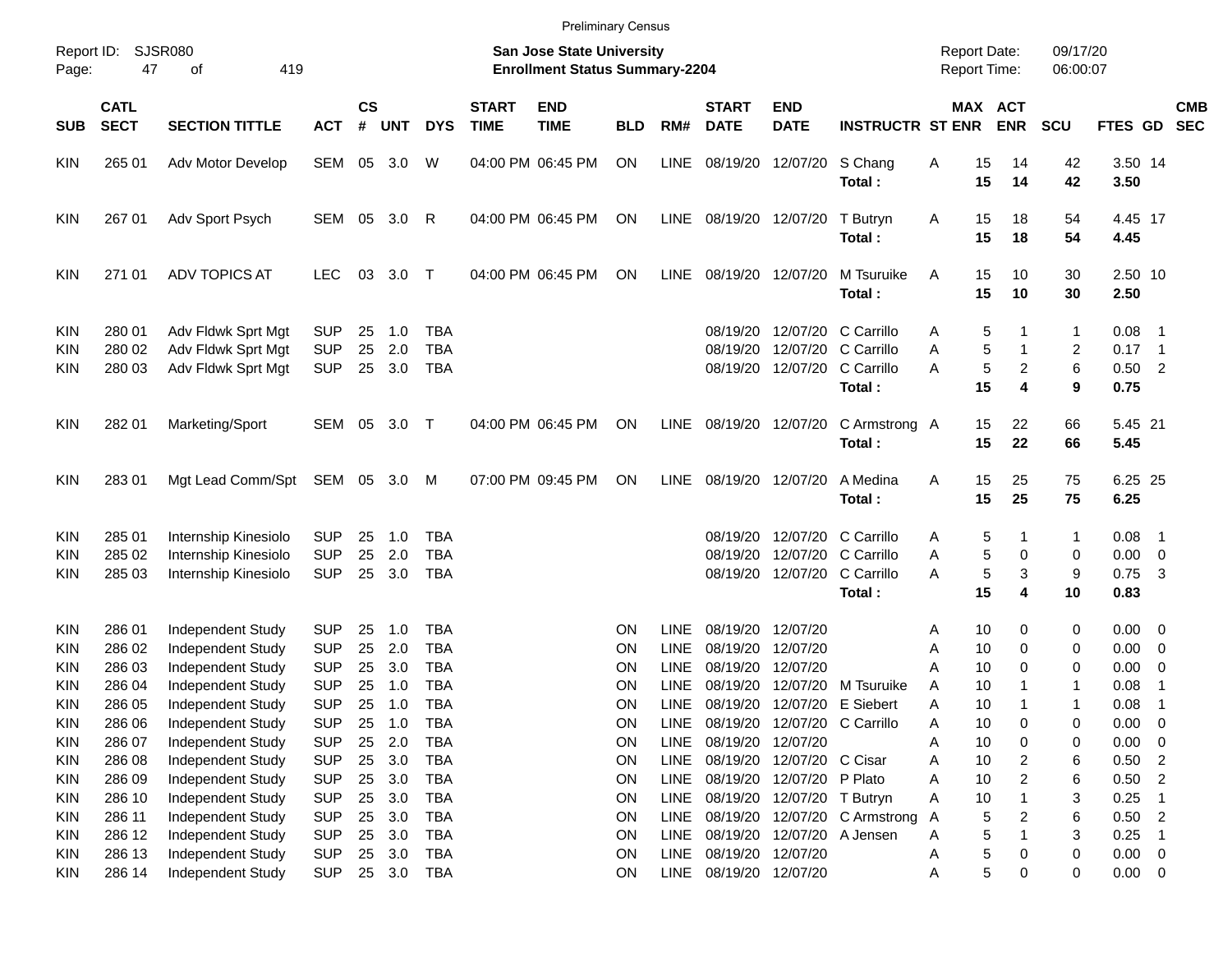|                     |                            |                                     |                |                    |                |            |                             |                                                                    | <b>Preliminary Census</b> |             |                             |                                |                         |   |                                            |             |                      |                |                         |                          |
|---------------------|----------------------------|-------------------------------------|----------------|--------------------|----------------|------------|-----------------------------|--------------------------------------------------------------------|---------------------------|-------------|-----------------------------|--------------------------------|-------------------------|---|--------------------------------------------|-------------|----------------------|----------------|-------------------------|--------------------------|
| Report ID:<br>Page: | 48                         | SJSR080<br>419<br>οf                |                |                    |                |            |                             | San Jose State University<br><b>Enrollment Status Summary-2204</b> |                           |             |                             |                                |                         |   | <b>Report Date:</b><br><b>Report Time:</b> |             | 09/17/20<br>06:00:07 |                |                         |                          |
| <b>SUB</b>          | <b>CATL</b><br><b>SECT</b> | <b>SECTION TITTLE</b>               | <b>ACT</b>     | $\mathsf{cs}$<br># | <b>UNT</b>     | <b>DYS</b> | <b>START</b><br><b>TIME</b> | <b>END</b><br><b>TIME</b>                                          | <b>BLD</b>                | RM#         | <b>START</b><br><b>DATE</b> | <b>END</b><br><b>DATE</b>      | <b>INSTRUCTR ST ENR</b> |   | MAX ACT                                    | <b>ENR</b>  | <b>SCU</b>           | <b>FTES GD</b> |                         | <b>CMB</b><br><b>SEC</b> |
|                     |                            |                                     |                |                    |                |            |                             |                                                                    |                           |             |                             |                                | Total:                  |   | 120                                        | 10          | 26                   | 2.17           |                         |                          |
| KIN                 | 298 01                     | Spec Studies P E                    | <b>SUP</b>     | 25                 | 3.0            | <b>TBA</b> |                             |                                                                    | ON                        | <b>LINE</b> | 08/19/20                    | 12/07/20                       |                         | Α | 5                                          | 0           | 0                    | 0.00           | - 0                     |                          |
| KIN                 | 298 02                     | Spec Studies P E                    | <b>SUP</b>     | 25                 | 3.0            | <b>TBA</b> |                             |                                                                    | ON                        | <b>LINE</b> | 08/19/20                    | 12/07/20 P Plato               |                         | A | 5                                          | $\mathbf 1$ | 3                    | 0.25           | -1                      |                          |
| KIN                 | 298 03                     | Spec Studies P E                    | <b>SUP</b>     | 25                 | 3.0            | <b>TBA</b> |                             |                                                                    | ON                        | <b>LINE</b> | 08/19/20                    | 12/07/20                       | A Jensen                | A | 5                                          | -1          | 3                    | 0.25           | -1                      |                          |
| KIN                 | 298 04                     | Spec Studies P E                    | <b>SUP</b>     | 25                 | 3.0            | <b>TBA</b> |                             |                                                                    | ON                        | <b>LINE</b> | 08/19/20                    | 12/07/20                       | C Armstrong             | A | 5                                          | 2           | 6                    | 0.50           | 2                       |                          |
| KIN                 | 298 05                     | Spec Studies P E                    | <b>SUP</b>     | 25                 | 3.0            | <b>TBA</b> |                             |                                                                    | ON                        | <b>LINE</b> | 08/19/20                    | 12/07/20                       | C Cisar                 | Α | 5                                          | 1           | 3                    | 0.25           | -1                      |                          |
| KIN                 | 298 06                     | Spec Studies P E                    | <b>SUP</b>     | 25                 | 3.0            | <b>TBA</b> |                             |                                                                    | ON                        | <b>LINE</b> | 08/19/20                    | 12/07/20                       | E Siebert               | Α | 5                                          | -1          | 3                    | 0.25           | -1                      |                          |
| KIN                 | 298 07                     | Spec Studies P E                    | <b>SUP</b>     | 25                 | 3.0            | <b>TBA</b> |                             |                                                                    | ON                        | <b>LINE</b> | 08/19/20                    | 12/07/20                       |                         | Α | 5                                          | 0           | 0                    | 0.00           | 0                       |                          |
| KIN                 | 298 08                     | Spec Studies P E                    | <b>SUP</b>     | 25                 | 3.0            | <b>TBA</b> |                             |                                                                    | ON                        | <b>LINE</b> | 08/19/20                    | 12/07/20                       |                         | A | 5                                          | 0           | 0                    | 0.00           | 0                       |                          |
| KIN                 | 298 09                     | Spec Studies P E                    | <b>SUP</b>     | 25                 | 3.0            | <b>TBA</b> |                             |                                                                    | ON                        | <b>LINE</b> | 08/19/20                    | 12/07/20                       |                         | A | 5                                          | 0           | 0                    | 0.00           | 0                       |                          |
| <b>KIN</b>          | 298 10                     | Spec Studies P E                    | <b>SUP</b>     | 25                 | 3.0            | <b>TBA</b> |                             |                                                                    | ON                        | <b>LINE</b> | 08/19/20                    | 12/07/20                       |                         | А | 5                                          | 0           | 0                    | 0.00           | - 0                     |                          |
|                     |                            |                                     |                |                    |                |            |                             |                                                                    |                           |             |                             |                                | Total:                  |   | 50                                         | 6           | 18                   | 1.50           |                         |                          |
| KIN                 | 299 01                     | <b>Masters Thesis</b>               | <b>SUP</b>     | 25                 | 1.0            | <b>TBA</b> |                             |                                                                    | ON                        | <b>LINE</b> | 08/19/20                    | 12/07/20                       |                         | Α | 5                                          | 0           | 0                    | 0.00           | - 0                     |                          |
| KIN                 | 299 02                     | <b>Masters Thesis</b>               | <b>SUP</b>     | 25                 | 2.0            | <b>TBA</b> |                             |                                                                    | ON                        | <b>LINE</b> | 08/19/20                    | 12/07/20                       |                         | Α | 5                                          | 0           | 0                    | 0.00           | 0                       |                          |
| KIN                 | 299 03                     | <b>Masters Thesis</b>               | <b>SUP</b>     | 25                 | 3.0            | <b>TBA</b> |                             |                                                                    | ON                        | <b>LINE</b> | 08/19/20                    | 12/07/20                       |                         | A | 5                                          | 0           | 0                    | 0.00           | 0                       |                          |
| KIN                 | 299 04                     | <b>Masters Thesis</b>               | <b>SUP</b>     | 25                 | 6.0            | <b>TBA</b> |                             |                                                                    | ON                        | <b>LINE</b> | 08/19/20                    | 12/07/20                       |                         | Α | 5                                          | 0           | 0                    | 0.00           | 0                       |                          |
| KIN                 | 299 05                     | <b>Masters Thesis</b>               | <b>SUP</b>     | 25                 | 2.0            | <b>TBA</b> |                             |                                                                    | ON                        | <b>LINE</b> | 08/19/20                    | 12/07/20                       |                         | Α | 5                                          | 0           | 0                    | 0.00           | 0                       |                          |
| KIN                 | 299 06                     | <b>Masters Thesis</b>               | <b>SUP</b>     | 25                 | 3.0            | <b>TBA</b> |                             |                                                                    | ON                        | <b>LINE</b> | 08/19/20                    | 12/07/20                       |                         | A | 5                                          | 0           | 0                    | 0.00           | 0                       |                          |
| KIN                 | 299 07                     | <b>Masters Thesis</b>               | <b>SUP</b>     | 25                 | 3.0            | <b>TBA</b> |                             |                                                                    | ON                        | <b>LINE</b> | 08/19/20                    | 12/07/20                       |                         | Α | 5                                          | 0           | 0                    | 0.00           | 0                       |                          |
| KIN                 | 299 08                     | <b>Masters Thesis</b>               | <b>SUP</b>     | 25                 | 3.0            | <b>TBA</b> |                             |                                                                    | ON                        | <b>LINE</b> | 08/19/20                    | 12/07/20                       |                         | Α | 5                                          | 0           | 0                    | 0.00           | 0                       |                          |
| KIN                 | 299 09                     | <b>Masters Thesis</b>               | <b>SUP</b>     | 25                 | 3.0            | <b>TBA</b> |                             |                                                                    | ON                        | <b>LINE</b> | 08/19/20                    | 12/07/20                       |                         | Α | 5                                          | 0           | 0                    | 0.00           | 0                       |                          |
| <b>KIN</b>          | 299 10                     | <b>Masters Thesis</b>               | <b>SUP</b>     | 25                 | 6.0            | <b>TBA</b> |                             |                                                                    | ON                        | <b>LINE</b> | 08/19/20                    | 12/07/20                       | P Plato                 | А | 5                                          | -1          | 6                    | 0.50           | -1                      |                          |
|                     |                            |                                     |                |                    |                |            |                             |                                                                    |                           |             |                             |                                | Total:                  |   | 50                                         | $\mathbf 1$ | 6                    | 0.50           |                         |                          |
| KNED                |                            | 184Y 01 Stdt Tchg II                | <b>SUP</b>     | 25                 | 4.0            | <b>TBA</b> |                             |                                                                    |                           |             | 08/19/20                    | 12/07/20                       | D Daum                  | Α | 10                                         | 3           | 12                   | 0.80           | $\overline{\mathbf{0}}$ |                          |
|                     |                            | KNED 184Y 02 Stdt Tchg II           | <b>SUP</b>     | 25                 | 5.0            | <b>TBA</b> |                             |                                                                    |                           |             | 08/19/20                    | 12/07/20                       | D Daum                  | A | 10                                         | 0           | 0                    | 0.00           | $\overline{\mathbf{0}}$ |                          |
|                     |                            |                                     |                |                    |                |            |                             |                                                                    |                           |             |                             |                                | Total:                  |   | 20                                         | 3           | 12                   | 0.80           |                         |                          |
|                     |                            | KNED 184Z 01 Stdt Tchg III          | SUP 25 4.0 TBA |                    |                |            |                             |                                                                    |                           |             |                             | 08/19/20 12/07/20 D Daum       |                         | Α | 10                                         | $\sqrt{5}$  | 20                   | $1.33 \ 0$     |                         |                          |
|                     |                            | KNED 184Z 02 Stdt Tchg III          |                |                    | SUP 25 5.0 TBA |            |                             |                                                                    |                           |             |                             | 08/19/20 12/07/20 D Daum       |                         | Α | 10                                         | 0           | 0                    | $0.00 \t 0$    |                         |                          |
|                     |                            |                                     |                |                    |                |            |                             |                                                                    |                           |             |                             |                                | Total:                  |   | 20                                         | 5           | 20                   | 1.33           |                         |                          |
|                     | KNED 339 01                | Instr Matl & Proc PE LEC 02 3.0 T   |                |                    |                |            |                             | 04:00 PM 05:50 PM                                                  | ON                        |             |                             | LINE 08/19/20 12/07/20 W Jones |                         | A | 15                                         | 23          | 46                   | $4.60$ 0       |                         |                          |
|                     | KNED 339 02                | Instr Matl & Proc PE ACT 08 0.0 TBA |                |                    |                |            |                             |                                                                    | ON                        |             |                             | LINE 08/19/20 12/07/20 W Jones |                         | A | 15                                         | 23          | 23                   | $0.00 \t 0$    |                         |                          |
|                     |                            |                                     |                |                    |                |            |                             |                                                                    |                           |             |                             |                                | Total:                  |   | 30                                         | 46          | 69                   | 4.60           |                         |                          |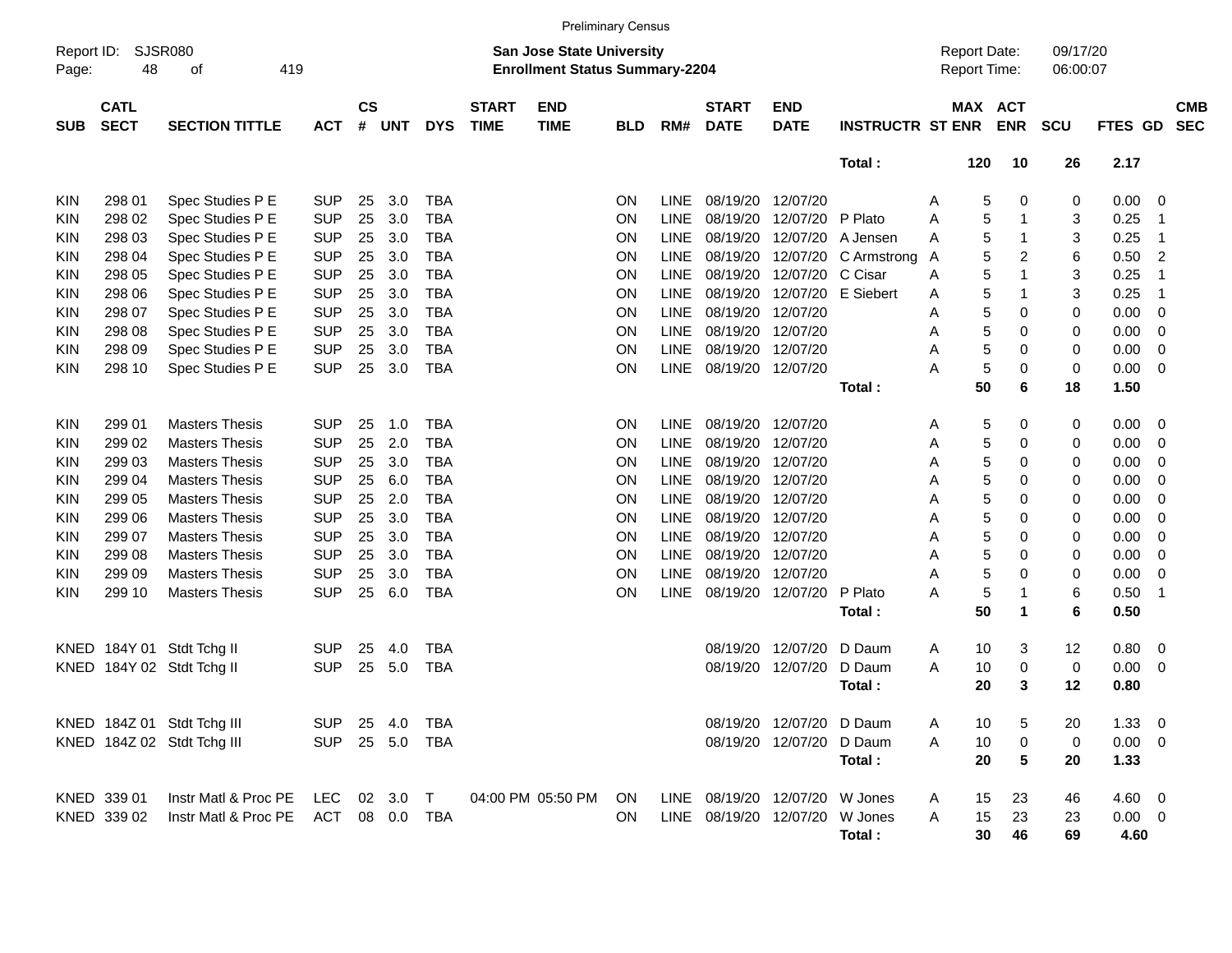|                                          |                            |                              |                   |                             | <b>Preliminary Census</b>                                                 |            |     |                             |                           |                         |                                            |                   |                      |                  |            |
|------------------------------------------|----------------------------|------------------------------|-------------------|-----------------------------|---------------------------------------------------------------------------|------------|-----|-----------------------------|---------------------------|-------------------------|--------------------------------------------|-------------------|----------------------|------------------|------------|
| Report ID:<br>Page:                      | SJSR080<br>419<br>49<br>of |                              |                   |                             | <b>San Jose State University</b><br><b>Enrollment Status Summary-2204</b> |            |     |                             |                           |                         | <b>Report Date:</b><br><b>Report Time:</b> |                   | 09/17/20<br>06:00:07 |                  |            |
| <b>CATL</b><br><b>SECT</b><br><b>SUB</b> | <b>SECTION TITTLE</b>      | <b>CS</b><br><b>ACT</b><br># | UNT<br><b>DYS</b> | <b>START</b><br><b>TIME</b> | <b>END</b><br>TIME                                                        | <b>BLD</b> | RM# | <b>START</b><br><b>DATE</b> | <b>END</b><br><b>DATE</b> | <b>INSTRUCTR ST ENR</b> | <b>MAX</b>                                 | ACT<br><b>ENR</b> | <b>SCU</b>           | FTES GD SEC      | <b>CMB</b> |
| Department :                             | Kinesiology                |                              |                   |                             |                                                                           |            |     |                             | <b>Lower Division:</b>    | Department Total:       | 7588<br>4151                               | 3697              | 6896 11560<br>4471   | 781.30<br>298.15 |            |

**Upper Division : 3013 2982 6513 436.45 Graduate Division : 424 217 576 46.70**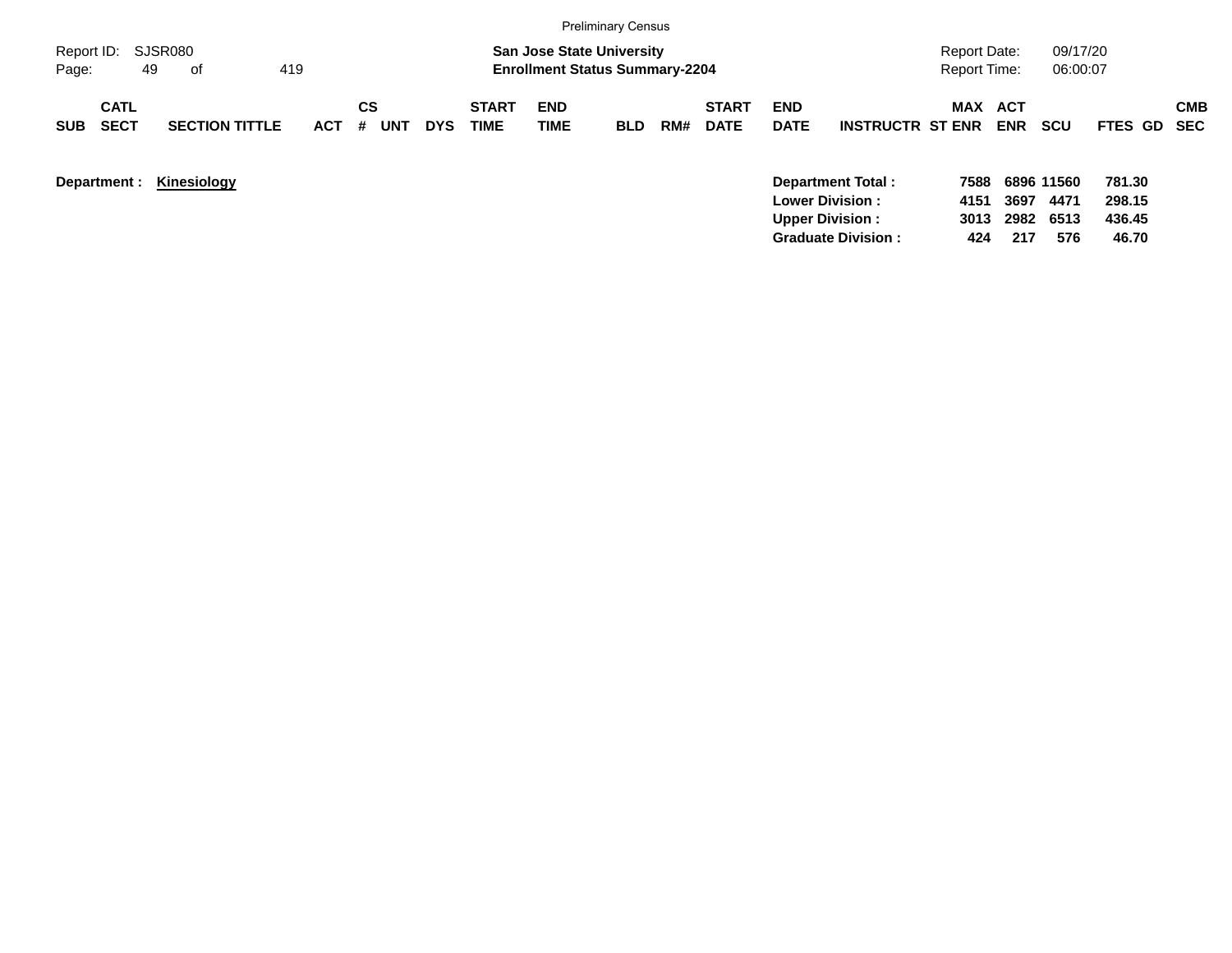|            |                            |                                         |              |                    |            |            |                             | <b>Preliminary Census</b>                            |            |             |                             |                           |                                      |   |                 |                       |            |                |                          |                          |
|------------|----------------------------|-----------------------------------------|--------------|--------------------|------------|------------|-----------------------------|------------------------------------------------------|------------|-------------|-----------------------------|---------------------------|--------------------------------------|---|-----------------|-----------------------|------------|----------------|--------------------------|--------------------------|
| Report ID: |                            | <b>SJSR080</b>                          |              |                    |            |            |                             | San Jose State University                            |            |             |                             |                           |                                      |   |                 | <b>Report Date:</b>   | 09/17/20   |                |                          |                          |
| Page:      | 50                         | 419<br>оf                               |              |                    |            |            |                             | <b>Enrollment Status Summary-2204</b>                |            |             |                             |                           |                                      |   |                 | Report Time:          | 06:00:07   |                |                          |                          |
| <b>SUB</b> | <b>CATL</b><br><b>SECT</b> | <b>SECTION TITTLE</b>                   | <b>ACT</b>   | $\mathsf{cs}$<br># | <b>UNT</b> | <b>DYS</b> | <b>START</b><br><b>TIME</b> | <b>END</b><br><b>TIME</b>                            | <b>BLD</b> | RM#         | <b>START</b><br><b>DATE</b> | <b>END</b><br><b>DATE</b> | <b>INSTRUCTR ST ENR</b>              |   |                 | MAX ACT<br><b>ENR</b> | <b>SCU</b> | FTES GD        |                          | <b>CMB</b><br><b>SEC</b> |
| College    |                            | <b>Health &amp; Human Sciences</b>      |              |                    |            |            |                             |                                                      |            |             |                             |                           |                                      |   |                 |                       |            |                |                          |                          |
|            | Department :               | <b>Recreation &amp; Leisure Studies</b> |              |                    |            |            |                             |                                                      |            |             |                             |                           |                                      |   |                 |                       |            |                |                          |                          |
|            | RECL 10 01                 | <b>Creat Meaning Life</b>               | <b>LEC</b>   | 02                 | 3.0        | MW         |                             | 10:30 AM 11:45 AM                                    | ON         | <b>LINE</b> | 08/19/20                    | 12/07/20                  | P Toney                              | A | 35              | 33                    | 99         | 6.60           | - 0                      |                          |
|            | RECL 10 02                 | Creat Meaning Life                      | <b>LEC</b>   | 02                 | 3.0        | МW         |                             | 12:00 PM 01:15 PM                                    | <b>ON</b>  | <b>LINE</b> | 08/19/20                    | 12/07/20                  | H Duplaisir                          | Α | 35              | 34                    | 102        | 6.80           | 0                        |                          |
|            | RECL 10 03                 | Creat Meaning Life                      | <b>LEC</b>   | 02                 | 3.0        | <b>TR</b>  |                             | 10:30 AM 11:45 AM                                    | <b>ON</b>  | <b>LINE</b> | 08/19/20                    | 12/07/20                  | M Duphily                            | A | 35              | 24                    | 72         | 4.80           | 0                        |                          |
|            | <b>RECL 1004</b>           | <b>Creat Meaning Life</b>               | <b>LEC</b>   | 02                 | 3.0        | <b>TR</b>  |                             | 10:30 AM 11:45 AM                                    | <b>ON</b>  | LINE        | 08/19/20                    | 12/07/20                  | P Toney                              | Α | 35              | 34                    | 102        | 6.80           | 0                        |                          |
|            | <b>RECL 1005</b>           | <b>Creat Meaning Life</b>               | <b>LEC</b>   |                    | 3.0        |            |                             |                                                      |            |             |                             |                           |                                      | х | $\mathbf 0$     | $\mathbf 0$           | 0          | 0.00           | 0                        |                          |
|            | <b>RECL 1006</b>           | <b>Creat Meaning Life</b>               | <b>LEC</b>   | 02                 | 3.0        | <b>TR</b>  |                             | 01:30 PM 02:45 PM                                    | <b>ON</b>  | LINE        | 08/19/20                    | 12/07/20                  | M Duphily                            | Α | 35              | 19                    | 57         | 3.80           | 0                        |                          |
|            | <b>RECL 1081</b>           | <b>Creat Meaning Life</b>               | <b>LEC</b>   | 02                 | 3.0        | TBA        |                             |                                                      | <b>ON</b>  | <b>LINE</b> | 08/19/20                    | 12/07/20                  | W Spain                              | Α | 35              | 35                    | 105        | 7.00           | 0                        |                          |
|            | RECL 10 99                 | <b>Creat Meaning Life</b>               | <b>LEC</b>   | 02                 | 3.0        | <b>TBA</b> |                             |                                                      | <b>ON</b>  | LINE        | 08/19/20                    | 12/07/20                  | H Duplaisir                          | A | 35              | 33                    | 99         | 6.60           | - 0                      |                          |
|            |                            |                                         |              |                    |            |            |                             |                                                      |            |             |                             |                           | Total:                               |   | 245             | 212                   | 636        | 42.40          |                          |                          |
| RECL       | 90 01                      | <b>Rec Parks Tourism</b>                | <b>LEC</b>   | 02                 | 3.0        | TR.        |                             | 09:00 AM 10:15 AM                                    | <b>ON</b>  | <b>LINE</b> |                             | 08/19/20 12/07/20         | P Toney                              | Α | 30              | 23                    | 69         | 4.60           | $\overline{\mathbf{0}}$  |                          |
| RECL       | 90 02                      | <b>Rec Parks Tourism</b>                | <b>LEC</b>   | 02                 | 3.0        | <b>MW</b>  |                             | 12:00 PM 01:15 PM                                    | <b>ON</b>  | LINE        |                             | 08/19/20 12/07/20         | P Toney                              | A | 30              | 16                    | 48         | 3.20           | $\overline{\mathbf{0}}$  |                          |
|            |                            |                                         |              |                    |            |            |                             |                                                      |            |             |                             |                           | Total:                               |   | 60              | 39                    | 117        | 7.80           |                          |                          |
|            |                            |                                         |              |                    |            |            |                             |                                                      |            |             |                             |                           |                                      |   |                 |                       |            |                |                          |                          |
|            | RECL 97 01                 | <b>Event Planning</b>                   | <b>LEC</b>   |                    | 3.0        |            |                             |                                                      |            |             |                             |                           |                                      | Х | 0               | 0                     | 0          | 0.00           | $\overline{\phantom{0}}$ |                          |
|            | RECL 97 02                 | Event Planning                          | <b>ACT</b>   |                    | 0.0        |            |                             |                                                      |            |             |                             |                           |                                      | X | 0               | 0                     | 0          | 0.00           | 0                        |                          |
|            | RECL 97 03                 | <b>Event Planning</b>                   | LEC          |                    | 3.0        |            |                             |                                                      |            |             |                             |                           |                                      | X | 0               | 0                     | 0          | 0.00           | $\overline{0}$           |                          |
|            |                            |                                         |              |                    |            |            |                             |                                                      |            |             |                             |                           | Total:                               |   | $\mathbf 0$     | 0                     | 0          | 0.00           |                          |                          |
|            |                            | RECL 100W 80 Writing Workshop           | <b>SEM</b>   | 04                 | 3.0        | TBA        |                             |                                                      | <b>ON</b>  | <b>LINE</b> |                             | 08/19/20 12/07/20         | M Duphily                            | Α | 25              | 22                    | 66         | $4.40 \quad 0$ |                          |                          |
|            |                            |                                         |              |                    |            |            |                             |                                                      |            |             |                             |                           | Total:                               |   | 25              | 22                    | 66         | 4.40           |                          |                          |
|            |                            |                                         |              |                    |            |            |                             |                                                      |            |             |                             |                           |                                      |   |                 |                       |            |                |                          |                          |
|            | RECL 110 02                | Leisure, Life                           | LEC          | 02                 | 3.0        | <b>MW</b>  |                             | 09:00 AM 10:15 AM                                    | <b>ON</b>  | LINE        | 08/19/20                    | 12/07/20                  | <b>B</b> Grosvenor A                 |   | 35              | 34                    | 102        | 6.85           | - 1                      |                          |
|            | RECL 110 03                | Leisure, Life                           | <b>LEC</b>   | 02                 | 3.0        | <b>TR</b>  |                             | 03:00 PM 04:15 PM                                    | <b>ON</b>  | <b>LINE</b> | 08/19/20                    | 12/07/20                  | H Duplaisir                          | A | 30              | 20                    | 60         | 4.05           | - 1                      |                          |
|            |                            |                                         |              |                    |            |            |                             |                                                      |            |             |                             |                           | Total:                               |   | 65              | 54                    | 162        | 10.90          |                          |                          |
|            |                            |                                         |              |                    |            |            |                             |                                                      |            |             |                             |                           |                                      |   |                 |                       |            |                |                          |                          |
|            | RECL 111 01                | Leis Cult & Ident                       | <b>LEC</b>   | 02                 | 3.0        | <b>MW</b>  |                             | 09:00 AM 10:15 AM                                    | ON         | <b>LINE</b> | 08/19/20                    | 12/07/20                  | P Toney                              | Α | 35              | 35                    | 105        | $7.00 \t 0$    |                          |                          |
|            |                            |                                         |              |                    |            |            |                             |                                                      |            |             |                             |                           | Total :                              |   | 35              | 35                    | 105        | 7.00           |                          |                          |
|            |                            |                                         |              |                    |            |            |                             |                                                      |            |             |                             |                           |                                      |   |                 |                       |            |                |                          |                          |
|            | RECL 112 01                | Intro to RT                             | LEC 02 3.0   |                    |            | TR         |                             | 01:30 PM 02:45 PM                                    | ON         |             |                             |                           | LINE 08/19/20 12/07/20 B Grosvenor A |   | 30              | 30                    | 90         | $6.00 \quad 0$ |                          |                          |
|            | RECL 112 02                | Intro to RT                             | LEC          |                    | 02 3.0 TR  |            |                             | 07:30 AM 08:45 AM                                    | ON.        |             |                             | LINE 08/19/20 12/07/20    | <b>B</b> Grosvenor A                 |   | 30              | 32                    | 96         | $6.40\ 0$      |                          |                          |
|            |                            |                                         |              |                    |            |            |                             |                                                      |            |             |                             |                           | Total:                               |   | 60              | 62                    | 186        | 12.40          |                          |                          |
|            | RECL 132 01                | Rec Program Plan                        | LEC 01 3.0 M |                    |            |            |                             | 12:00 PM 02:45 PM ON                                 |            |             | LINE 08/19/20 12/07/20      |                           | <b>B</b> Grosvenor A                 |   | 35              | 20                    | 60         | 4.10 2         |                          |                          |
|            |                            |                                         |              |                    |            |            |                             |                                                      |            |             |                             |                           | Total:                               |   | 35              | 20                    | 60         | 4.10           |                          |                          |
|            |                            |                                         |              |                    |            |            |                             |                                                      |            |             |                             |                           |                                      |   |                 |                       |            |                |                          |                          |
|            | RECL 135 01                | Rec Areas & Facilit                     | LEC 01 3.0 F |                    |            |            |                             | 09:30 AM 12:15 PM ON LINE 08/19/20 12/07/20 C Ghione |            |             |                             |                           |                                      | A | 30 <sup>°</sup> | 27                    | 81         | 5.40 0         |                          |                          |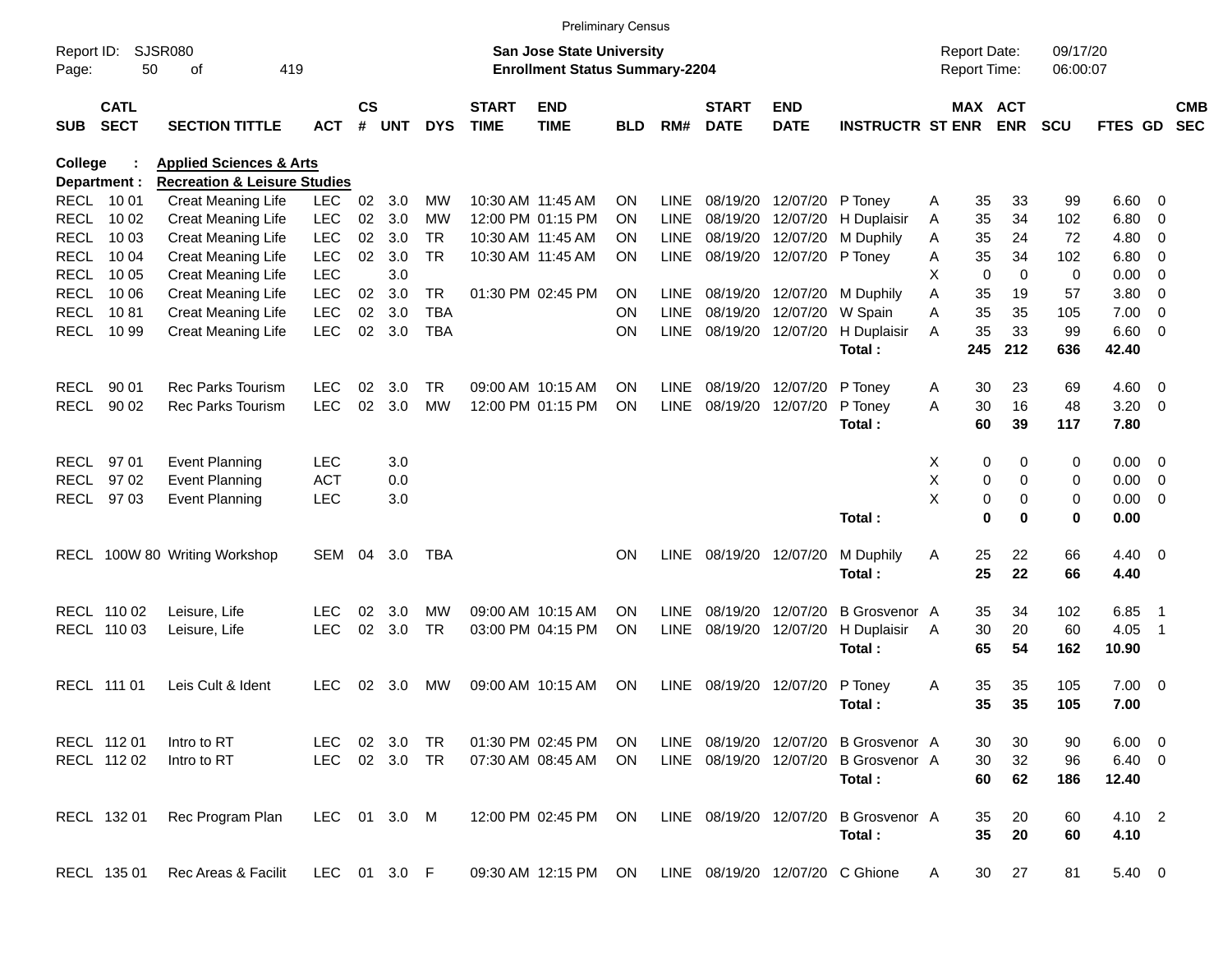|            |                                           |                                                                                        |                                        |               |                   |            |                             |                                                                           | <b>Preliminary Census</b> |             |                               |                           |                                |                                     |                                                |                      |                                                   |            |
|------------|-------------------------------------------|----------------------------------------------------------------------------------------|----------------------------------------|---------------|-------------------|------------|-----------------------------|---------------------------------------------------------------------------|---------------------------|-------------|-------------------------------|---------------------------|--------------------------------|-------------------------------------|------------------------------------------------|----------------------|---------------------------------------------------|------------|
| Page:      | Report ID: SJSR080<br>51<br>of<br>419     |                                                                                        |                                        |               |                   |            |                             | <b>San Jose State University</b><br><b>Enrollment Status Summary-2204</b> |                           |             |                               |                           |                                | <b>Report Date:</b><br>Report Time: |                                                | 09/17/20<br>06:00:07 |                                                   |            |
| <b>SUB</b> | <b>CATL</b><br><b>SECT</b>                | <b>SECTION TITTLE</b>                                                                  | <b>ACT</b>                             | $\mathsf{cs}$ | # UNT             | <b>DYS</b> | <b>START</b><br><b>TIME</b> | <b>END</b><br><b>TIME</b>                                                 | <b>BLD</b>                | RM#         | <b>START</b><br><b>DATE</b>   | <b>END</b><br><b>DATE</b> | <b>INSTRUCTR ST ENR</b>        |                                     | MAX ACT<br><b>ENR</b>                          | <b>SCU</b>           | FTES GD SEC                                       | <b>CMB</b> |
|            |                                           |                                                                                        |                                        |               |                   |            |                             |                                                                           |                           |             |                               |                           | Total:                         | 30                                  | 27                                             | 81                   | 5.40                                              |            |
|            | RECL 136 01                               | Rec & Park Admin                                                                       | <b>LEC</b>                             | 01            | 3.0               | TR         |                             | 09:00 AM 10:15 AM                                                         | ON                        | LINE        | 08/19/20 12/07/20             |                           | <b>B</b> Grosvenor A<br>Total: | 30<br>30                            | 28<br>28                                       | 84<br>84             | 5.60 0<br>5.60                                    |            |
|            | RECL 148 01<br>RECL 148 02<br>RECL 148 03 | <b>Biofdbck Princ/Prac</b><br><b>Biofdbck Princ/Prac</b><br><b>Biofdbck Princ/Prac</b> | <b>LEC</b><br><b>LEC</b><br><b>ACT</b> |               | 3.0<br>3.0<br>0.0 |            |                             |                                                                           |                           |             |                               |                           | Total:                         | X<br>X<br>X                         | 0<br>0<br>0<br>0<br>0<br>0<br>$\mathbf 0$<br>0 | 0<br>0<br>0<br>0     | $0.00 \t 0$<br>$0.00 \t 0$<br>$0.00 \t 0$<br>0.00 |            |
|            | RECL 153 01<br>RECL 153 02                | Youth Development<br>Youth Development                                                 | <b>LEC</b><br><b>LEC</b>               |               | 3.0<br>3.0        |            |                             |                                                                           |                           |             |                               |                           | Total:                         | X<br>X                              | 0<br>0<br>0<br>0<br>$\bf{0}$<br>$\bf{0}$       | 0<br>0<br>0          | $0.00 \t 0$<br>$0.00 \t 0$<br>0.00                |            |
|            | RECL 155 01<br>RECL 155 02                | Outdoor Rec System<br>Outdoor Rec System                                               | LEC<br>LEC                             | 02            | 3.0<br>3.0        | M          |                             | 03:00 PM 05:45 PM                                                         | ON                        | LINE        | 08/19/20 12/07/20             |                           | W Spain<br>Total:              | X<br>A<br>20<br>20                  | 0<br>0<br>16<br>16                             | 0<br>48<br>48        | $0.00 \t 0$<br>$3.20 \ 0$<br>3.20                 |            |
|            | RECL 157 01<br>RECL 157 02                | Sus Rec & Eco Tour<br>Sus Rec & Eco Tour                                               | <b>LEC</b><br><b>LEC</b>               |               | 3.0<br>3.0        |            |                             |                                                                           |                           |             |                               |                           | Total:                         | X<br>X                              | 0<br>0<br>0<br>0<br>$\bf{0}$<br>$\bf{0}$       | 0<br>0<br>0          | $0.00 \t 0$<br>$0.00 \t 0$<br>0.00                |            |
|            | RECL 160 01                               | Eval & Res in Rec                                                                      | <b>LEC</b>                             | 03            | 3.0               | МW         |                             | 10:30 AM 11:45 AM                                                         | ON                        | LINE        | 08/19/20 12/07/20             |                           | J Baur<br>Total:               | Α<br>35<br>35                       | 23<br>23                                       | 69<br>69             | $4.60$ 0<br>4.60                                  |            |
|            | RECL 169 08                               | Practicum in RT                                                                        | <b>SUP</b>                             |               | 36 1.0            | TBA        |                             |                                                                           | ON.                       | LINE        | 08/19/20 12/07/20             |                           | S Ross<br>Total:               | Α<br>30<br>30                       | 20<br>20                                       | 20<br>20             | $1.33 \ 0$<br>1.33                                |            |
|            |                                           | RECL 170A 80 Pre-Intern Workshp                                                        | SUP                                    |               | 36 1.0            | TBA        |                             |                                                                           | <b>ON</b>                 | <b>LINE</b> | 08/19/20 12/07/20             |                           | J Baur<br>Total:               | Α<br>15<br>15                       | 19<br>19                                       | 19<br>19             | $1.27 \t 0$<br>1.27                               |            |
|            |                                           | RECL 170B 80 Intern in Rec                                                             | SUP 48 10.0 TBA                        |               |                   |            |                             |                                                                           | ON.                       |             | LINE 08/19/20 12/07/20 J Baur |                           | Total:                         | 15<br>Α<br>15                       | 4                                              | 40<br>40             | $2.67$ 0<br>2.67                                  |            |
|            |                                           | RECL 170C 80 Intern Rec Therapy                                                        | SUP 36 10.0 TBA                        |               |                   |            |                             |                                                                           | ON.                       |             | LINE 08/19/20 12/07/20 S Ross |                           | Total:                         | 15<br>Α<br>15                       | 4<br>4                                         | 40<br>40             | $2.67$ 0<br>2.67                                  |            |
|            |                                           | RECL 180 01 Indiv Study                                                                | SUP 36 3.0 TBA                         |               |                   |            |                             |                                                                           | ON.                       |             | LINE 08/19/20 12/07/20        |                           | J Baur<br>Total:               | Α<br>30<br>30                       | 0<br>$\boldsymbol{0}$                          | 0<br>0               | $0.00 \t 0$<br>0.00                               |            |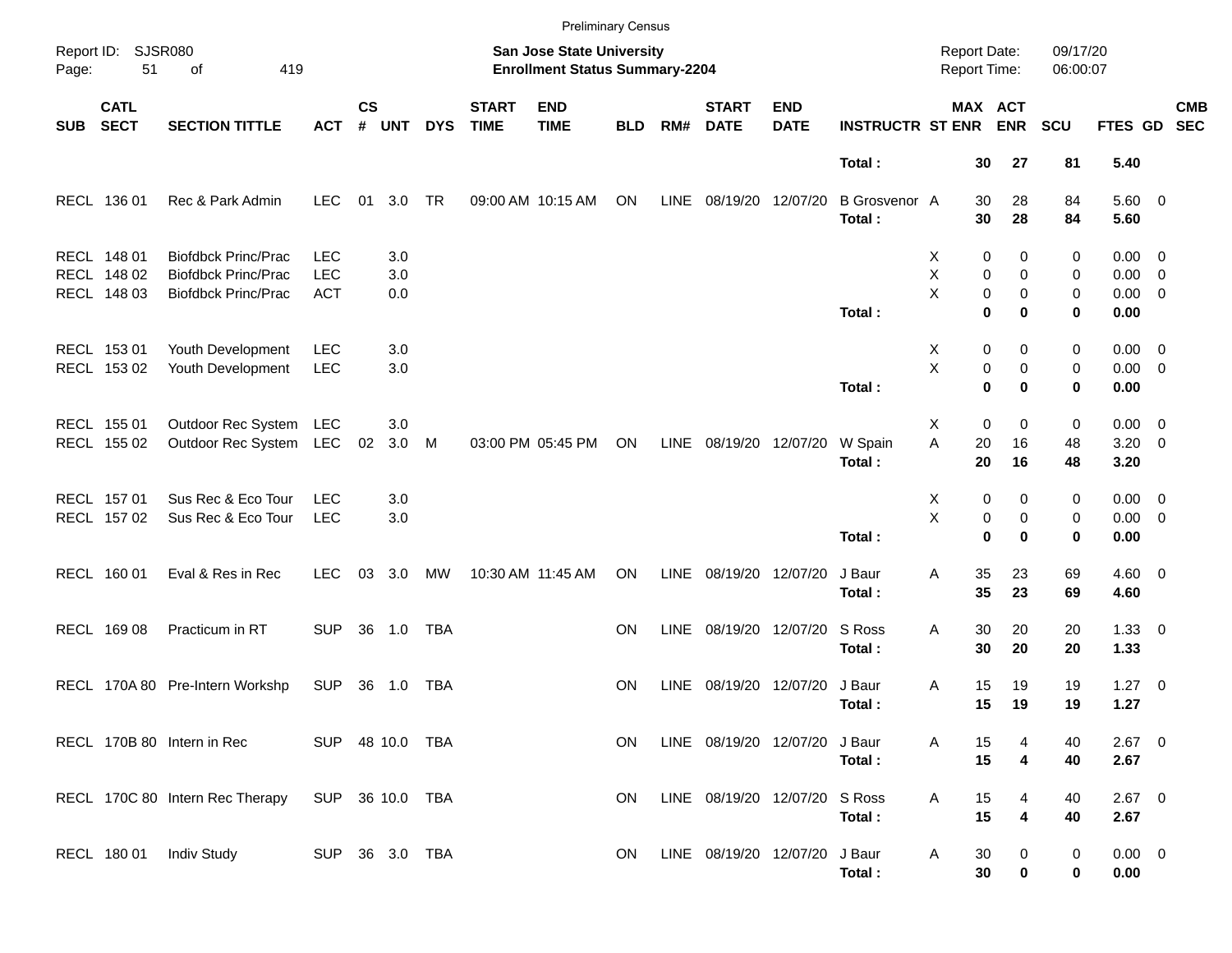|                     |                            |                                                      |                    |                |            |                 |                             | <b>Preliminary Census</b>                                                 |            |                            |                             |                                                  |                                                       |                                            |                              |                          |                                  |                                                    |                          |
|---------------------|----------------------------|------------------------------------------------------|--------------------|----------------|------------|-----------------|-----------------------------|---------------------------------------------------------------------------|------------|----------------------------|-----------------------------|--------------------------------------------------|-------------------------------------------------------|--------------------------------------------|------------------------------|--------------------------|----------------------------------|----------------------------------------------------|--------------------------|
| Report ID:<br>Page: | 52                         | <b>SJSR080</b><br>419<br>оf                          |                    |                |            |                 |                             | <b>San Jose State University</b><br><b>Enrollment Status Summary-2204</b> |            |                            |                             |                                                  |                                                       | <b>Report Date:</b><br><b>Report Time:</b> |                              | 09/17/20<br>06:00:07     |                                  |                                                    |                          |
| <b>SUB</b>          | <b>CATL</b><br><b>SECT</b> | <b>SECTION TITTLE</b>                                | <b>ACT</b>         | <b>CS</b><br># | <b>UNT</b> | <b>DYS</b>      | <b>START</b><br><b>TIME</b> | <b>END</b><br><b>TIME</b>                                                 | <b>BLD</b> | RM#                        | <b>START</b><br><b>DATE</b> | <b>END</b><br><b>DATE</b>                        | <b>INSTRUCTR ST ENR</b>                               |                                            | <b>MAX ACT</b><br><b>ENR</b> | <b>SCU</b>               | FTES GD                          |                                                    | <b>CMB</b><br><b>SEC</b> |
|                     | RECL 184 01                | Directed Reading                                     | <b>SUP</b>         | 36             | 3.0        | <b>TBA</b>      |                             |                                                                           | <b>ON</b>  | LINE                       | 08/19/20                    | 12/07/20                                         | J Baur<br>Total:                                      | A<br>30<br>30                              | 0<br>$\mathbf 0$             | 0<br>$\mathbf 0$         | $0.00 \quad 0$<br>0.00           |                                                    |                          |
| RECL<br><b>RECL</b> | 18702<br>18703             | Leisure Education RT LEC<br>Leisure Education RT LEC |                    | 02<br>02       | 3.0<br>3.0 | MW<br><b>MW</b> |                             | 10:30 AM 11:45 AM<br>01:30 PM 02:45 PM                                    | ON<br>ON   | <b>LINE</b><br><b>LINE</b> | 08/19/20<br>08/19/20        | 12/07/20<br>12/07/20                             | S Ross<br>S Ross<br>Total:                            | 25<br>A<br>25<br>A<br>50                   | 18<br>18<br>36               | 54<br>54<br>108          | $3.60 \t 0$<br>3.60<br>7.20      | $\overline{0}$                                     |                          |
| RECL<br><b>RECL</b> | 193 01<br>193 02           | RT for Phys Cond<br>RT for Phys Cond                 | LEC.<br><b>LEC</b> | 02<br>02       | 3.0<br>3.0 | R.<br><b>MW</b> |                             | 03:00 PM 05:45 PM<br>09:00 AM 10:15 AM                                    | ON<br>ON   | <b>LINE</b><br><b>LINE</b> | 08/19/20<br>08/19/20        | 12/07/20<br>12/07/20                             | R Tymn<br>J Radmilovic A<br>Total:                    | 25<br>A<br>25<br>50                        | 14<br>14<br>28               | 42<br>42<br>84           | 2.80<br>2.80<br>5.60             | $\overline{\mathbf{0}}$<br>$\overline{\mathbf{0}}$ |                          |
| RECL                | 198 03                     | RT Assess and Doc                                    | <b>LEC</b>         | 02             | 3.0        | M               |                             | 04:30 PM 05:45 PM                                                         | <b>ON</b>  | LINE                       | 08/19/20                    | 12/07/20                                         | A Nguyen<br>Total:                                    | 48<br>A<br>48                              | 27<br>27                     | 81<br>81                 | $5.40 \quad 0$<br>5.40           |                                                    |                          |
|                     | Department :               | <b>Recreation &amp; Leisure Studies</b>              |                    |                |            |                 |                             |                                                                           |            |                            |                             | <b>Lower Division:</b><br><b>Upper Division:</b> | <b>Department Total:</b><br><b>Graduate Division:</b> | 923<br>305<br>618                          | 676<br>251<br>425<br>0<br>0  | 2006<br>753<br>1253<br>0 | 133.93<br>50.20<br>83.73<br>0.00 |                                                    |                          |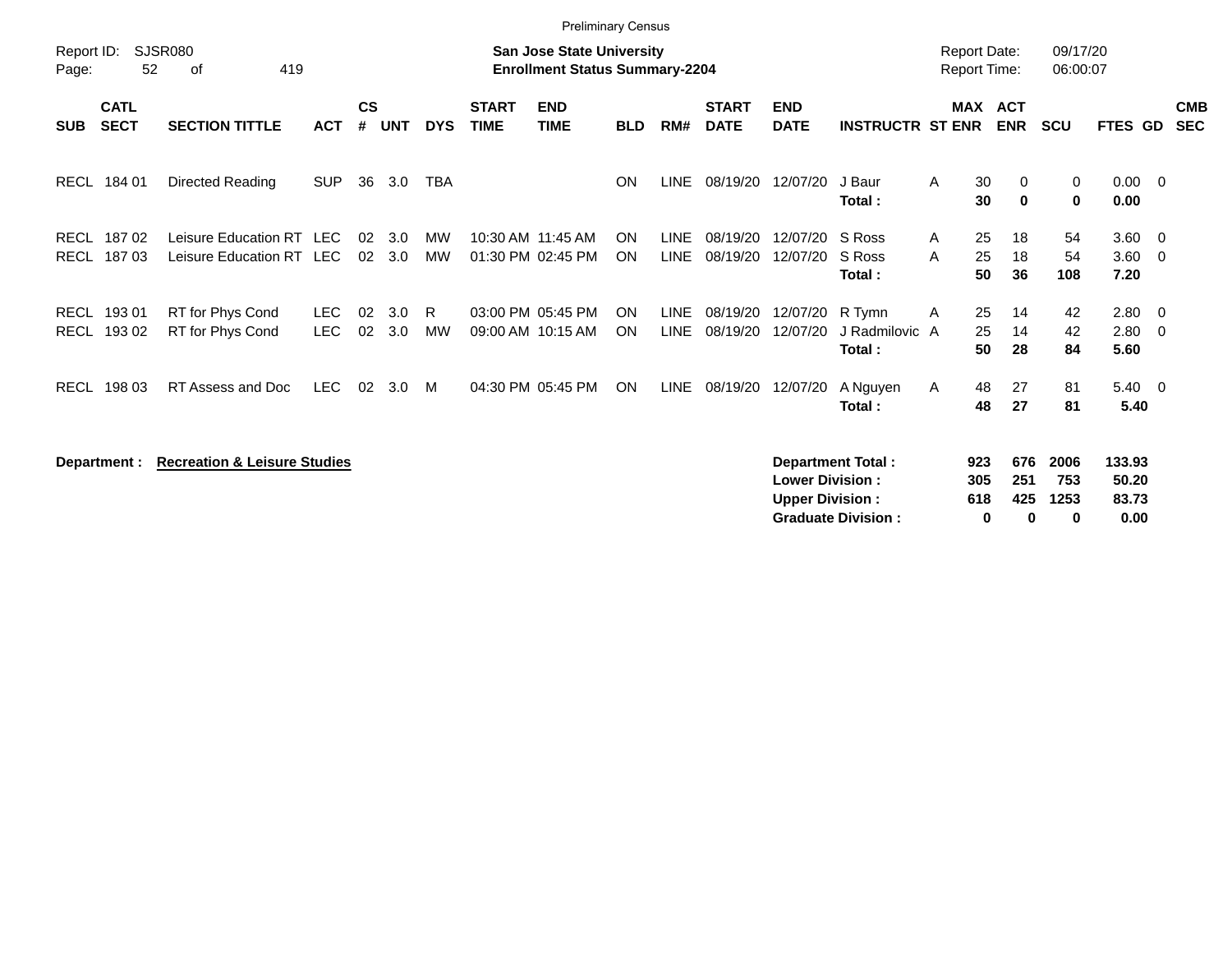|                                                          |                            |                                    |            |                |            |              |                             | <b>Preliminary Census</b>                                                 |           |             |                             |                           |                                  |                                     |                       |                      |                      |                          |                          |
|----------------------------------------------------------|----------------------------|------------------------------------|------------|----------------|------------|--------------|-----------------------------|---------------------------------------------------------------------------|-----------|-------------|-----------------------------|---------------------------|----------------------------------|-------------------------------------|-----------------------|----------------------|----------------------|--------------------------|--------------------------|
| <b>SJSR080</b><br>Report ID:<br>53<br>419<br>οf<br>Page: |                            |                                    |            |                |            |              |                             | <b>San Jose State University</b><br><b>Enrollment Status Summary-2204</b> |           |             |                             |                           |                                  | <b>Report Date:</b><br>Report Time: |                       | 09/17/20<br>06:00:07 |                      |                          |                          |
| <b>SUB</b>                                               | <b>CATL</b><br><b>SECT</b> | <b>SECTION TITTLE</b>              | <b>ACT</b> | <b>CS</b><br># | <b>UNT</b> | <b>DYS</b>   | <b>START</b><br><b>TIME</b> | <b>END</b><br><b>TIME</b>                                                 | BLD       | RM#         | <b>START</b><br><b>DATE</b> | <b>END</b><br><b>DATE</b> | <b>INSTRUCTR ST ENR</b>          |                                     | MAX ACT<br><b>ENR</b> | <b>SCU</b>           | FTES GD              |                          | <b>CMB</b><br><b>SEC</b> |
| <b>College</b>                                           |                            | <b>Health &amp; Human Sciences</b> |            |                |            |              |                             |                                                                           |           |             |                             |                           |                                  |                                     |                       |                      |                      |                          |                          |
|                                                          | Department :               | <b>Social Work</b>                 |            |                |            |              |                             |                                                                           |           |             |                             |                           |                                  |                                     |                       |                      |                      |                          |                          |
|                                                          | GERO 107 01                | Aging and Society                  | <b>LEC</b> | 02             | 3.0        | M            |                             | 06:00 PM 08:45 PM                                                         | <b>ON</b> | LINE        | 08/19/20                    | 12/07/20                  | V Silva                          | 30<br>Α                             | 11                    | 33                   | 2.25                 |                          | 1 C                      |
|                                                          | <b>SCWK 107 01</b>         | Aging and Society                  | <b>LEC</b> | 02             | 3.0        | M            |                             | 06:00 PM 08:45 PM                                                         | ON        | LINE        | 08/19/20                    | 12/07/20                  | V Silva                          | Α<br>0                              | 16                    | 48                   | 3.20                 | $0\,C$                   |                          |
| PH.                                                      | 107 01                     | Aging and Society                  | <b>LEC</b> | 02             | 3.0        | м            |                             | 06:00 PM 08:45 PM                                                         | <b>ON</b> | <b>LINE</b> | 08/19/20                    | 12/07/20                  | V Silva                          | 0<br>Α                              | 3                     | 9                    | 0.60                 | 0 <sup>o</sup>           |                          |
|                                                          | GERO 107 02                | Aging and Society                  | <b>LEC</b> | 02             | 3.0        | $\mathsf{T}$ |                             | 03:00 PM 05:45 PM                                                         | ON        | <b>LINE</b> | 08/19/20                    | 12/07/20                  | V Silva                          | Α<br>30                             | 18                    | 54                   | 3.60                 | 0 <sup>o</sup>           |                          |
|                                                          | SCWK 107 02                | Aging and Society                  | <b>LEC</b> | 02             | 3.0        | $\mathsf{T}$ |                             | 03:00 PM 05:45 PM                                                         | ON        | <b>LINE</b> | 08/19/20                    | 12/07/20                  | V Silva                          | 0<br>Α                              | 4                     | 12                   | 0.80                 | $0\,C$                   |                          |
| PH.                                                      | 107 02                     | Aging and Society                  | <b>LEC</b> | 02             | 3.0        | $\top$       |                             | 03:00 PM 05:45 PM                                                         | <b>ON</b> | <b>LINE</b> | 08/19/20                    | 12/07/20                  | V Silva<br>Total:                | $\mathbf 0$<br>А<br>60              | 9<br>61               | 27<br>183            | 1.85<br>12.30        |                          | $1\,C$                   |
|                                                          | GERO 117 01                | Soc Pol Serv Aging                 | <b>LEC</b> | 02             | 3.0        | Т            |                             | 03:00 PM 05:45 PM                                                         | HB        | 407         | 08/19/20                    | 12/07/20                  | C Cherney                        | 35<br>A                             | -1                    | 3                    | 0.20                 | 0 <sup>o</sup>           |                          |
| PH.                                                      | 117 01                     | Soc Pol Serv Aging                 | <b>LEC</b> | 02             | 3.0        | $\mathsf{T}$ |                             | 03:00 PM 05:45 PM                                                         | HB        | 407         | 08/19/20                    | 12/07/20                  | C Cherney                        | 0<br>A                              | 24                    | 72                   | 4.80                 | 0 <sup>o</sup>           |                          |
|                                                          |                            |                                    |            |                |            |              |                             |                                                                           |           |             |                             |                           | Total:                           | 35                                  | 25                    | 75                   | 5.00                 |                          |                          |
|                                                          | <b>SCWK 11001</b>          | <b>Fnd Sw Practice</b>             | SEM        | 04             | 3.0        | M            |                             | 03:00 PM 05:45 PM                                                         | <b>ON</b> | LINE        | 08/19/20                    | 12/07/20                  | S Lee                            | 18<br>A                             | 28                    | 84                   | 5.60 0               |                          |                          |
|                                                          | <b>SCWK 11002</b>          | <b>Fnd Sw Practice</b>             | SEM        | 04             | 3.0        | $\top$       |                             | 09:00 AM 11:45 AM                                                         | <b>ON</b> | <b>LINE</b> | 08/19/20                    | 12/07/20 S Lee            |                                  | 18<br>Α                             | 27                    | 81                   | 5.40                 | $\overline{\mathbf{0}}$  |                          |
|                                                          | SCWK 110 03                | <b>Fnd Sw Practice</b>             | SEM        |                | 3.0        |              |                             |                                                                           |           |             |                             |                           |                                  | X<br>$\mathbf 0$                    | $\Omega$              | 0                    | 0.00                 | 0                        |                          |
|                                                          | <b>SCWK 11004</b>          | <b>Fnd Sw Practice</b>             | <b>SEM</b> | 04             | 3.0        | M            |                             | 09:00 AM 11:45 AM                                                         | <b>ON</b> | <b>LINE</b> |                             | 08/19/20 12/07/20         | S Lee                            | А<br>18                             | 24                    | 72                   | 4.80                 | $\overline{\phantom{0}}$ |                          |
|                                                          |                            |                                    |            |                |            |              |                             |                                                                           |           |             |                             |                           | Total:                           | 54                                  | 79                    | 237                  | 15.80                |                          |                          |
|                                                          | SCWK 111 01                | <b>Gen SW Practice I</b>           | SEM        | 04             | 3.0        | W            |                             | 12:00 PM 02:45 PM                                                         | ON        | LINE        | 08/19/20                    | 12/07/20                  | C Gil                            | 18<br>A                             | 15                    | 45                   | $3.00 \ 0$           |                          |                          |
|                                                          | SCWK 111 02                | Gen SW Practice I                  | SEM        | 04             | 3.0        | W            |                             | 03:00 PM 05:45 PM                                                         | ON        | <b>LINE</b> | 08/19/20                    | 12/07/20                  | C Powell                         | 18<br>Α                             | 21                    | 63                   | 4.20                 | 0                        |                          |
|                                                          | SCWK 111 03                | Gen SW Practice I                  | SEM        | 04             | 3.0        | м            |                             | 09:00 AM 11:45 AM                                                         | <b>ON</b> | <b>LINE</b> | 08/19/20                    | 12/07/20                  | J Bloom                          | 18<br>А                             | 19                    | 57                   | 3.80                 | - 0                      |                          |
|                                                          |                            |                                    |            |                |            |              |                             |                                                                           |           |             |                             |                           | Total:                           | 54                                  | 55                    | 165                  | 11.00                |                          |                          |
|                                                          | <b>SCWK 120 01</b>         | Soc SW Practice                    | <b>LEC</b> | 05             | 3.0        | м            |                             | 12:00 PM 02:45 PM                                                         | <b>ON</b> | LINE        | 08/19/20                    | 12/07/20                  | A Wrixon                         | 18<br>A                             | 26                    | 78                   | 5.20                 | $\overline{\phantom{0}}$ |                          |
|                                                          | SCWK 120 02                | Soc SW Practice I                  | <b>LEC</b> | 05             | 3.0        | $\mathsf{T}$ |                             | 06:00 PM 08:45 PM                                                         | <b>ON</b> | <b>LINE</b> | 08/19/20                    | 12/07/20                  | A Wrixon                         | 18<br>Α                             | 24                    | 72                   | 4.80                 | $\overline{\mathbf{0}}$  |                          |
|                                                          | SCWK 120 03                | Soc SW Practice I                  | <b>LEC</b> | 05             | 3.0        |              |                             |                                                                           |           |             | 08/19/20                    | 12/07/20                  |                                  | X.<br>0                             | $\mathbf 0$           | 0                    | 0.00                 | 0                        |                          |
|                                                          | SCWK 120 04                | Soc SW Practice I                  | <b>LEC</b> | 05             | 3.0        | $\mathsf{T}$ |                             | 12:00 PM 02:45 PM                                                         | <b>ON</b> | LINE        | 08/19/20                    | 12/07/20                  | E Bruce                          | А<br>18                             | 27                    | 81                   | 5.40                 | - 0                      |                          |
|                                                          |                            |                                    |            |                |            |              |                             |                                                                           |           |             |                             |                           | Total :                          | 54                                  | 77                    | 231                  | 15.40                |                          |                          |
|                                                          | SCWK 130 01                | Hm Bhvr Soc Envt I                 | <b>LEC</b> |                | 3.0        |              |                             |                                                                           |           |             |                             |                           |                                  | X<br>0                              | 0                     | 0                    | $0.00 \t 0$          |                          |                          |
|                                                          | SCWK 130 02                | Hm Bhyr Soc Envt I                 | <b>LEC</b> |                | 02 3.0     | Τ            |                             | 03:00 PM 05:45 PM                                                         | <b>ON</b> |             |                             |                           | LINE 08/19/20 12/07/20 Y Maxwell | 18<br>Α                             | 29                    | 87                   | 5.80 0               |                          |                          |
|                                                          | SCWK 130 03                | Hm Bhvr Soc Envt I                 | <b>LEC</b> |                | 02 3.0     | R            |                             | 09:00 AM 11:45 AM                                                         | <b>ON</b> | LINE        |                             | 08/19/20 12/07/20 S House |                                  | 18<br>Α                             | 26                    | 78                   | $5.20 \ 0$           |                          |                          |
|                                                          | SCWK 130 04                | Hm Bhvr Soc Envt I                 | <b>LEC</b> |                | 02 3.0     | R            |                             | 12:00 PM 02:45 PM                                                         | ON        | LINE        |                             | 08/19/20 12/07/20         | S House<br>Total:                | 18<br>Α<br>54                       | 25<br>80              | 75<br>240            | $5.00 \t 0$<br>16.00 |                          |                          |
|                                                          | SCWK 131 01                | Hm Bhvr Soc Env II                 | LEC.       |                | 02 3.0     | $\top$       |                             | 12:00 PM 02:45 PM                                                         | <b>ON</b> | LINE        |                             |                           | 08/19/20 12/07/20 Y Maxwell      | 18<br>A                             | 22                    | 66                   | 4.40 0               |                          |                          |
|                                                          | SCWK 131 02                | Hm Bhvr Soc Env II                 | LEC        |                | 02 3.0 F   |              |                             | 09:30 AM 12:15 PM                                                         | ON        |             |                             |                           | LINE 08/19/20 12/07/20 A Thomas  | 18<br>A                             | 27                    | 81                   | 5.40 0               |                          |                          |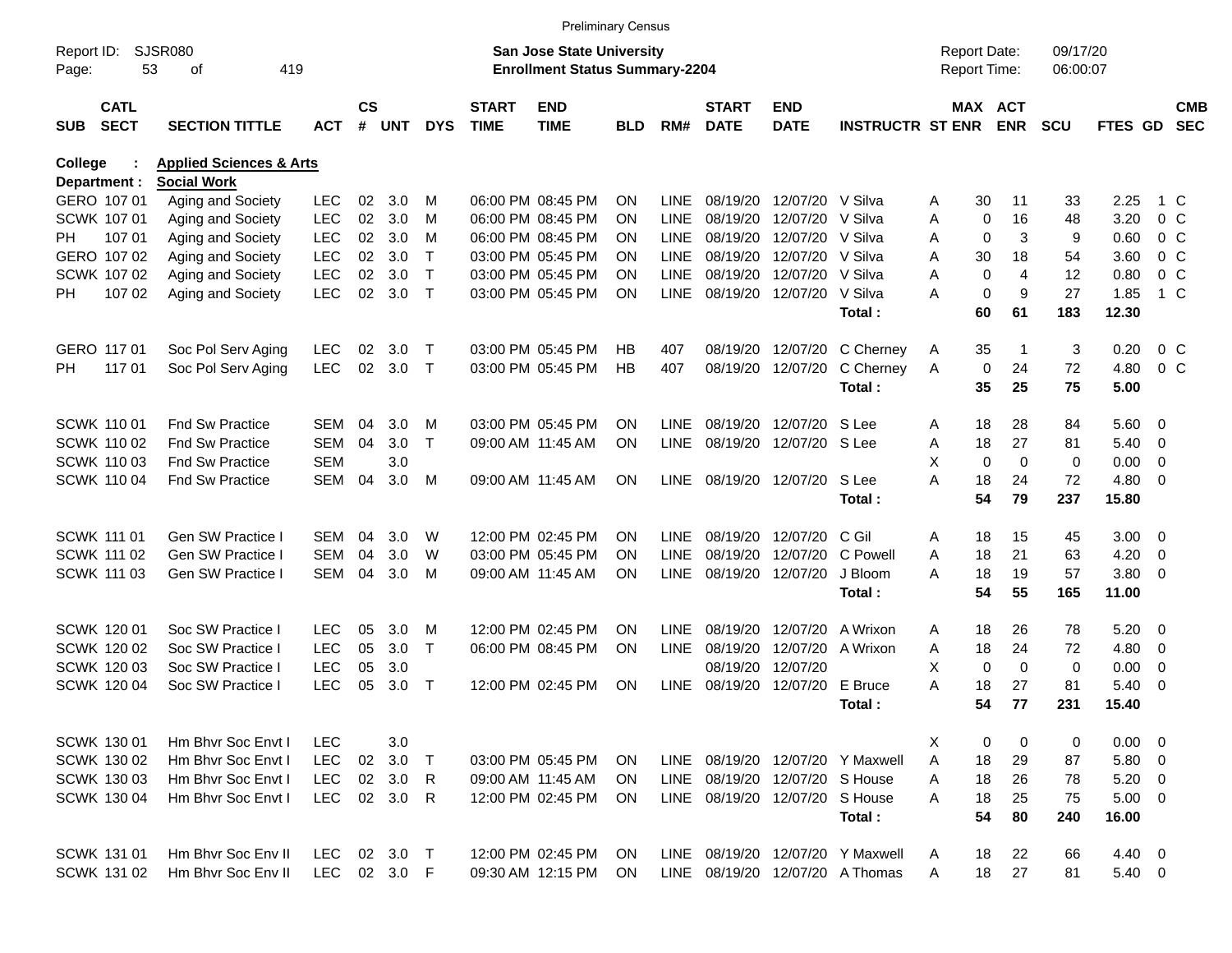|                     |                            |                                   |              |                    |            |            |                             |                                                                           | <b>Preliminary Census</b> |             |                                |                            |                                 |                                     |                              |                      |             |                          |                          |
|---------------------|----------------------------|-----------------------------------|--------------|--------------------|------------|------------|-----------------------------|---------------------------------------------------------------------------|---------------------------|-------------|--------------------------------|----------------------------|---------------------------------|-------------------------------------|------------------------------|----------------------|-------------|--------------------------|--------------------------|
| Report ID:<br>Page: | 54                         | <b>SJSR080</b><br>419<br>оf       |              |                    |            |            |                             | <b>San Jose State University</b><br><b>Enrollment Status Summary-2204</b> |                           |             |                                |                            |                                 | <b>Report Date:</b><br>Report Time: |                              | 09/17/20<br>06:00:07 |             |                          |                          |
| <b>SUB</b>          | <b>CATL</b><br><b>SECT</b> | <b>SECTION TITTLE</b>             | <b>ACT</b>   | $\mathsf{cs}$<br># | <b>UNT</b> | <b>DYS</b> | <b>START</b><br><b>TIME</b> | <b>END</b><br><b>TIME</b>                                                 | <b>BLD</b>                | RM#         | <b>START</b><br><b>DATE</b>    | <b>END</b><br><b>DATE</b>  | <b>INSTRUCTR ST ENR</b>         |                                     | <b>MAX ACT</b><br><b>ENR</b> | <b>SCU</b>           | FTES GD     |                          | <b>CMB</b><br><b>SEC</b> |
|                     | SCWK 131 03                | Hm Bhvr Soc Env II                | <b>LEC</b>   | 02                 | 3.0        | F          |                             | 12:30 PM 03:15 PM                                                         | <b>ON</b>                 | <b>LINE</b> | 08/19/20                       | 12/07/20                   | F Prochaska A                   | 18                                  | 22                           | 66                   | $4.40 \ 0$  |                          |                          |
|                     |                            |                                   |              |                    |            |            |                             |                                                                           |                           |             |                                |                            | Total:                          | 54                                  | 71                           | 213                  | 14.20       |                          |                          |
|                     | SCWK 140 01                | Intro to Field Prac               | <b>SUP</b>   |                    | 3.0        |            |                             |                                                                           |                           |             |                                |                            |                                 | 0<br>X                              | 0                            | 0                    | $0.00 \t 0$ |                          |                          |
|                     | <b>SCWK 140 02</b>         | Intro to Field Prac               | <b>SUP</b>   |                    | 3.0        |            |                             |                                                                           |                           |             |                                |                            |                                 | х<br>0                              | 0                            | 0                    | 0.00        | $\overline{\phantom{0}}$ |                          |
|                     | SCWK 140 03                | Intro to Field Prac               | <b>SUP</b>   |                    | 3.0        |            |                             |                                                                           |                           |             |                                |                            |                                 | X<br>0                              | 0                            | 0                    | 0.00        | $\overline{\phantom{0}}$ |                          |
|                     |                            |                                   |              |                    |            |            |                             |                                                                           |                           |             |                                |                            | Total:                          | 0                                   | 0                            | 0                    | 0.00        |                          |                          |
|                     | SCWK 141 01                | Field Practicum I                 | <b>SUP</b>   | 36                 | 4.0        | <b>TBA</b> |                             |                                                                           | ΟN                        | <b>LINE</b> | 08/19/20                       | 12/07/20                   | J Barnum                        | 14<br>Α                             | 6                            | 24                   | 1.60 0      |                          |                          |
|                     | <b>SCWK 141 02</b>         | Field Practicum I                 | <b>SUP</b>   | 36                 | 4.0        | <b>TBA</b> |                             |                                                                           | ΟN                        | <b>LINE</b> | 08/19/20                       | 12/07/20                   | M Blandino                      | Α<br>14                             | 8                            | 32                   | 2.13        | $\overline{\phantom{0}}$ |                          |
|                     | <b>SCWK 141 03</b>         | <b>Field Practicum I</b>          | <b>SUP</b>   | 36                 | 4.0        | <b>TBA</b> |                             |                                                                           | ΟN                        | <b>LINE</b> | 08/19/20                       | 12/07/20                   | L Chin                          | Α<br>14                             | 11                           | 44                   | 2.93        | $\overline{\mathbf{0}}$  |                          |
|                     | <b>SCWK 141 04</b>         | <b>Field Practicum I</b>          | <b>SUP</b>   | 36                 | 4.0        | <b>TBA</b> |                             |                                                                           | ON                        | <b>LINE</b> | 08/19/20                       | 12/07/20                   | M Curry                         | 14<br>Α                             | 11                           | 44                   | 2.93        | $\overline{\mathbf{0}}$  |                          |
|                     | <b>SCWK 141 05</b>         | Field Practicum I                 | <b>SUP</b>   | 36                 | 4.0        | <b>TBA</b> |                             |                                                                           | ΟN                        | <b>LINE</b> | 08/19/20                       | 12/07/20                   | R Bhader                        | 14<br>Α                             | 14                           | 56                   | 3.73        | $\overline{\mathbf{0}}$  |                          |
|                     | <b>SCWK 141 06</b>         | <b>Field Practicum I</b>          | <b>SUP</b>   | 36                 | 4.0        | <b>TBA</b> |                             |                                                                           | ΟN                        | <b>LINE</b> |                                | 08/19/20 12/07/20 R Bhader |                                 | Α<br>14                             | 6                            | 24                   | 1.60        | $\overline{\phantom{0}}$ |                          |
|                     | <b>SCWK 141 07</b>         | Field Practicum I                 | <b>SUP</b>   |                    | 4.0        |            |                             |                                                                           |                           |             |                                |                            |                                 | х<br>0                              | 0                            | 0                    | 0.00        | $\overline{\mathbf{0}}$  |                          |
|                     | <b>SCWK 141 08</b>         | Field Practicum I                 | <b>SUP</b>   |                    | 4.0        |            |                             |                                                                           |                           |             |                                |                            |                                 | х<br>0                              | 0                            | 0                    | 0.00        | $\overline{\mathbf{0}}$  |                          |
|                     | <b>SCWK 141 09</b>         | <b>Field Practicum I</b>          | <b>SUP</b>   |                    | 4.0        |            |                             |                                                                           |                           |             |                                |                            |                                 | х<br>0                              | 0                            | 0                    | 0.00        | $\overline{\mathbf{0}}$  |                          |
|                     | SCWK 141 10                | <b>Field Practicum I</b>          | <b>SUP</b>   |                    | 4.0        |            |                             |                                                                           |                           |             |                                |                            |                                 | X<br>0                              | $\mathbf 0$                  | 0                    | 0.00        | $\overline{\phantom{0}}$ |                          |
|                     |                            |                                   |              |                    |            |            |                             |                                                                           |                           |             |                                |                            | Total:                          | 84                                  | 56                           | 224                  | 14.93       |                          |                          |
|                     |                            | SCWK 200W 01 Social Work GWAR     | SEM          | 05                 | 3.0        | W          |                             | 06:00 PM 08:45 PM                                                         | ΟN                        | <b>LINE</b> | 08/19/20                       | 12/07/20                   | M McNay-Beil A                  | 30                                  | 26                           | 78                   | 6.50 26     |                          |                          |
|                     |                            | SCWK 200W 02 Social Work GWAR     | <b>SEM</b>   | 05                 | 3.0        | F          |                             | 09:30 AM 12:15 PM                                                         | ON                        | <b>LINE</b> | 08/19/20                       | 12/07/20                   | <b>B</b> Barr                   | 30<br>Α                             | 30                           | 90                   | 7.50 30     |                          |                          |
|                     |                            | SCWK 200W 03 Social Work GWAR     | <b>SEM</b>   | 05                 | 3.0        | F          |                             | 09:30 AM 12:15 PM                                                         | ON                        | <b>LINE</b> | 08/19/20                       | 12/07/20                   | L Tanassi                       | 30<br>Α                             | 29                           | 87                   | 7.25 29     |                          |                          |
|                     |                            | SCWK 200W 04 Social Work GWAR     | <b>SEM</b>   | 05                 | 3.0        | F          |                             | 12:30 PM 03:15 PM                                                         | ON                        | LINE        |                                | 08/19/20 12/07/20          | L Tanassi                       | 30<br>Α                             | 25                           | 75                   | 6.25 25     |                          |                          |
|                     |                            | SCWK 200W 05 Social Work GWAR     | <b>SEM</b>   |                    | 3.0        |            |                             |                                                                           |                           |             |                                |                            |                                 | X<br>0                              | $\Omega$                     | 0                    | $0.00 \t 0$ |                          |                          |
|                     |                            |                                   |              |                    |            |            |                             |                                                                           |                           |             |                                |                            | Total:                          | 120                                 | 110                          | 330                  | 27.50       |                          |                          |
|                     |                            |                                   |              |                    |            |            |                             |                                                                           |                           |             |                                |                            |                                 |                                     |                              |                      |             |                          |                          |
|                     | SCWK 202 01                | Soc Policy and Servi              | SEM          | 05                 | 3.0        | F          |                             | 12:30 PM 03:15 PM                                                         | ON                        | <b>LINE</b> | 08/19/20                       | 12/07/20                   | A D'Andrade A                   | 30                                  | 29                           | 87                   | 7.25 29     |                          |                          |
|                     | <b>SCWK 202 02</b>         | Soc Policy and Servi              | SEM          | 05                 | 3.0        | F          |                             | 12:30 PM 03:15 PM                                                         | OΝ                        | <b>LINE</b> | 08/19/20                       | 12/07/20                   | G Thomas                        | 30<br>A                             | 30                           | 90                   | 7.50 30     |                          |                          |
|                     | SCWK 202 03                | Soc Policy and Servi              | SEM          | 05                 | 3.0        | F          |                             | 09:30 AM 12:15 PM                                                         | ON                        | <b>LINE</b> |                                | 08/19/20 12/07/20 J Wolf   |                                 | 30<br>Α                             | 25                           | 75                   | 6.25 25     |                          |                          |
|                     | SCWK 202 04                | Soc Policy and Servi SEM 05 3.0   |              |                    |            |            |                             |                                                                           |                           |             |                                | 08/19/20 12/07/20          |                                 | 0<br>х                              | 0                            | 0                    | $0.00 \t 0$ |                          |                          |
|                     | <b>SCWK 202 05</b>         | Soc Policy and Servi SEM 05 3.0 M |              |                    |            |            |                             | 06:00 PM 08:45 PM                                                         | <b>ON</b>                 |             | LINE 08/19/20 12/07/20         |                            | G Thomas                        | Α<br>30                             | 26                           | 78                   | 6.50 26     |                          |                          |
|                     |                            |                                   |              |                    |            |            |                             |                                                                           |                           |             |                                |                            | Total:                          |                                     | 120 110                      | 330                  | 27.50       |                          |                          |
|                     | SCWK 204 05                | Soc Pol Analsis                   | <b>SEM</b>   |                    | 3.0        |            |                             |                                                                           |                           |             |                                |                            |                                 | X<br>0                              | 0                            | 0                    | $0.00 \t 0$ |                          |                          |
|                     |                            |                                   |              |                    |            |            |                             |                                                                           |                           |             |                                |                            | Total:                          | $\mathbf 0$                         | $\mathbf 0$                  | 0                    | 0.00        |                          |                          |
|                     | <b>SCWK 212 01</b>         | Human Behavior I                  | SEM 05 3.0 M |                    |            |            |                             | 09:00 AM 11:45 AM                                                         | <b>ON</b>                 |             | LINE 08/19/20 12/07/20 F Krebs |                            |                                 | 30<br>Α                             | 29                           | 87                   | 7.25 29     |                          |                          |
|                     | SCWK 212 02                | Human Behavior I                  | SEM 05 3.0 W |                    |            |            |                             | 12:00 PM 02:45 PM                                                         | ON.                       |             |                                |                            | LINE 08/19/20 12/07/20 A Thomas | 30<br>Α                             | 29                           | 87                   | 7.25 29     |                          |                          |
|                     |                            |                                   |              |                    |            |            |                             |                                                                           |                           |             |                                |                            |                                 |                                     |                              |                      |             |                          |                          |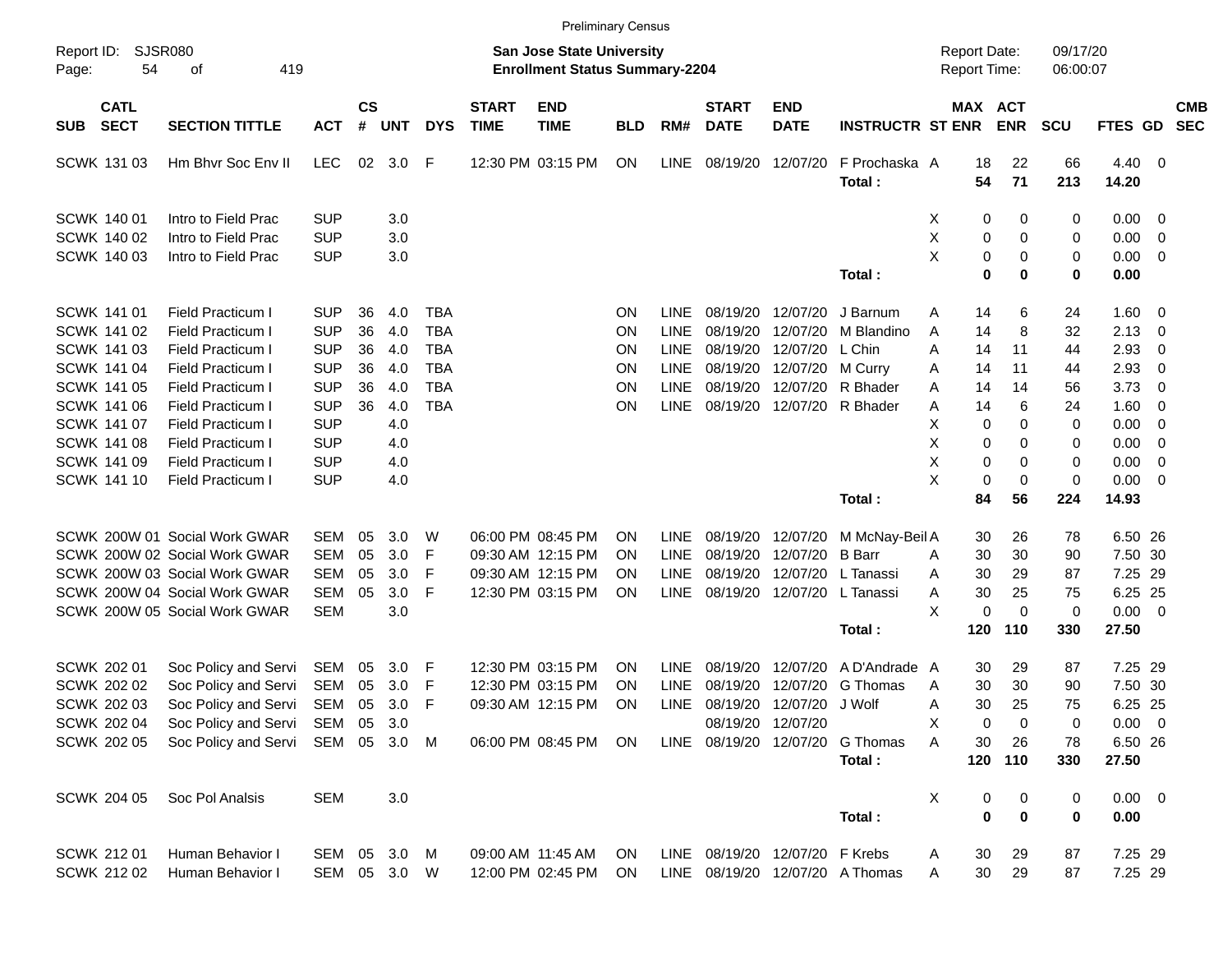| <b>Preliminary Census</b>                |                       |            |                    |        |            |                             |                                                                           |            |             |                                |                            |                             |                                            |             |                      |                |  |                          |
|------------------------------------------|-----------------------|------------|--------------------|--------|------------|-----------------------------|---------------------------------------------------------------------------|------------|-------------|--------------------------------|----------------------------|-----------------------------|--------------------------------------------|-------------|----------------------|----------------|--|--------------------------|
| Report ID:<br>55<br>Page:                | SJSR080<br>419<br>οf  |            |                    |        |            |                             | <b>San Jose State University</b><br><b>Enrollment Status Summary-2204</b> |            |             |                                |                            |                             | <b>Report Date:</b><br><b>Report Time:</b> |             | 09/17/20<br>06:00:07 |                |  |                          |
| <b>CATL</b><br><b>SECT</b><br><b>SUB</b> | <b>SECTION TITTLE</b> | <b>ACT</b> | $\mathsf{cs}$<br># | UNT    | <b>DYS</b> | <b>START</b><br><b>TIME</b> | <b>END</b><br><b>TIME</b>                                                 | <b>BLD</b> | RM#         | <b>START</b><br><b>DATE</b>    | <b>END</b><br><b>DATE</b>  | <b>INSTRUCTR ST ENR</b>     | MAX ACT                                    | <b>ENR</b>  | <b>SCU</b>           | FTES GD        |  | <b>CMB</b><br><b>SEC</b> |
| <b>SCWK 21203</b>                        | Human Behavior I      | SEM        | 05                 | 3.0    | W          |                             | 09:00 AM 11:45 AM                                                         | <b>ON</b>  | LINE        | 08/19/20                       | 12/07/20 F Krebs           |                             | 30<br>Α                                    | 25          | 75                   | 6.25 25        |  |                          |
| <b>SCWK 212 04</b>                       | Human Behavior I      | SEM        | 05                 | 3.0    | M          |                             | 06:00 PM 08:45 PM                                                         | <b>ON</b>  | LINE        | 08/19/20                       | 12/07/20                   |                             | A<br>30                                    | $\mathbf 0$ | 0                    | $0.00 \t 0$    |  |                          |
|                                          |                       |            |                    |        |            |                             |                                                                           |            |             |                                |                            | Total:                      | 120                                        | 83          | 249                  | 20.75          |  |                          |
| <b>SCWK 220 01</b>                       | Trans Gen Prac I      | SEM        | 05                 | 3.0    | M          |                             | 12:00 PM 02:45 PM                                                         | <b>ON</b>  | <b>LINE</b> | 08/19/20                       |                            | 12/07/20 M Garcia           | 30<br>Α                                    | 29          | 87                   | 7.25 29        |  |                          |
| <b>SCWK 220 02</b>                       | Trans Gen Prac I      | <b>SEM</b> | 05                 | 3.0    | W          |                             | 09:00 AM 11:45 AM                                                         | ON         | <b>LINE</b> | 08/19/20                       | 12/07/20 C Gil             |                             | 30<br>Α                                    | 29          | 87                   | 7.25 29        |  |                          |
| <b>SCWK 22003</b>                        | Trans Gen Prac I      | <b>SEM</b> | 05                 | 3.0    | W          |                             | 12:00 PM 02:45 PM                                                         | ON         | <b>LINE</b> | 08/19/20                       |                            | 12/07/20 M Garcia           | 30<br>A                                    | 25          | 75                   | 6.25 25        |  |                          |
| <b>SCWK 220 04</b>                       | Trans Gen Prac I      | SEM        | 05                 | 3.0    | M          |                             | 06:00 PM 08:45 PM                                                         | <b>ON</b>  | <b>LINE</b> | 08/19/20                       | 12/07/20                   | M Conroy                    | A<br>30                                    | 30          | 90                   | 7.50 30        |  |                          |
|                                          |                       |            |                    |        |            |                             |                                                                           |            |             |                                |                            | Total:                      | 120                                        | 113         | 339                  | 28.25          |  |                          |
| SCWK 222 01                              | Trans Adv Gen I       | SEM        | 05                 | 3.0    | $\top$     |                             | 12:00 PM 02:45 PM                                                         | ON         | LINE        | 08/19/20 12/07/20              |                            | C Gil                       | Α<br>30                                    | 31          | 93                   | 7.75 31        |  |                          |
|                                          |                       |            |                    |        |            |                             |                                                                           |            |             |                                |                            | Total:                      | 30                                         | 31          | 93                   | 7.75           |  |                          |
|                                          |                       |            |                    |        |            |                             |                                                                           |            |             |                                |                            |                             |                                            |             |                      |                |  |                          |
| <b>SCWK 224 01</b>                       | Pract with Sp Sp      | SEM        | 05                 | 3.0    | $\top$     |                             | 06:00 PM 08:45 PM                                                         | ON         | LINE        | 08/19/20 12/07/20              |                            | L Moore-Guer A              | 30                                         | 16          | 48                   | 4.00 16        |  |                          |
|                                          |                       |            |                    |        |            |                             |                                                                           |            |             |                                |                            | Total:                      | 30                                         | 16          | 48                   | 4.00           |  |                          |
| SCWK 230 01                              | Soc W Pract I         | <b>SUP</b> | 23                 | 4.0    | <b>TBA</b> |                             |                                                                           | <b>ON</b>  | LINE        | 08/19/20                       |                            | 12/07/20 A Fimbres-Wi A     | 12                                         | 11          | 44                   | 3.67 11        |  |                          |
| SCWK 230 02                              | Soc W Pract I         | <b>SUP</b> | 23                 | 4.0    | <b>TBA</b> |                             |                                                                           | ΟN         | <b>LINE</b> | 08/19/20                       | 12/07/20                   | <b>B</b> Watkins            | 12<br>A                                    | 11          | 44                   | 3.67 11        |  |                          |
| <b>SCWK 230 03</b>                       | Soc W Pract I         | <b>SUP</b> | 23                 | 4.0    | <b>TBA</b> |                             |                                                                           | ΟN         | <b>LINE</b> | 08/19/20                       | 12/07/20                   | <b>B</b> Tavera             | 12<br>A                                    | 11          | 44                   | 3.67 11        |  |                          |
| <b>SCWK 230 04</b>                       | Soc W Pract I         | <b>SUP</b> | 23                 | 4.0    | <b>TBA</b> |                             |                                                                           | ΟN         | <b>LINE</b> | 08/19/20                       | 12/07/20                   | <b>B</b> Tavera             | 12<br>A                                    | 13          | 52                   | 4.33 13        |  |                          |
| <b>SCWK 230 05</b>                       | Soc W Pract I         | <b>SUP</b> | 23                 | 4.0    | <b>TBA</b> |                             |                                                                           | ΟN         | <b>LINE</b> | 08/19/20                       | 12/07/20                   | J Jackson                   | 12<br>A                                    | 13          | 52                   | 4.33 13        |  |                          |
| <b>SCWK 230 06</b>                       | Soc W Pract I         | <b>SUP</b> | 23                 | 4.0    | <b>TBA</b> |                             |                                                                           | ΟN         | <b>LINE</b> | 08/19/20                       | 12/07/20                   | J Rose                      | A<br>12                                    | 11          | 44                   | 3.67 11        |  |                          |
| SCWK 230 07                              | Soc W Pract I         | <b>SUP</b> | 23                 | 4.0    | <b>TBA</b> |                             |                                                                           | ΟN         | <b>LINE</b> | 08/19/20                       |                            | 12/07/20 M Blandino         | 12<br>Α                                    | 16          | 64                   | 5.33 16        |  |                          |
| <b>SCWK 230 08</b>                       | Soc W Pract I         | <b>SUP</b> | 23                 | 4.0    | <b>TBA</b> |                             |                                                                           | <b>ON</b>  | <b>LINE</b> | 08/19/20                       | 12/07/20 M Curry           |                             | 12<br>Α                                    | 13          | 52                   | 4.33 13        |  |                          |
| SCWK 230 09                              | Soc W Pract I         | <b>SUP</b> | 23                 | 4.0    | <b>TBA</b> |                             |                                                                           | <b>ON</b>  | <b>LINE</b> |                                | 08/19/20 12/07/20 V Smith  |                             | 12<br>A                                    | 15          | 60                   | 5.00 15        |  |                          |
|                                          |                       |            |                    |        |            |                             |                                                                           |            |             |                                |                            | Total:                      | 108                                        | 114         | 456                  | 38.00          |  |                          |
| SCWK 232 01                              | Soc W Pract III       | <b>SUP</b> | 23                 | 5.0    | <b>TBA</b> |                             |                                                                           | <b>ON</b>  | LINE        | 08/19/20                       | 12/07/20                   | A Fimbres-Wi A              | 11                                         | 11          | 55                   | 4.58 11        |  |                          |
| SCWK 232 02                              | Soc W Pract III       | <b>SUP</b> | 23                 | 5.0    | <b>TBA</b> |                             |                                                                           | ΟN         | <b>LINE</b> | 08/19/20                       | 12/07/20                   | <b>B</b> Watkins            | 11<br>A                                    | 14          | 70                   | 5.83 14        |  |                          |
| SCWK 232 03                              | Soc W Pract III       | <b>SUP</b> | 23                 | 5.0    | <b>TBA</b> |                             |                                                                           | ΟN         | <b>LINE</b> |                                | 08/19/20 12/07/20 B Tavera |                             | Α<br>11                                    | 11          | 55                   | 4.58 11        |  |                          |
| SCWK 232 04                              | Soc W Pract III       | <b>SUP</b> | 23                 | 5.0    | <b>TBA</b> |                             |                                                                           | <b>ON</b>  | <b>LINE</b> | 08/19/20 12/07/20 B Tavera     |                            |                             | 11<br>Α                                    |             | 35                   | $2.92 \quad 7$ |  |                          |
| SCWK 232 05                              | Soc W Pract III       | <b>SUP</b> | 23                 | 5.0    | <b>TBA</b> |                             |                                                                           | <b>ON</b>  | LINE        |                                |                            | 08/19/20 12/07/20 J Jackson | 11<br>Α                                    | 12          | 60                   | 5.00 12        |  |                          |
| SCWK 232 06                              | Soc W Pract III       | <b>SUP</b> | 23                 | 5.0    | TBA        |                             |                                                                           | ON         | LINE        |                                | 08/19/20 12/07/20 J Rose   |                             | 11<br>Α                                    | 12          | 60                   | 5.00 12        |  |                          |
| SCWK 232 07                              | Soc W Pract III       | <b>SUP</b> | 23                 | 5.0    | TBA        |                             |                                                                           | ON         | LINE        |                                |                            | 08/19/20 12/07/20 J Barnum  | 11<br>Α                                    | 8           | 40                   | 3.33 8         |  |                          |
| SCWK 232 08                              | Soc W Pract III       | <b>SUP</b> | 23                 | 5.0    | TBA        |                             |                                                                           | ON         | LINE        |                                | 08/19/20 12/07/20 L Chin   |                             | 11<br>Α                                    | 12          | 60                   | 5.00 12        |  |                          |
| SCWK 232 09                              | Soc W Pract III       | <b>SUP</b> | 23                 | 5.0    | TBA        |                             |                                                                           | ON         | LINE        |                                |                            | 08/19/20 12/07/20 J Barnum  | 11<br>Α                                    | 11          | 55                   | 4.58 11        |  |                          |
| <b>SCWK 232 10</b>                       | Soc W Pract III       | <b>SUP</b> |                    | 23 5.0 | TBA        |                             |                                                                           | ON         |             | LINE 08/19/20 12/07/20 V Smith |                            |                             | 11<br>Α                                    | 8           | 40                   | 3.33 8         |  |                          |
|                                          |                       |            |                    |        |            |                             |                                                                           |            |             |                                |                            | Total:                      |                                            | 110 106     | 530                  | 44.17          |  |                          |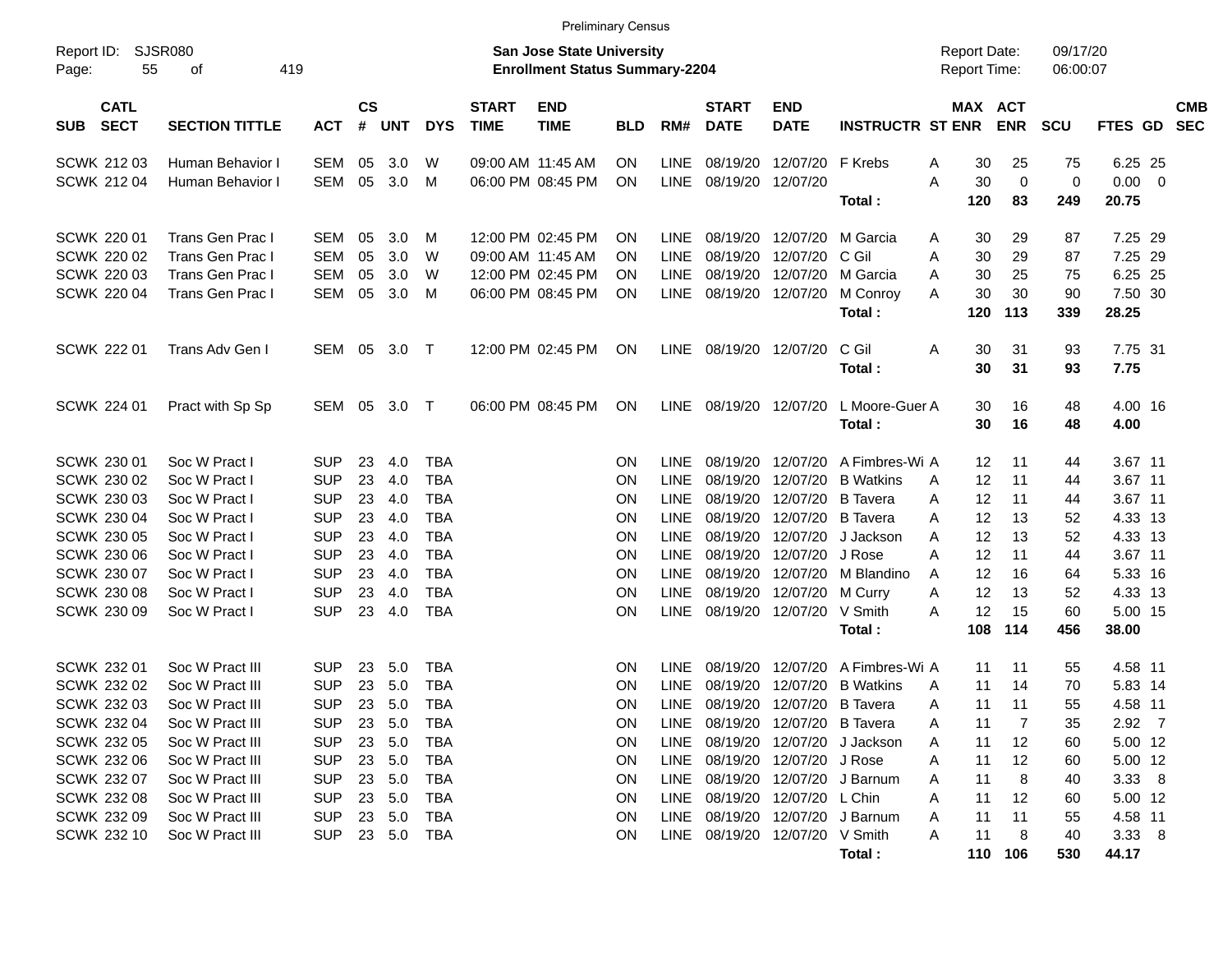| <b>Preliminary Census</b>                                                                                                                                                                                                                                    |                                                                                                              |                                                                                                                                                                   |                                                                                                                                                                      |                                                                                                                                                                                                  |                                                                                                                                                                  |                                                                                                   |                                                                                 |                                                                                              |                                                                                               |  |  |
|--------------------------------------------------------------------------------------------------------------------------------------------------------------------------------------------------------------------------------------------------------------|--------------------------------------------------------------------------------------------------------------|-------------------------------------------------------------------------------------------------------------------------------------------------------------------|----------------------------------------------------------------------------------------------------------------------------------------------------------------------|--------------------------------------------------------------------------------------------------------------------------------------------------------------------------------------------------|------------------------------------------------------------------------------------------------------------------------------------------------------------------|---------------------------------------------------------------------------------------------------|---------------------------------------------------------------------------------|----------------------------------------------------------------------------------------------|-----------------------------------------------------------------------------------------------|--|--|
| Report ID:<br>SJSR080<br>Page:<br>56                                                                                                                                                                                                                         | 419<br>of                                                                                                    |                                                                                                                                                                   | <b>San Jose State University</b><br><b>Enrollment Status Summary-2204</b>                                                                                            |                                                                                                                                                                                                  |                                                                                                                                                                  |                                                                                                   | <b>Report Date:</b><br>Report Time:                                             | 09/17/20<br>06:00:07                                                                         |                                                                                               |  |  |
| <b>CATL</b><br><b>SECT</b><br><b>SUB</b>                                                                                                                                                                                                                     | <b>SECTION TITTLE</b><br><b>ACT</b>                                                                          | <b>CS</b><br>#<br>UNT<br><b>DYS</b>                                                                                                                               | <b>END</b><br><b>START</b><br><b>TIME</b><br><b>TIME</b>                                                                                                             | <b>BLD</b><br>RM#                                                                                                                                                                                | <b>START</b><br><b>END</b><br><b>DATE</b><br><b>DATE</b>                                                                                                         | <b>INSTRUCTR ST ENR</b>                                                                           | MAX ACT                                                                         | <b>ENR</b><br><b>SCU</b>                                                                     | <b>CMB</b><br>FTES GD SEC                                                                     |  |  |
| <b>SCWK 240 04</b>                                                                                                                                                                                                                                           | Res Method & Des<br><b>SEM</b>                                                                               | 05<br>3.0<br>W                                                                                                                                                    | 06:00 PM 08:45 PM                                                                                                                                                    | <b>ON</b><br><b>LINE</b>                                                                                                                                                                         | 08/19/20<br>12/07/20                                                                                                                                             | E Cohen<br>Total:                                                                                 | 30<br>Α<br>30                                                                   | 31<br>93<br>31<br>93                                                                         | 7.75 31<br>7.75                                                                               |  |  |
| <b>SCWK 251 01</b><br>GERO 251 01                                                                                                                                                                                                                            | Soc Wk W Aging Pop SEM 05<br>Soc Wk W Aging Pop SEM                                                          | - 3.0<br>M<br>05<br>3.0<br>M                                                                                                                                      | 06:00 PM 08:45 PM<br>06:00 PM 08:45 PM                                                                                                                               | <b>ON</b><br><b>LINE</b><br>ON<br><b>LINE</b>                                                                                                                                                    | 08/19/20 12/07/20<br>08/19/20<br>12/07/20                                                                                                                        | S Diwan<br>S Diwan<br>A<br>Total:                                                                 | 30<br>Α<br>$\mathbf 0$<br>30                                                    | 20<br>60<br>$\mathbf 0$<br>$\mathbf 0$<br>20<br>60                                           | 5.00 20 C<br>0.00<br>$0\,C$<br>5.00                                                           |  |  |
| <b>SCWK 261 01</b>                                                                                                                                                                                                                                           | Dir Pract Children<br>SEM                                                                                    | 05 3.0<br>M                                                                                                                                                       | 09:00 AM 11:45 AM                                                                                                                                                    | <b>ON</b><br>LINE                                                                                                                                                                                | 08/19/20                                                                                                                                                         | 12/07/20 L Arieta Hay A<br>Total :                                                                | 30<br>30                                                                        | 20<br>60<br>20<br>60                                                                         | 5.00 20<br>5.00                                                                               |  |  |
| <b>SCWK 262 01</b>                                                                                                                                                                                                                                           | Soc W Prac Addles<br><b>SEM</b>                                                                              | 05<br>3.0<br>M                                                                                                                                                    | 06:00 PM 08:45 PM                                                                                                                                                    | <b>ON</b><br><b>LINE</b>                                                                                                                                                                         | 12/07/20<br>08/19/20                                                                                                                                             | L Arieta Hay A<br>Total:                                                                          | 30<br>30                                                                        | 20<br>60<br>20<br>60                                                                         | 5.00 20<br>5.00                                                                               |  |  |
| SCWK 265 01                                                                                                                                                                                                                                                  | Child Welfare Practi<br>SEM                                                                                  | 05<br>- 3.0<br>$\top$                                                                                                                                             | 09:00 AM 11:45 AM                                                                                                                                                    | <b>ON</b><br><b>LINE</b>                                                                                                                                                                         | 08/19/20 12/07/20                                                                                                                                                | J Ramoni<br>Total :                                                                               | A<br>30<br>30                                                                   | 17<br>51<br>17<br>51                                                                         | 4.25 17<br>4.25                                                                               |  |  |
| <b>SCWK 27201</b>                                                                                                                                                                                                                                            | <b>School Social Work</b><br><b>LEC</b>                                                                      | 02 3.0 T                                                                                                                                                          | 09:00 AM 11:45 AM                                                                                                                                                    | <b>LINE</b><br><b>ON</b>                                                                                                                                                                         | 08/19/20 12/07/20                                                                                                                                                | J Barnum<br>Total:                                                                                | A<br>30<br>30                                                                   | 30<br>90<br>30<br>90                                                                         | 7.50 30<br>7.50                                                                               |  |  |
| <b>SCWK 281 01</b><br>SCWK 281 02<br><b>SCWK 281 03</b>                                                                                                                                                                                                      | Soc W in H/MH<br><b>SEM</b><br>Soc W in H/MH<br>SEM<br>SEM<br>Soc W in H/MH                                  | 05<br>3.0<br>M<br>$\top$<br>05<br>3.0<br>3.0                                                                                                                      | 12:00 PM 02:45 PM<br>06:00 PM 08:45 PM                                                                                                                               | <b>ON</b><br>LINE<br><b>ON</b>                                                                                                                                                                   | 08/19/20 12/07/20 G Fogle<br>LINE 08/19/20 12/07/20 M Conroy                                                                                                     | Total:                                                                                            | 30<br>Α<br>30<br>Α<br>X<br>$\mathbf 0$<br>60                                    | 29<br>87<br>24<br>72<br>$\mathbf 0$<br>$\mathbf 0$<br>53<br>159                              | 7.25 29<br>6.00 24<br>$0.00 \t 0$<br>13.25                                                    |  |  |
| SCWK 298A 01 Special Study A<br>SCWK 298A 02 Special Study A<br>SCWK 298A 03 Special Study A<br>SCWK 298A 04 Special Study A<br>SCWK 298A 05 Special Study A<br>SCWK 298A 06 Special Study A<br>SCWK 298A 07 Special Study A<br>SCWK 298A 08 Special Study A | <b>SUP</b><br><b>SUP</b><br><b>SUP</b><br><b>SUP</b><br><b>SUP</b><br><b>SUP</b><br><b>SUP</b><br><b>SUP</b> | 23<br>3.0<br>M<br>23<br>3.0<br>м<br>23<br>3.0<br>M<br>3.0<br>23<br>м<br>$\mathsf{T}$<br>23<br>3.0<br>$\top$<br>23<br>3.0<br>T<br>23<br>3.0<br>$\top$<br>23<br>3.0 | 03:00 PM 05:45 PM<br>03:00 PM 05:45 PM<br>03:00 PM 05:45 PM<br>03:00 PM 05:45 PM<br>03:00 PM 05:45 PM<br>03:00 PM 05:45 PM<br>03:00 PM 05:45 PM<br>03:00 PM 05:45 PM | <b>ON</b><br><b>LINE</b><br>LINE<br><b>ON</b><br><b>LINE</b><br><b>ON</b><br><b>LINE</b><br><b>ON</b><br><b>LINE</b><br>ON<br>LINE<br><b>ON</b><br><b>LINE</b><br><b>ON</b><br>LINE<br><b>ON</b> | 12/07/20<br>08/19/20<br>08/19/20<br>08/19/20<br>12/07/20 H Song<br>08/19/20<br>12/07/20 S Sen<br>08/19/20<br>08/19/20<br>08/19/20<br>12/07/20 H Song<br>08/19/20 | E Bruce<br>12/07/20 E Cohen<br>12/07/20 N Dubus<br>12/07/20 A D'Andrade<br>A<br>12/07/20 M Garcia | 15<br>Α<br>A<br>15<br>A<br>15<br>A<br>15<br>A<br>15<br>15<br>15<br>A<br>A<br>15 | 14<br>42<br>15<br>45<br>11<br>33<br>14<br>42<br>13<br>39<br>13<br>39<br>11<br>33<br>14<br>42 | 3.50 14<br>3.75 15<br>2.75 11<br>3.50 14<br>3.25 13<br>3.25 13<br>2.75 11<br>3.50 14<br>26.25 |  |  |
|                                                                                                                                                                                                                                                              |                                                                                                              |                                                                                                                                                                   |                                                                                                                                                                      |                                                                                                                                                                                                  |                                                                                                                                                                  | Total:                                                                                            | 120                                                                             | 105<br>315                                                                                   |                                                                                               |  |  |

| <b>Department Total:</b>  |              | 1567 1483 | - 4831   | 376.55 |
|---------------------------|--------------|-----------|----------|--------|
| <b>Lower Division:</b>    | $\mathbf{u}$ | n         | 0        | 0.00   |
| <b>Upper Division:</b>    | 569          |           | 614 1898 | 132.13 |
| <b>Graduate Division:</b> | 998          |           | 869 2933 | 244.42 |

**Department : Social Work**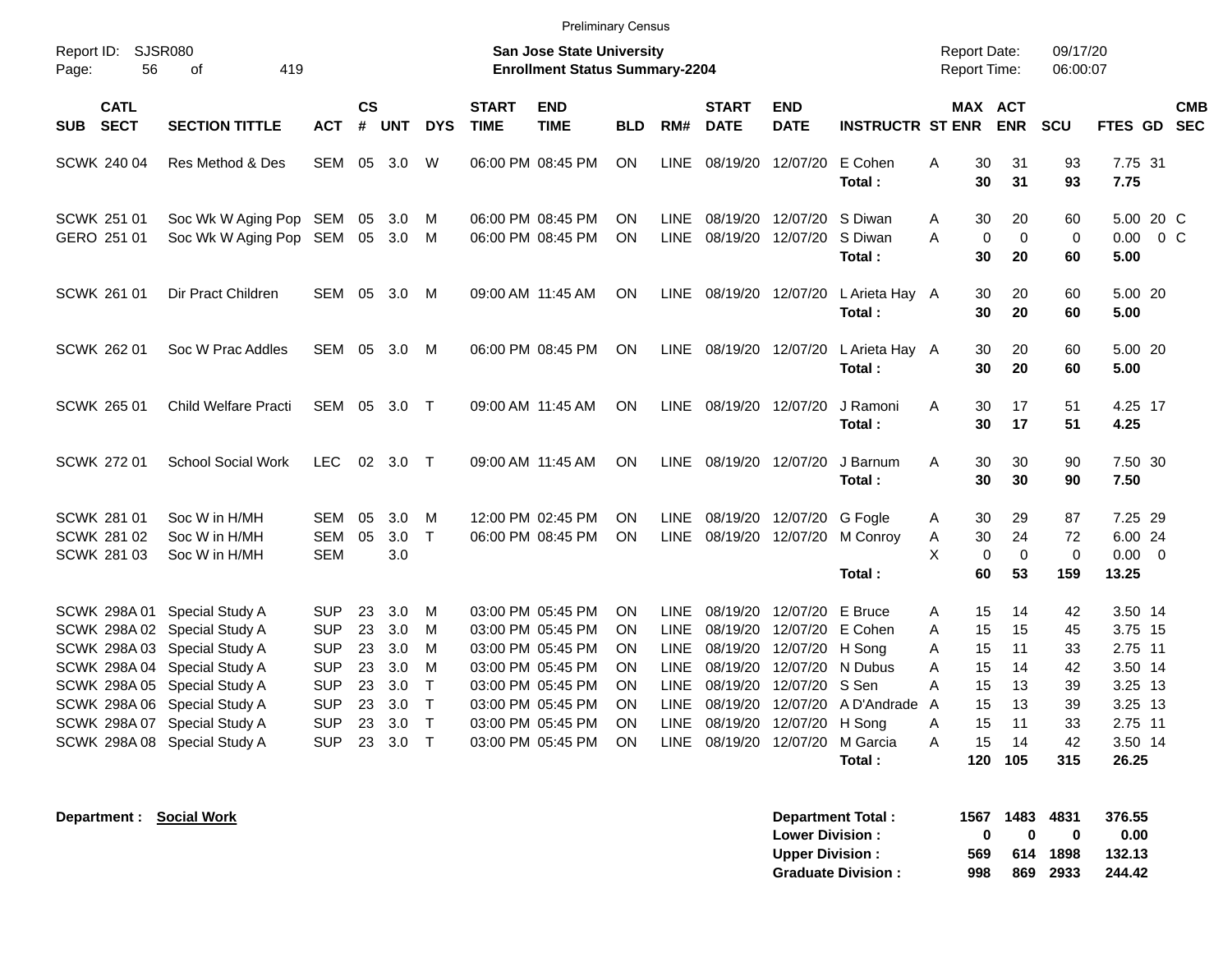|                       |                            |                                                                          |            |                                                                           |            |            |                             | <b>Preliminary Census</b> |            |     |                             |                                                  |                                                       |                                     |                                   |                                  |                                |                                |  |                          |
|-----------------------|----------------------------|--------------------------------------------------------------------------|------------|---------------------------------------------------------------------------|------------|------------|-----------------------------|---------------------------|------------|-----|-----------------------------|--------------------------------------------------|-------------------------------------------------------|-------------------------------------|-----------------------------------|----------------------------------|--------------------------------|--------------------------------|--|--------------------------|
| Report ID:<br>Page:   | 57                         | <b>SJSR080</b><br>419<br>of                                              |            | <b>San Jose State University</b><br><b>Enrollment Status Summary-2204</b> |            |            |                             |                           |            |     |                             |                                                  |                                                       | <b>Report Date:</b><br>Report Time: |                                   |                                  | 09/17/20<br>06:00:07           |                                |  |                          |
| <b>SUB</b>            | <b>CATL</b><br><b>SECT</b> | <b>SECTION TITTLE</b>                                                    | <b>ACT</b> | $\mathsf{cs}$<br>#                                                        | <b>UNT</b> | <b>DYS</b> | <b>START</b><br><b>TIME</b> | <b>END</b><br><b>TIME</b> | <b>BLD</b> | RM# | <b>START</b><br><b>DATE</b> | <b>END</b><br><b>DATE</b>                        | <b>INSTRUCTR ST ENR</b>                               |                                     | <b>MAX ACT</b><br><b>ENR</b>      |                                  | SCU                            | FTES GD                        |  | <b>CMB</b><br><b>SEC</b> |
| <b>College</b><br>AUD | Department :<br>501 01     | <b>Health &amp; Human Sciences</b><br><b>Audiology</b><br>Acoust & Instr | <b>LEC</b> | 02                                                                        | 3.0        | <b>TBA</b> |                             |                           |            |     | 08/19/20                    | 12/07/20                                         | A Svec                                                | A                                   | 12<br>10                          |                                  | 30                             | $2.00 \t 0$                    |  |                          |
|                       |                            |                                                                          |            |                                                                           |            |            |                             |                           |            |     |                             |                                                  | Total:                                                |                                     | 12<br>10                          |                                  | 30                             | 2.00                           |  |                          |
| <b>AUD</b>            | 502 01                     | Anat & Physiol                                                           | <b>LEC</b> | 02                                                                        | 3.0        | <b>TBA</b> |                             |                           |            |     |                             | 08/19/20 12/07/20                                | S Bhagat<br>Total:                                    | A                                   | 12<br>10<br>10<br>12              |                                  | 30<br>30                       | $2.00 \t 0$<br>2.00            |  |                          |
| <b>AUD</b>            | 503 01                     | Psychoacoustics                                                          | <b>LEC</b> | 02                                                                        | 3.0        | <b>TBA</b> |                             |                           |            |     | 08/19/20                    | 12/07/20                                         | A Svec<br>Total:                                      | A                                   | 12<br>11<br>11<br>12              |                                  | 33<br>33                       | $2.20 \t 0$<br>2.20            |  |                          |
| <b>AUD</b>            | 504 01                     | Assessment I                                                             | <b>LEC</b> |                                                                           | 02 3.0     | <b>TBA</b> |                             |                           |            |     |                             | 08/19/20 12/07/20                                | A Svec<br>Total:                                      | A                                   | 12<br>11<br>12<br>11              |                                  | 33<br>33                       | $2.20 \t 0$<br>2.20            |  |                          |
| <b>AUD</b>            |                            | 505A 01 Prof Iss I                                                       | <b>LEC</b> | 02                                                                        | 3.0        | <b>TBA</b> |                             |                           |            |     | 08/19/20 12/07/20           |                                                  | J McCullough A<br>Total:                              |                                     | 12 <sup>2</sup><br>10<br>12<br>10 |                                  | 30<br>30                       | $2.00 \t 0$<br>2.00            |  |                          |
|                       |                            | Department : Audiology                                                   |            |                                                                           |            |            |                             |                           |            |     |                             | <b>Lower Division:</b><br><b>Upper Division:</b> | <b>Department Total:</b><br><b>Graduate Division:</b> | 60                                  | 60<br>0<br>0                      | 52<br>$\bf{0}$<br>$\bf{0}$<br>52 | 156<br>0<br>$\mathbf 0$<br>156 | 10.40<br>0.00<br>0.00<br>10.40 |  |                          |